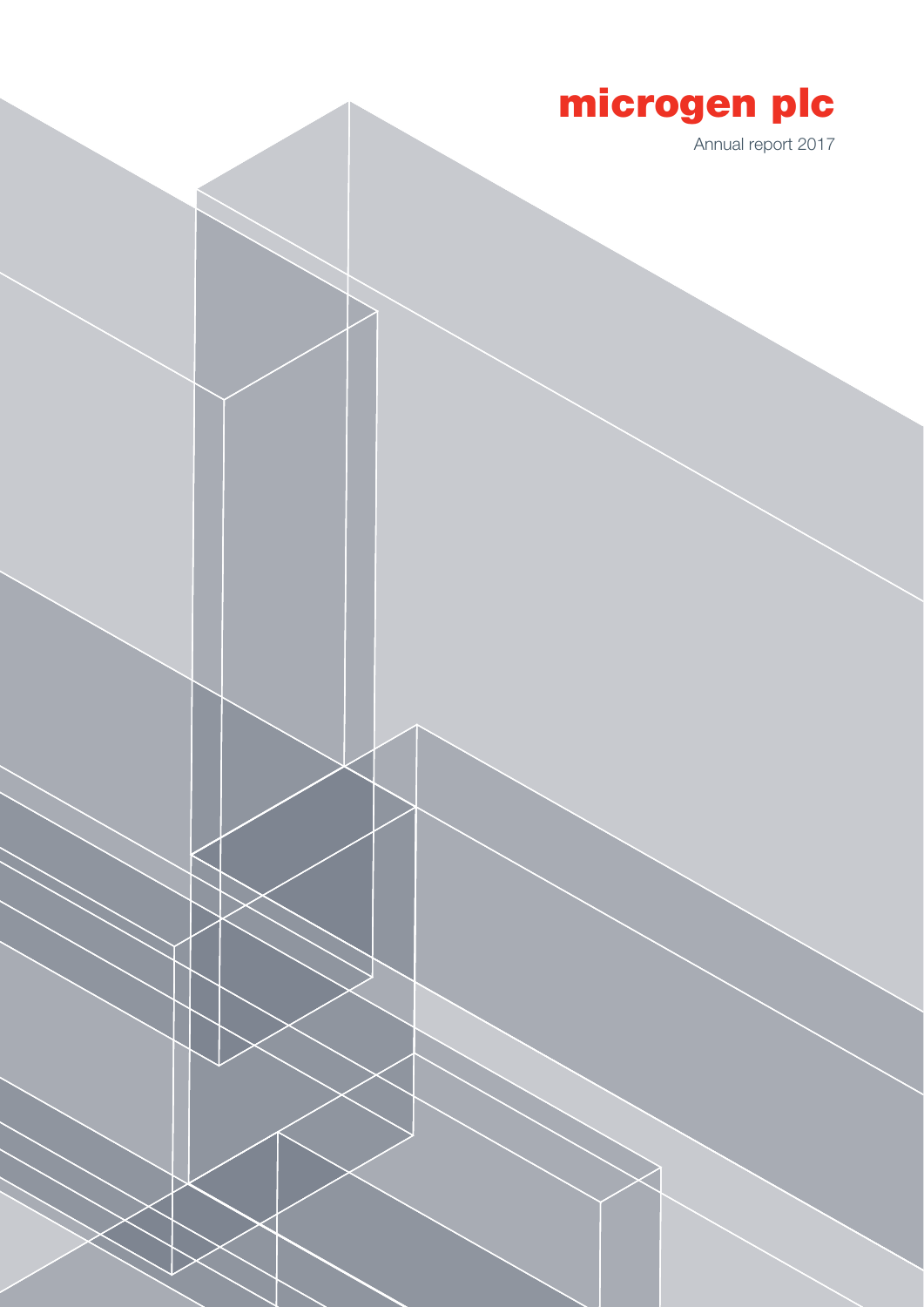# Directors, Officers and Advisors

#### Ivan Martin

Non-Executive Chairman / Chair of Nomination Committee

Ivan Martin was appointed to the Board on 1 January 2016 and assumed the role of Non-Executive Chairman on 4 March 2016. Ivan is also Non-Executive Chairman of FDM Group (Holdings) plc and Church Topco Limited, trading as Xceptor (a London-based international software business backed by CBPE Capital). He has no other significant commitments.

#### Simon Baines

Chief Executive Officer, Microgen Financial Systems

Simon Baines was appointed to the Board on 1 January 2016 having joined Microgen in 2010 to lead the Microgen Financial Systems business. Prior to joining Microgen Simon worked in private equity covering financial services technology companies.

#### Tom Crawford

Chief Executive Officer, Aptitude Software

Tom Crawford was appointed to the Board on 1 January 2016 having joined the Group in 2003. Tom was appointed Senior Vice President of Aptitude Software in 2010 to expand its North American operations before being promoted to President in 2014 to lead the Aptitude Software business globally.

#### Philip Wood

Chief Financial Officer

Philip Wood was appointed Chief Financial Officer on 2 January 2007. A Chartered Accountant, Philip spent seven years with AttentiV Systems Group plc and its group companies during which time he as Group Finance Director oversaw the group's flotation in 2004 and subsequent acquisition in 2005 by Tieto Corporation.

#### Peter Whiting

Senior Independent Non-Executive Director / Chair of Remuneration Committee Peter Whiting was appointed as a Non-Executive Director on 2 February 2012 and has been chair of the Remuneration Committee since April 2016. Peter has over twenty years' experience as an investment analyst, specialising in the software and IT services sector. He joined UBS in 2000, led the UK small and mid-cap research team and was Chief Operating Officer of UBS European Equity Research from 2007 to 2011. Peter is currently a Non-Executive Director of FDM Group (Holdings) plc, Keystone Law Group plc and Trufin plc.

#### Barbara Moorhouse

Non-Executive Director / Chair of Audit Committee

Barbara Moorhouse was appointed as a Non-Executive Director on 1 April 2017 and took on the role of Audit Committee Chair on 24 April 2017. Barbara has extensive senior experience in operating and financial roles across the public and private sectors. Her most recent executive roles were as Chief Operating Officer at Westminster City Council, and Director General at Ministry of Justice and Department for Transport. Earlier in her career, she was CFO at two international listed software companies – Kewill Systems plc and Scala Business Solutions NV. Barbara is currently a Non-Executive Director of Balfour Beatty plc, IDOX plc, Agility Trains and the Lending Standards Board. She is also a trustee and Chair of Audit Committee at Guy's and St Thomas' Charity.

#### Mark Heather

#### Company Secretary

Mark Heather was appointed as Company Secretary on 22 August 2016. He is a Solicitor of England and Wales and has more than 20 years' experience working both in private practice and in-house with technology companies.

## Independent Auditors

PricewaterhouseCoopers LLP Chartered Accountants and Statutory Auditors 1 Embankment Place London WC2N 6RH

# Financial Advisors and Stockbroker

Investec Bank plc 2 Gresham Street London EC2V 7QP

### Financial Public Relations

FTI Consulting LLP 200 Aldersgate Street London EC1A 4HD

#### **Registrars**

Link Asset Services The Registry 34 Beckenham Road Beckenham Kent BR3 4TU

## Registered Office

Old Change House 128 Queen Victoria Street London  $FCAV$  4BJ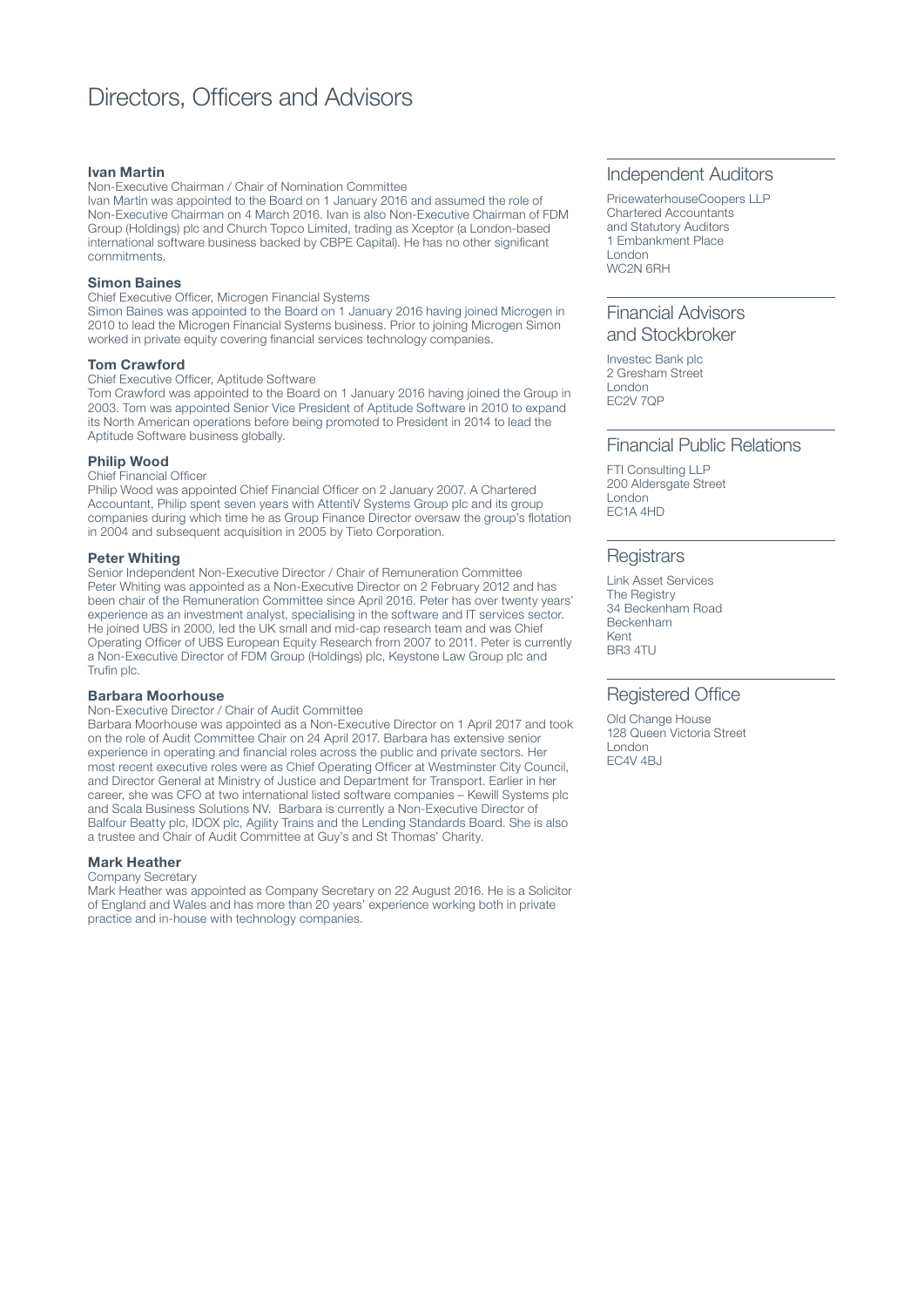# *Contents*

# **microgen**

# **STRATEGIC REPORT**

- 2 Chairman's Statement
- 4 Aptitude Software Report
- 8 Microgen Financial Systems Report
- 10 Group Financial Performance and Chief Financial Officer's Report
- 11 Report of the Directors

# **GOVERNANCE**

- 23 Corporate Governance Statement
- 34 Directors' Remuneration Report

# **FINANCIAL STATEMENTS**

- 57 Independent Auditors' Report to the Members of Microgen plc
- 64 Consolidated Income Statement
- 65 Consolidated Statement of Comprehensive Income
- 66 Balance Sheets
- 67 Consolidated Statement of Changes in Shareholders' Equity
- 68 Company Statement of Changes in Shareholders' Equity
- 69 Statements of Cash Flows
- 70 Notes to the Consolidated Financial Statements

# **SUPPLEMENTARY INFORMATION**

116 Shareholder Information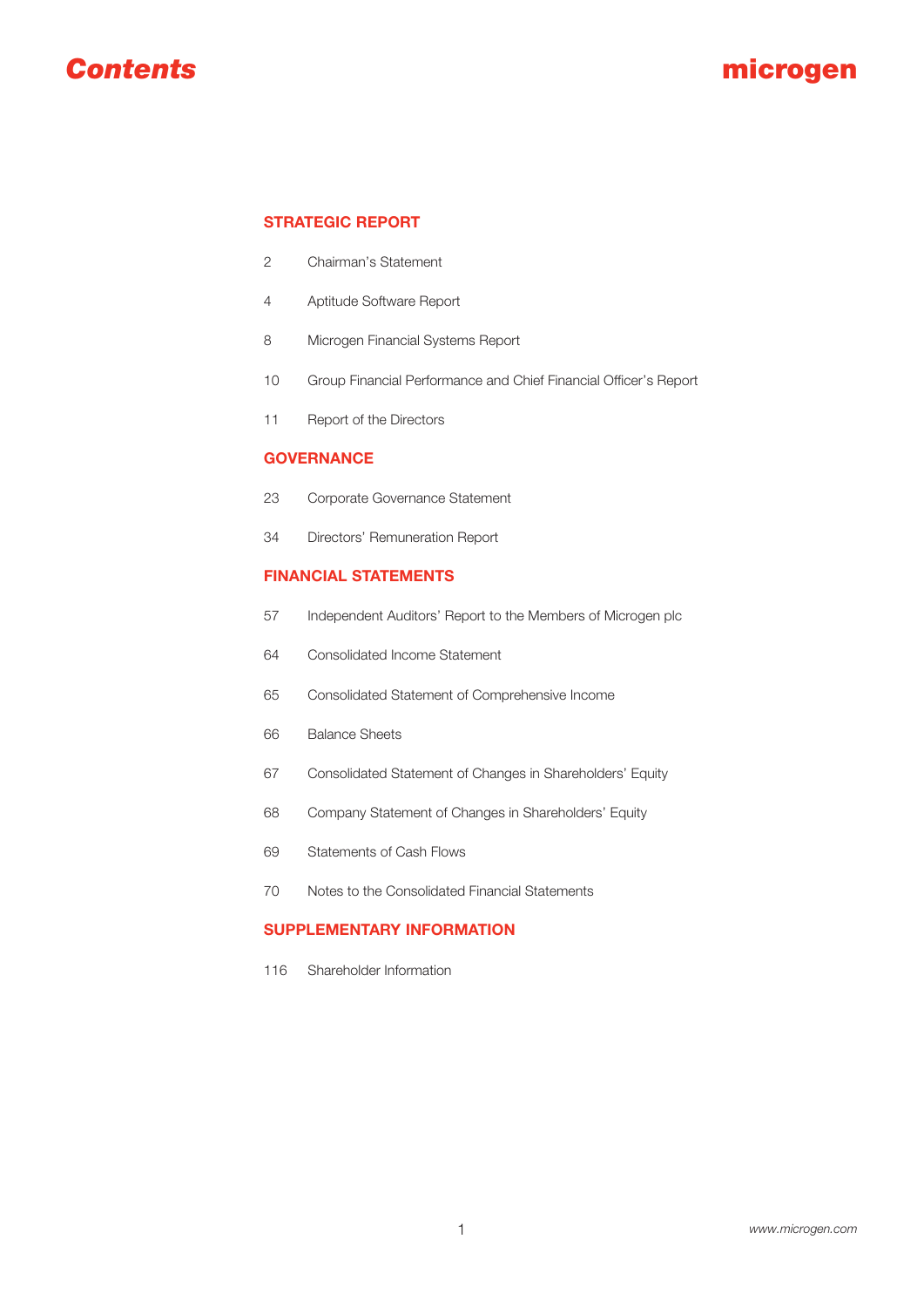# *Chairman's Statement*

Microgen reports an excellent performance in 2017 by each of its two businesses as they continue to successfully execute their declared strategies. Aptitude Software is focused on the organic growth of its prestigious client base using its specialised financial management software applications. Microgen Financial Systems, through organic growth and add-on acquisitions, is focused on increasing its revenues from the Trust & Fund Administration ('T&FA') market and adjacent areas. Both Aptitude Software and Microgen Financial Systems continue to benefit from high quality revenue streams with excellent forward visibility arising from the recurring revenue licence models favoured by each business in their provision of business critical software.

Aptitude Software's continued focus on specialised financial management software applications has been rewarded with strong levels of new business in the year. This included multiple sales of the Aptitude Revenue Recognition Engine and the Aptitude Accounting Hub, together with the first sale of the new Aptitude Lease Accounting Engine application to one of the world's largest technology businesses. These new customers have contributed to revenue for the Aptitude Software business growing 68% to £44.3 million (2016: £26.4 million), growth of 58% excluding the benefit of the RevStream acquisition. Aptitude Software has started 2018 well with the strategically important first sale of the Aptitude Insurance Calculation Engine ('AICE') to an Asian insurance group. The sale is significantly ahead of the 2021 effective date of IFRS 17, the new accounting standard which AICE addresses, and there are a number of further global opportunities for AICE the success of which will be a key part of the continued development of the business in 2018 and following years.

RevStream Inc. ('RevStream'), a California-based provider of cloud-enabled revenue management software, was acquired by Aptitude Software in August 2017 complementing and broadening the specialist capabilities within the core business. The integration of the acquired business is progressing in accordance with expectations with the highlight being the growth in the customer base since acquisition.

Microgen Financial Systems continues to benefit from its focus on the T&FA market within the wealth management sector. This focus has led to Microgen Financial Systems' revenue increasing by 10% to £18.3 million (2016: £16.6 million) with T&FA revenues increasing by 27% to £11.3 million (2016: £8.9 million), growth of 16% excluding the benefit of recent acquisitions. T&FA revenues now represent 62% (2016: 54%) of overall revenue for the business in 2017. Complementing continued progress with the Microgen 5Series product Microgen Financial Systems completed the acquisition of Primacy Corporation ('Primacy') in February 2017 bringing the total number of acquisitions in the T&FA market since December 2014 to five.

The above progress has led to overall revenue for 2017 increasing by 46% to £62.6 million (2016: £43.0 million), growth of 37% excluding the benefit of recent acquisitions. Group adjusted operating profit increased by 43% to £13.6 million (2016: £9.5 million). Group operating profit on a statutory basis was £11.1 million (2016: £8.2 million).

Having considered the Group's progress and financial performance in 2017 the Board proposes the payment of a final dividend of 4.25 pence per share (2016: 3.5 pence), making a total of 6.25 pence per share for the year (2016: 5.0 pence), an increase of 25%. The proposed final dividend will be paid on 25 May 2018, subject to shareholder approval, to shareholders on the register at 4 May 2018.

The excellent financial performance in 2017 was made possible because of the outstanding contributions from the Group's exceptionally talented employees. There is a strong focus throughout the Group on talent management at all levels of the business whether it be recruitment, remuneration (including a group-wide share option scheme in which over 60% of employees participate), training or career development and it is very pleasing to see the development of a strong culture within the Group as a result.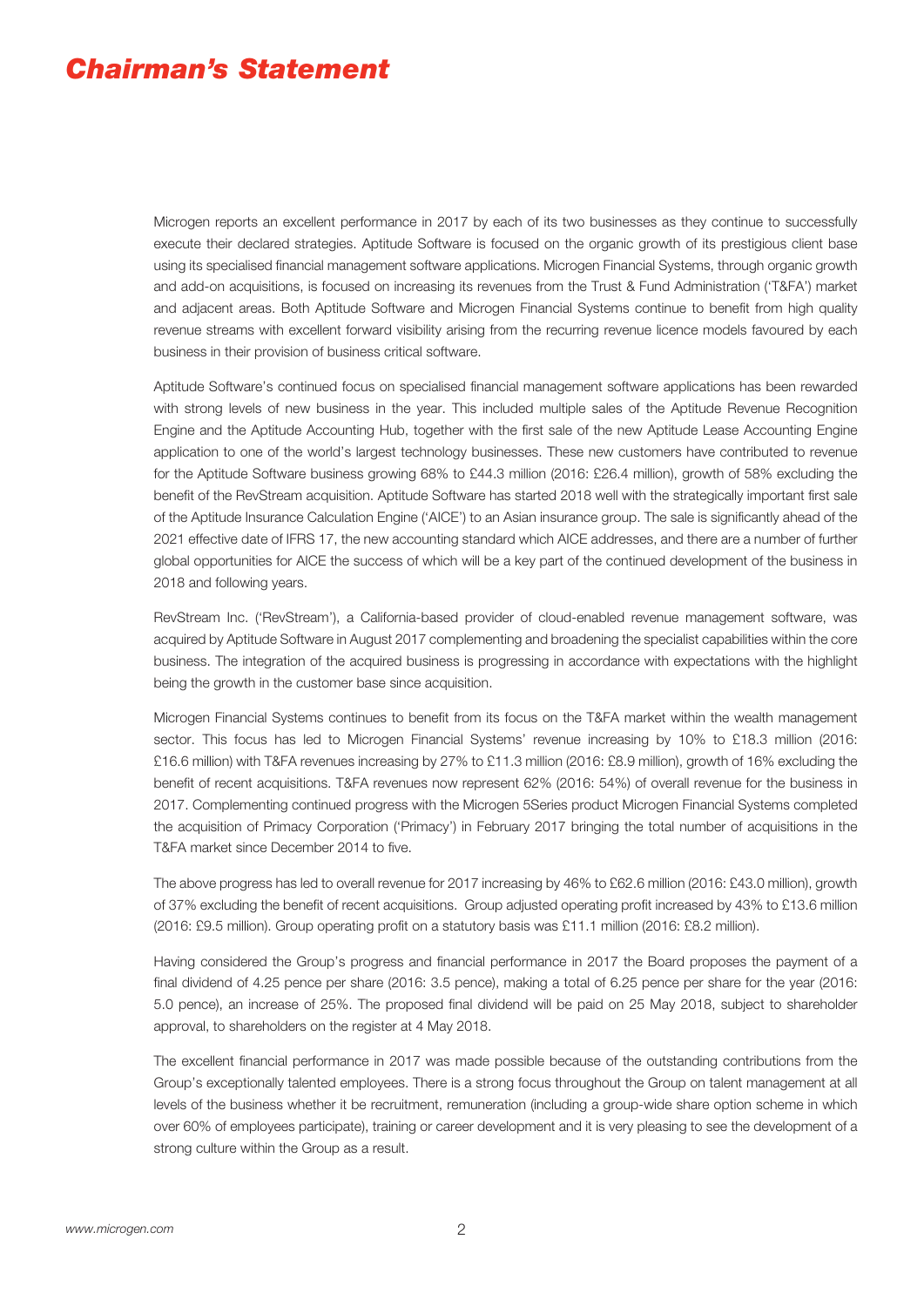

The Group has continued to invest in its people, technology, organisation and a number of growth opportunities throughout 2017. Both businesses have made significant investment in their technology during 2017, whether developing new applications or enhancing existing ones. To support the growth of the businesses, the Group has successfully implemented new ERP and human capital management systems as well as strengthening the senior leadership teams within both businesses. These and other investments provide the Board with confidence that the success of the Group will be sustained in future periods.

The Board is pleased with the Group's start to 2018 by both businesses. Aptitude Software is well positioned for continued progress in 2018 with a number of new business opportunities for its growing product and service offerings. Microgen Financial Systems is well positioned to realise future growth opportunities as they arise and with particularly high levels of recurring revenue the business has excellent future visibility.

**Ivan Martin** 

Chairman

6 March 2018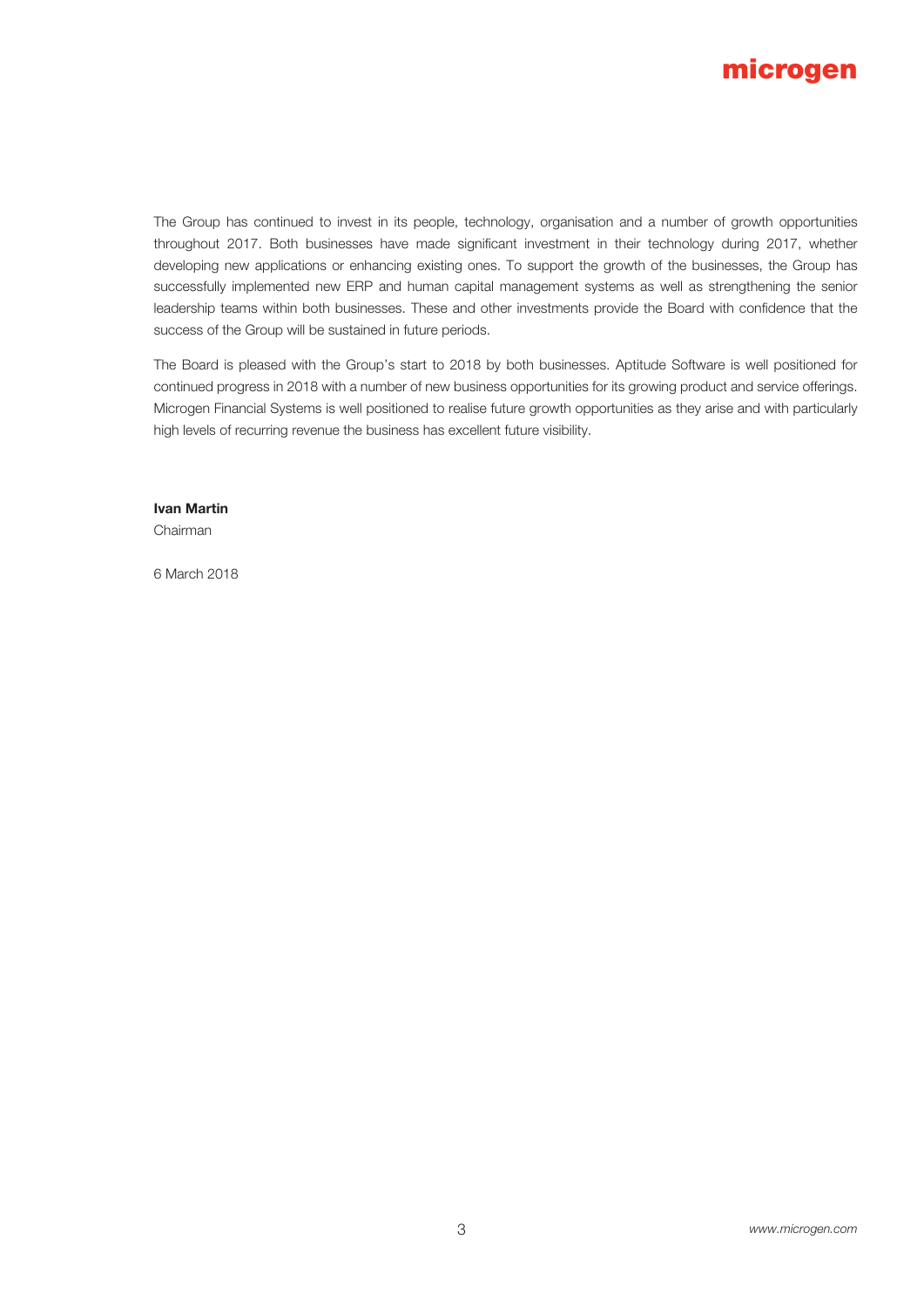

The Aptitude Software business provides a series of specialised financial management software applications which have the common capability of very rapidly processing very high volume complex, business event-driven transactions and calculations. Development continues to be performed principally at the Aptitude Technology Centre in Poland with sales, support and implementation services provided from Aptitude Software's London headquarters in addition to the North American and Singaporean offices. The business generates revenue from its software through a combination of licence fees (primarily annual recurring licences), software maintenance/support, software subscriptions for its cloudbased offerings and implementation services.

### **Highlights and Financial summary**

Aptitude Software has benefitted from strong levels of new business in 2017 including multiple sales of the Aptitude Revenue Recognition Engine ('ARRE') and the Aptitude Accounting Hub ('AAH') together with the first sale of the new Aptitude Lease Accounting Engine ('ALAE') application to one of the world's largest technology businesses. Aptitude Software has started 2018 well with the strategically important first sale of the Aptitude Insurance Calculation Engine ('AICE') to an Asian insurance group. The sale is significantly ahead of the 2021 effective date of IFRS 17, the new accounting standard which AICE addresses, and there are a number of further global opportunities for AICE the success of which will be a key part of the continued development of the business in 2018 and following years. A further highlight has been the acquisition in August 2017 of RevStream Inc. ('RevStream'), a California-based provider of cloud-enabled revenue management software.

Overall revenue for the Aptitude Software business has grown by 68% to £44.3 million (2016: £26.4 million), growth of 58% excluding the benefit of the RevStream acquisition. Adjusted operating profit increased by 107% to £7.9 million (2016: £3.8 million) representing an adjusted operating margin of 18% (2016: 15%).

The Board continues to be focused on increasing Aptitude Software's recurring revenue base by promoting its annual licence fee model, however, with the acquisition of RevStream this base now includes subscription services income in respect of RevStream's cloud-based clients. Software revenues recognised in 2017 have increased 43% to £17.7 million (2016: £12.4 million), an increase of 35% excluding the benefit of the RevStream acquisition. At 31 December 2017 the recurring revenue base stands at £19.3 million (31 December 2016: £12.6 million), an increase of 53% during the year (the recurring revenue base includes recurring revenues contracted but yet to commence and excludes recurring revenues which are currently being received but are known to be terminating in the future). Excluding the benefit of the RevStream acquisition, the increase in the recurring revenue base in 2017 is 30%.

Implementation services revenue has increased by 91% to £26.6 million (2016: £14.0 million), an increase of 78% excluding the benefit of the RevStream acquisition. 2017 benefitted from the exceptionally strong demand for ARRE implementation services by the regulatory deadline driven IFRS 15 / ASC 606 projects. The exceptional growth in demand for our implementation services experienced in 2017 is expected to moderate during the course of 2018 due to the growing partner model as partners, an increasingly important channel for new business, provide a growing proportion of resources for new implementations.

#### **Key Product Review**

Aptitude Software has a growing suite of specialised financial management software applications which have the common capability of very rapidly processing very high volume complex, business event-driven transactions and calculations.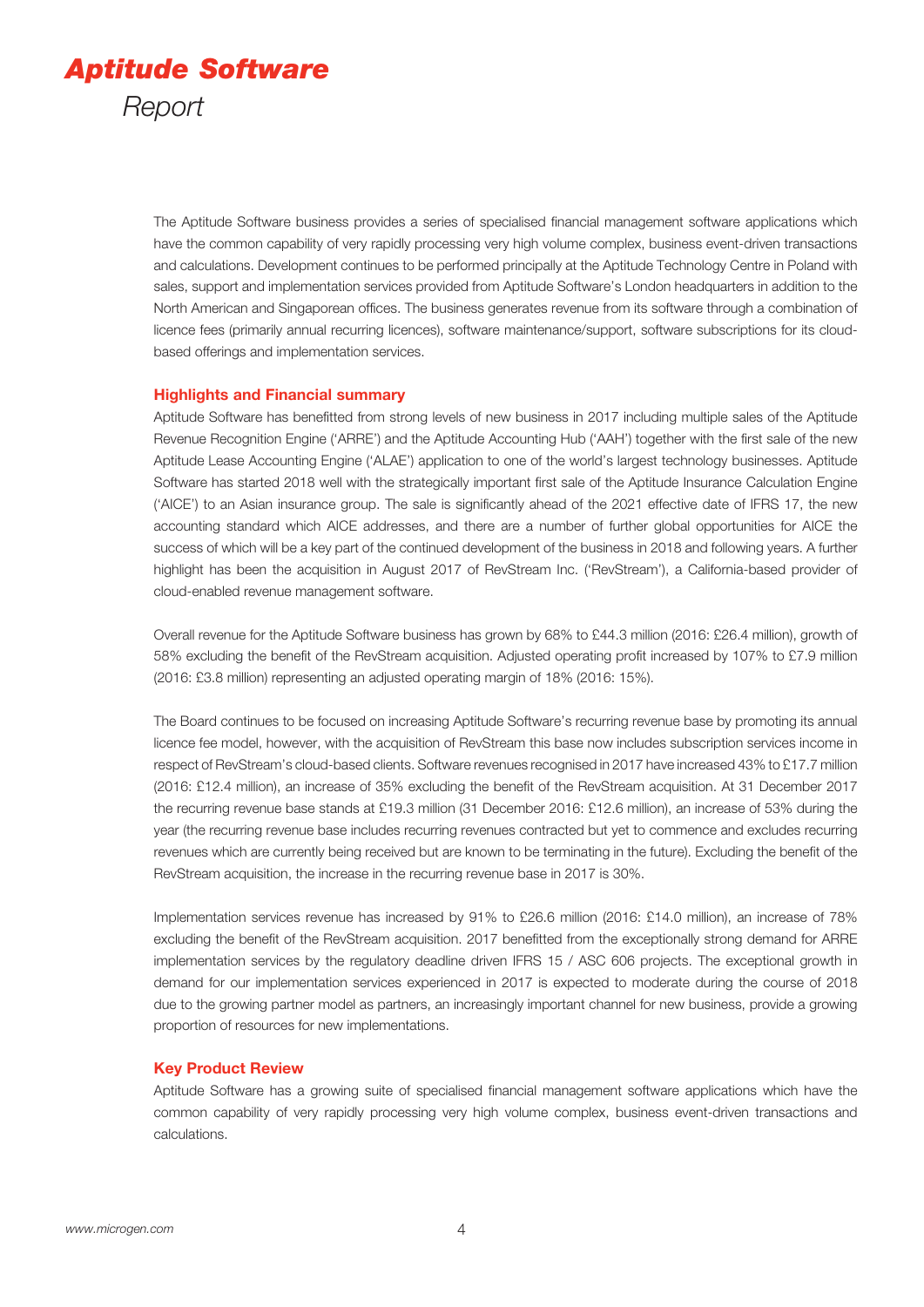#### *Aptitude Insurance Calculation Engine ('AICE')*

In May 2017 IFRS 17, a new accounting standard focused on insurance contracts, was released effective for accounting periods commencing on or after 1 January 2021. This standard requires significant change by the insurance industry, a sector within which Aptitude Software already has a presence with a number of clients using Aptitude Software's products. Aptitude Software has developed AICE to address the requirements of IFRS 17. AICE leverages both Aptitude Software's existing technology and its experience of the insurance industry. Whilst the effective date of IFRS 17 is in 2021, the nature of the changes required by insurers is such that any projects will need to commence further ahead of the effective date than was experienced for IFRS 16 / ASC 842 and, to a lesser extent, IFRS 15 / ASC 606 projects. Aptitude Software is therefore satisfied to have completed the strategically important first sale of AICE to an Asian insurance group in February 2018. There are a number of further global opportunities for AICE the success of which will be a key part of the continued development of the business in 2018 and following years.

#### *Aptitude Lease Accounting Engine ('ALAE')*

In December 2017 Aptitude Software entered into the first contract for ALAE with a global technology firm. With a pipeline of opportunities further sales are expected in 2018 as organisations prepare to address the requirements of IFRS 16 / ASC 842, the new leasing accounting standards effective for accounting periods commencing on or after 1 January 2019. ALAE is applicable for large enterprises within a wider number of sectors than the markets targeted by ARRE or AAH. It is considered that organisations will be leaving their choice of technology provider to nearer the effective date for the new lease accounting requirements given that implementations of ALAE are expected to be of shorter duration than for Aptitude Software's other products.

#### *Aptitude Revenue Recognition Engine ('ARRE')*

Aptitude Software continued to make excellent progress in 2017 with ARRE which is focused on the telecoms industry. ARRE enables telcos to address the depth of change, risks and costs associated with the changing regulatory environment (namely, the IFRS 15 and ASC 606 revenue accounting standards effective for accounting periods commencing on or after 1 January 2018). With a number of new contracts entered into during the year the largest telcos have now selected their respective solutions to address the new accounting standards and as such new business demand in 2018 is not expected to be at the level experienced in 2016 and 2017. The large user base is expected, however, to provide opportunities for incremental recurring revenues in the medium term as the usage and requirements of ARRE increase.

#### *Aptitude RevStream*

RevStream's cloud-enabled revenue management software continues to see a number of new business opportunities due to the broader functionality of the software. The software provides clients with both business benefits in addition to regulatory compliance, and Aptitude RevStream's focus on the US market where privately owned companies have an additional year to comply with the ASC 606 accounting standard is favourable. Since the acquisition of the business in August 2017 a number of new business contracts were entered into with North American businesses.

#### *Aptitude Accounting Hub ('AAH')*

AAH has clients within banking, healthcare, insurance and telecommunications with a number of new customers contracted in 2017. AAH is a high volume operational accounting platform and sub-ledger that centralises control, improves reporting and generates a rich foundation of contract level finance and accounting data. Regulatory and industry change continues to be a driver of demand for AAH as complexity of contracts, products and services increases across a number of industries.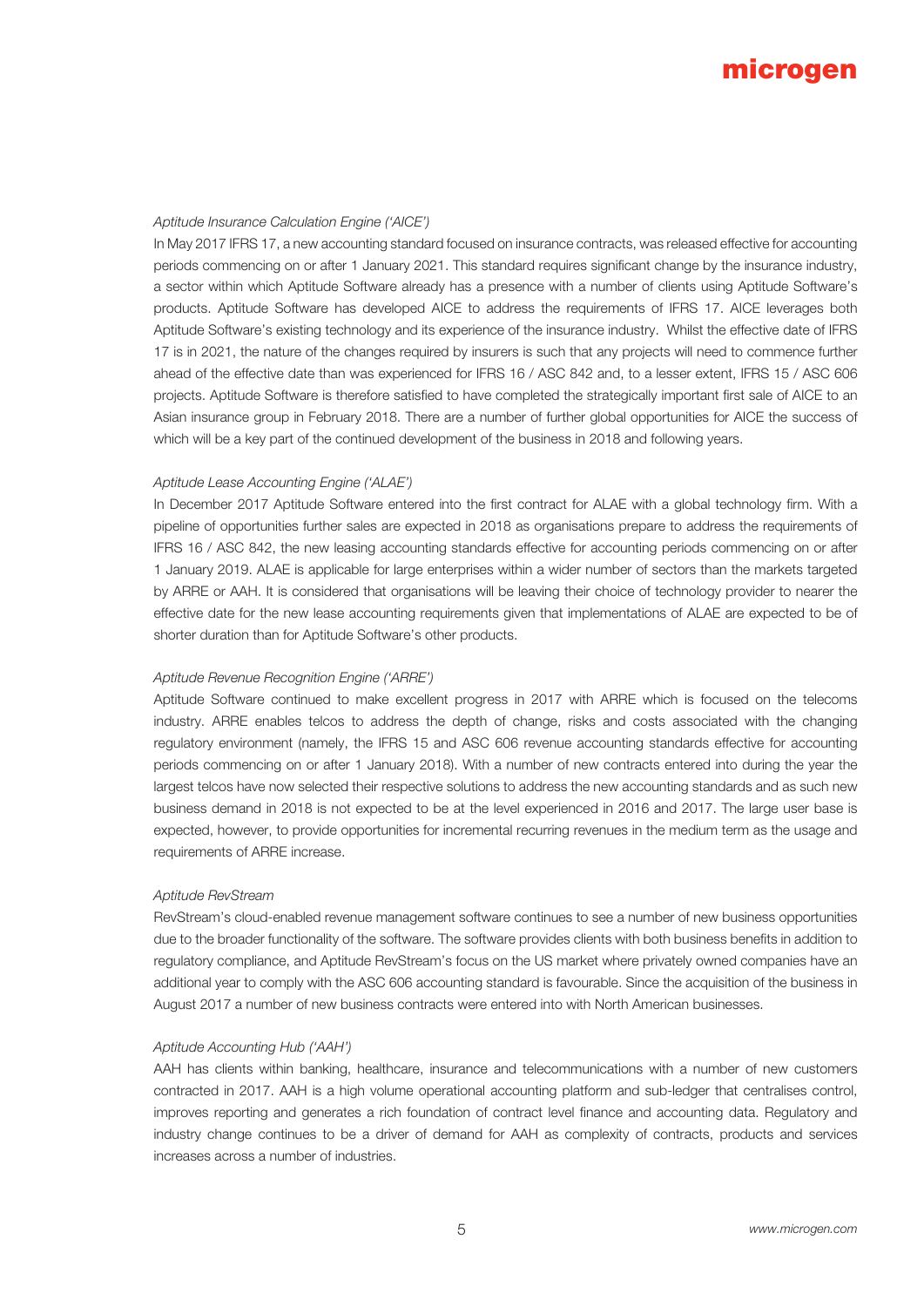

### **Research and Development**

To ensure our existing specialised financial management software applications retain their market-leading positions and that new applications are successful investment continues to be increased in the Aptitude Technology Centre in Poland to ensure the needs of our customers are being met. Including RevStream developers in California, the number of research and development specialists at 31 December 2017 increased to 105 (31 December 2016: 91) with further recruitment underway. During the year a re-organisation was performed within the Aptitude Technology Centre with focused teams containing all development disciplines established for each application. This re-organisation facilitates greater dynamism in the development of the applications whilst providing a number of its employees with greater opportunities for advancement and new responsibilities within the Aptitude Technology Centre. Research and development expenditure in the year was £5.3 million (2016: £4.0 million) with all costs expensed as incurred with the increase in cost including £0.4 million related to foreign exchange and £0.5 million in respect of RevStream development costs incurred since acquisition.

#### **Partner Network**

Aptitude Software's partner network has continued to develop during 2017 and is significantly contributing to the growth of the business, especially in new geographical and vertical markets. Aptitude Software's partner network is comprised of a number of global accounting firms, system integrators and technology companies where the partners both influence new business sales processes and provide resources onto the projects augmenting Aptitude Software's implementation capability. Over 80% of 2017 new business contracts were partner influenced and during the course of 2017 over 250 partner consultants have been trained on one or more of Aptitude Software's products.

#### **RevStream Acquisition**

In August 2017 Aptitude Software acquired RevStream, a California-based provider of revenue management software, for consideration of £9.3 million including deferred equity consideration of £2.0 million. Following acquisition Aptitude Software settled £2.5 million of debt and other liabilities which were outstanding at completion.

RevStream's software allows Aptitude Software to offer broader revenue management capabilities complementing the specialised capabilities of the Aptitude Revenue Recognition Engine. Additionally, the expertise of RevStream in deploying its software in the cloud is being applied to those Aptitude Software applications where cloud deployment is appropriate, most notably the Aptitude Lease Accounting Engine where the ability to demonstrate our expertise to prospects is proving of value in on-going sales opportunities. In addition to the above benefits, Aptitude Software has acquired a business with a growing recurring revenue base (£2.9 million at acquisition) and for the four months under Aptitude Software's ownership RevStream has contributed £2.7 million to Aptitude Software's 2017 revenue on a break-even basis. RevStream is expected to be profitable in 2018 as its recurring revenue base grows.

#### **Team**

The continuing growth of the Aptitude Software business is only possible because of the outstanding contributions from its exceptionally talented employees across the globe and the business is benefitting from the development of a strong culture with excellent interaction between all teams. Investment continues to be made at all levels of the business whether it be recruitment, training or career development. A number of talented individuals have joined the business during the course of the year with a Chief Revenue Officer for Europe and Asia joining the senior leadership team at the start of 2018. The addition of the RevStream business in August 2017 brought into the Aptitude Software business over 30 talented individuals together with their technical skills of deploying cloud-enabled technology. The number of employees within the Aptitude Software business increased during 2017 by 39% to 271 (31 December 2016: 195), growth of 22% once the acquisition of RevStream is adjusted for.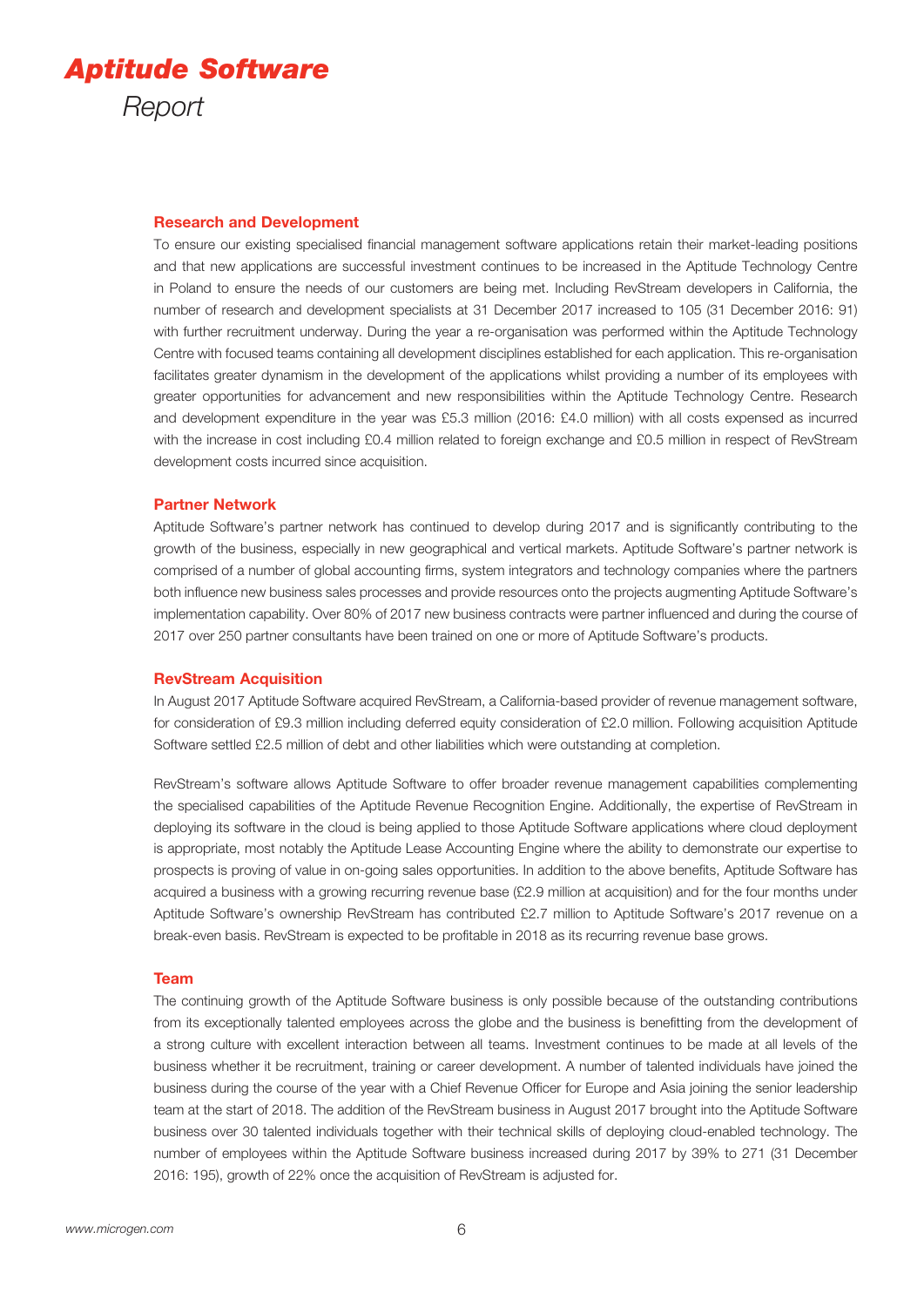# **Foreign Exchange**

Aptitude Software is an increasingly international business with 57% of its revenues invoiced in US Dollars to North American clients (2016: 53%). The business has benefitted in 2017 from the strengthening of the US Dollar vs. GBP compared to the 2016 exchange rates. Aptitude Software's 2017 revenue would have increased by 65% to £43.5 million on a constant currency basis (compared to actual result of £44.3 million). On a constant currency basis adjusted operating profit in 2017 would have increased by 97% to £7.5 million (compared to actual result of £7.9 million). The weakening of GBP vs. Polish Zloty accounted for £0.4 million of the increase in research and development costs in 2017 as Aptitude Software incurred the deferred effect, due to the twelve month rolling hedge, of 2016 exchange rate movement between the two currencies with the full effect of this movement impacting 2018.

### **Summary**

In summary, the business continues to successfully execute its strategy of focussing and leveraging its existing expertise in high volume transaction sectors by providing specialised financial management software applications to meet new accounting standards, regulations and business areas poorly served by ERP systems. Aptitude Software made excellent progress in 2017 and has started 2018 well with the important first sale of the new AICE application to address the requirements of IFRS 17.

#### **Tom Crawford**

Chief Executive Officer, Aptitude Software

6 March 2018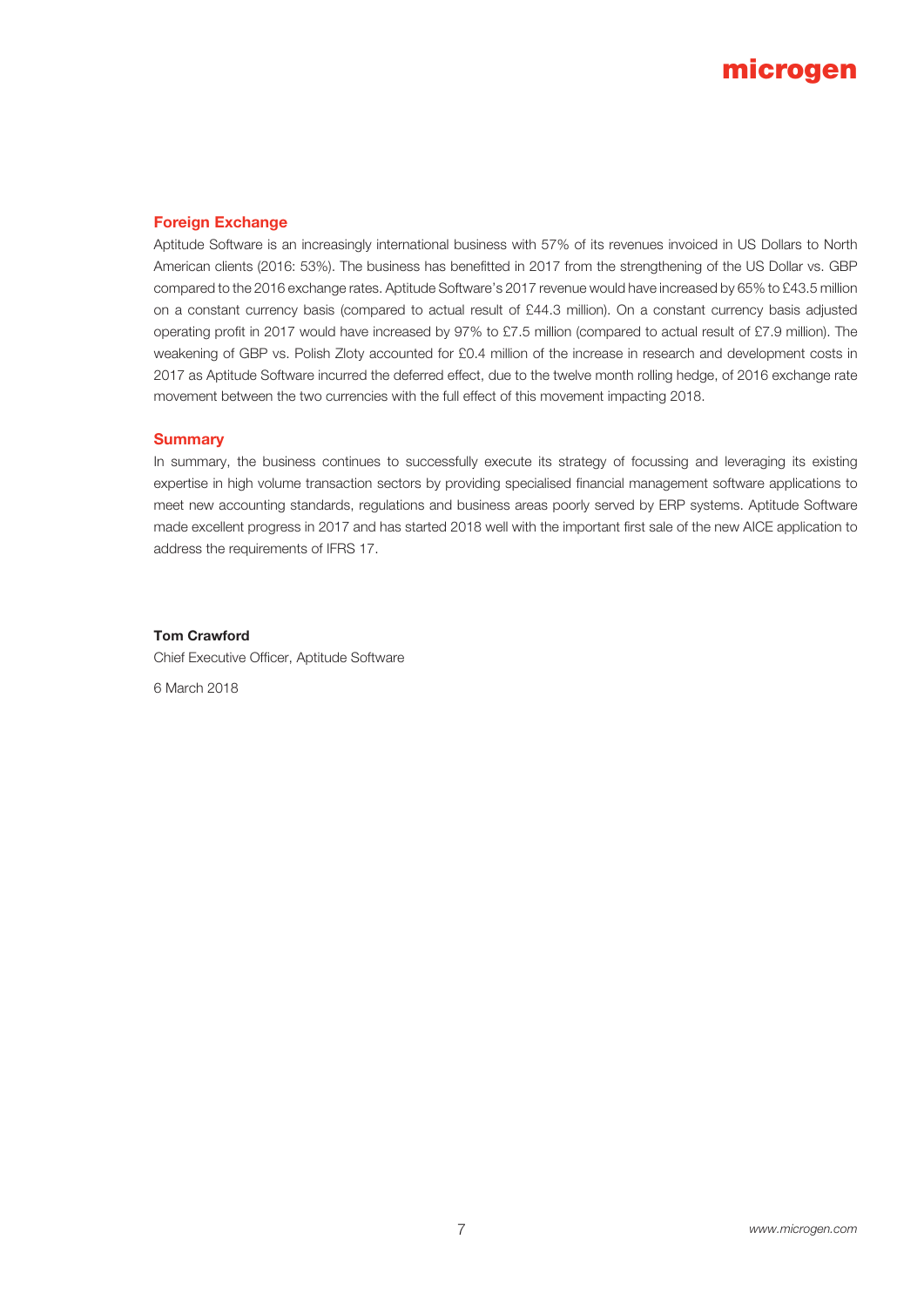# *Microgen Financial Systems Report*

The Microgen Financial Systems business is continuing to make strong progress in achieving its strategic objective to increase the proportion of its revenues from the Trust & Fund Administration ('T&FA') sector, both through organic growth and add-on acquisitions. Microgen Financial Systems' key product in this sector is Microgen 5Series which addresses the core operational and regulatory requirements of a number of organisations including Trust Administrators, Fiduciary Companies, Corporate Services Providers and Fund Administrators. In addition to Microgen Financial Systems' T&FA operations, revenue is generated from both a Payments software business and an Application Management business covering a range of Microgen-owned and third party systems principally focused on the financial services industry. Revenues are generated through a combination of software licence fees (primarily annual recurring licences), software maintenance/support fees and professional services.

# **Highlights and Financial Summary**

Microgen Financial Systems' revenue for the year ended 31 December 2017 increased by 10% to £18.3 million (2016: £16.6 million). The recurring revenue proportion of its revenues remain particularly high at 76%.

The key highlight for the business has been the continued sales progress made within T&FA by Microgen 5Series with both new business contracts and upgrades, complemented by the acquisition in February 2017 of Primacy.

In addition to the above progress, at the end of 2017 the business has rationalised the number of offices brought into the group as a result of the recent acquisitions with the savings contributing to the funding of a number of investments in the business. These investments provide Microgen Financial Systems with the potential to accelerate the rate of organic growth previously experienced by the T&FA business and include a strengthening of the senior leadership and new business development teams.

Adjusted operating profit, reflecting the timing of the above investments and the integration programmes of recent acquisitions, is reported at £7.5 million (2016: £7.2 million) representing an adjusted operating margin of 41% (2016: 43%). The reduction in the adjusted operating margin is due to the change in mix between the growing T&FA business and the declining Application Management business with its higher margins reflecting the maturity of that business. Operating profit on a statutory profit basis is reported at £6.1 million (2016: £6.3 million).

## **Trust and Fund Administration**

T&FA revenues grew by 27% to £11.3 million (2016: £8.9 million), an increase of 16% excluding the benefit of recent acquisitions. T&FA revenues now represent 62% (2016: 54%) of Microgen Financial Systems' revenue with an expectation that this will increase further as a proportion of overall revenue in 2018. T&FA recurring revenue in 2017 increased by 21% to £8.1 million (2016: £6.7 million), an increase of 8% excluding the benefit of recent acquisitions.

The T&FA recurring revenue base increased during the year by 28% to £8.8 million at 31 December 2017 (31 December 2016: £6.9 million), an increase of 16% excluding the benefit of the Primacy acquisition. Within the T&FA recurring revenue base of £8.8 million at 31 December 2017 is £4.5 million (2016: £3.4 million) relating to the Microgen 5Series product with the recurring revenue base on acquired and legacy T&FA products increasing as a result of the Primacy acquisition to £4.3 million (2016: £3.5 million). Upgrading a client using acquired or legacy T&FA products to Microgen 5Series provides the business with the opportunity to generate implementation fees and an uplift in the annual licence fees paid given the greater functionality and performance of Microgen 5Series. It is a key objective of the business in 2018 to accelerate the rate at which customers migrate onto Microgen 5Series.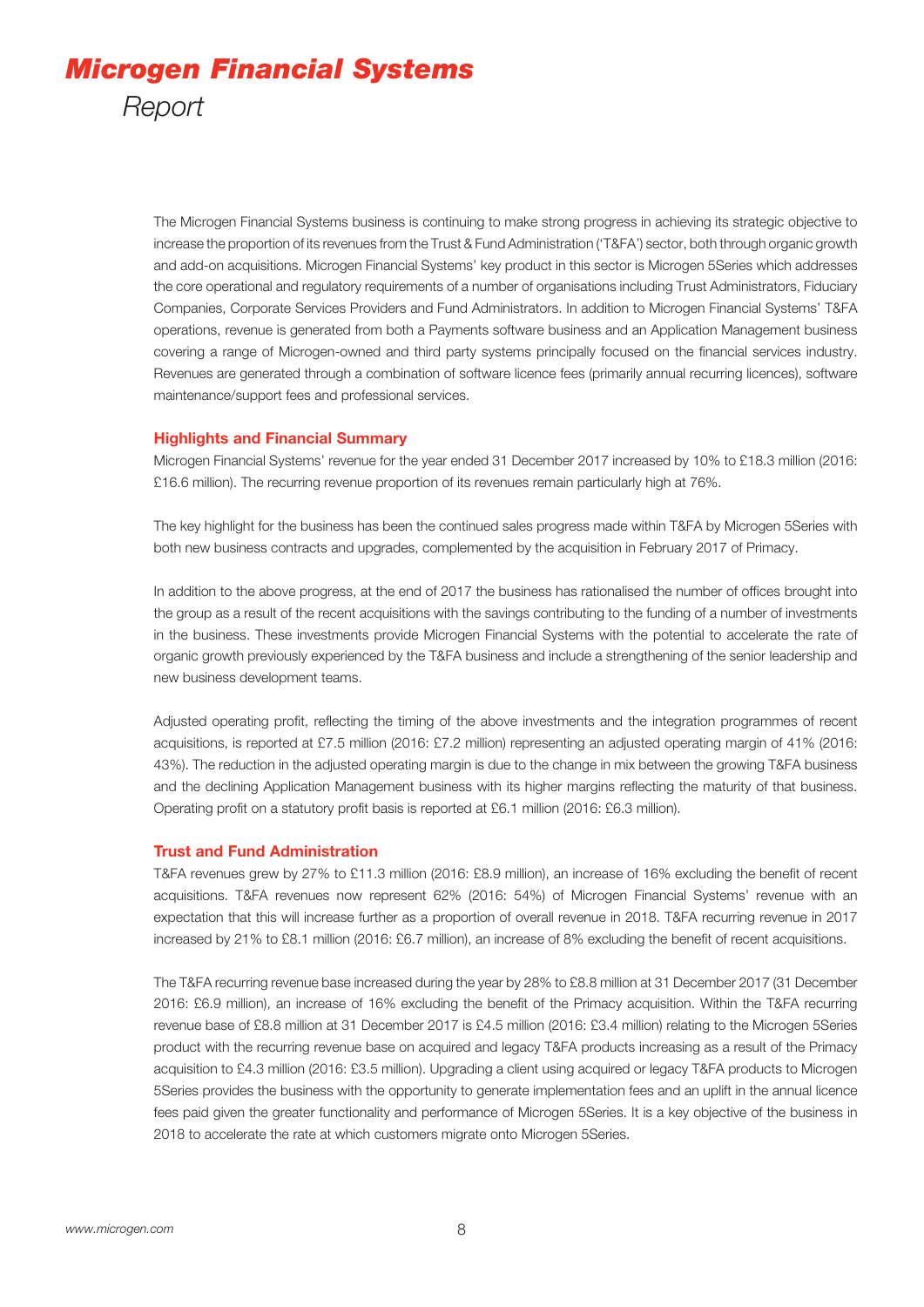Primacy was acquired in February 2017 for total cash consideration of £3.4 million. Primacy is a Toronto-based provider of software to the Trust & Fund Administration market whose integration into the Microgen Financial Systems business is progressing in line with expectations. Primacy generated £0.8 million revenue in 2017 whilst under Microgen's ownership.

Further acquisitions continue to be actively evaluated within T&FA, though fewer acquisition opportunities remain as a result of the acquisitions performed to date. The business is also appraising opportunities which offer the potential to leverage Microgen Financial Systems' existing technology into adjacent sectors.

### **Payments**

The Payments business offers a range of Bacs software products which enable organisations to make automated payments in the United Kingdom using Bacs payment services over the internet (Bacstel-IP). As expected revenue from the Payments business has marginally reduced in 2017 to £1.45 million (2016: £1.49 million) with the prior year benefitting from a number of one-off implementations to the latest version of the software. The Payments business benefits from contracts with over 500 well-diversified clients and high levels of recurring revenue (2017: 90% (2016: 85%)).

## **Application Management**

The Application Management business comprises a number of Microgen-owned and third party systems focused principally on financial services. Consistent with the maturity of the solutions provided by the Application Management business it is expected that revenues in the coming year will decline slightly ahead of the rate experienced in 2017, however, within the business there is a core of supported software solutions which are expected to continue in the medium to long term. The Application Management business reported revenue in line with management expectations at £5.6 million (2016: £6.2 million).

#### **Summary**

The business made good progress in 2017 highlighted by strong organic growth within the core T&FA market and the Primacy acquisition. Investment has been made in the organisation throughout 2017 to enable the business to realise future growth opportunities as they arise and with particularly high levels of recurring revenue the business has excellent future visibility.

#### **Simon Baines**

Chief Executive Officer, Microgen Financial Systems

6 March 2018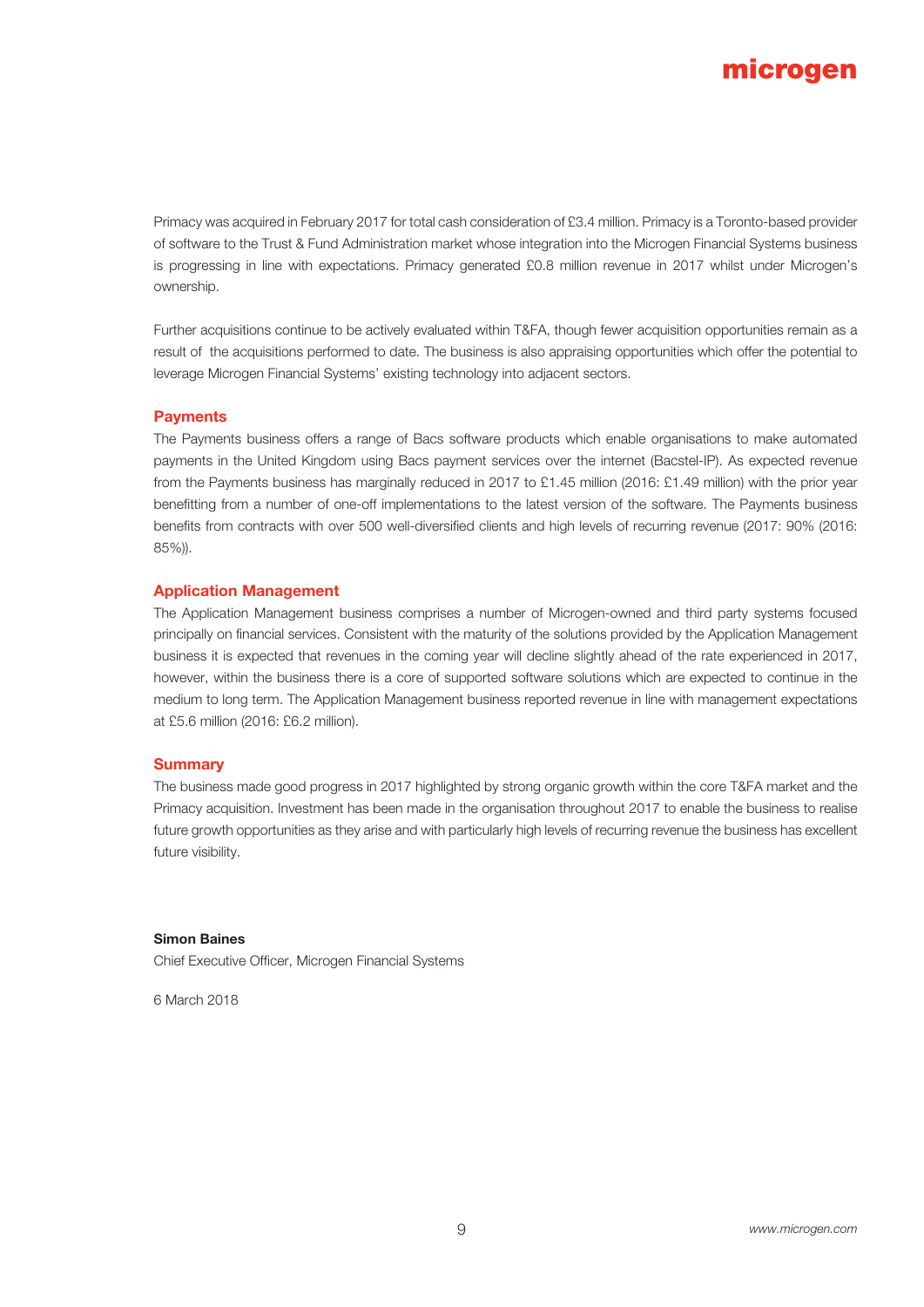# *Group Financial Performance and Chief Financial Officer's Report*

Throughout this statement adjusted operating profit and margin excludes non-underlying operating items, unless stated to the contrary and constant currency growth is calculated by comparing 2016 results with 2017 results retranslated at the rates of exchange prevailing during 2016.

Revenue for the year ended 31 December 2017 was £62.6 million (2016: £43.0 million) resulting in an adjusted operating profit of £13.6 million (2016: £9.5 million) representing growth of 46% and 43% respectively. Organic revenue growth, excluding the benefit of recent acquisitions, was 37%. On a constant currency basis revenue for the year was £61.6 million (2016: £43.0 million) with adjusted operating profit of £13.0 million (2016: £9.5 million), growth rates of 43% and 37% respectively. Operating profit on a statutory basis was £11.1 million (2016: £8.2 million) after net nonunderlying costs of £2.5 million (2016: £1.3 million). Group overhead costs were £1.8 million (2016: £1.5 million). The Group reported a profit for the year attributable to shareholders of £9.9 million (2016: £6.2 million). In accordance with IFRS, the Board has continued to conclude that all internal research and development costs are expensed as incurred and therefore the Group has no capitalisation of development expenditure. The overall group expenditure on research and development activities in 2017 was £8.6 million (2016: £7.2 million). The number of employees within the Group at 31 December 2017 was 396 (31 December 2016: 312).

Net non-underlying operating costs in 2017 were £2.5 million (2016: £1.3 million). This includes a £1.3 million (2016: £0.8 million) amortisation charge in respect of acquired intangible assets, £0.9 million of acquisition and related integration expenses for both RevStream and Primacy, £0.2 million in respect of fees for the Group's new loan and £0.1 million (2016: £0.4 million) regarding the shareholder-approved option grants in 2013.

The total tax charge for the year is £0.8 million (2016: £1.6 million). After adjusting for the effect of non-underlying and other items, the Group's tax charge represents 21.9% of the Group's adjusted profit before tax (2016: 21.8%) which is the tax rate used for calculating the adjusted earnings per share. The Group benefited from a non-underlying tax credit in 2017 of £1.4 million (2016: £0.2 million) of which £1.1 million is attributable to the reduction following the US tax reforms of the £3.6 million deferred tax liability established on the acquisition of RevStream. Adjusted earnings per share for the year ended 31 December 2017 was 17.1 pence (2016: 12.3 pence). Basic earnings per share for the year was 16.4 pence (2016: 10.6 pence).

The Group has a strong balance sheet with net assets at 31 December 2017 of £53.9 million (2016: £43.4 million), including cash at 31 December 2017 of £19.1 million (2016: £23.8 million), and net funds at 31 December 2017 of £9.1 million (2016: £13.6 million). During the year there were corporate cash outflows of £13.8 million (comprising £3.3 million of dividends and net consideration related to acquisitions of £10.5 million). The net loan balance outstanding was £9.8 million at 31 December 2017 (2016: £10.3 million). Trade and other receivables outstanding at 31 December 2017 have increased to £13.4 million (2016: £8.3 million). The increase in the Group's trade and other receivable is attributable principally to the growth in the Group's revenue, both organically and through the two acquisitions in the year. Cash collection from customers remains strong with the Group's debtor days at 31 December 2017 increasing marginally to 54 (2016: 52). The growth in the Group's revenues has also resulted in deferred income increasing by 28% to £26.3 million at 31 December 2017 (2016: £20.6 million).

Continuing to be a focus of the Group, cash conversion (measured by cash generated from operations as a percentage of operating profit adjusted for the non-underlying items with no cash effect) was 108% in the year (2016: 138%) with both businesses continuing to benefit from their growing recurring revenue bases with customers typically paying annually in advance.

#### **Philip Wood**

Chief Financial Officer 6 March 2018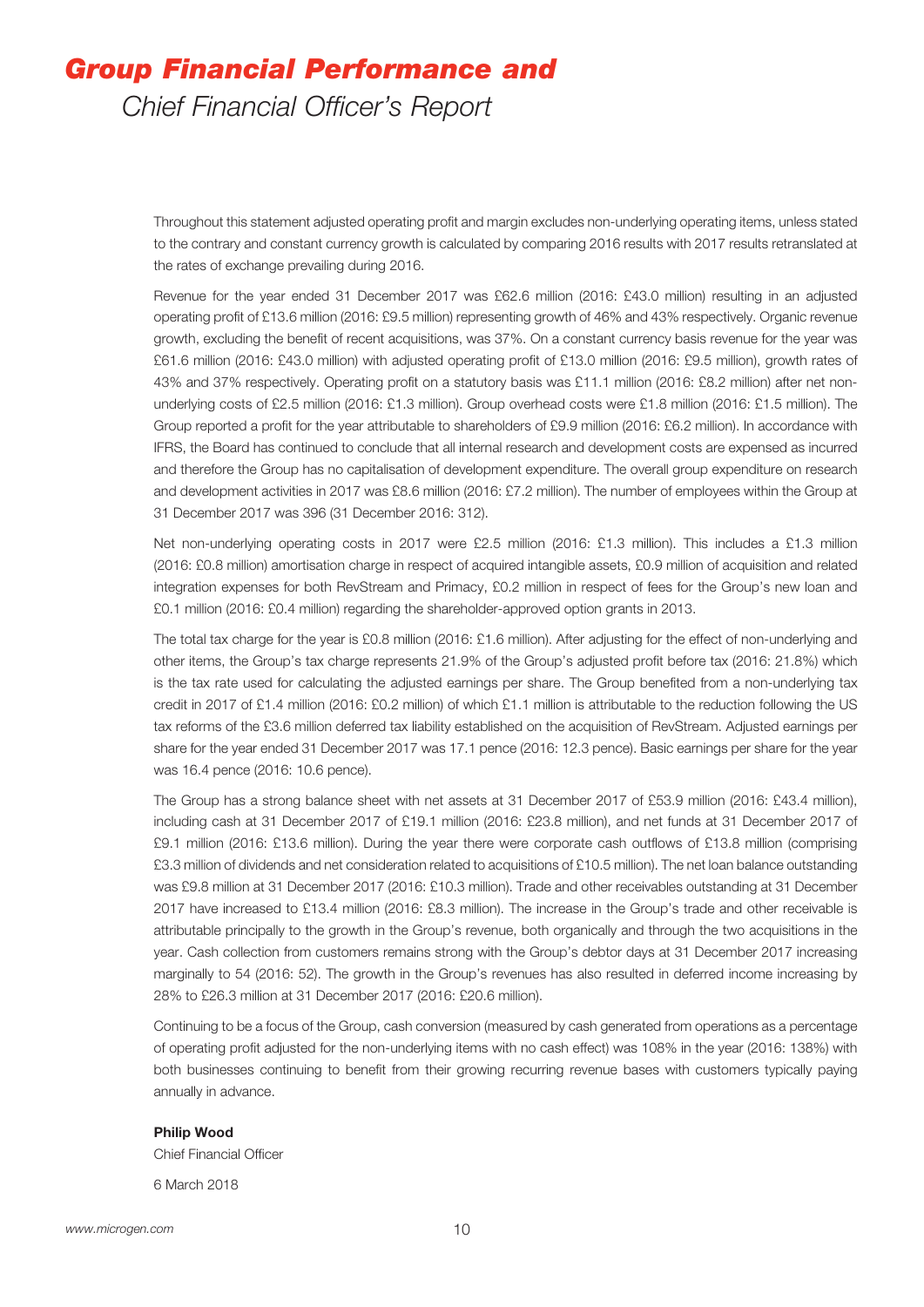

The Directors of Microgen plc (the "Company") present their report and the audited consolidated financial statements of the Company for the year ended 31 December 2017.

# **Results and Dividends**

The results for the year are set out in the financial statements and notes that appear on pages 64 to 115. As explained in the Chairman's Statement, the Directors propose the payment of a final dividend of 4.25 pence per share, making a total of 6.25 pence per share for the year (2016 total: 5.0 pence). Subject to shareholder approval, the proposed final dividend will be paid on 25 May 2018 to shareholders on the register at close of business on 4 May 2018.

The ordinary dividends paid in 2017 totalled £3.3 million (2016: £2.5 million).

### **Principal Activities**

The Company is the corporate parent of two information technology businesses, operated as independent business units, which provide business critical software and services. The Company and its subsidiaries together are referred to in this Annual Report as "the Group". The Group's products and services are detailed within the reports on pages 4 and 8.

#### **Key Performance Indicators**

Key Performance Indicators are set for each of the Group's two operating businesses and can be found in the reports on pages 4 and 8. The Key Performance Indicators for the Microgen Financial Systems business are Operating Profit before Non-Underlying Items, Recurring Revenue, and growth in the Trust and Fund Administration sector revenues. The Key Performance Indicators for the Aptitude Software business are Revenue Growth, Operating Profit (before Non-Underlying Items) Growth and Recurring Software-based Revenue Growth.

#### **Principal Risks and Uncertainties**

The management of the business and the execution of the Group's strategy are subject to several risks. As detailed on page 24 risks are formally reviewed by the Board and appropriate processes put in place to monitor and mitigate such risks where feasible. The key business risks for the Group are set out in the table on pages 11 and 12.

#### **United Kingdom vote to leave the European Union**

The potential longer-term political and economic consequences arising from the United Kingdom's vote to leave the European Union ("EU") remain uncertain. The Board has continued to assess the likely impact of exiting the EU on the Group's business.

The Group is engaged in a number of projects to implement its products with clients based in EU countries, and the Group's consultants and other staff are currently able to travel freely to those countries to participate in those projects without the need to obtain visas. In addition, development work on the products of the Aptitude Software business is carried out principally in Poland, and personnel therefore regularly travel between Poland and the United Kingdom.

A change to the status of the United Kingdom may result in increased restriction on movement of the Group's employees between the United Kingdom, Poland and other EU countries and could lead to additional administrative costs, and other regulatory changes could adversely impact the administration of the Group's operation in Poland. For information, Group revenue from EU countries (excluding the United Kingdom) in 2017 was £7.0 million.

Regulatory changes and macro-economic risks are outside the Group's control, but the Board will continue to monitor the position and believes that the Group is well-placed to identify and react quickly to changes in the operating conditions.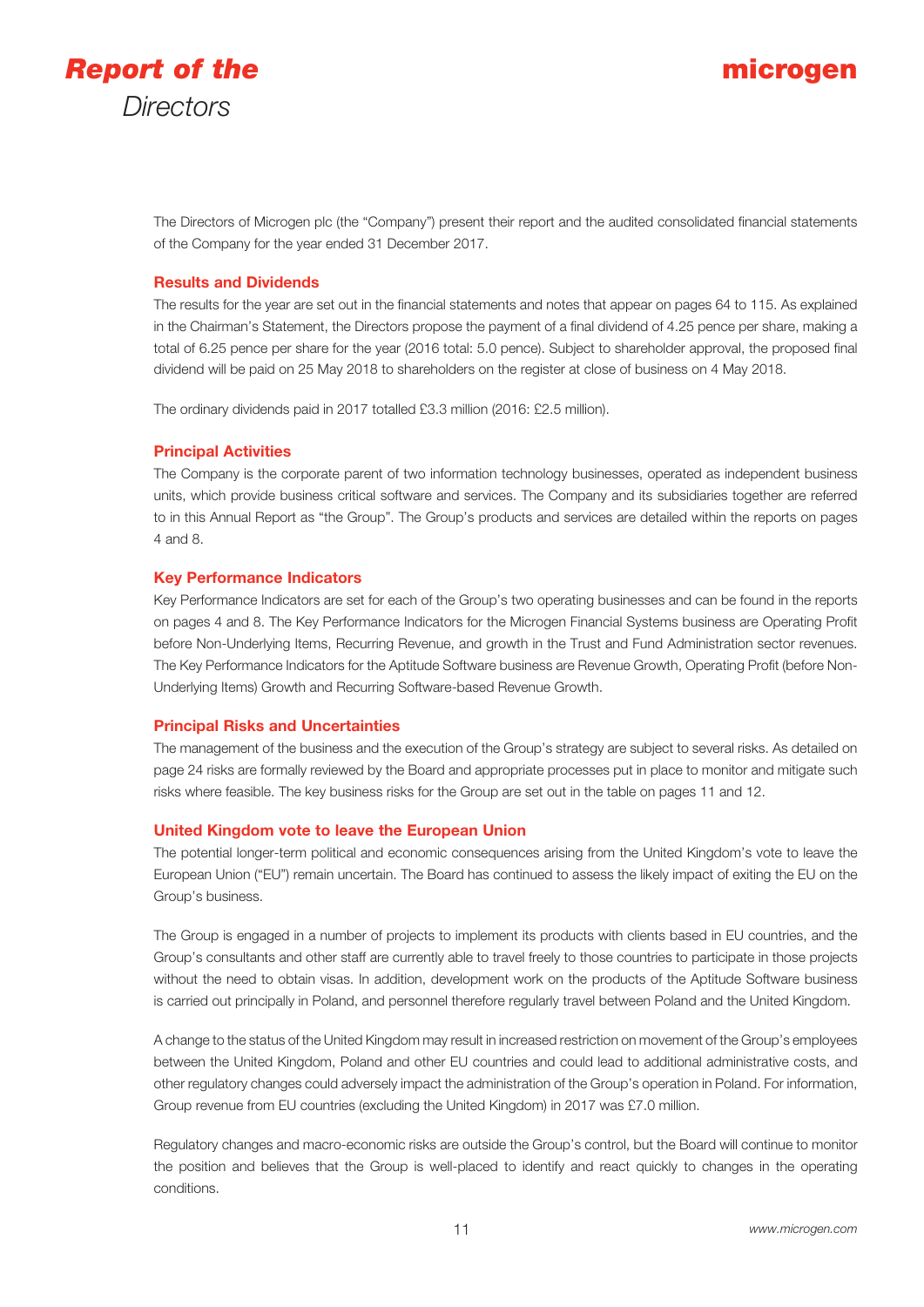

## **Statement of Directors' Responsibilities**

The Directors are responsible for preparing the Annual Report and the financial statements in accordance with applicable law and regulation.

Company law requires the Directors to prepare financial statements for each financial year. Under that law the Directors have prepared the Group financial statements in accordance with International Financial Reporting Standards (IFRSs) as adopted by the European Union and Company financial statements in accordance with International Financial Reporting Standards (IFRSs) as adopted by the European Union. Under Company law the Directors must not approve the financial statements unless they are satisfied that they give a true and fair view of the state of affairs of the Group and Company and of the profit or loss of the Group and Company for that period. In preparing the financial statements, the Directors are required to:

- select suitable accounting policies and then apply them consistently:
- state whether applicable IFRSs as adopted by the European Union have been followed for the Group financial statements and IFRSs as adopted by the European Union have been followed for the Company financial statements, subject to any material departures disclosed and explained in the financial statements;
- make judgements and accounting estimates that are reasonable and prudent; and
- prepare the financial statements on the going concern basis unless it is inappropriate to presume that the Group and Company will continue in business.

The Directors are responsible for keeping adequate accounting records that are sufficient to show and explain the Group and Company's transactions and disclose with reasonable accuracy at any time the financial position of the Group and Company and enable them to ensure that the financial statements and the Directors' Remuneration Report comply with the Companies Act 2006 and, as regards the Group financial statements, Article 4 of the IAS Regulation.

The Directors are also responsible for safeguarding the assets of the Group and Company and hence for taking reasonable steps for the prevention and detection of fraud and other irregularities.

The Directors are responsible for the maintenance and integrity of the Company's website. Legislation in the United Kingdom governing the preparation and dissemination of financial statements may differ from legislation in other jurisdictions.

The Directors consider that the annual report and accounts, taken as a whole, is fair, balanced and understandable and provides the information necessary for shareholders to assess the Group and Company's performance, business model and strategy.

## **Responsibility Statement of the Directors in respect of the Annual Report and Accounts**

Each of the Directors, whose names and functions are listed in Statement of Directors' Responsibilities confirm that, to the best of their knowledge:

- the Company financial statements, which have been prepared in accordance with IFRSs as adopted by the European Union, give a true and fair view of the assets, liabilities, financial position and profit of the Company;
- the Group financial statements, which have been prepared in accordance with IFRSs as adopted by the European Union, give a true and fair view of the assets, liabilities, financial position and profit of the Group; and
- the Report of the Directors includes a fair review of the development and performance of the business and the position of the Group and Company, together with a description of the principal risks and uncertainties that it faces.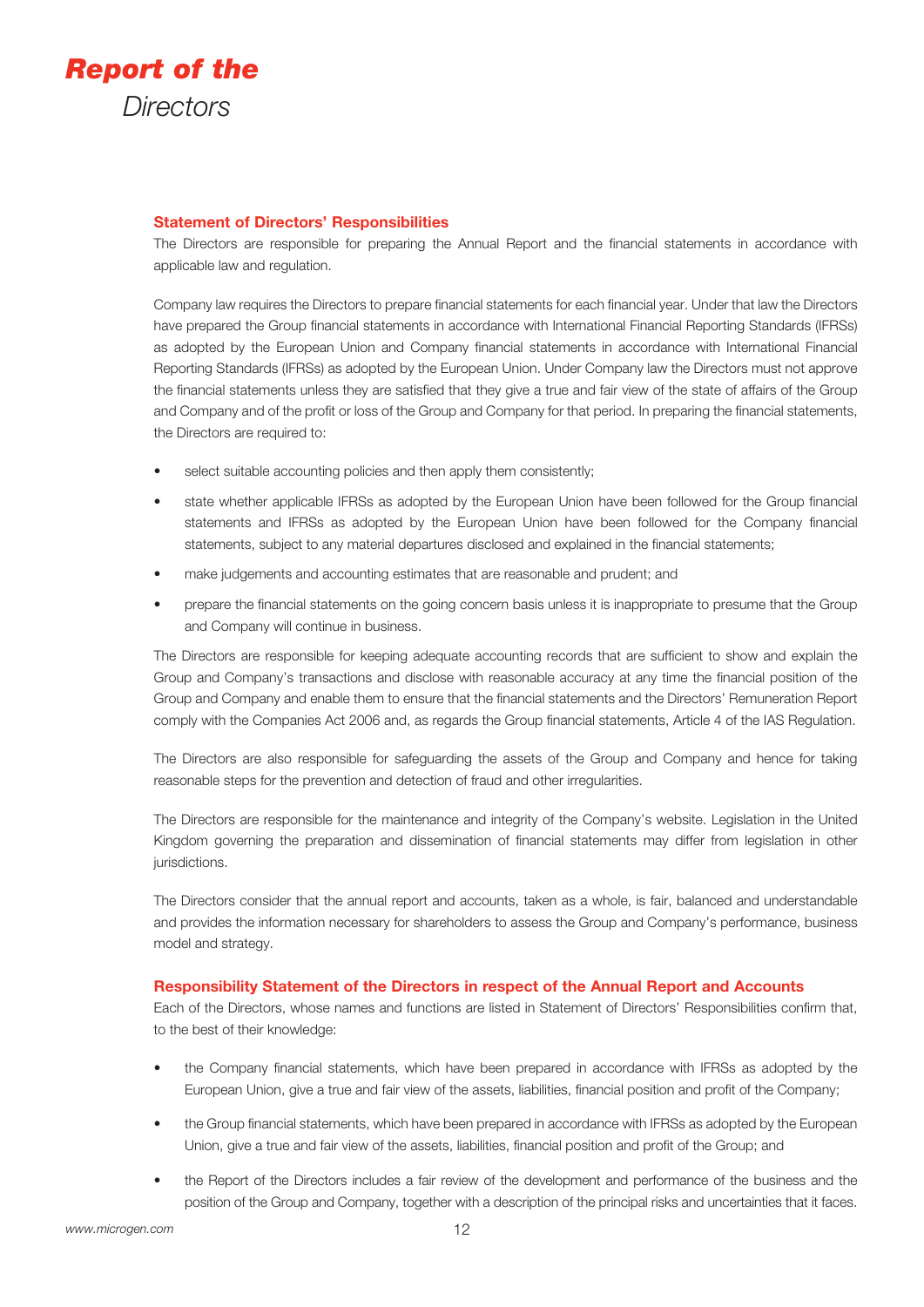# **Table detailing Principal Risks and Uncertainties**

| <b>Major Risks and</b><br><b>Uncertainties</b>                                                                                                                                        | <b>Explanation</b>                                                                                                                                                                                                                                                                                                                                                                                                                                                                                                                                                                                                                                                                                                                                                                                                                                                                                                                              | <b>Mitigating Action</b>                                                                                                                                                                                                                                                                                                                                                                                                                                                                                                                                                                                                                                                 |  |  |
|---------------------------------------------------------------------------------------------------------------------------------------------------------------------------------------|-------------------------------------------------------------------------------------------------------------------------------------------------------------------------------------------------------------------------------------------------------------------------------------------------------------------------------------------------------------------------------------------------------------------------------------------------------------------------------------------------------------------------------------------------------------------------------------------------------------------------------------------------------------------------------------------------------------------------------------------------------------------------------------------------------------------------------------------------------------------------------------------------------------------------------------------------|--------------------------------------------------------------------------------------------------------------------------------------------------------------------------------------------------------------------------------------------------------------------------------------------------------------------------------------------------------------------------------------------------------------------------------------------------------------------------------------------------------------------------------------------------------------------------------------------------------------------------------------------------------------------------|--|--|
| Demand for the Group's<br>products may be adversely<br>affected if economic and<br>market conditions are<br>unfavourable.                                                             | Adverse economic conditions worldwide can contribute to<br>slowdowns in the Information Technology spending environment<br>and may impact the Group's business, resulting in reduced<br>demand for its products as a result of decreased spending by<br>customers and increased price competition for the Group's<br>products. This reduced demand could be attributable to a<br>reduction in the number and impact of accounting and/or<br>regulatory changes that have contributed to recent demand within<br>both businesses for their products. Additionally, there is potential<br>for adverse regulatory change in the end market for the Microgen<br>5Series product, software which is focussed on international<br>financial centres. The Group's revenues, expenses and operating<br>results could vary significantly from period to period as a result of a<br>variety of factors, some of which are outside the Directors' control. | The Group's preferred annual licence fee model and<br>recurring revenue provides some resilience against<br>the full effects of market deterioration. Additionally, the<br>Group operates in multiple geographic regions and,<br>while it has a material exposure to the financial services<br>sector, operates in a number of business sectors.                                                                                                                                                                                                                                                                                                                         |  |  |
| If the Group does not<br>successfully expand<br>or enhance its product<br>offerings or respond<br>effectively to technological<br>change, the business may<br>be negatively affected. | The Group's future performance will depend on the successful<br>development, introduction and market acceptance of new and<br>enhanced products that address customer requirements in a cost-<br>effective manner. If the Group does not expand or enhance its<br>product offerings or respond effectively to technological change,<br>its business may be negatively affected. Additionally, there is a risk<br>that the Group's technological approach will not achieve broad<br>market acceptance or that other technologies or solutions will<br>supplant the Group's approach. Some of the Group's markets are<br>characterised by rapid technological change, frequent introduction<br>of new products, changes in customer requirements and evolving<br>industry standards.                                                                                                                                                              | The Group has well-developed product roadmaps for its<br>key software products. The development of the product<br>roadmaps is a result of close liaison with prospects,<br>customers, partners and other organisations. In addition,<br>there is proactive monitoring of forthcoming regulations<br>to identify required changes to existing products and<br>opportunities for the development of new products.                                                                                                                                                                                                                                                          |  |  |
| There is substantial<br>competition in the Group's<br>markets which could<br>adversely affect the Group.                                                                              | Some of the markets for the Group's products are competitive,<br>rapidly evolving and subject to rapid technological change. As<br>a result, the Group expects competition to persist, intensify and<br>increase in the future. There are no substantial barriers to entry<br>into these markets and some of the Group's competitors are large<br>organisations with far greater financial resources than Microgen.<br>The Group's ability to compete is dependent upon many factors<br>within and beyond the Group's control, including:<br>(a) timing and market acceptance of new solutions and<br>enhancements to existing solutions developed by the Group<br>and its competitors;<br>(b) performance, ease of use and reliability of the Group's<br>products;<br>(c) price;<br>(d) customer service and support; and<br>(e) sales and marketing efforts.                                                                                  | The Group maintains and enhances its competitive<br>position by retaining highly specialised domain<br>knowledge within its chosen markets enabling it to<br>develop, implement and support its market-leading<br>products. The Group constantly seeks to improve<br>the implementation and support services provided to<br>its customers, whilst the Aptitude Technology Centre<br>located in Poland provides the Aptitude Software<br>business with a cost-efficient and highly performing<br>development centre. Market trends are carefully<br>monitored to ensure any threats to the Group's<br>competitive position are identified at the earliest<br>opportunity. |  |  |
| Potential future acquisitions<br>by the Group may have<br>unexpected material<br>adverse consequences.                                                                                | Acquisitions are part of the strategy for the Group as a whole and<br>the Microgen Financial Systems business in particular. Acquisitions<br>involve numerous risks which may have unexpected adverse<br>material consequences.                                                                                                                                                                                                                                                                                                                                                                                                                                                                                                                                                                                                                                                                                                                 | Acquisitions are carefully assessed by the Board in<br>respect of their alignment with the Group's acquisition<br>strategy. The Group benefits from significant acquisition<br>experience following the completion of six acquisitions<br>since 2014 and seeks to perform thorough due<br>diligence, supported by the appropriate use of external<br>advisers, to help identify any unexpected material<br>adverse consequences.                                                                                                                                                                                                                                         |  |  |
| If the Group loses its key<br>personnel or cannot recruit<br>additional personnel, the<br>Group's business may<br>suffer.                                                             | The Group's success greatly depends on its ability to hire, train,<br>retain and motivate qualified personnel, particularly in sales,<br>marketing, research and development, consultancy services and<br>support. The Group faces significant competition for individuals<br>with the skills required to perform the services the Group will offer.<br>If the Group is unable to attract and retain qualified personnel it<br>could be prevented from effectively managing and expanding its<br>business. In addition, if the Group is unable to assign suitably<br>qualified staff to its implementation projects there is increased risk<br>of project failure with the consequences as outlined in the relevant<br>following section.                                                                                                                                                                                                       | The Group has made a number of recent investments<br>in its employees, including the introduction of group-<br>wide share option schemes, improved company-wide<br>communication programmes and staff surveys, as<br>well as a focus on strengthening the culture of both<br>businesses through a number of initiatives.                                                                                                                                                                                                                                                                                                                                                 |  |  |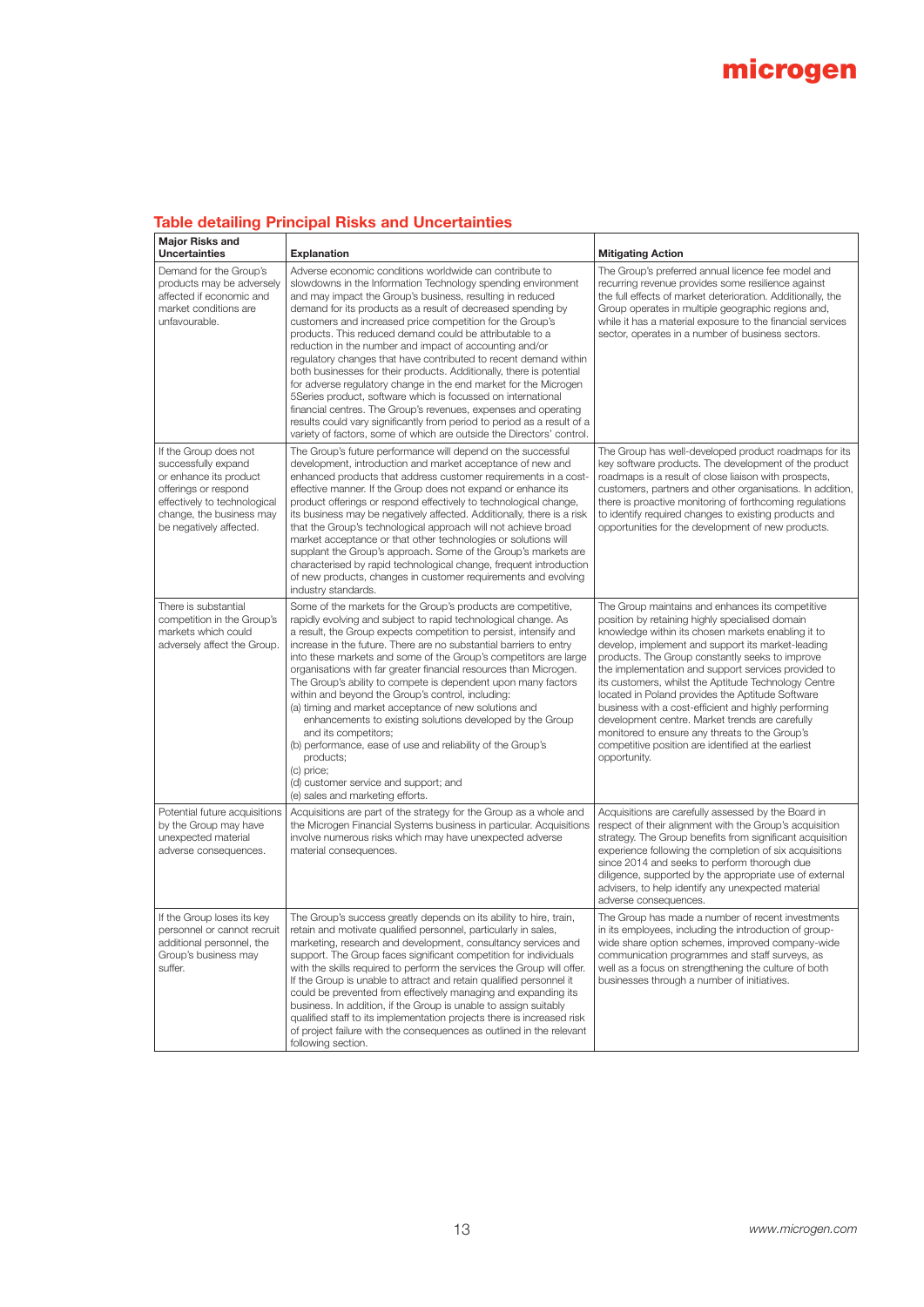

# **Table detailing Principal Risks and Uncertainties (continued)**

| <b>Major Risks and</b><br><b>Uncertainties</b>                                                                                                                                                                                                            | <b>Explanation</b>                                                                                                                                                                                                                                                                                                                                                                                                                                                                                                                                                                                                                                                                                                                                                                                                                                                                                                                                                                                                                                                   | <b>Mitigating Action</b>                                                                                                                                                                                                                                                                                                 |
|-----------------------------------------------------------------------------------------------------------------------------------------------------------------------------------------------------------------------------------------------------------|----------------------------------------------------------------------------------------------------------------------------------------------------------------------------------------------------------------------------------------------------------------------------------------------------------------------------------------------------------------------------------------------------------------------------------------------------------------------------------------------------------------------------------------------------------------------------------------------------------------------------------------------------------------------------------------------------------------------------------------------------------------------------------------------------------------------------------------------------------------------------------------------------------------------------------------------------------------------------------------------------------------------------------------------------------------------|--------------------------------------------------------------------------------------------------------------------------------------------------------------------------------------------------------------------------------------------------------------------------------------------------------------------------|
| Claims by others that<br>the Group's products<br>or brands infringe their<br>intellectual property rights<br>could be costly to defend<br>and could harm the<br>Group's business.                                                                         | The Group may be subject to claims by others that the Group's<br>products or brands infringe or misappropriate their intellectual<br>property or other property rights. These claims, whether or<br>not valid, could require the Group to spend significant sums in<br>litigation, distract management attention from the business, pay<br>damages, delay or cancel product shipments, rebrand or re-<br>engineer the Group's products or acquire licences to third party<br>intellectual property. In the event that the Group needs to acquire<br>a third-party licence, the Group may not be able to secure it on<br>commercially reasonable terms, or at all.                                                                                                                                                                                                                                                                                                                                                                                                    | The Group's legal function regularly reviews methods by<br>which it can protect its own intellectual property rights<br>and avoid infringing the intellectual property rights of<br>third parties. This has resulted in both the registration of<br>trade-marks and patent applications where considered<br>appropriate. |
| The Group's reputation<br>as a quality professional<br>service provider may be<br>adversely affected by<br>any failure to optimise its<br>deployed products or meet<br>its contractual obligations,<br>customer expectations or<br>agreed service levels. | The Group's ability to attract new customers or retain existing<br>customers is largely dependent on its ability to provide reliable<br>high-quality products and services to them and to maintain a<br>good reputation. Because many of the engagements of the<br>Group involve projects that are critical to the business operations<br>and information systems of clients, the failure or inability of the<br>Group to meet a client's expectations could have an adverse<br>effect on the client's operations and could result in damage<br>to the reputation of the Group. Certain contracts may provide<br>for a reduction in fees payable by the client if service levels fall<br>below certain specified thresholds, thus potentially reducing or<br>eliminating the profit margin on any particular contract. If the<br>Group fails to meet its contractual obligations or perform to client<br>expectations, it could be subject to legal liability or damage to its<br>reputation and the client may ultimately be entitled to terminate<br>the contract. | The Group employs highly-skilled personnel and has<br>business processes in place to endeavour to ensure that<br>any lapse is quickly identified and addressed. In addition,<br>significant issues are reported to senior managers and, if<br>appropriate, the Board.                                                    |
| The Group's software<br>products may contain<br>undetected errors<br>producing incorrect results<br>or otherwise fail to process<br>data at sufficient speed.                                                                                             | The Group's products involve sophisticated technology that<br>performs critical functions to highly demanding standards.<br>Software products as complex as those offered by the Group<br>might contain undetected errors or failures. If flaws in design,<br>production, assembly or testing of the Group's products (by the<br>Group or the Group's suppliers) were to occur, the Group could<br>experience a rate of failure in its products that would result in<br>substantial repair, replacement or service costs and potential<br>liability and damage to the Group's reputation. The Group will<br>not be able to be certain that, despite testing by the Group and<br>by current and prospective customers, flaws will not be found in<br>products or product enhancements. Any flaws found may cause<br>substantial harm to the Group's reputation and result in additional<br>unplanned expenses to remedy any defects, and liability stemming<br>from such defects, as well as a loss in revenue and profit.                                            | Development activities including software quality are<br>reviewed in regular meetings with senior managers.<br>The Group has established robust development and<br>testing processes and has made a number of recent<br>investments to further strengthen this area of the<br>business.                                  |
| The Group's activities<br>may result in the loss or<br>disclosure of client data.                                                                                                                                                                         | The Group is implementing its products and services at a number<br>of customers where the Group's employees potentially have<br>access to sensitive client data and sensitive data of clients' own<br>customers. There is a risk that there could be unauthorised access<br>to, or disclosure or loss of, such data, whether inadvertently or<br>maliciously. In such circumstances the Group is likely to be subject<br>to legal liability and/or material damage to its reputation and the<br>client may ultimately be entitled to terminate the contract.                                                                                                                                                                                                                                                                                                                                                                                                                                                                                                         | Employees are trained in the importance of data security<br>with background checks performed at recruitment and<br>for certain other roles at regular intervals.                                                                                                                                                         |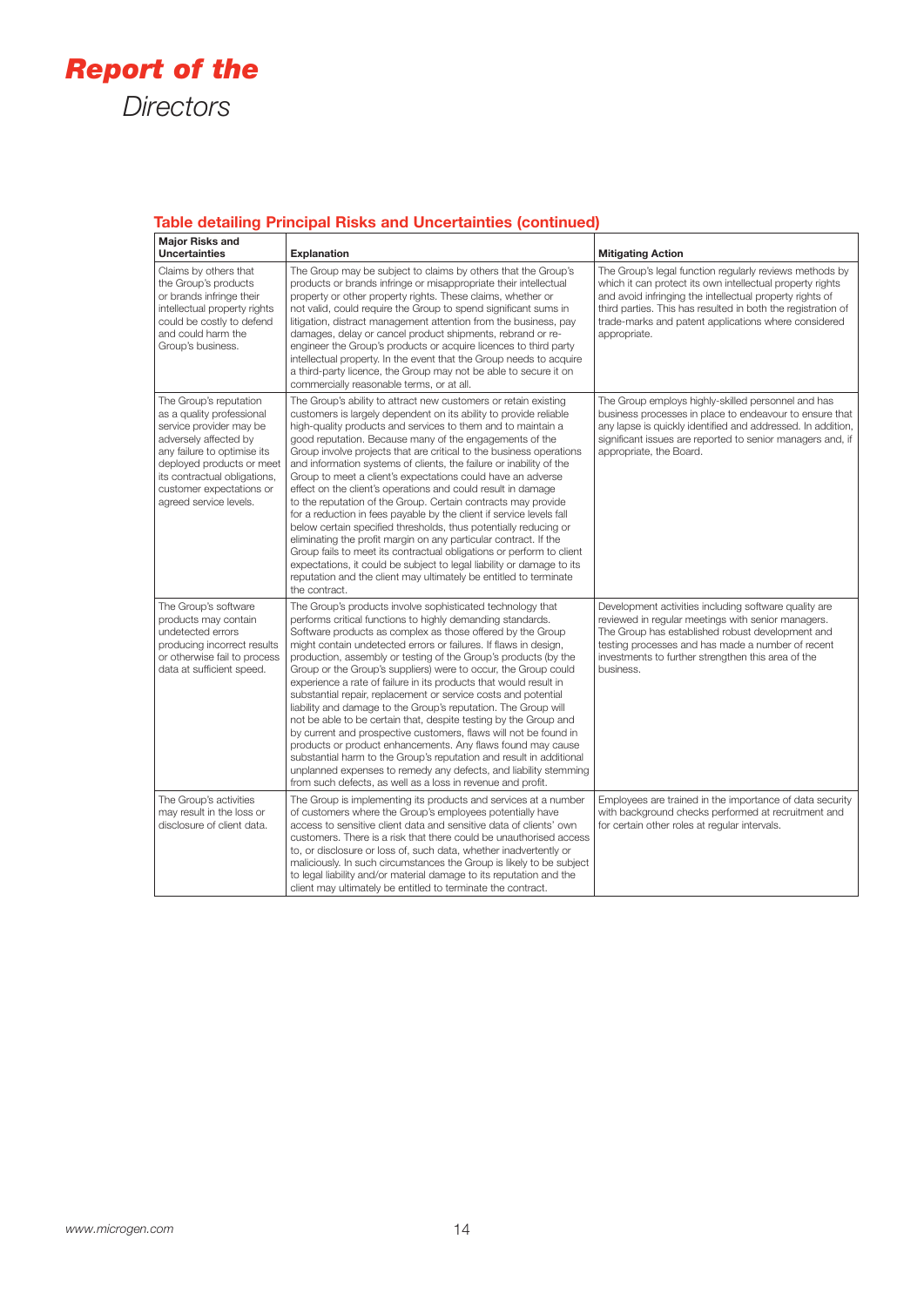### **Going Concern and Long-Term Viability Statement**

In accordance with provision C.2.2 of the 2016 revision of the UK Corporate Governance Code ("the Code"), the Directors have assessed the prospects of the Group over a longer period than the 12 months required by the "Going Concern" provision. The Board determined that it would be reasonable to perform this review for a period of three years and considered the Group's cash flows, loan compliance and other key financial indicators over the period. Sensitivity analysis was then performed with a number of the main assumptions underlying the forecast flexed both individually and in aggregate. Where appropriate, this analysis was carried out to evaluate the potential impacts of the Group's principal risks actually occurring.

Based on the results of the review the Directors confirm that they have a reasonable expectation that the Group will continue to operate and meet its liabilities, as they fall due, for the next three years. The Directors' assessment has been made with reference to the Group's current position and prospects, the Group's current strategy, the Board's current risk appetite and the Group's principal risks and how these are managed. Although the Group is operating in a net current liability position at the balance sheet date the Group retains significant cash balances benefitting from its annual licence fee model in which the overwhelming majority of its customers pay annually in advance.

#### **Employment Policies and Gender Diversity**

The Group is committed to offering equal employment opportunities and its policies are designed to attract, retain and motivate the best staff regardless of gender, race, colour, religion, ethnic or national origin, age, marital status, disability, sexual orientation or any other conditions not relevant to the performance of the job, who can demonstrate that they have the necessary skills and abilities. The Group gives proper consideration to applications for employment when these are received from disabled persons and will employ them in posts whenever suitable vacancies arise. Staff who become disabled will be retained whenever possible through retraining, use of appropriate technology and making available suitable alternative employment.

The following table reports on the gender diversity of the Group's employees at 31 December 2017:

|         | <b>Board Diversity</b> |      | <b>Top Leadership Diversity</b> |      | <b>Total Workforce Diversity</b> |      |
|---------|------------------------|------|---------------------------------|------|----------------------------------|------|
|         | 2017                   | 2016 | 2017                            | 2016 | 2017                             | 2016 |
| Men     | 5                      |      | 11                              |      | 297                              | 238  |
| Women   |                        |      |                                 |      | 99                               | 74   |
| Men %   | 83%                    | 100% | 85%                             | 92%  | 75%                              | 76%  |
| Women % | 17%                    | ገ%   | 15%                             | 8%   | 25%                              | 24%  |

The Group encourages the participation of all employees in the operation and development of the business and has a policy of regular communications including overviews of the Group's financial performance. The Group from time to time provides employees with information on matters of concern to them, consulting them or their representatives regularly, so that their views can be taken into account when decisions are made that are likely to affect their interests. The Group incentivises employees and senior management through the payment of bonuses linked to performance objectives, together with the other components of remuneration detailed in the Directors' Remuneration Report. Barbara Moorhouse was appointed as a Non-Executive Director on 1 April 2017 as a result of which the Board now comprises five male Directors (83%) and one female Director (17%), and the Group's top leadership consists of 11 men (85%) and two women (15%). The Group's policies remain consistent with the requirements of the Universal Declaration on Human Rights and the spirit of the International Labour Organisation core labour standards.

In last year's Annual Report and Accounts we reported on the introduction of a new Save As You Earn Scheme 2016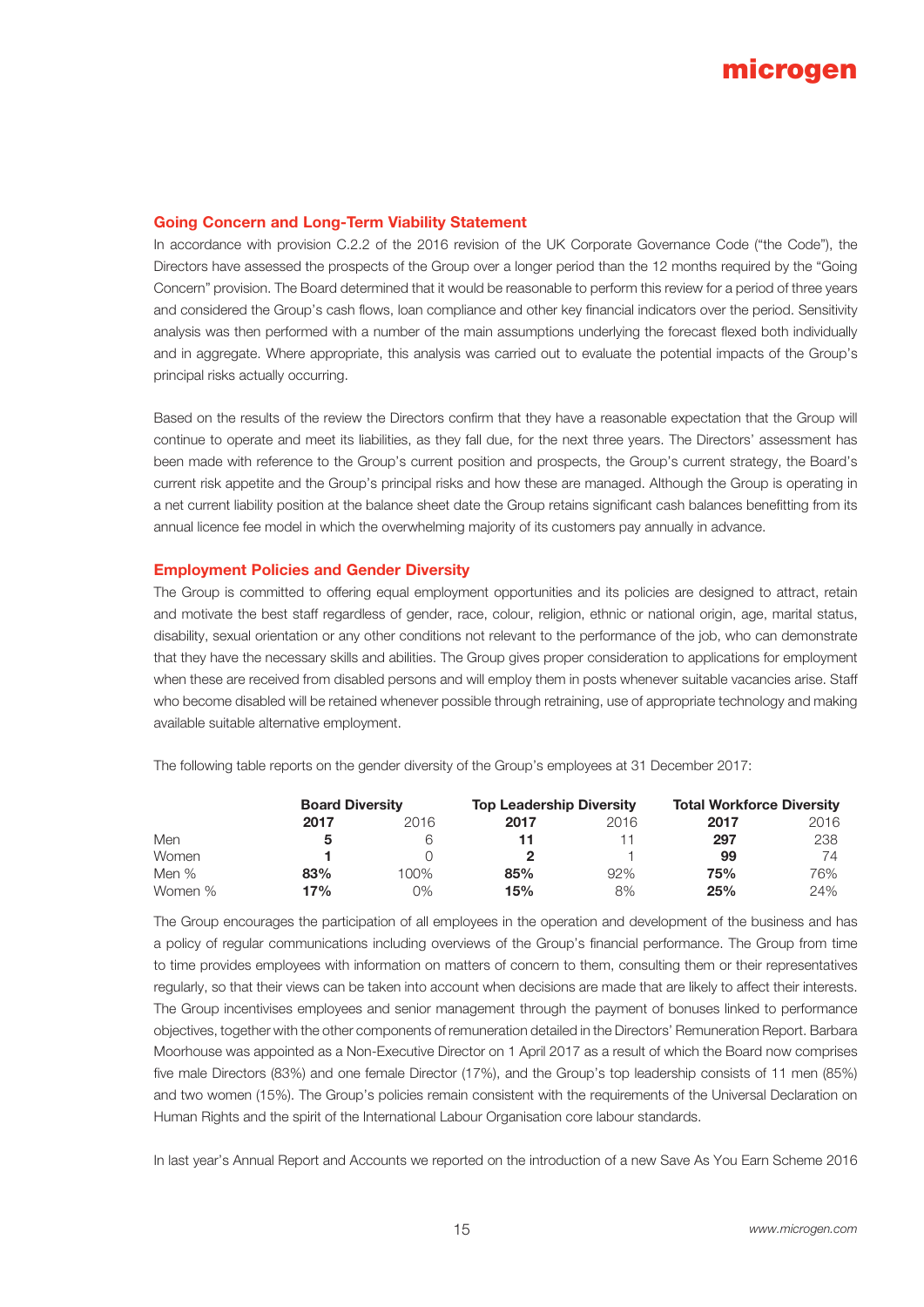

and International ShareSave Scheme 2016 to a significant majority of employees across the Group. These schemes encourage the involvement of employees in the Group's performance, and (together with the regular communications referred to above) this assists in achieving a common awareness on the part of employees of the financial and economic factors that affect the Group's performance. In 2017 the Board issued further invitations to employees to join these schemes (including in its newly-acquired businesses in Canada and the USA) and continues to be very encouraged by the high levels of participation amongst employees across the Group.

## **Corporate Social Responsibility**

The Directors recognise that the success of the business is dependent on maintaining a positive corporate culture at all levels of the organisation, and regularly consider the Group's impact on its stakeholders including employees, contractors, customers, suppliers, investors and the wider community. The Board ensures that the decisions made are responsible and ethical by taking into consideration the wider society external to the organisation. The Group is committed to contributing towards creating a sustainable environment and community in which it operates as a business.

In addition, the Group has been working for the past year on a charitable initiative known as "Operation Kanchenjunga", which has built a school in the remote Himalayan village of Hangdewa, Nepal. The Group has provided computers, networking equipment, servers and satellite internet connectivity to the project which aims to bring life-changing technology and IT skills to the 175 children who attend the school. In October 2017 representatives of the Group travelled to Nepal to provide support and mentoring to teachers and students at the school to enable them to make the most of the new equipment, to improve the education of the pupils and thereby to change their life chances.

#### **Environmental Policy**

As a supplier of software solutions the Group's operations do not have a significant impact on the environment. The Group has no manufacturing facilities and its premises exclusively comprise offices. Any obsolete office equipment and computers are resold or recycled to the extent practicable. The Group has recycling facilities in all its offices and use of waste paper is minimised by promoting a paperless process and downloadable software products. However, the Group recognises that its activities should be carried out in an environmentally friendly manner and therefore aims to:

- comply with relevant environmental legislation;
- reduce waste and, where practicable, re-use and recycle consumables;
- dispose of non-recyclable items in an environmentally friendly manner;
- minimise the consumption of energy and resources in the Group's operations; and
- reduce the environmental impact of the Group's activities and where possible increase the procurement of environmentally friendly products.

### **Greenhouse Gas Emissions**

The Company complies with the greenhouse gas (GHG) emissions reporting requirements of the Companies Act 2006 (Strategic and Directors' Reports) Regulations 2013. The Company reports all material GHG emissions, wherever possible using "tonnes of CO<sub>2</sub>-equivalent" (tCO<sub>2</sub>e) as the unit, to account for all GHGs which are attributable to human activity, as defined in section 92 of the Climate Change Act 2008(a). Emissions data is reported for the Group's operations in the UK, Poland, Guernsey, Jersey, the USA, Canada, Cyprus and Serbia. The methodology used to compile this data is in accordance with the requirements of the following standards: the World Resources Institute's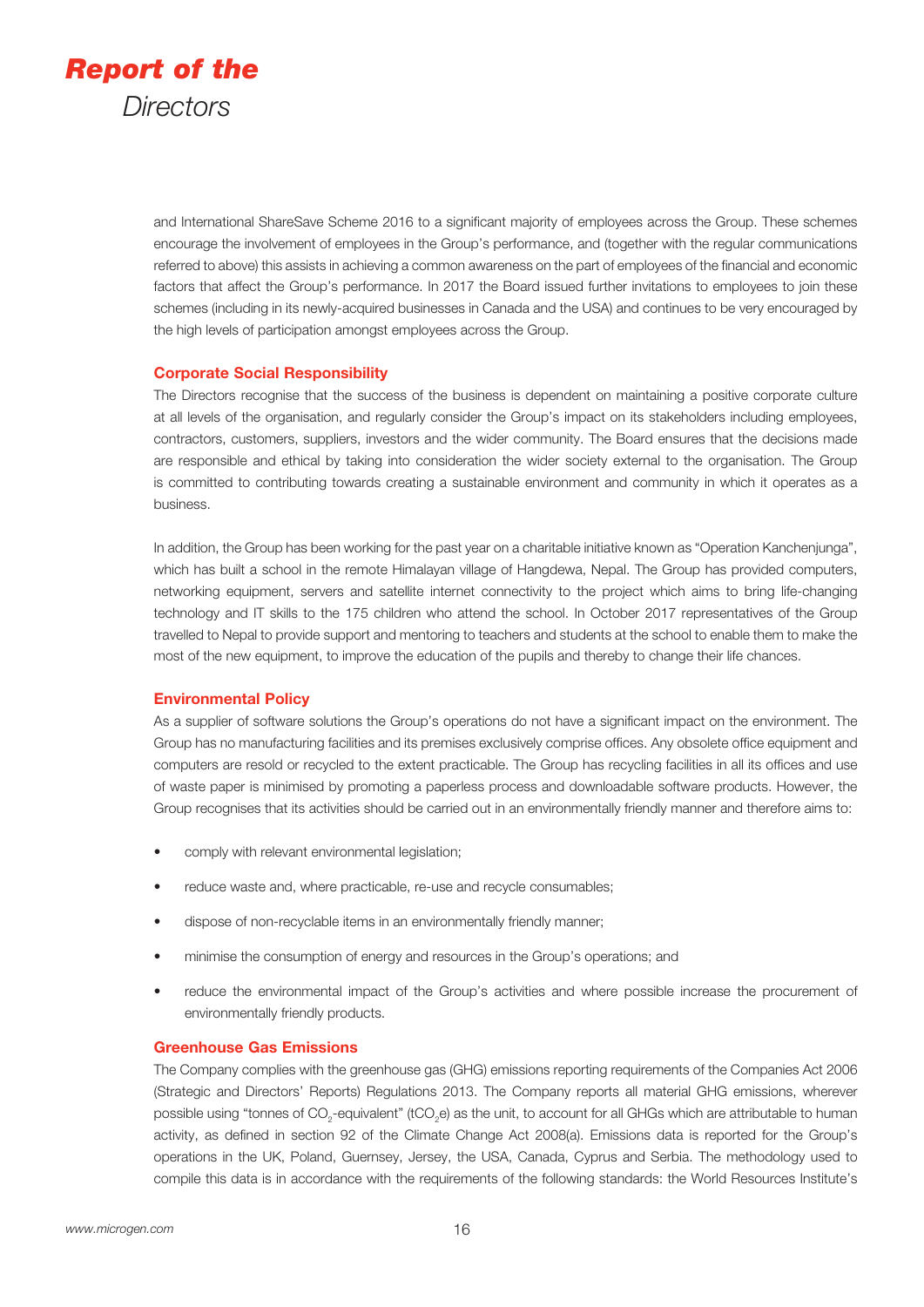(WRI) Greenhouse Gas Protocol (revised version); Defra's Environmental Reporting Guidelines: Including mandatory greenhouse gas emissions reporting guidance (June 2013) and ISO 14064 – part 1.

Material GHG emissions from business activities in 2017 totalled 554 tCO<sub>2</sub>e (2016: 664 tCO<sub>2</sub>e), consisting of:

- $\bullet$  96 tCO<sub>2</sub>e from the combustion of fuel and the operation of any facilities; and
- $\bullet$  458 tCO<sub>2</sub>e from the purchase of electricity, heat, steam or cooling by the Group for its own use.

|                                                                                                                  | <b>Emissions of CO<sub>s</sub>e</b><br><b>Source</b> | Tonnes<br>2013  | <b>Tonnes</b><br>of CO <sub>2</sub> e of CO <sub>2</sub> e<br>2014 | <b>Tonnes</b><br>2015 | Tonnes<br>2016             | <b>Tonnes</b><br>of CO <sub>2</sub> e of CO <sub>2</sub> e<br>2017 | Percentage<br>change to<br>2016 (%) |
|------------------------------------------------------------------------------------------------------------------|------------------------------------------------------|-----------------|--------------------------------------------------------------------|-----------------------|----------------------------|--------------------------------------------------------------------|-------------------------------------|
| CO <sub>s</sub> e from the combustion<br>of fuel and the operation of<br>any facilities                          | Natural Gas<br>Refrigerant<br>Owned Vehicles         | 120<br>118<br>2 | 134<br>40<br>2                                                     | 126<br>20<br>2        | 111<br>6<br>$\overline{2}$ | 91<br>2<br>3                                                       | (18)<br>(55)<br>52                  |
| CO <sub>2</sub> e from the purchase of<br>electricity, heat, steam or<br>cooling by the Group for<br>its own use | Purchased<br>electricity <sup>1</sup>                | 699             | 725                                                                | 646                   | 545                        | 458                                                                | (16)                                |
|                                                                                                                  | Total                                                | 939             | 901                                                                | 794                   | 664                        | 554                                                                | (17)                                |

<sup>1</sup> This work is partially based on the country-specific CO<sub>2</sub> emission factors developed by the International Energy Agency, © OECD/IEA 2017, but the resulting work has been prepared by Microgen and its advisors and does not necessarily reflect the views of the International Energy Agency.

The carbon intensity ratio for this reporting period was 8.8 tCO<sub>2</sub>e (2016: 15.5 tCO<sub>2</sub>e) per £1,000,000 turnover.

This is the fifth year that carbon footprint data has been gathered and the Group has seen a continued decrease in emissions, with a 17% reduction in total material emissions between 2016 and 2017.

In 2015 the WRI introduced updates to the Greenhouse Gas Protocol stating that organisations should provide two numbers to reflect the emissions from the purchase of electricity, heat, steam or cooling. The location based method reflects average emissions intensity of grids where energy consumption occurs. The market based method reflects emissions from energy that companies have chosen or their lack of choice.

| Country              | <b>Electricity</b><br>generation<br>(location based)<br>tCO <sub>se</sub> | <b>Electricity</b><br>generation<br>(market based)<br>tCO <sub>se</sub> | <b>Instrument types</b>                                                      |
|----------------------|---------------------------------------------------------------------------|-------------------------------------------------------------------------|------------------------------------------------------------------------------|
| UK & Channel Islands | 104                                                                       | 102                                                                     | Mix of supplier fuel mix disclosure<br>emission rate and residual mix factor |
| Poland               | 268                                                                       | 310                                                                     | Supplier fuel mix disclosure                                                 |
| <b>USA</b>           | 53                                                                        | 53                                                                      | Average national emissions factor                                            |
| Canada               | 8                                                                         | 8                                                                       | Average national emissions factor                                            |
| Cyprus               | 21                                                                        | 25                                                                      | Supplier fuel mix disclosure                                                 |
| Serbia               | 4                                                                         | $\overline{4}$                                                          | Average national emissions factor                                            |
| Total                | 458                                                                       | 502                                                                     |                                                                              |

Where it has not been practical to gather data on energy use for the Group's smaller offices, or those newly occupied, benchmark energy consumption figures have been used. In addition, a CO<sub>2</sub> equivalent conversion factor is not available for all locations so a CO<sub>2</sub> only factor has been used for these offices. Residential accommodation for employees is not included in our GHG emission statement.

The Group's financial reporting year is the calendar year; however, the Group has set its GHG reporting period back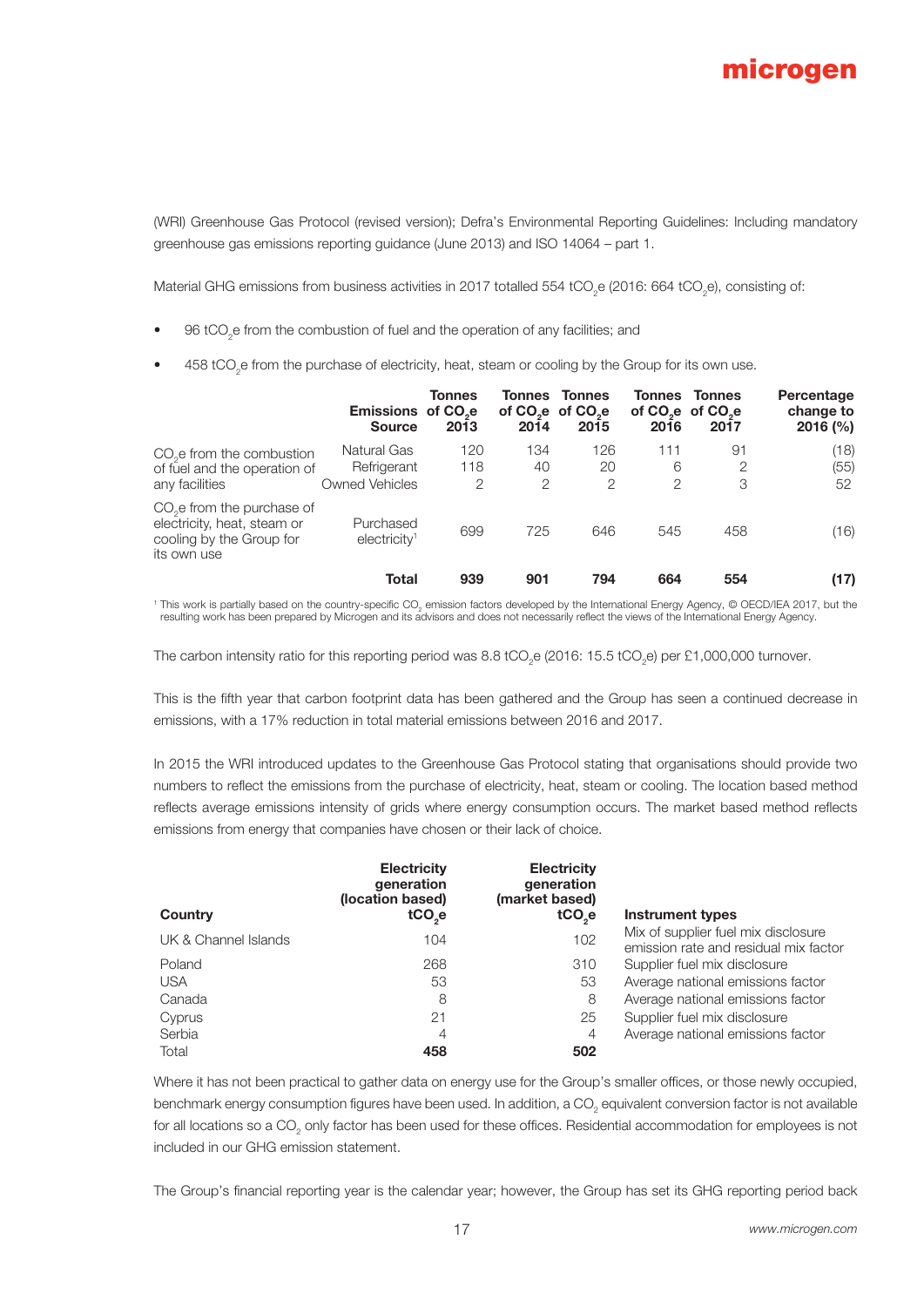

by a quarter to facilitate collection. Therefore, the reporting period for greenhouse gas emissions is 1 October 2016 to 30 September 2017. The Company reports on GHG sources over which operational control is held and which are associated with the business activities covered in this Report of the Directors.

## **Political Donations**

The Group made no political donations in the year (2016: £nil).

# **Substantial Shareholdings**

In accordance with the Disclosure and Transparency Rules of the Financial Conduct Authority. As at 6 March 2018, the Company had been advised of the following notifiable interests in its voting rights:

|                                                                           | Number of<br><b>Shares</b> | $%$ Issued<br><b>Share Capital</b> |
|---------------------------------------------------------------------------|----------------------------|------------------------------------|
| Old Mutual Plc                                                            | 9,688,793                  | 15.91%                             |
| Schroders Plc                                                             | 9.677.597                  | 15.89%                             |
| Mrs C Barbour, Mr B Barbour & Bank of New York Mellon (Brussels (Pooled)) | 4,409,689                  | 7.24%                              |
| Invesco Limited                                                           | 3,104,058                  | 5.10%                              |
| Cannacord Genuity Group Inc.                                              | 3.054.812                  | 5.02%                              |
| <b>Aberforth Partners</b>                                                 | 3,032,132                  | 4.98%                              |
| FIL Limited                                                               | 2.143.504                  | 3.52%                              |
| Mr L G Crisp and Mrs H Crisp                                              | 2,120,690                  | 3.48%                              |
| The Wellcome Trust Limited                                                | 2.051.243                  | 3.37%                              |
| Herald Investment Management Limited                                      | 1,963,889                  | 3.23%                              |

## **Share Capital**

At 6 March 2018 the Company had a single class of share capital which is divided into ordinary shares of 6 3/7 pence each.

## **Rights and Obligations Attaching to Shares**

#### Voting in Meetings of the Company

Voting at a general meeting shall be on a show of hands unless a poll is demanded. On a show of hands, every shareholder present in person and every proxy duly appointed by a shareholder shall have one vote. On a poll, every shareholder who is present in person or by proxy shall have one vote for every share of which he or she is the holder.

No shareholder shall be entitled to vote at any general meeting or class meeting in respect of shares held by him or her if any call or other sum then payable by him or her in respect of that share remains unpaid. Currently, all issued shares are fully paid.

#### Deadlines for Voting Rights

Full details of the deadlines for exercising voting rights in respect of the resolutions to be considered at the Annual General Meeting to be held on 23 April 2018 are set out in the Notice of Meeting which accompanies this report.

#### Dividends and Distributions

Subject to the provisions of the Companies Act 2006, the Company may, by ordinary resolution, declare a dividend to be paid to shareholders but no dividend shall exceed the amount recommended by the Board. The Board may pay interim dividends or special dividends of such amounts, on such dates and in respect of such periods as the Board think fit. If in the opinion of the Board the profits available for distribution justify such payments, the Board may declare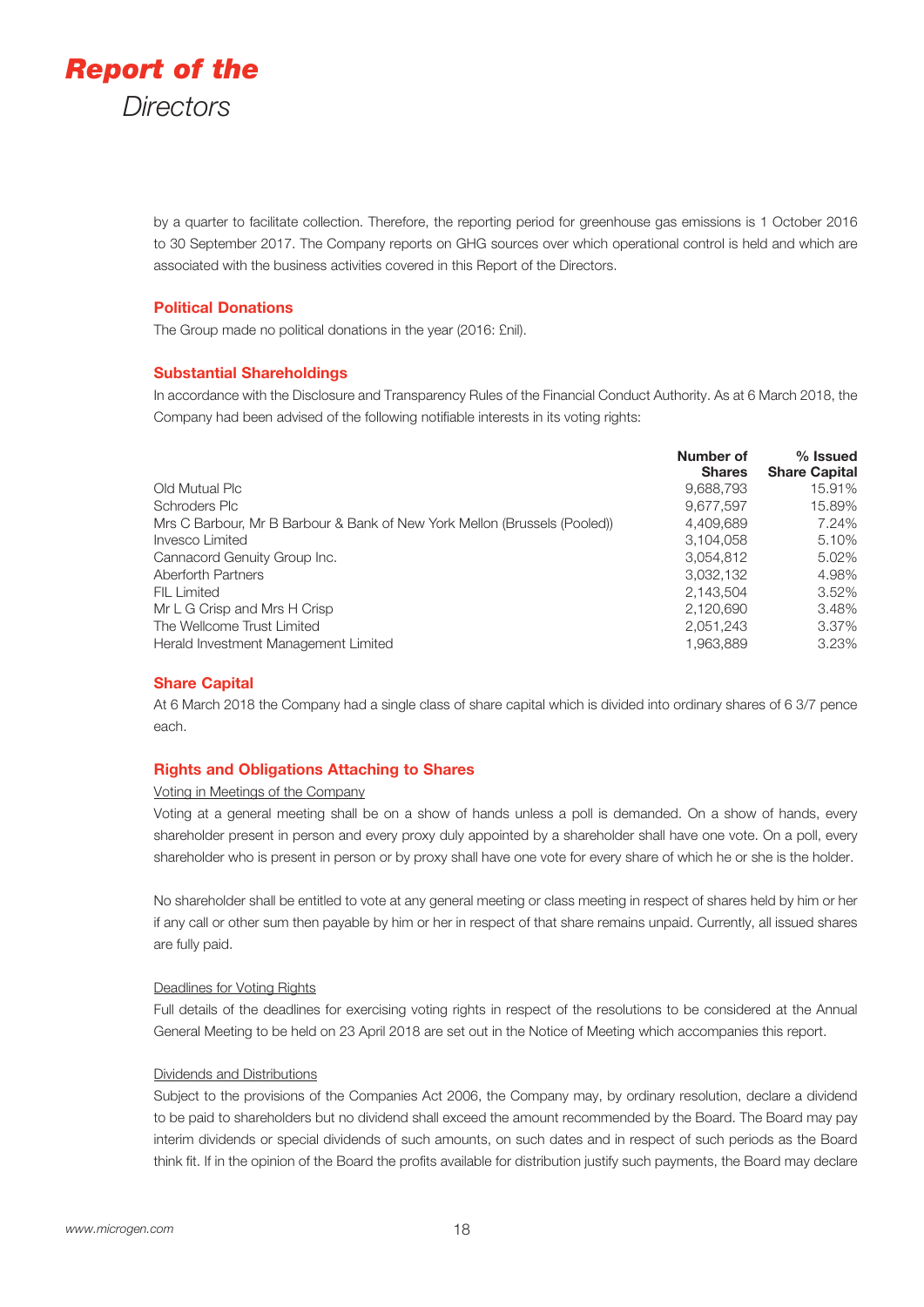and pay the fixed dividends on any class of shares carrying a fixed dividend (if any). All dividends shall be apportioned and paid pro-rata according to the amounts paid up on the shares.

#### Transfer of shares

Subject to the Articles, any shareholder may transfer all or any of his or her certified shares in writing by an instrument of transfer in any usual form or in any other form which the Board may approve. The Board may, in its absolute discretion and without giving any reasons, decline to register any instrument of transfer of a certified share which is not a fully paid share provided that, where any such shares are admitted to the Official List maintained by the UK Listing Authority, such discretion may not be exercised in such a way as to prevent dealings in the shares of that class from taking place on an open and proper basis. The Board may decline to recognise any instrument of transfer relating to shares in certificated form unless it is in respect of only one class of share and is lodged (duly stamped) at the Company's registered office or such other place as the Board have appointed accompanied by the relevant share certificate(s) and such other evidence as the Board may reasonably require to show the right of the transfer or to make the transfer (and, if the instrument of transfer is executed by some other person on his behalf, the authority of that person so to do). In the case of a transfer of shares in certificated form a recognised clearing house or a nominee of a recognised clearing house or of a recognised investment exchange the lodgement of share certificates will only be necessary if and to the extent that certificates have been issued in respect of the shares in question. The Directors may also refuse to register an allotment or transfer of shares (whether fully paid or not) in favour of more than four transferees. Subject to the Articles and the CREST Rules (as defined in the Uncertificated Securities Regulations, as amended), and apart from any class of wholly dematerialised security, the Board may permit any class of shares in the Company to be held in uncertificated form and, subject to the Articles, title to uncertificated shares to be transferred by means of a relevant system.

#### **Change of Control**

Under the terms of the Company's share option schemes, upon a change of control of the Company following a takeover bid, an option holder shall be entitled to exercise the relevant option within a time period of not more than six (6) months. This would allow the exercise of awards subject to the discretion of the Remuneration Committee as to whether relevant performance conditions have been sufficiently satisfied. There are a small number of customer contracts which include a change of control clause in relation to the Group.

### **Amendment to the Articles**

Amendments to the Articles may be made in accordance with the provisions of the Companies Act 2006 by way of a special resolution in general meeting.

#### **Appointment and Replacement of Directors**

Unless and until otherwise determined by ordinary resolution of the Company, Directors shall be no less than two (2) and no more than ten (10) in number. Directors may be appointed by the Company by ordinary resolution or by the Board. A Director appointed by the Board holds office only until the next Annual General Meeting and then shall be eligible for re-election by the shareholders.

The Board may from time to time appoint one or more Directors to undertake such services for the Company that the Board may decide and such persons (other than those who hold an executive office or are employees of the Company or any subsidiary) will be entitled to be paid such fees as the Board will determine for their services to the Company as Directors but will not exceed in aggregate the sum of £1,000,000 per annum (excluding bonus arrangements and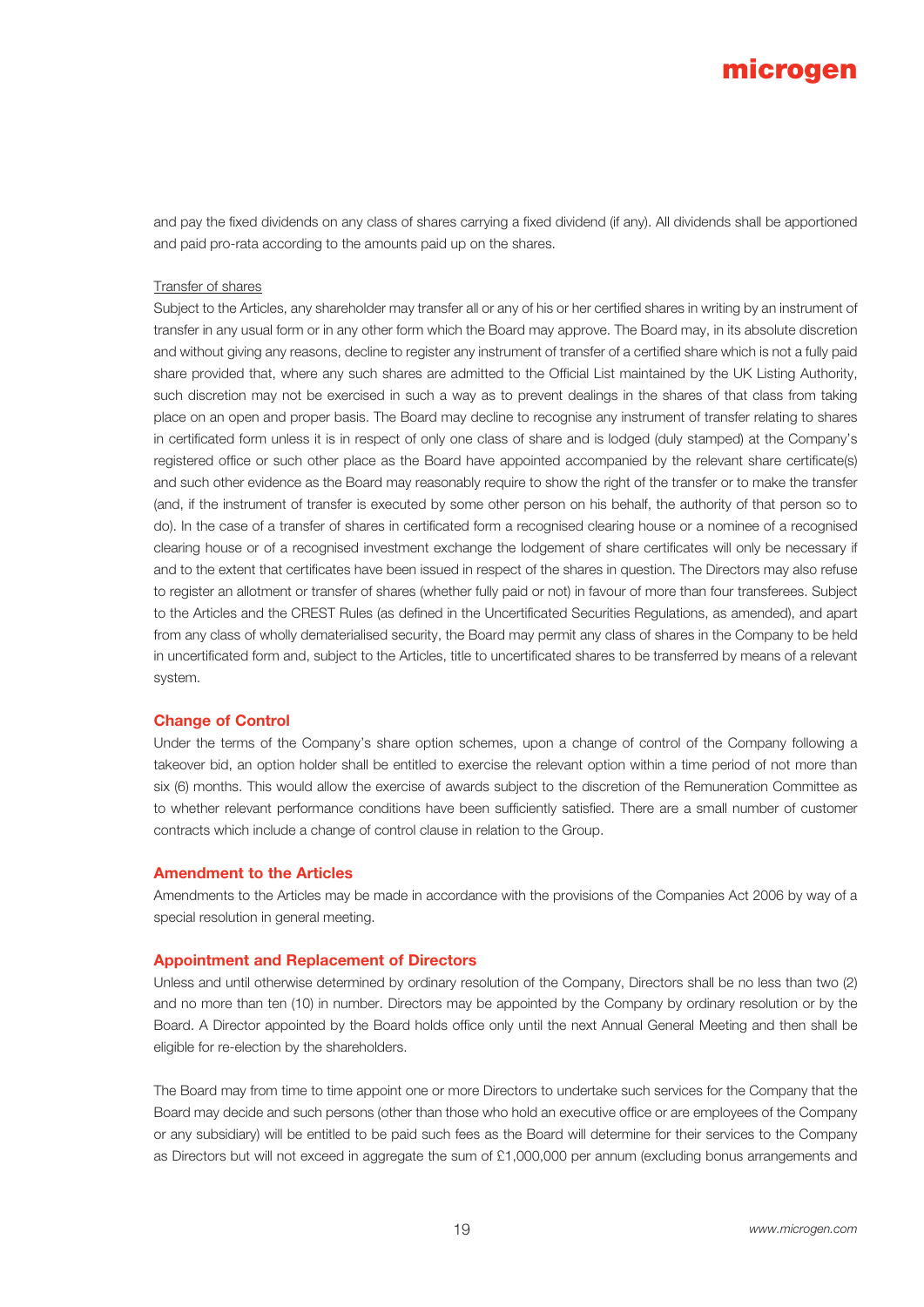

incentive schemes of the Company) or such greater sum as the Company in general meeting may determine.

The Company by ordinary resolution, of which special notice has been given, may remove any Director before the expiration of his or her term of office and the Company may elect another person in place of a Director so removed from office.

The office of Director shall be vacated if:

- (i) he or she in writing resigns or offers to resign and the Directors accept such offer;
- (ii) an order is made by any court claiming that he or she is or may be suffering from a mental disorder;
- (iii) he or she is absent without permission of the Board from meetings for six months and the Board resolves that his or her office is vacated;
- (iv) he or she becomes bankrupt or compounds with his or her creditors generally;
- (v) he or she is prohibited by law from being a Director;
- (vi) he or she is removed from office pursuant to the Articles;
- (vii) a registered medical practitioner who is treating that person gives a written opinion to the Company stating that the Director has become physically or mentally incapable of acting as a Director and may remain so for more than three (3) months.

#### **Repurchase of Own Shares**

At the Annual General Meeting held on 24 April 2017 members renewed the authority under section 701 of the Companies Act 2006 to make market purchases on the London Stock Exchange of up to 5,999,132 ordinary shares of 6 3/7 pence each.

The minimum price which could be paid for each share was 6 3/7 pence.

The maximum price which could be paid for each share was an amount equal to:

- (a) 105% of the average of the middle market quotations for a share as derived from the London Stock Exchange Daily Official List for the five business days immediately preceding the day on which the Company agrees to buy the shares concerned; or
- (b) the higher of the price of the last independent trade of any share and the highest current bid for a share as stipulated by Article 5(1) of Commission Regulation (EC) 22 December 2003 implementing the Market Abuse Directive as regards exemptions for buyback programmes and stabilisation of financial instruments (2273/2003).

No shares have been purchased under this renewed authority. A resolution to give the Directors further authority for the Company to purchase its own shares is to be proposed at the forthcoming Annual General Meeting on 23 April 2018.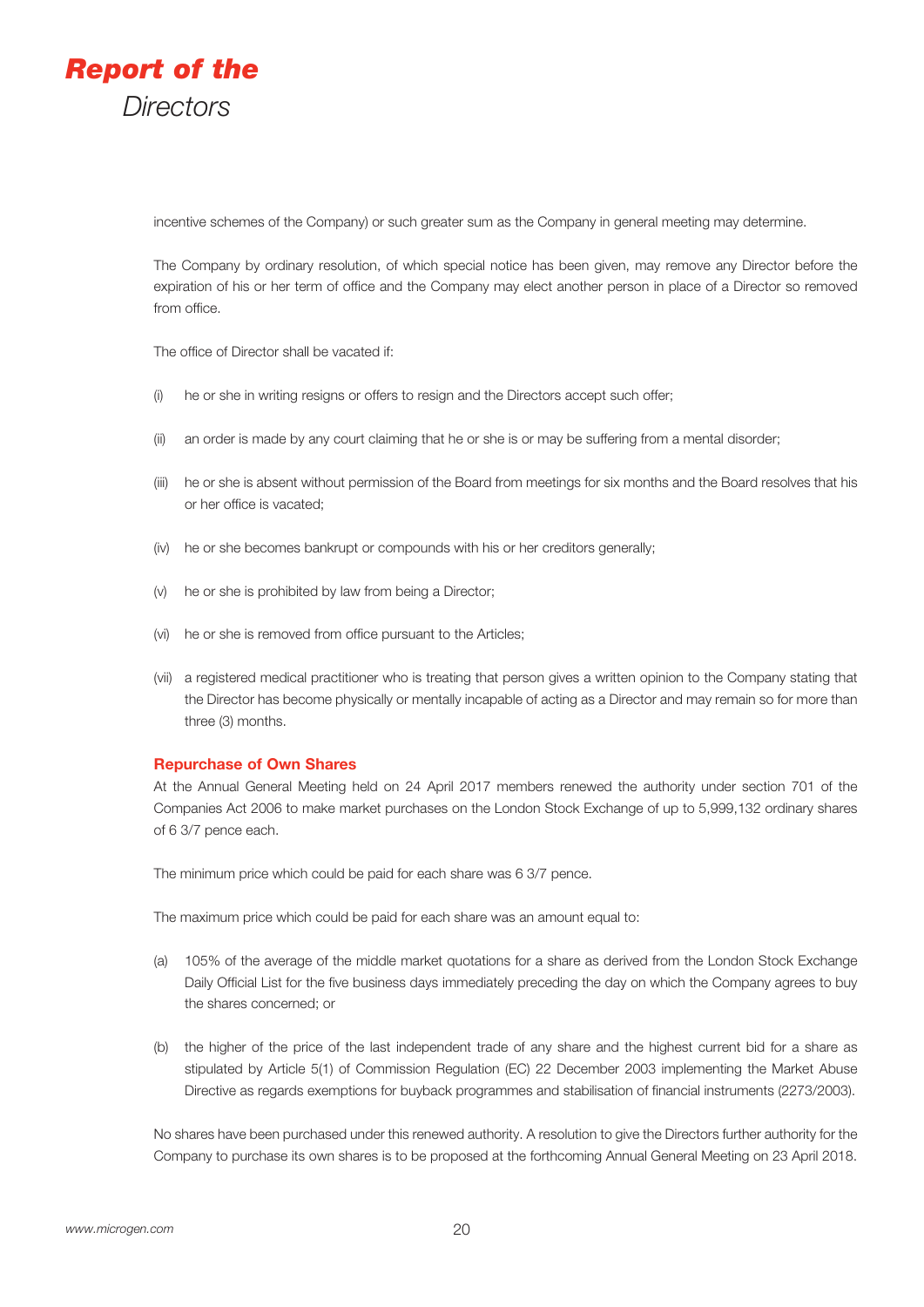# **Significant Contracts**

There did not exist at any time during the year any contract involving the Company or any of its subsidiaries in which a Director of the Company was or is materially interested or any contract which was either a contract of significance with a controlling shareholder or a contract for the provision of service by a controlling shareholder. Related party transactions are disclosed on page 115.

### **Directors**

Details of Directors who have held office during the year and up to the date of signing these financial statements are given below:

Ivan Martin Simon Baines Tom Crawford Philip Wood Barbara Moorhouse (appointed 1 April 2017) Peter Whiting Peter Bertram (resigned 24 April 2017)

Biographical details of the current Directors are given on the inside front cover of this Annual Report. The Company's Articles of Association require any directors who were not appointed or reappointed at one of the preceding two annual general meetings to retire and offer themselves for re-election. Accordingly, Philip Wood (who last stood for re-election at the Annual General Meeting held in May 2015) will be standing for re-election this year.

The Company has purchased and maintained throughout the year Directors' and officers' liability insurance in respect of itself and its Directors. The Directors also have the benefit of the indemnity provision contained at article 138 of the Company's articles of association. Pursuant to this article 138, the Company has granted indemnities for the benefit of current and future Directors of, and the Company Secretary of, the Company in respect of liabilities which may attach to them in their capacity as Directors of, or Company Secretary of, the Company to the extent permitted by law and also committed to maintain Directors' and officers' insurance cover. Qualifying third party indemnity provisions (as defined by section 234 of the Companies Act 2006) were in force during the year ended 31 December 2017 and continue in force, in relation to certain losses and liabilities which the Directors (or Company Secretary) may incur to third parties in the course of acting as Directors (or Company Secretary).

## **Treasury and Foreign Exchange**

The Group has in place appropriate treasury policies and procedures, which are approved by the Board. The treasury function manages interest rates for both borrowings and cash deposits for the Group and is also responsible for ensuring there is sufficient headroom against any banking covenants contained within its credit facilities, and for ensuring there are appropriate facilities available to meet the Group's strategic plans.

In order to mitigate and manage exchange rate risk arising in respect of the Group's Polish development organisation, the Group routinely enters into forward contracts in respect of monthly transactions with that part of the Group's business. The Group also has exposure to exchange rate risks arising in respect of US Dollar revenue and costs in the Group's Aptitude Software business, and the Group implemented in February 2017 a hedging policy involving the entry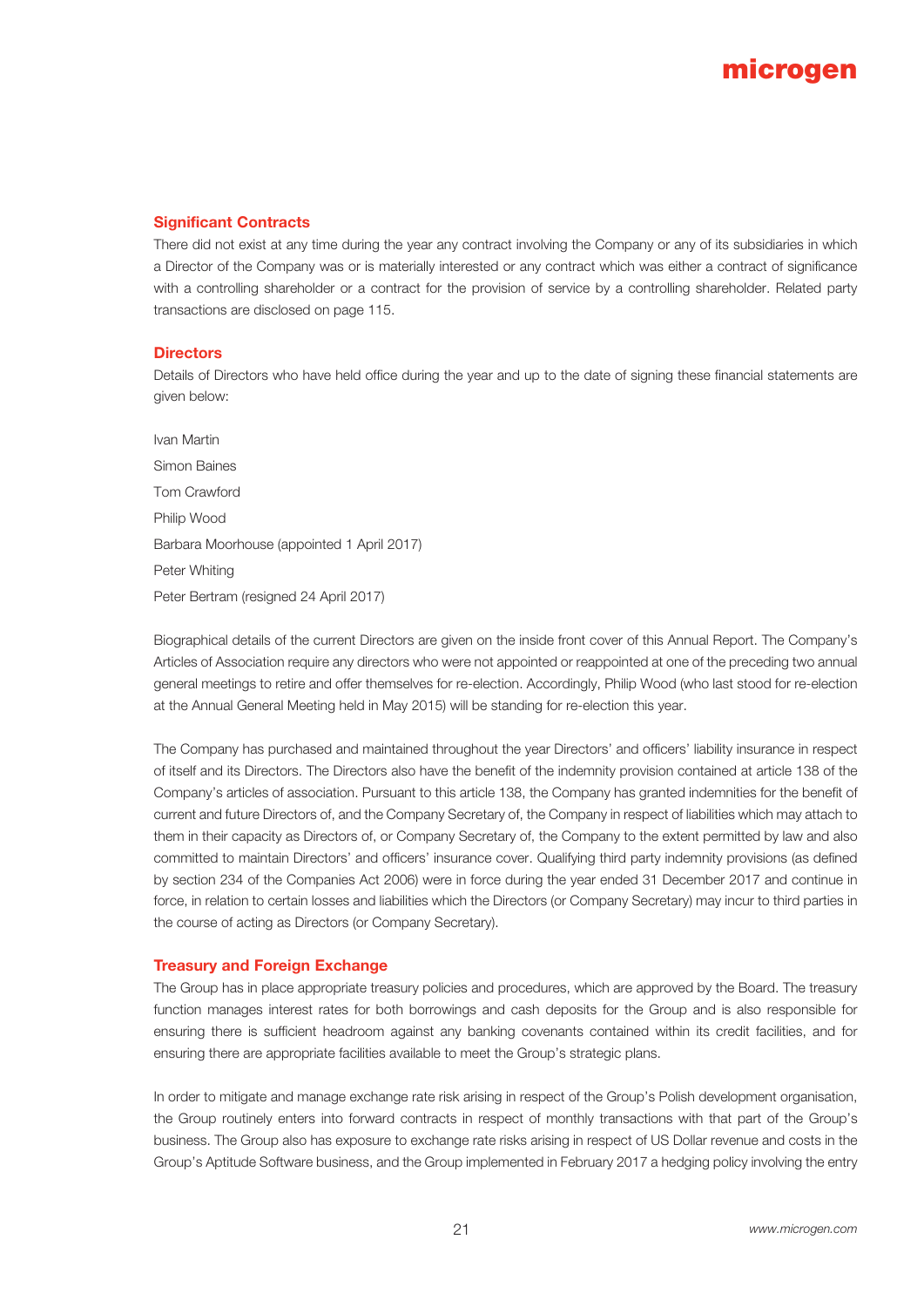

into forward contracts in respect of these US Dollar denominated transactions. In the meantime, the Group continues to monitor exchange rate risk generally in respect of other foreign currency exposures.

In order to mitigate and manage interest rate risk the Group has in place an effective interest rate hedge to manage exposure on borrowings. Interest rate swaps are used as cash flow hedges of future interest payments, which have the effect of increasing the proportion of fixed interest debt.

These treasury policies and procedures are regularly monitored and reviewed. It is the Group's policy not to undertake speculative transactions which create additional exposures over and above those arising from normal trading activity.

See page 80 for further information on the Group's management of financial risk.

#### **Creditor Payment Policy**

The Group agrees terms and conditions for its business transactions with suppliers. Payment is then made in line with these terms, subject to the terms and conditions being met by suppliers.

The Company has trade creditors of £169,000 at 31 December 2017 (2016: £388,000).

At 31 December 2017, for the Group the average number of days of annual purchases represented by year end creditors was 39 days (31 December 2016: 49 days).

#### **Auditors and Disclosure of Information to Auditors**

As far as the Directors are aware, there is no relevant audit information (as defined by section 418(3) of the Companies Act 2006) of which the Company's auditors are unaware and each of the Directors has taken the steps that they ought to have taken as Directors in order to make themselves aware of any relevant audit information and to establish that the Company's auditors are aware of that information.

The auditors, PricewaterhouseCoopers LLP, have indicated their willingness to continue in office, and a resolution that they be re-appointed will be proposed at the Annual General Meeting.

#### **Corporate Governance**

The Group's statement on corporate governance is included in the Corporate Governance Statement on pages 23 to 33, and is incorporated into this Report of the Directors by reference.

#### **Annual General Meeting**

The forthcoming Annual General Meeting will be held at 9.00 am on Monday 23 April 2018 at the Company's offices at Old Change House, 128 Queen Victoria Street, London EC4V 4BJ. The notice of the Annual General Meeting contains the full text of resolutions to be proposed.

By Order of the Board

#### **Mark Heather**  Company Secretary

6 March 2018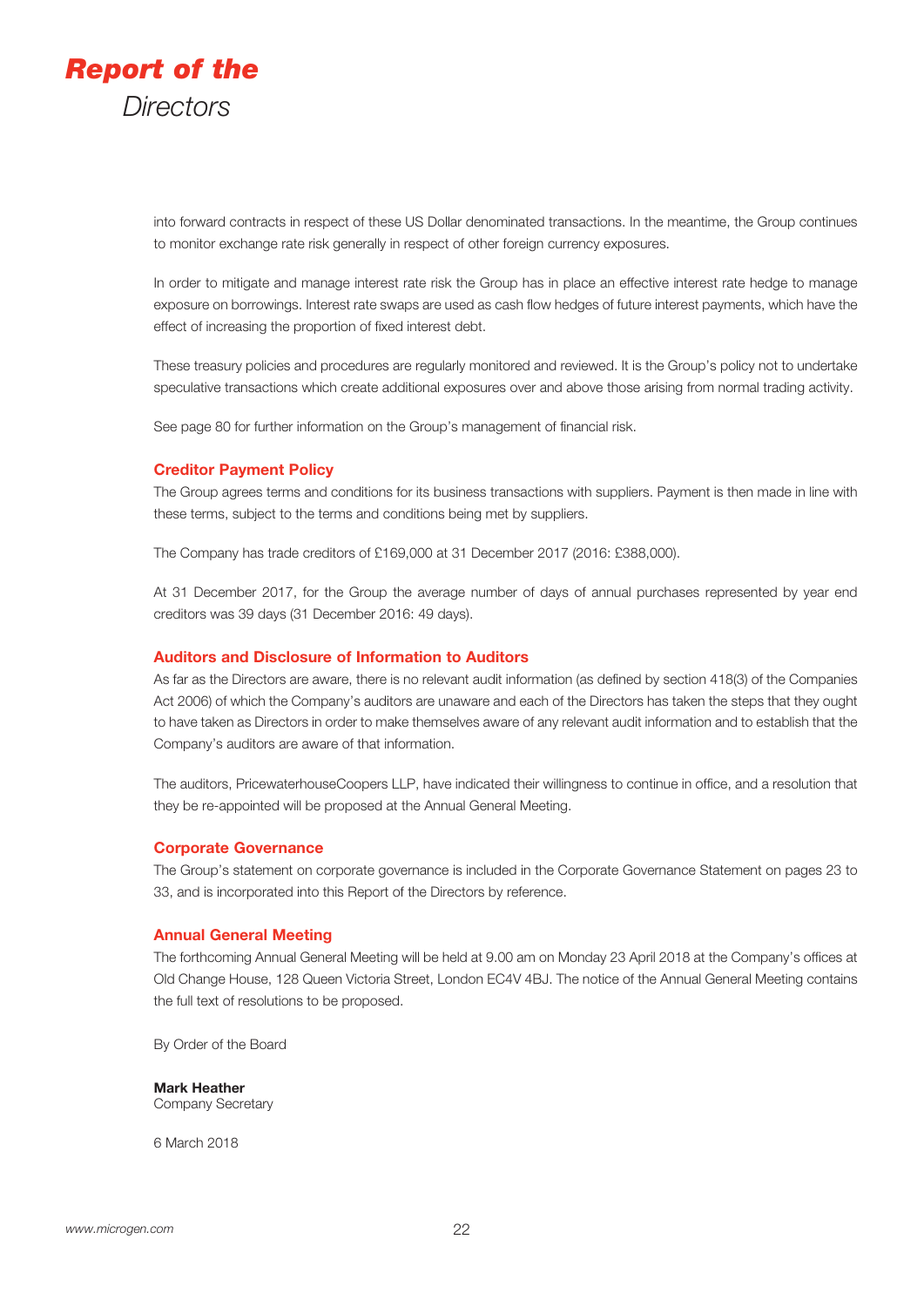# *Corporate Governance Statement*

# **microgen**

# **Statement of Compliance**

The Group has applied the main principles set out in the April 2016 edition of the UK Corporate Governance Code ("Code"), which is available to view on the website of the Financial Reporting Council (www.frc.org.uk). A full statement of compliance with the main principles of the Code is on pages 32 to 33.

The Company has complied with the Code throughout the year ended 31 December 2017, other than the exceptions stated as follows:

B.1.1 – Independence of Non-Executive Directors – Peter Bertram (who retired from the board on 24 April 2017) had served on the board for more than 9 years since his appointment in October 2006 and was therefore not treated as independent for the purposes of the Code. As previously stated, the Board had considered it important (following the retirement from the Board of Martyn Ratcliffe as Executive Chairman in March 2016) for Peter Bertram to continue in his role until the 2017 Annual General Meeting in order to provide continuity and stability during the initial period of Ivan Martin's new chairmanship. That transition was implemented successfully during 2016 and Peter Bertram retired from the Board as planned with effect from the close of the Company's Annual General Meeting in April 2017. Upon his retirement the Company became compliant with Code Provision B.1.1.

B.1.2 – Board Composition – The Code requires that the Board of the Company (being a "smaller company" for the purposes of the Code) should have at least two independent Non-Executive Directors in addition to the Company Chairman. For the first part of the year until 1 April 2017, the Company's board comprised Ivan Martin (Non-Executive Chairman) and Peter Whiting (Non-Executive Director), both of whom are independent for the purposes of the Code, and Peter Bertram (Non-Executive Director) who was not treated as independent for the purposes of the Code because he had served on the board for more than 9 years (the reasons for which are stated above). Barbara Moorhouse (who is independent for the purposes of the Code) joined the Board as a Non-Executive Director on 1 April 2017, following which the board included two independent Non-Executive Directors in addition to the independent Non-Executive Chairman and was therefore compliant with Code Provision B.1.2.

B.2.1, C.3.1 and D.2.1 – Composition of Board Committees – The Code requires that the Nomination Committee, Audit Committee and Remuneration Committee should comprise at least two independent Non-Executive Directors, in addition to the Company Chairman. As stated above, Peter Bertram (who was a member of all three committees during 2017 until his retirement on 24 April 2017) had served on the board for more than 9 years and was therefore not treated as independent for the purposes of the Code. This meant that, for the first part of the year, the Nomination Committee, Audit Committee and Remuneration Committee comprised Ivan Martin (Non-Executive Chairman) and Peter Whiting (Non-Executive Director), both of whom are independent for the purposes of the Code, and Peter Bertram (Non-Executive Director) who was not treated as independent for the purposes of the Code. Consequently, the composition of those committees did not meet the requirement for at least two independent Non-Executive Directors (excluding the Company Chairman). For the reasons stated above, the Board had considered it important for Peter Bertram to continue in his role until the 2017 Annual General Meeting. Barbara Moorhouse (who is independent for the purposes of the Code) joined the Nomination Committee, Audit Committee and Remuneration Committee on her appointment to the board as a Non-Executive Director on 1 April 2017, at which point the Company became compliant with provisions B.2.1, C.3.1 and D.2.1 of the Code.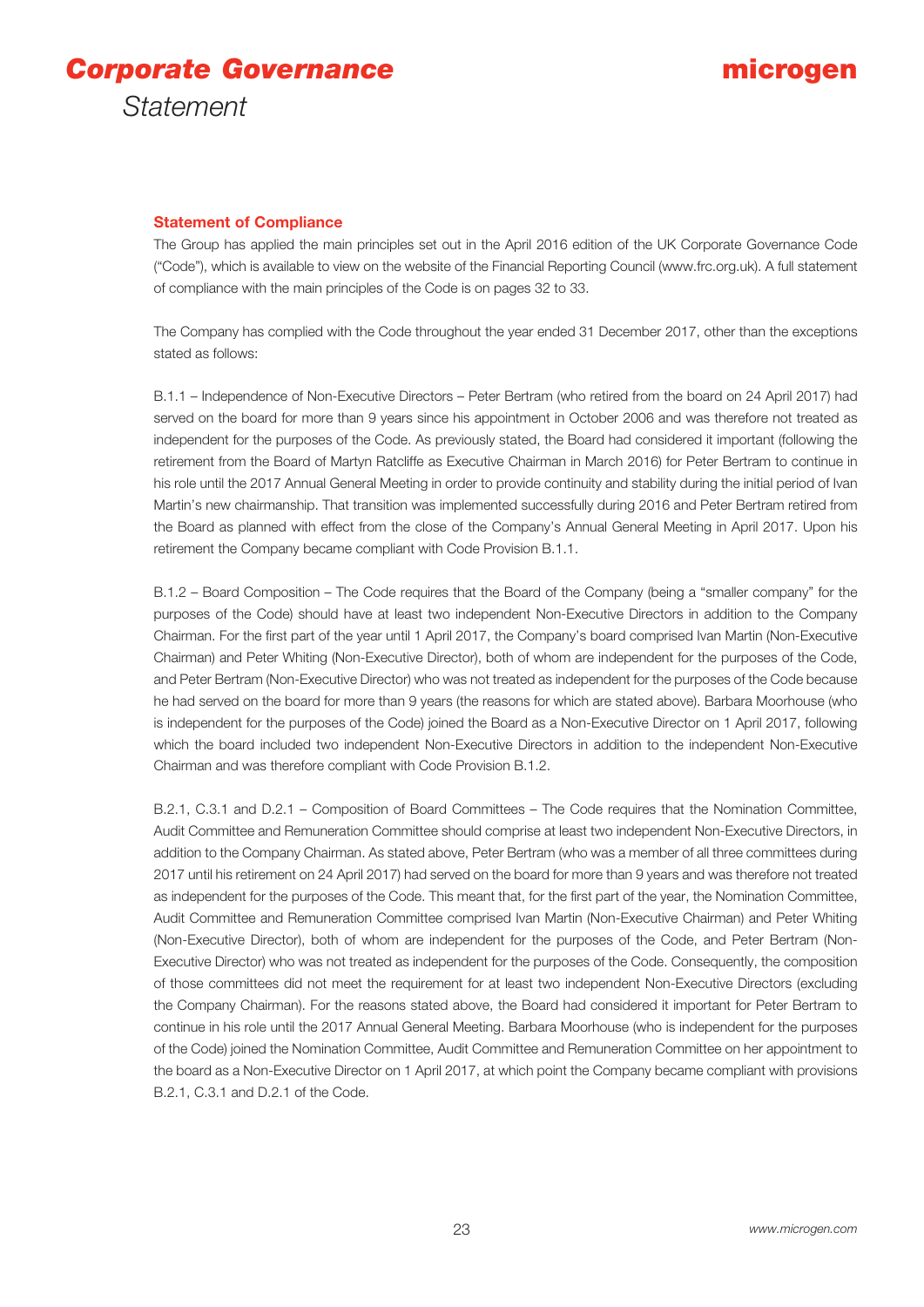# *Corporate Governance Statement*

# **Board of Directors**

The Board of Directors meets regularly to review strategic, operational and financial matters, including proposed acquisitions and divestments, and has a formal schedule of matters reserved to it for decision. It approves the interim and preliminary financial statements, the annual financial plan, significant contracts and capital investment in addition to reviewing the effectiveness of the internal control systems and business risks faced by the Group. Where appropriate, it has delegated authority to committees of Directors. Information is supplied to the Board in advance of meetings and the Chairman ensures that all Directors are properly briefed on the matters being discussed. The Board also benefits from a rolling series of presentations by senior managers within different areas of the Group's business.

The Chairman is primarily responsible for management of the Board, corporate strategy and development and ensuring effective communication with shareholders. The Chief Executive Officers of each operating business are responsible for managing their respective businesses.

Non-executive Directors are appointed for specified terms, up to a maximum of three years, and reappointment is not automatic. There is a formal selection process to appoint non-executive Directors which is led by a separate Nomination Committee. Peter Whiting is the Senior Independent Non-Executive Director. In performing this role, Peter provides shareholders with someone to whom they can turn if ever they have concerns which they cannot address through the normal channels, for example with the Chairman or Executive Directors. Peter is also available as an intermediary between his fellow Directors and the Chairman. Whilst there were no requests from Directors or shareholders for access to the Senior Independent Director during the year, the role serves as an important check and balance in Microgen's governance process. In the fulfilment of his role Peter ensures that he maintains an appropriate level of understanding of the views of the Company's shareholders.

The Board considers that all of the current Non-Executive Directors are independent in character and judgement from the management of the Company and free from any business or other relationship which could materially interfere with the exercise of their independent judgement. All of the Non-Executive Directors have extensive recent and relevant business experience.

All Directors have access to the advice and services of the Company Secretary or a suitably qualified alternative, and all the Directors are able to take independent professional advice, if necessary, at the Company's expense. Directors offer themselves for re-election at the Annual General Meeting following their appointment by the Board and thereafter in accordance with the Company's current Articles of Association which requires Directors to retire from office and offer themselves for reappointment by the members if they were not appointed or reappointed at one of the preceding two Annual General Meetings.

## **Board Committees**

Throughout 2017 each of Ivan Martin and Peter Whiting served on the Nomination, Remuneration and Audit Committees. Barbara Moorhouse served on the Nomination, Remuneration and Audit Committees from her appointment on 1 April 2017. Peter Bertram served on the Nomination, Remuneration and Audit Committees until his retirement from the Board in April 2017. The Committees have written terms of reference which clearly specify their authority and duties and those terms of reference are available upon written request to the Company.

#### Nomination Committee

Ivan Martin is Chair of the Nomination Committee. During the year, the Committee also comprised Peter Whiting, Barbara Moorhouse (from her appointment to the Board in April 2017) and Peter Bertram (until his retirement from the Board in April 2017).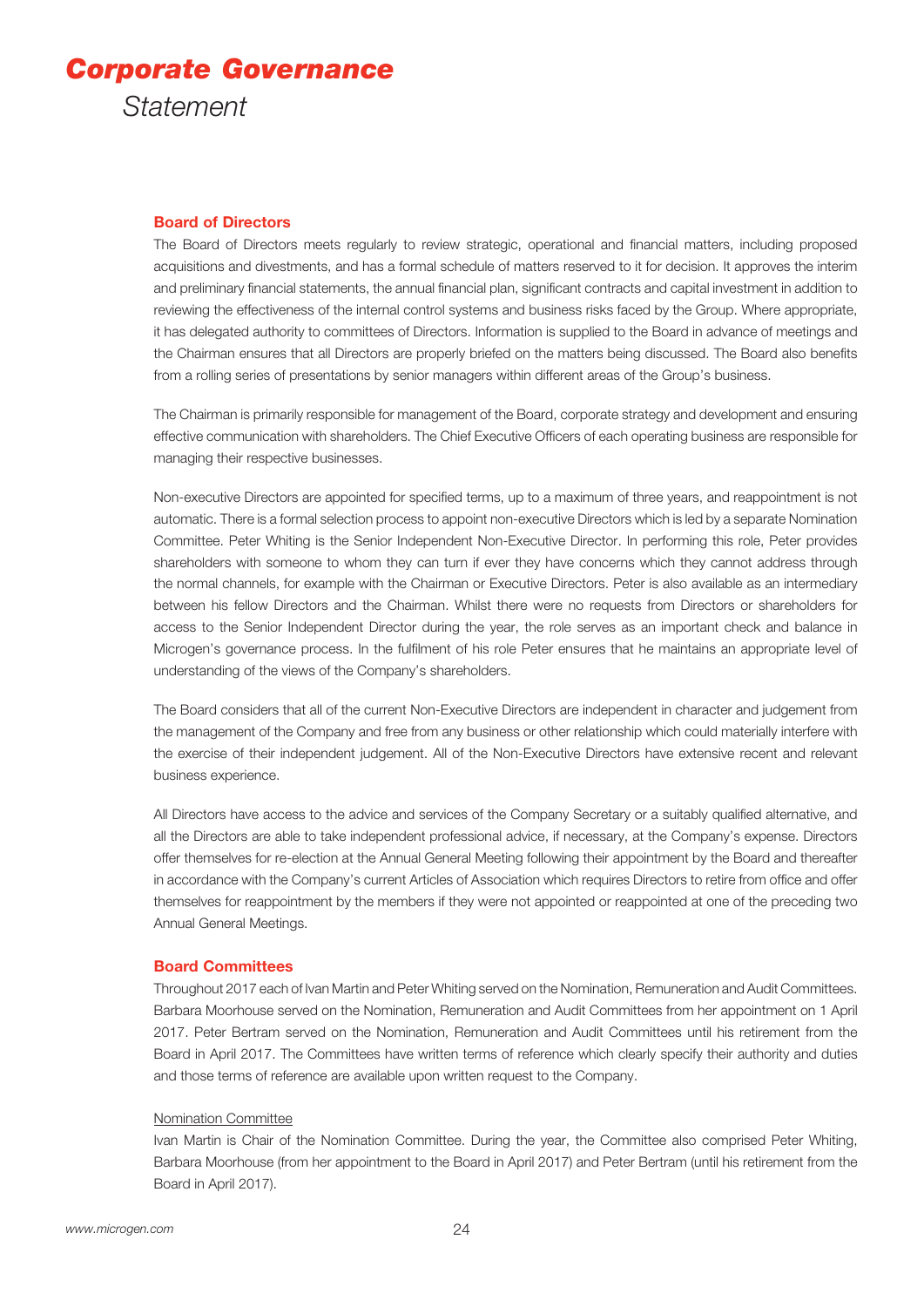The Nomination Committee meets at least once a year and its main responsibilities are to:

- Review the structure, size and composition of the Board and its Committees including its balance of skills and experience and make recommendations to the Board with regard to any changes;
- Lead the process for Board appointments and recommend new appointments to the Board for approval; and
- Consider succession for Directors and other senior executives, including the identification and assessment of potential candidates and making recommendations to the Board for its approval.

During the year, the Committee met twice, with all members present.

The Committee's key focus during the initial part of the year was overseeing the completion of the process for the appointment of a new Non-Executive Director. As reported in the 2016 Annual Report and Accounts, the Committee had set out the types of skills and attributes it envisaged the new Non-Executive would have, which it communicated to Sapphire Partners Limited, a recruitment specialist. Sapphire Partners Limited has no other connection to the Group.

Following the identification of potential candidates for the role by Sapphire Partners Limited, all Committee members interviewed the potential candidates with the final short list of candidates being interviewed by the Executive Directors. In the early part of 2017 the Committee recommended to the Board the appointment of Barbara Moorhouse, who was subsequently appointed on 1 April 2017.

The Board and the Committee recognises the importance of promoting all aspects of diversity, including gender, throughout the Group. When making an appointment to the Board, candidates are chosen against criteria, specified by the Nomination Committee in 2011, such as balance of skills, business experience, independence, qualifications, knowledge, diversity and other factors relevant to the Board operating effectively. Successful candidates are chosen on merit against these criteria, regardless of race, gender or religious beliefs. In leading the process to appoint Barbara Moorhouse the Committee and the Board sought to recruit the best candidate to promote the long-term success of the Group based on merit and with due regard for the benefits of diversity on the Board. The appointment of Barbara Moorhouse has not only increased the diversity of the Board as regards gender, but has also brought valuable new skills and experience which further enhance the effectiveness of the Board's operation.

During the year the Committee also:

- reviewed succession planning, considering both short term emergency and long-term planning scenarios, and executive talent management
- carried out the annual evaluation of the effectiveness of the Committee (following which the Committee concluded that it continued to operate effectively)
- Carried out a review of the skills of each of the Directors and the independence of each of the independent Non-Executive Directors prior to the 2017 AGM and recommended Directors for re-election at the 2017 AGM.

The Committee's priority for 2018 will be to continue its work in relation to succession planning and executive talent management.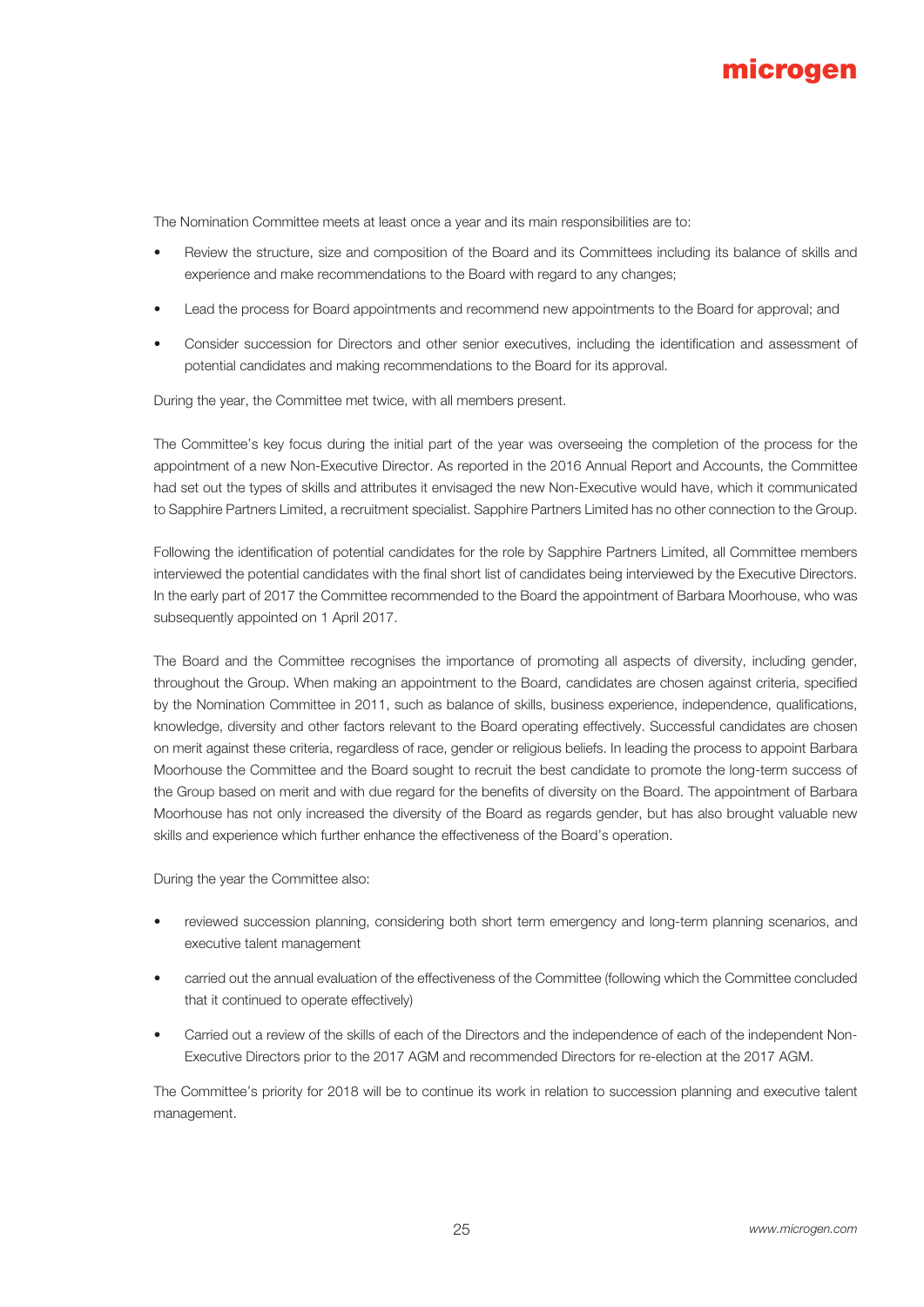# *Corporate Governance Statement*

### Remuneration Committee

Peter Whiting is Chair of the Remuneration Committee. During the year, the Committee also comprised Ivan Martin, Barbara Moorhouse (from her appointment to the Board in April 2017) and Peter Bertram (until his retirement from the Board in April 2017). The Directors' Remuneration Report appears on pages 34 to 56.

### Audit Committee

Barbara Moorhouse, a Fellow of the Chartered Institute of Management Accountants (CIMA), took on the role of Chair of the Audit Committee on 24 April 2017. During the year the Committee also comprised Ivan Martin, Peter Whiting and Peter Bertram (who was Chair of the Committee until his retirement from the Board on 24 April 2017). This year's Audit Committee Report outlines our activities and areas of focus during the year.

The Committee provides support to the Board in meeting its statutory responsibilities as set out in the UK Corporate Governance Code (issued April 2016). This updated edition of the Code requires that Audit Committees have competence relevant to the sector in which the Company operates. The Board's view is that the skills and experience of the Audit Committee members are very much relevant to Microgen's business, as evidenced by the biographies within the Directors, Officers and Advisors page at the front of this report.

The Audit Committee also monitors the integrity of the financial statements of the Company and meets regularly with management and PricewaterhouseCoopers LLP (the Company's external auditors) to review and monitor the financial reporting process, the statutory audit of the consolidated financial statements, audit procedures, risk management, internal controls and financial matters.

External audit partners are rotated every five years (seven years for subsidiary companies). The current external audit partner is John Maitland, who, having first been appointed to the role in respect of the 2013 financial year audit will be replaced for the 2018 financial year audit pursuant to these rotation requirements.

The external auditors present in advance of the year end their approach to the forthcoming audit together with their findings from the audit following the completion of their work. The Audit Committee assesses the performance of the external auditors on an annual basis and based on this review the Audit Committee recommends the appointment, reappointment or removal of the Company's external auditors to the Board. This review resulted in the Audit Committee determining to retain PricewaterhouseCoopers LLP as auditors for the Group's 2017 financial statements, however, following the initial appointment of PricewaterhouseCoopers LLP in 1996, under the Competition and Markets Authority regulation a replacement auditor will need to be appointed to report on the 2023 financial statements.

The number of meetings of the Committee and the details of attendance by Committee members are set out at page 29. The Executive Directors attended the Audit Committee meetings throughout 2017 by invitation. The Audit Committee meets at least annually with the Company's external auditors without the other Directors present. The external auditors have unrestricted access to the Audit Committee.

The Audit Committee considers that, in some circumstances, the external auditors' understanding of the business can be beneficial in improving the efficiency and effectiveness of advisory work and, therefore, it has been considered appropriate that the external auditors be engaged for non-audit services related to certain financial matters. Both the Committee and the Board keep the external auditor's independence under close scrutiny. The Committee also continues to keep under review the nature of the work and level of fees paid to the external auditors for non-audit work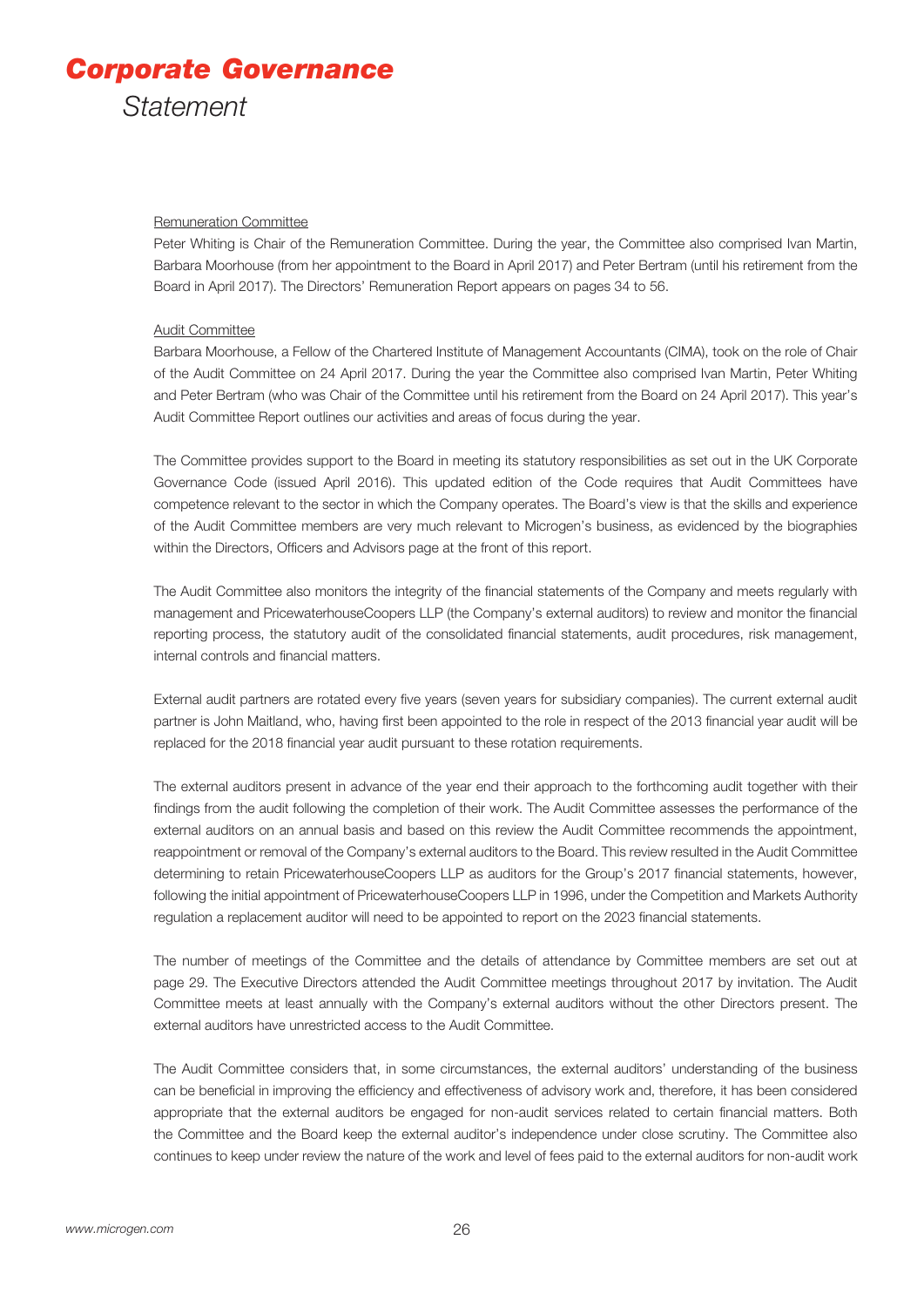and considers that this has not affected the auditors' objectivity and independence. The Committee delegates the authority for approval of such work to the Chief Financial Officer where the level of fees involved is clearly trivial. The Group also receives a formal statement of independence and objectivity from the external auditors each year.

The Audit Committee reports to the Board on how it has discharged its responsibilities. This includes identifying the significant issues that it has considered in relation to the financial statements and how these issues were addressed, its assessment of the effectiveness of the external audit process and its recommendation on the reappointment of the Company's external auditors together with any other issues on which the Board has asked the Audit Committee's opinion.

### *Significant Judgements*

The significant judgements considered by the Audit Committee in its review of the financial statements were:-

### *Revenue Recognition*

A key area of judgement in respect of recognising revenue is the timing of recognition where management assumptions and estimates are necessary. The Audit Committee receives an overview of significant contracts entered into during the course of the year which provides the opportunity to discuss the impact of contractual terms on revenue recognition. Whilst the Group continues to promote its preferred Annual Licence Fee model, a small number of material contracts were secured in 2016 on an Initial or Perpetual Licence Fee basis with accompanying significant on-going maintenance. The Audit Committee carefully considered and discussed with the external auditors the revenue recognition of these contracts in light of the phasing of the licence and maintenance payments, together with the Group's contractual obligations in each contract. These considerations have resulted in further clarity being provided within the accounting policy note for revenue recognition detailed on pages 73 to 75 in respect of such agreements and the Audit Committee has concluded that they are satisfied with the accounting treatment of these agreements.

In addition, one of the material contracts referred to above includes provision of implementation services on a fixed price basis with fees totalling approximately £1.6 million. This project has continued throughout 2017 and the Audit Committee is satisfied with the accounting treatment.

As part of the Audit Committee's normal activities the Committee was provided with an overview of significant balances, including deferred income, together with the movement on those balances since the previous year end.

The external auditors performed detailed audit procedures on revenue recognition and reported their findings to the Audit Committee. The Committee concluded that the timing of recognition continues to be in line with the Group's accounting policy on revenue recognition.

#### *Annual Goodwill Impairment Review*

Goodwill is a material asset on the Group's balance sheet and it is the Group's policy to annually test the asset for impairment. The judgements in relation to goodwill impairment testing relate to the assumptions applied in calculating the value in use of the operating businesses. The key assumptions applied in the calculation relate to the future performance expectations of the businesses. Plans prepared by senior management supporting the future performance expectations used in the calculation were reviewed and approved by the Board. The Audit Committee received a presentation on the outcome of the impairment review performed by senior management. The Audit Committee concluded that there was no requirement to impair the carrying value of goodwill at the year end.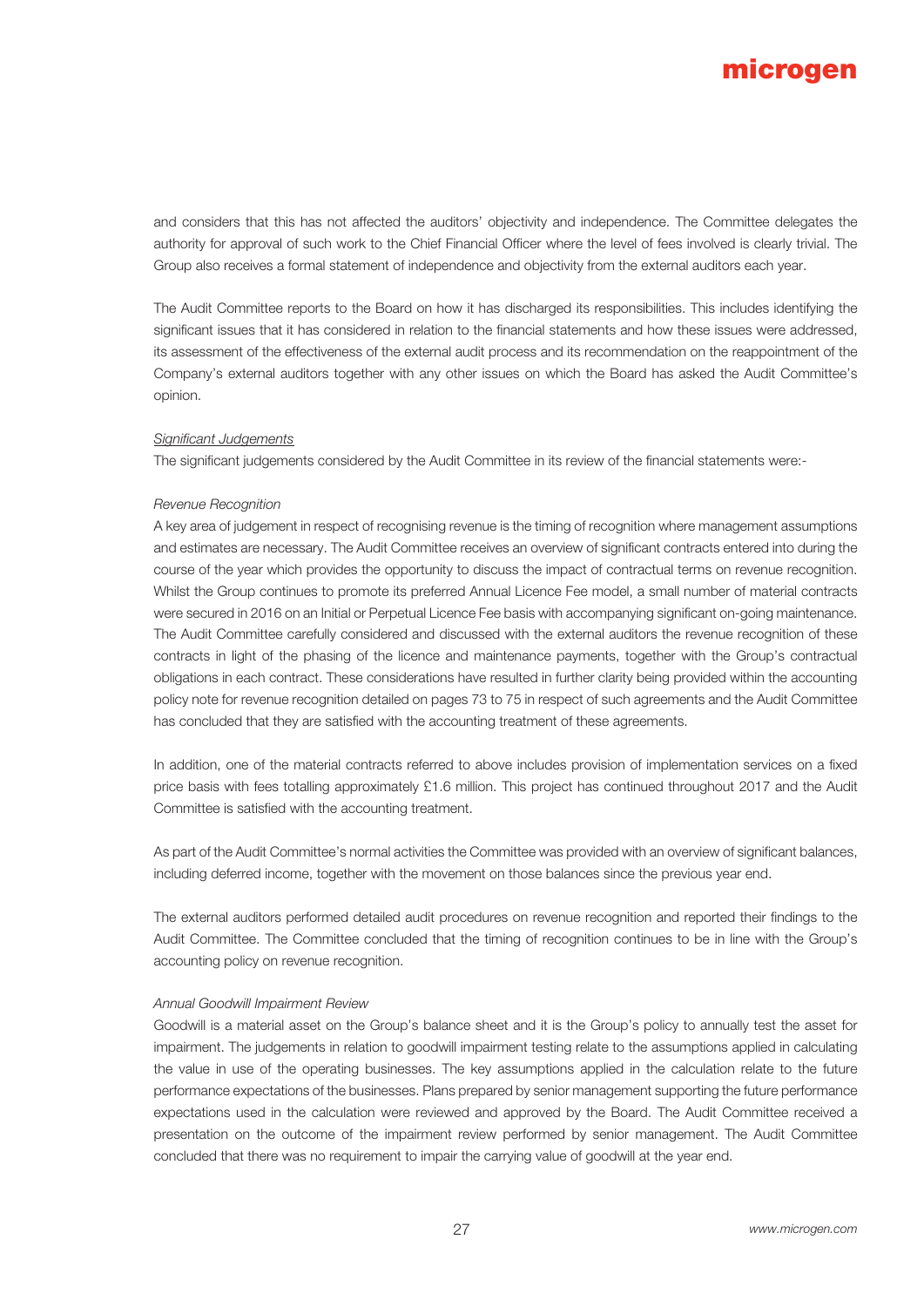# *Corporate Governance Statement*

# *Tax*

Each of the Aptitude Software and Microgen Financial Systems businesses operate in a number of territories which increases the complexity of the Group's tax affairs. Senior Management provide regular updates of the Group's tax status to the Board and Audit Committee for consideration. The Audit Committee is currently satisfied with the tax position of the Group.

## *Establishment of Internal Audit / Assurance Programme*

The growth of the Group has continued in 2017, including an increase in the international activities of both Aptitude Software and Microgen Financial Systems. The Board's focus on monitoring and mitigating risks continues and, following the Group's increase in size and complexity, will now be strengthened by an internal audit / assurance function to focus on key areas of risk, both financial and operational. The programme will be known within each of the two operating businesses as the "Aptitude Software Process Improvement Programme" and the "Microgen Financial Systems Process Improvement Programme", reflecting the benefits the Group expects to receive from the programme.

The Audit Committee will consult with the management of the operating businesses to determine both the areas of focus and the scope of work of the programmes. The programmes will include the identification and implementation of enhanced controls for key areas of risk in addition to the testing of the operation of controls. The Group's internal resources will be complemented by experienced external resources where appropriate. The results of all work undertaken under the programme will be presented to the Audit Committee. All parties undertaking related work (whether internal or external) will be encouraged to raise issues to the Audit Committee as appropriate.

#### *Assessment of the impact of the introduction of IFRS 15*

IFRS 15 "Revenue from contracts with customers" deals with revenue recognition and establishes principles for reporting useful information to the users of financial statements about the nature, amount, timing and uncertainty of revenue and cash flows arising from an entity's contracts with customers. The standard is effective for annual periods beginning on or after 1 January 2018.

The Audit Committee has provided oversight for a project to assess the expected impact of IFRS 15 on the Group. The project has been supported by a third party adviser in determining the detailed application of IFRS 15 on how the Group will recognise revenue with effect from 1 January 2018 together with extensive discussion with the auditors. The Audit Committee has reviewed the progress of the project at regular intervals and the expected impact of IFRS 15 is described on pages 71 and 72.

## *Audit Committee Evaluation*

During the year the Committee carried out a formal evaluation of its effectiveness, and concluded that it continued to carry out its role effectively.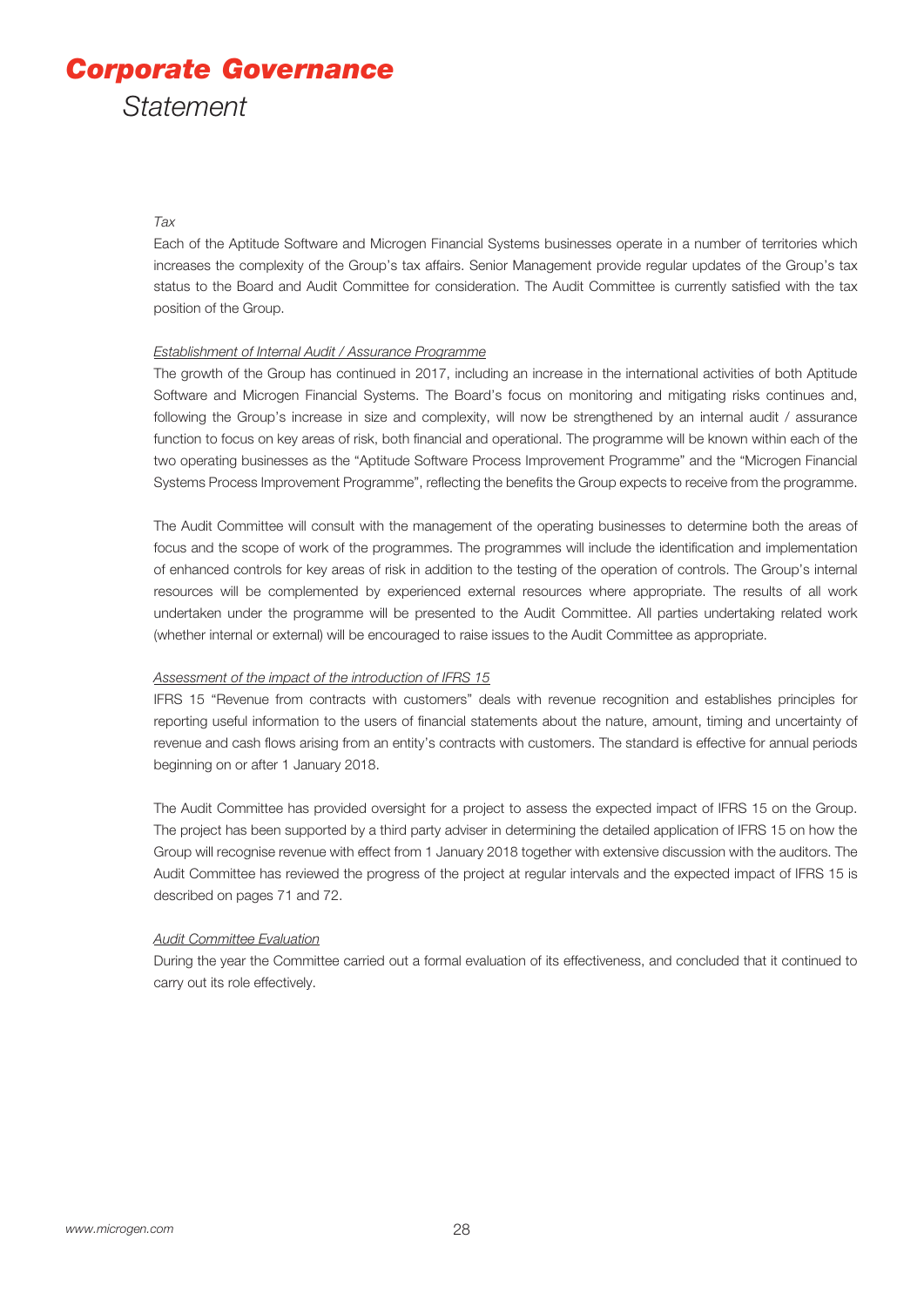# **Board Attendance**

Details of the number of meetings of the Board and its Committees (at which only certain directors are required to attend) and individual attendances by Directors are set out in the table below.

|                                 | <b>Board</b><br><b>Meetings</b> | <b>Audit</b><br><b>Committee</b> | <b>Remuneration</b><br><b>Committee</b> | <b>Nomination</b><br><b>Committee</b> |
|---------------------------------|---------------------------------|----------------------------------|-----------------------------------------|---------------------------------------|
| Number of Meetings held in 2017 | 10                              | 4                                | 9                                       | ≘                                     |
| Ivan Martin                     | 10/10                           | 4/4                              | 9/9                                     | 2/2                                   |
| Simon Baines                    | 10/10                           | $4^{*/4}$                        | $9*/9$                                  | $2^{*/2}$                             |
| Tom Crawford                    | 10/10                           | $4^{*/4}$                        | 9'/9                                    | $2^{*/2}$                             |
| Philip Wood                     | 10/10                           | $4^{*/4}$                        | 9'/9                                    | $2^{*/2}$                             |
| Peter Whiting                   | 10/10                           | 4/4                              | 9/9                                     | 2/2                                   |
| Barbara Moorhouse               | 8/8                             | 3/3                              | 7/7                                     | O/O                                   |
| Peter Bertram                   | 2/2                             | 1/1                              | 2/2                                     | 1/1                                   |

\* Executive Directors attended some committee meetings by invitation. In the case of meetings of the Remuneration Committee, attendance was for only part of the meetings in question, and the Executive Directors left the meetings when discussions about their remuneration were taking place.

The above table details attendance at scheduled meetings as a proportion of the total number of meetings held. Peter Bertram retired during the year and Barbara Moorhouse was appointed during the year. Accordingly, their attendance is indicated as a proportion of the total number of meetings held during the period until their retirement.

In addition, a number of ad hoc meetings were held, including 8 meetings of a sub-committee relating to the exercise of options under the Company's share option schemes.

# **Management Meetings of the Operating Businesses**

Each of the Group's two operating businesses hold management meetings on a monthly basis chaired by the Chief Executive Officer responsible for that business.

## **Relations with Shareholders**

In order to maintain dialogue with institutional shareholders the Chairman and/or Executive Directors meet with key shareholders. Other Directors are available to meet key shareholders on request. The Annual Report is sent to shareholders at least 20 working days before the Annual General Meeting and each issue for consideration at the Annual General Meeting is proposed as a separate resolution. All continuing Directors generally attend the Annual General Meeting.

## **Capital Structure**

The information required pursuant to the Disclosure Guidance and Transparency Rules is detailed on pages 18 and 19.

## **Social, Ethical and Environmental Risks**

The Board takes regular account of the significance of social, environmental and ethical ("SEE") matters to the Group's business of providing business-critical software and services.

The Board considers that it has received adequate information to enable it to assess any significant risks to the Company's short-term and long-term value arising from SEE matters and has concluded that the risks associated with SEE matters are minimal. The Board will continue to monitor those risks on an ongoing basis and will implement appropriate policies and procedures if those risks become significant.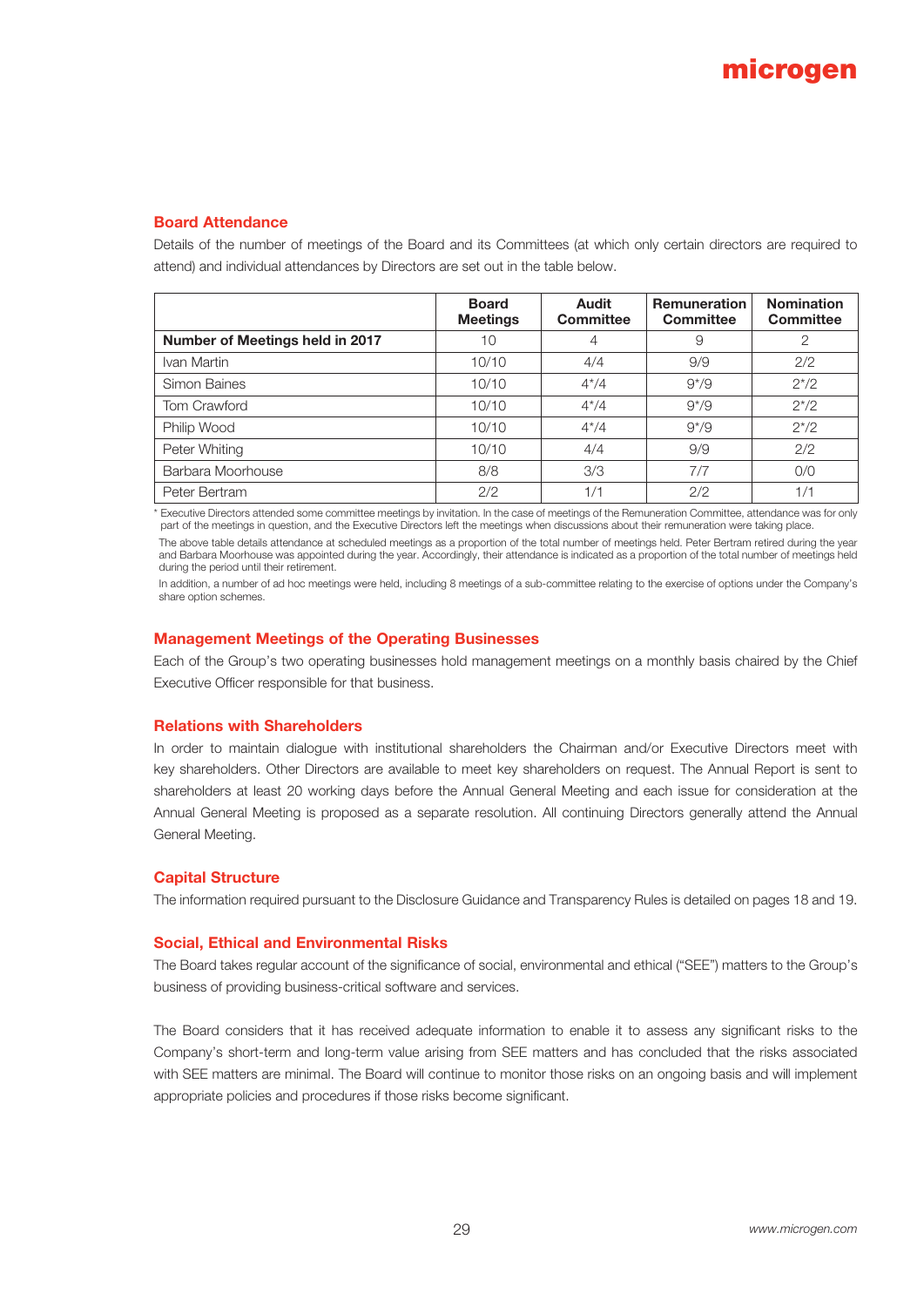# *Corporate Governance Statement*

# **Internal Control**

The Group maintains an ongoing process in respect of internal control to safeguard shareholders' investments and the Group's assets and to facilitate the effective and efficient operation of the Group.

These processes enable the Group to respond appropriately, and in a timely fashion, to significant business, operational, financial, compliance and other risks, (in accordance with the Code), which may otherwise prevent the achievement of the Group's objectives.

The Group recognises that it operates in a competitive market that can be affected by factors and events outside its control. Details of the major risks identified by the Group are set out in the table on pages 13 to 14. The Group is committed to mitigating risks arising wherever possible and during the year has engaged in a significant review and update to the Group Risk Register. The Board consider that internal controls, rigorously applied and monitored, are an essential tool in mitigating risks.

The key elements of Group internal control, which have been effective during 2017 and up to the date of approval of these financial statements, are set out below:

- The existence of a clear organisational structure with defined lines of responsibility and delegation of authority from the Board to its executive Directors and operating businesses;
- A procedure for the regular review of business issues and risks by the operating businesses;
- A planning and management reporting system operated by each operating business and the executive Directors; and
- The establishment of prudent operating and financial policies.

The Directors have overall responsibility for establishing financial and other reporting procedures to provide them with a reasonable basis on which to make proper judgements as to the financial position and prospects of the Group, and have responsibility for establishing the Group's system of internal control and for monitoring its effectiveness.

The Group's systems are designed to provide Directors with reasonable assurance that physical and financial assets are safeguarded, transactions are authorised and properly recorded, and material errors and irregularities are either prevented or detected with the minimum delay. However, systems of internal financial control can provide only reasonable and not absolute assurance against material misstatement or loss.

The key features of the systems of internal financial control include:

- Financial planning process with an annual financial plan approved by the Board. The plan is regularly updated providing an updated forecast for the year;
- Monthly comparison of actual results against plan;
- Written procedures detailing operational and financial internal control policies which are reviewed on a regular basis;
- Regular reporting to the Board on tax, treasury and legal matters;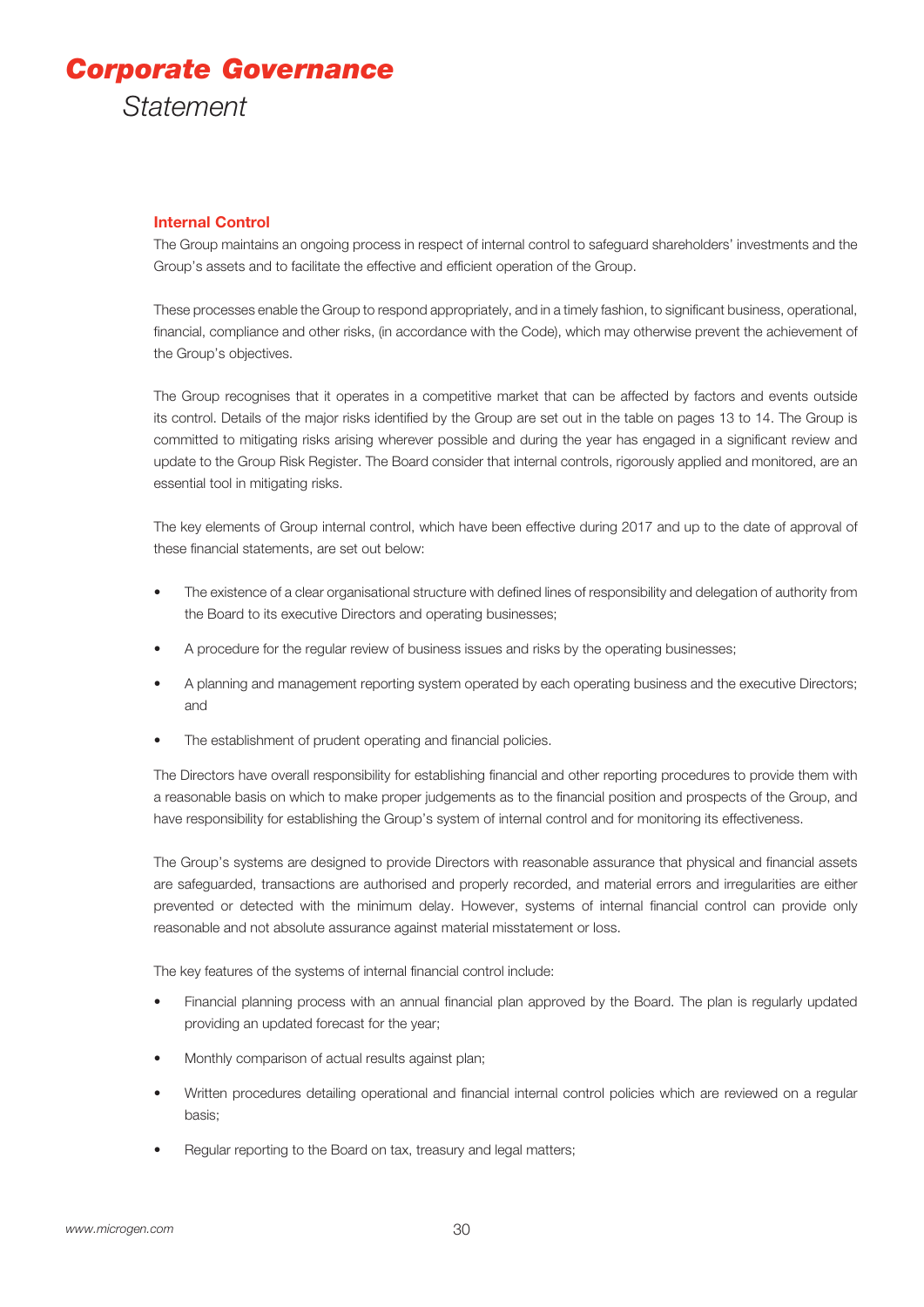- Defined investment control guidelines and procedures; and
- Periodic reviews by the Audit Committee of the Group's systems and procedures.

Most of the Group's financial and management information is processed and stored on computer systems. The Group is dependent on systems that require sophisticated computer networks. The Group has established controls and procedures over the security of data held on such systems, including business continuity arrangements.

On behalf of the Board, the Audit Committee has reviewed the updated Group Risk Register, and the operation and effectiveness of this framework of internal control for the year ended 31 December 2017, and up to the date of approval of the Annual Report.

## **Internal Audit**

Following the year end the Group has decided to establish an outsourced internal audit function, further details of which are set out on page 28.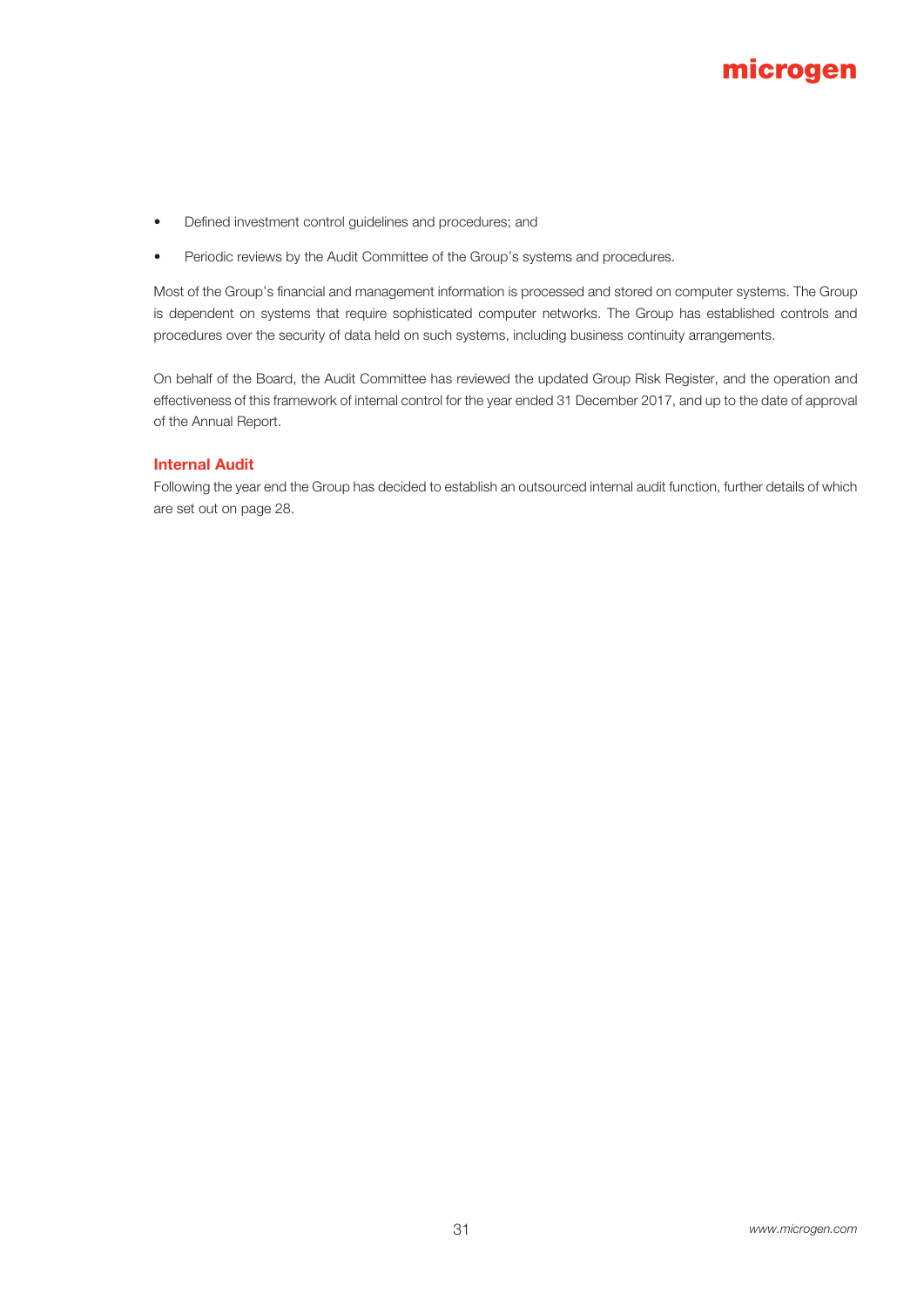# *Corporate Governance Statement*

|                         | <b>COMPLIANCE WITH THE UK CORPORATE GOVERNANCE CODE (April 2016 Version)</b>                                                                                                                                                                                                                                 |                                                                                                                                                                                                                                                                                                                                                                                                                                                                                                                                                                                                                                                                                                                                                                                                                                                                                                                                                                                                                                                                                                                                                                                                                                                                                                                                                                                                                                                                                                                                                                                                                        |  |  |  |  |
|-------------------------|--------------------------------------------------------------------------------------------------------------------------------------------------------------------------------------------------------------------------------------------------------------------------------------------------------------|------------------------------------------------------------------------------------------------------------------------------------------------------------------------------------------------------------------------------------------------------------------------------------------------------------------------------------------------------------------------------------------------------------------------------------------------------------------------------------------------------------------------------------------------------------------------------------------------------------------------------------------------------------------------------------------------------------------------------------------------------------------------------------------------------------------------------------------------------------------------------------------------------------------------------------------------------------------------------------------------------------------------------------------------------------------------------------------------------------------------------------------------------------------------------------------------------------------------------------------------------------------------------------------------------------------------------------------------------------------------------------------------------------------------------------------------------------------------------------------------------------------------------------------------------------------------------------------------------------------------|--|--|--|--|
|                         | <b>Main Principles</b>                                                                                                                                                                                                                                                                                       | <b>Microgen Compliance Statement</b>                                                                                                                                                                                                                                                                                                                                                                                                                                                                                                                                                                                                                                                                                                                                                                                                                                                                                                                                                                                                                                                                                                                                                                                                                                                                                                                                                                                                                                                                                                                                                                                   |  |  |  |  |
| Α                       | <b>LEADERSHIP</b>                                                                                                                                                                                                                                                                                            |                                                                                                                                                                                                                                                                                                                                                                                                                                                                                                                                                                                                                                                                                                                                                                                                                                                                                                                                                                                                                                                                                                                                                                                                                                                                                                                                                                                                                                                                                                                                                                                                                        |  |  |  |  |
| 1                       | The Role of the Board<br>Every company should be headed by an effective board,<br>which is collectively responsible for the long- term<br>success of the company.                                                                                                                                            | The Directors' responsibilities are outlined in the Report of the Directors. The Board meets<br>regularly on a formal basis and for additional ad hoc meetings as necessary.                                                                                                                                                                                                                                                                                                                                                                                                                                                                                                                                                                                                                                                                                                                                                                                                                                                                                                                                                                                                                                                                                                                                                                                                                                                                                                                                                                                                                                           |  |  |  |  |
| $\overline{\mathbf{2}}$ | <b>Division of Responsibilities</b><br>There should be a clear division of responsibilities at<br>the head of the company between the running of the<br>board and the executive responsibility for the running of<br>the company's business. No one individual should have<br>unfettered powers of decision. | The board has an independent Non-Executive Chairman with the two Chief Executive<br>Officers who are responsible for the running of the Group's two operating businesses.                                                                                                                                                                                                                                                                                                                                                                                                                                                                                                                                                                                                                                                                                                                                                                                                                                                                                                                                                                                                                                                                                                                                                                                                                                                                                                                                                                                                                                              |  |  |  |  |
| 3                       | The Chairman<br>The Chairman is responsible for leadership of the board<br>and ensuring its effectiveness on all aspects of its role.                                                                                                                                                                        | The Chairman is responsible for setting the Board's agenda and ensuring that adequate<br>time is available for discussion of all agenda items, including strategic issues. He promotes<br>a culture of openness and debate by facilitating the effective contribution of non-executive<br>Directors in particular and ensuring constructive relations between executive and non-<br>executive Directors. In addition, he ensures that the Directors receive accurate, timely and<br>clear information.                                                                                                                                                                                                                                                                                                                                                                                                                                                                                                                                                                                                                                                                                                                                                                                                                                                                                                                                                                                                                                                                                                                 |  |  |  |  |
| 4                       | <b>Non-Executive Directors</b><br>As part of their role as members of a unitary board, non-<br>executive Directors should constructively challenge and<br>help develop proposals on strategy.                                                                                                                | The Board appoints one of the independent non-executive Directors to be the senior<br>independent non-executive Director to provide a sounding board for the Chairman and to<br>serve as an intermediary for the other Directors when necessary. The senior independent<br>non-executive Director is available to shareholders if they have concerns which contact<br>through the normal channels of the Chairman, Chief Executive Officers or Chief Financial<br>Officer fails to resolve or for which such contact is inappropriate. The Chairman holds<br>meetings with the non-executive Directors without the Executive Directors being present.<br>Led by the senior independent non-executive Director, the non-executive Directors meet<br>without the Chairman at least annually to appraise the Chairman's performance and on such<br>other occasions as are deemed appropriate.<br>As stated previously, Peter Bertram had served on the board for more than 9 years since<br>his appointment in October 2006 and was therefore not treated as independent for the<br>purposes of the Code. The Board considered it important (following the retirement of Martyn<br>Ratcliffe as Executive Chairman in March 2016) for Peter Bertram to continue in his role until<br>the 2017 Annual General Meeting, in order to provide continuity and stability during the initial<br>period of Ivan Martin's new chairmanship. That transition was implemented successfully<br>during 2016 and Peter Bertram retired from the Board as planned at the close of the<br>Company's Annual General Meeting in April 2017. |  |  |  |  |
|                         |                                                                                                                                                                                                                                                                                                              | If the Directors have concerns which cannot be resolved about the running of the Company<br>or a proposed action, then they ensure that their concerns are recorded in the Board<br>minutes. On their resignation, a non-executive Director must provide a written statement to<br>the Chairman, for circulation to the Board, if they have any such concerns.                                                                                                                                                                                                                                                                                                                                                                                                                                                                                                                                                                                                                                                                                                                                                                                                                                                                                                                                                                                                                                                                                                                                                                                                                                                         |  |  |  |  |
| в                       | <b>EFFECTIVENESS</b>                                                                                                                                                                                                                                                                                         |                                                                                                                                                                                                                                                                                                                                                                                                                                                                                                                                                                                                                                                                                                                                                                                                                                                                                                                                                                                                                                                                                                                                                                                                                                                                                                                                                                                                                                                                                                                                                                                                                        |  |  |  |  |
| 1                       | The Composition of the Board<br>The board and its committees should have the<br>appropriate balance of skills, experience, independence<br>and knowledge of the company to enable them to<br>discharge their respective duties and responsibilities<br>effectively.                                          | As stated on page 23 Peter Bertram was not treated as being independent for the purposes<br>of the Code because he had served on the Board for more than 9 years. Peter Bertram<br>retired from the Board in April 2017. However, notwithstanding this, all of the non-executive<br>Directors (including Peter Bertram until his retirement) are considered by the Board to be<br>independent of the management of the Company and free from any business or other<br>relationship which could materially interfere with the exercise of their independent judgment.<br>The Board has included at least two independent non- executive Directors (including the<br>non-executive Chairman) at all times during 2017.                                                                                                                                                                                                                                                                                                                                                                                                                                                                                                                                                                                                                                                                                                                                                                                                                                                                                                   |  |  |  |  |
| $\overline{\mathbf{c}}$ | <b>Appointments to the Board</b><br>There should be a formal, rigorous and transparent<br>procedure for the appointment of new Directors to the<br>board.                                                                                                                                                    | A separate Nomination Committee, comprising all the non-executive Directors (including<br>the Non-Executive Chairman), is responsible for identifying and nominating candidates to fill<br>Board vacancies. A disclosure in relation to the composition of the Nomination Committee<br>under Code Provision B.2.1 is set out on page 23.                                                                                                                                                                                                                                                                                                                                                                                                                                                                                                                                                                                                                                                                                                                                                                                                                                                                                                                                                                                                                                                                                                                                                                                                                                                                               |  |  |  |  |
| 3                       | Commitment<br>All Directors should be able to allocate sufficient time to<br>the company to discharge their responsibilities effectively.                                                                                                                                                                    | The other significant commitments of the Chairman and the Non-Executive Directors<br>are disclosed in the Annual Report. Any changes to such commitments are reported to<br>the Board as they arise, and their impact explained in the next Annual Report. Executive<br>Directors will not be given permission by the Board to take on more than one Directorship<br>in another company. None of the Executive Directors currently holds any other such role.<br>The terms and conditions of appointment of non-executive Directors are made available<br>for inspection. The letter of appointment sets out the expected time commitment. The<br>appointed non-executive Directors have undertaken that they will have sufficient time to<br>meet what is expected of them.                                                                                                                                                                                                                                                                                                                                                                                                                                                                                                                                                                                                                                                                                                                                                                                                                                           |  |  |  |  |
| 4                       | Development<br>All Directors should receive induction on joining the board<br>and should regularly update and refresh their skills and<br>knowledge.                                                                                                                                                         | The Chairman ensures that new Directors receive an induction on joining the Board. Any<br>training needs required by the Directors will be discussed with the Chairman.                                                                                                                                                                                                                                                                                                                                                                                                                                                                                                                                                                                                                                                                                                                                                                                                                                                                                                                                                                                                                                                                                                                                                                                                                                                                                                                                                                                                                                                |  |  |  |  |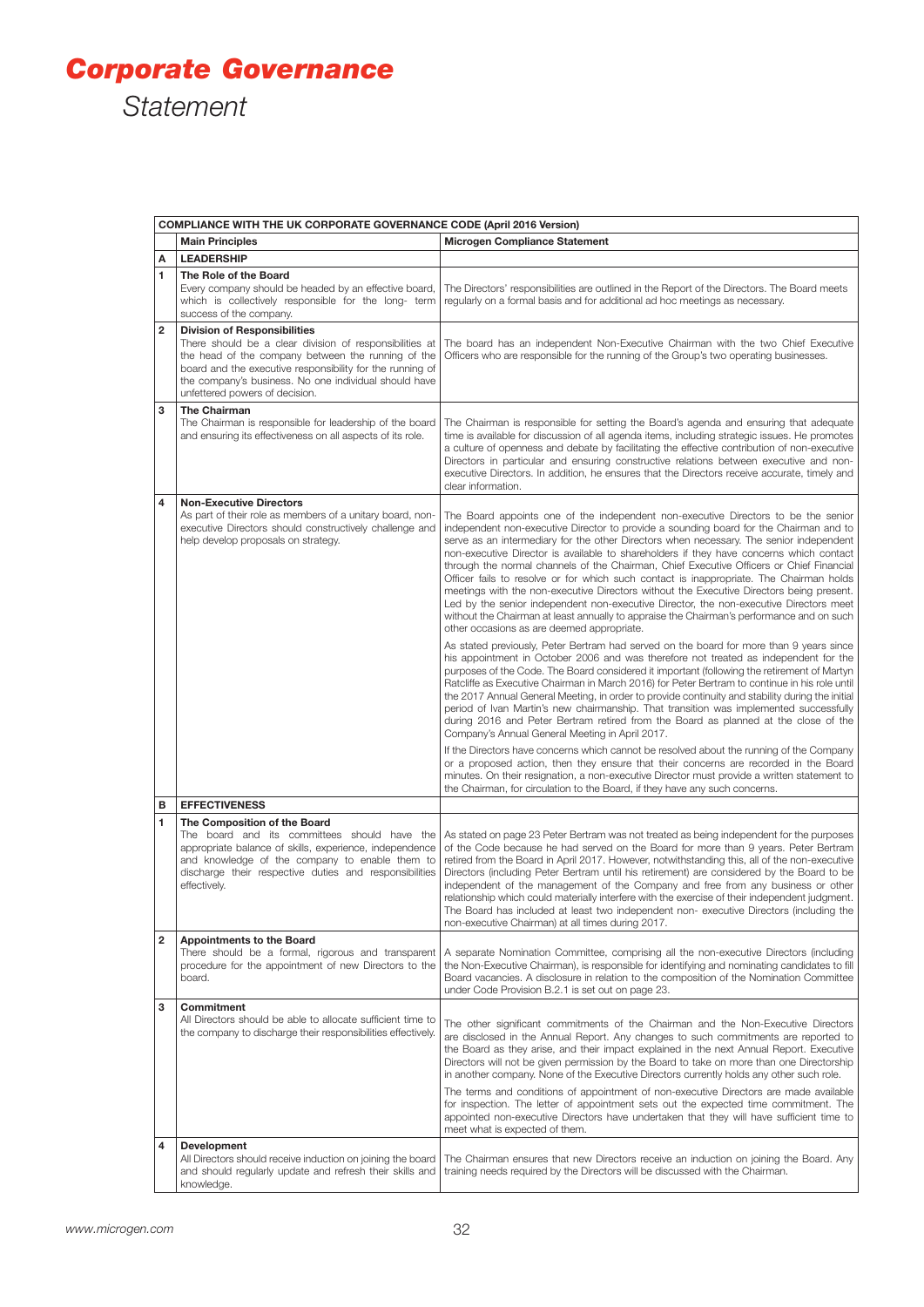|                         | <b>COMPLIANCE WITH THE UK CORPORATE GOVERNANCE CODE (continued)</b>                                                                                                                                                                                                                                              |                                                                                                                                                                                                                                                                                                                                                                                                                                                                                                                                                                                                                                                                                                                                        |  |  |  |  |
|-------------------------|------------------------------------------------------------------------------------------------------------------------------------------------------------------------------------------------------------------------------------------------------------------------------------------------------------------|----------------------------------------------------------------------------------------------------------------------------------------------------------------------------------------------------------------------------------------------------------------------------------------------------------------------------------------------------------------------------------------------------------------------------------------------------------------------------------------------------------------------------------------------------------------------------------------------------------------------------------------------------------------------------------------------------------------------------------------|--|--|--|--|
|                         | <b>Code of Best Practice - Principles</b>                                                                                                                                                                                                                                                                        | <b>Microgen Compliance Statement</b>                                                                                                                                                                                                                                                                                                                                                                                                                                                                                                                                                                                                                                                                                                   |  |  |  |  |
| в                       | <b>EFFECTIVENESS</b>                                                                                                                                                                                                                                                                                             |                                                                                                                                                                                                                                                                                                                                                                                                                                                                                                                                                                                                                                                                                                                                        |  |  |  |  |
| 5                       | <b>Information and Support</b><br>The board should be supplied in a timely manner with<br>information in a form and of a quality appropriate to<br>enable it to discharge its duties.                                                                                                                            | The Board is supplied with management accounts and operational reviews prior to each<br>meeting. All non-executive Directors have extensive business experience and possess<br>relevant and updated skills and knowledge to perform their duties.                                                                                                                                                                                                                                                                                                                                                                                                                                                                                      |  |  |  |  |
|                         |                                                                                                                                                                                                                                                                                                                  | The Board ensures that Directors, especially non-executive Directors, have access to<br>independent professional advice at the Company's expense where they judge it necessary<br>to discharge their responsibility as Directors. All Directors have access to the advice and<br>services of the Company Secretary, who is responsible to the Board for ensuring that Board<br>procedures are complied with. The appointment and removal of the Company Secretary is<br>a matter for the Board as a whole.                                                                                                                                                                                                                             |  |  |  |  |
| 6                       | Evaluation<br>The board should undertake a formal and rigorous<br>annual evaluation of its own performance and that of its<br>committees and individual Directors.                                                                                                                                               | Given Microgen's size and Board structure, performance evaluation is an ongoing process.<br>A performance evaluation is undertaken for all Directors at the time of their proposed<br>reappointment. The Executive Directors receive an annual performance appraisal as part of<br>the Management Bonus Scheme. The performance of each Board Committee is reviewed<br>on an annual basis.                                                                                                                                                                                                                                                                                                                                             |  |  |  |  |
| $\overline{7}$          | <b>Re-election</b><br>All Directors should be submitted for re-election at regular<br>intervals, subject to continued satisfactory performance.                                                                                                                                                                  | Non-executive Directors are appointed for specific terms, up to a maximum of three years<br>and re-appointment is not automatic. All Directors offer themselves for election at the Annual<br>General Meeting following their appointment and for re-election thereafter in accordance<br>with the Company's articles, which require one-third of Directors to retire in rotation at each<br>Annual General Meeting. The Board sets out to shareholders in papers accompanying a<br>resolution to elect a non-executive Director the reasons why they believe an individual should<br>be elected. The Chairman confirms to shareholders when proposing re-election that the<br>non-executive Director's performance remains effective. |  |  |  |  |
| С                       | <b>ACCOUNTABILITY</b>                                                                                                                                                                                                                                                                                            |                                                                                                                                                                                                                                                                                                                                                                                                                                                                                                                                                                                                                                                                                                                                        |  |  |  |  |
| 1                       | <b>Financial and Business Reporting</b><br>The board should present a fair, balanced and<br>understandable assessment of the company's position<br>and prospects.                                                                                                                                                | The Board considers it is compliant with this requirement.                                                                                                                                                                                                                                                                                                                                                                                                                                                                                                                                                                                                                                                                             |  |  |  |  |
| $\overline{2}$          | <b>Risk Management and Internal Control</b><br>The board is responsible for determining the nature and<br>extent of the principal risks it is willing to take in achieving<br>its strategic objectives. The board should maintain a<br>sound risk management and internal control systems.                       | The Company operates a detailed internal control process which is reviewed at least on an<br>annual basis by the Audit Committee and endorsed by the Board. A detailed review of the<br>Group Risk Register has taken place during 2017 and further information is provided in the<br>Corporate Governance Statement.                                                                                                                                                                                                                                                                                                                                                                                                                  |  |  |  |  |
| 3                       | <b>Audit Committee and Auditors</b><br>The board should establish formal and transparent<br>arrangements for considering how they should apply<br>the financial reporting and risk management and internal<br>control principles and for maintaining an appropriate<br>relationship with the Company's auditors. | Subject to the disclosure on Code Provision C.3.1 set out on page 23, the Audit Committee<br>consists of all non-executive Directors and meets at least three times a year. Executive<br>Directors were invited to attend in 2017 but the Audit Committee meets at least annually with<br>the Company's auditors without the other Directors present.<br>The Board ensures that at least one member of the Audit Committee has recent and relevant<br>financial experience and that all members have competence and experience relevant to the<br>sector in which the Company operates.                                                                                                                                                |  |  |  |  |
| D                       | <b>REMUNERATION</b>                                                                                                                                                                                                                                                                                              |                                                                                                                                                                                                                                                                                                                                                                                                                                                                                                                                                                                                                                                                                                                                        |  |  |  |  |
| 1                       | The Level and Components of Remuneration<br>Executive Directors' remuneration should be designed<br>to promote the long-term success of the Company.<br>Performance-related elements should be transparent.<br>stretching and rigorously applied.                                                                | The Directors' Remuneration Report provides details of the executive Directors' remuneration.                                                                                                                                                                                                                                                                                                                                                                                                                                                                                                                                                                                                                                          |  |  |  |  |
| $\overline{2}$          | Procedure<br>There should be a formal and transparent procedure<br>for developing policy on executive remuneration and for<br>fixing the remuneration packages of individual Directors.<br>No Director should be involved in deciding his or her own<br>remuneration.                                            | Remuneration packages for individual Directors are set by the Remuneration Committee<br>after receiving information from independent sources and if required the Company's Human<br>Resources function. Executive Directors were invited to attend parts of the Committee's<br>meetings in 2017. However, no Director was present during a discussion of his remuneration.<br>A disclosure in relation to the composition of the Committee under Code Provision D.2.1 is<br>set out on page 23.                                                                                                                                                                                                                                        |  |  |  |  |
| Е                       | <b>RELATIONS WITH SHAREHOLDERS</b>                                                                                                                                                                                                                                                                               |                                                                                                                                                                                                                                                                                                                                                                                                                                                                                                                                                                                                                                                                                                                                        |  |  |  |  |
| 1                       | <b>Dialogue with Shareholders</b><br>There should be a dialogue with shareholders based on<br>the mutual understanding of objectives. The board as a<br>whole has responsibility for ensuring that a satisfactory<br>dialogue with shareholders takes place.                                                     | The Chairman and/or the Executive Directors meet with key shareholders. After the release<br>of the 2017 results the Chairman and/or the Executive Directors will meet key shareholders<br>as appropriate. Non-executive Directors are available to meet institutional shareholders if<br>requested.                                                                                                                                                                                                                                                                                                                                                                                                                                   |  |  |  |  |
| $\overline{\mathbf{2}}$ | <b>Constructive Use of General Meetings</b><br>The board should use the general meetings to<br>communicate with investors and to encourage their<br>participation.                                                                                                                                               | The Company arranges for the Notice of the Annual General Meeting and related papers to<br>be sent to shareholders at least 20 working days before the meeting and for other general<br>meetings at least 14 working days before the meeting. All continuing Directors make<br>themselves available at the Annual General Meeting to respond to any questions raised by<br>the investors in attendance.                                                                                                                                                                                                                                                                                                                                |  |  |  |  |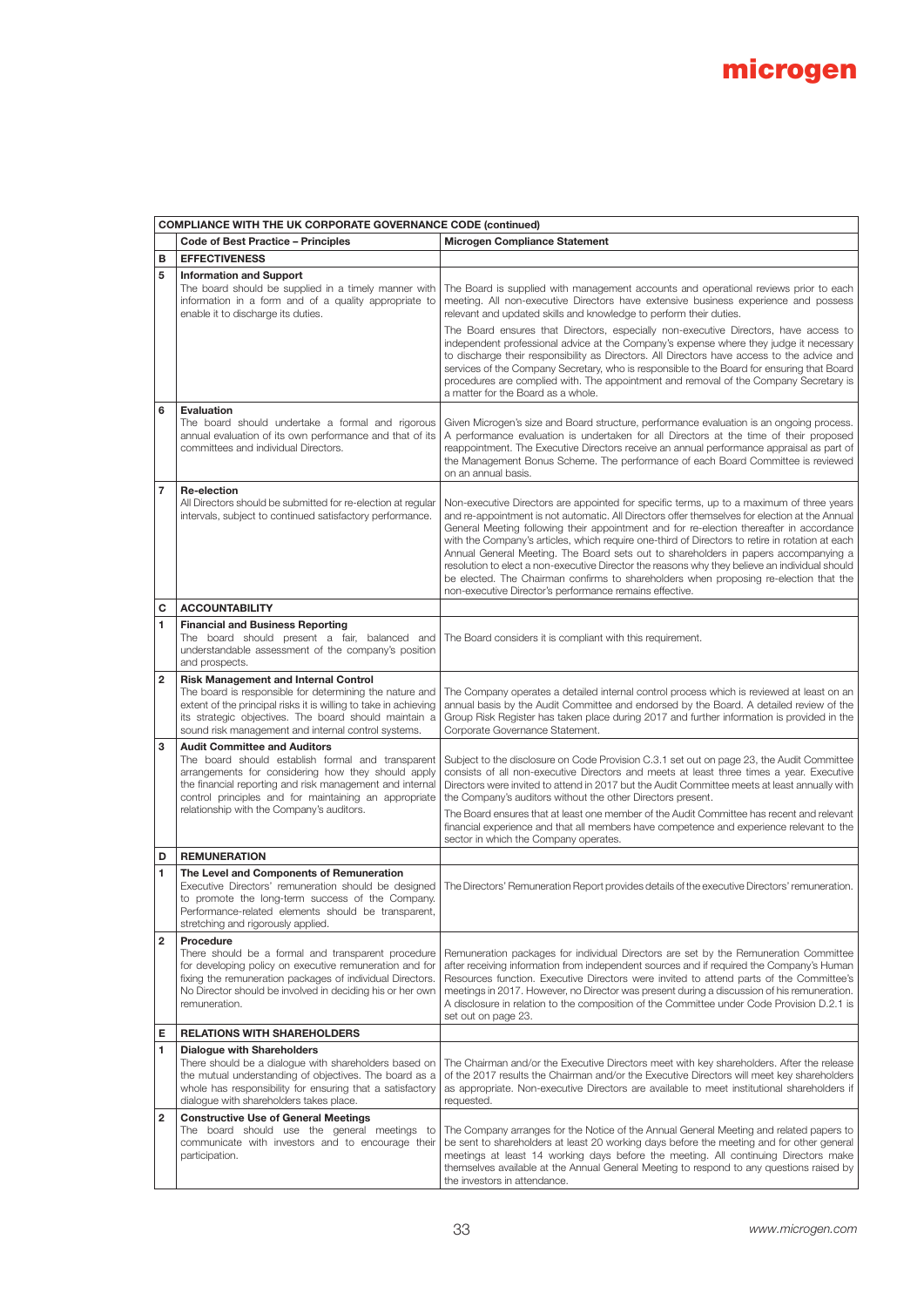# *Directors' Remuneration Report*

# **Introduction**

On behalf of the Board, I am pleased to present the Remuneration Committee's ("Committee") report of the Directors' remuneration for the year ended 31 December 2017. This report summarises the Committee's decisions in relation to Directors' remuneration and sets out the details of changes which have been made since the Committee's previous report.

## **Our Directors' Remuneration Policy**

Our Directors' Remuneration Policy (which is set out below at Part A of this report) was approved by shareholders at the 2017 AGM with 95.25% of the votes cast in favour of it. We were also pleased to see strong support for the Annual Report on Remuneration at the 2017 AGM, with 99.52% of the votes being in favour of it. The Remuneration Committee has considered the policy during 2017 and concluded that it remains appropriate. Therefore, that policy will continue to apply in 2018.

# **Executive Director Remuneration in 2017**

#### *Salaries*

We reported in the 2016 Directors' Remuneration Report that Executive Director salaries were increased by 3% with effect from 1 January 2017, reflecting wider workforce increases. During 2017, the Committee undertook a further review of the salaries of Tom Crawford and Philip Wood having regard to the recent rapid growth of the Company and, in particular, the increase in revenue generated by the Group's Aptitude Software business in the first half of the year, driven in part by sales in new geographical and vertical markets, and the ongoing development of our partner network. These changes naturally had an impact on the scale and complexity of the Group's operations and, while salaries are ordinarily reviewed on an annual basis, the Committee considered that it was appropriate in the circumstances to carry out an interim review. In the light of these changes to the Group and the consequent significantly increased responsibilities for Tom Crawford (Chief Executive Officer, Aptitude Software) and Philip Wood (Chief Financial Officer), and the risk of loss of key individuals to competitors, the Committee took the view that it was appropriate to make the following salary increases with effect from 1 July 2017.

| <b>Executive Director</b> | Salary at<br>1 January<br>2017 | <b>Salary from</b><br>1 July 2017 | Percentage<br><b>Increase</b> |
|---------------------------|--------------------------------|-----------------------------------|-------------------------------|
| Tom Crawford              | £216.300                       | £235,000                          | 9%                            |
| Philip Wood               | £190.550                       | £205,000                          | 8%                            |

For 2018, the Executive Directors' salary increases are in line with the wider workforce, as noted below. No mid-year review is expected and, in future, we expect salary increases for Executive Directors typically to be in line with the increases awarded to the wider workforce. The Executive Directors' bonuses for 2017 are based on salary earned in the year (and not only on the higher rate applying for the second half of the year).

#### *Variable remuneration outcomes*

The overall performance of the Group in 2017 is discussed in the Strategic Report on pages 2 to 10. Reflecting that performance, the Executive Directors earned bonuses for 2017 of between 35.25% and 86.25% of salary based on performance measures aligned to the Group's strategy. Further information is given on page 46.

No long-term incentives were capable of vesting by reference to a performance period ending in 2017.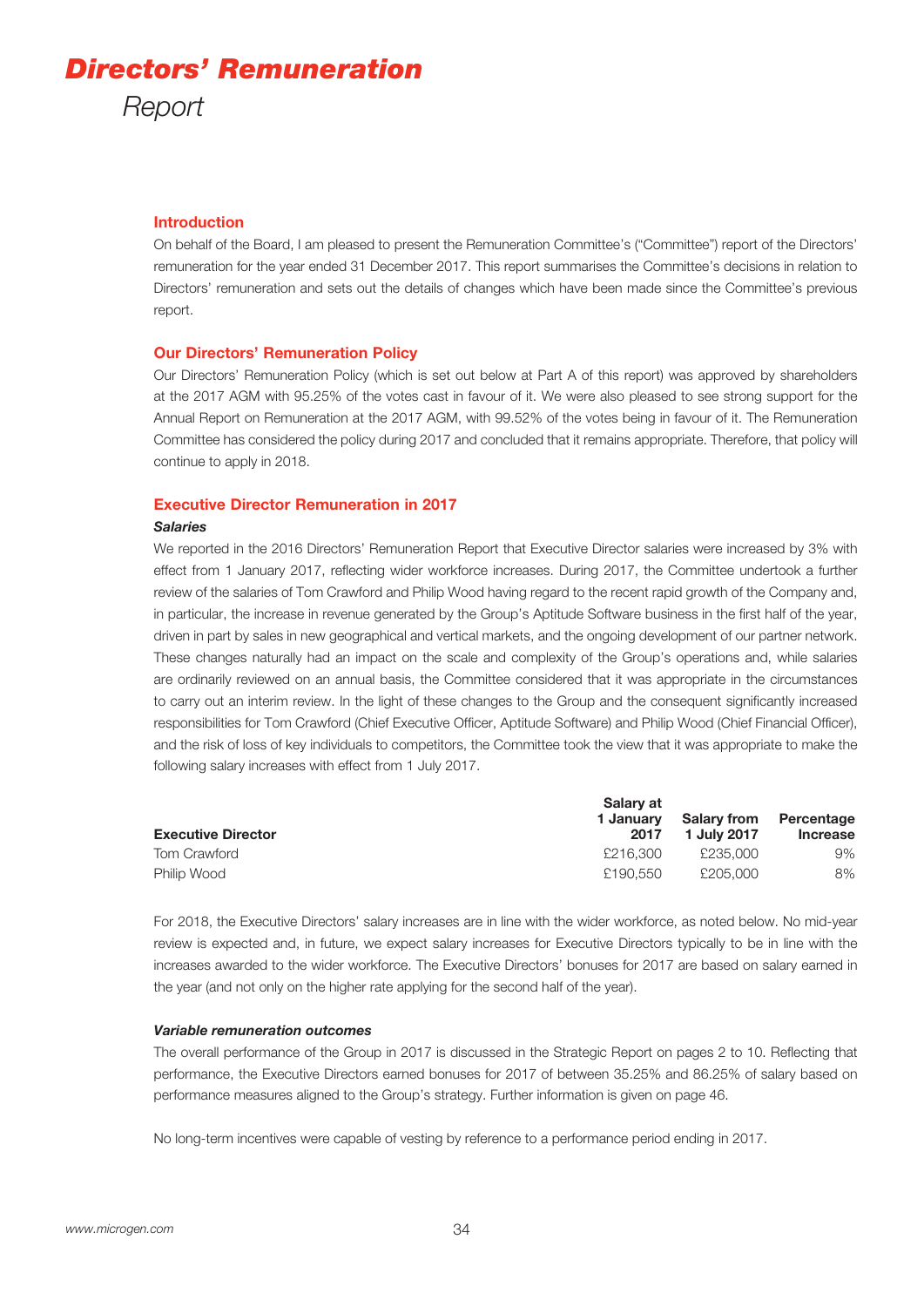

### **Our approach to Executive Director remuneration in 2018**

Executive Director salaries have been increased with effect from 1 January 2018 by 3%, reflecting wider workforce increases. The overall maximum bonus opportunity will remain at 100% of salary, reflecting the policy which was approved at the 2017 AGM. 75% of the opportunity will be based on financial performance measures and 25% on nonfinancial measures linked to the delivery of the Group's key strategic goals.

### **Long term incentives**

Awards are proposed to be granted under the performance share plan which was approved by shareholders at the 2017 AGM. Awards will be at the level of up to 100% of salary. The vesting of awards will be subject to the achievement of stretching performance conditions based on EPS and TSR; further information is included on page 49.

### **Reporting and policy requirements**

There follows below:

- Part A being the Directors' Remuneration Policy which was approved by shareholders at the 2017 Annual General Meeting, amended as noted in the introduction to the Policy; and
- Part B being the Annual Report on Remuneration, which provides details of the amounts earned by Directors in respect of the year ended 31 December 2017 and how the Directors' Remuneration Policy will be operated for the year commencing 1 January 2018. This will be subject to an advisory vote at the 2018 Annual General Meeting.

### **Compliance**

This report (comprising this introduction and Parts A and B) has been prepared in accordance with the Companies Act 2006 and The Large and Medium Sized Companies and Groups (Accounts and Reports) Regulations 2008 (as amended). It also meets the requirements of the UK Authority's Listing Rules and the Disclosure and Transparency Rules. The Committee further adopts the principles of good governance as set out in the UK Corporate Governance Code.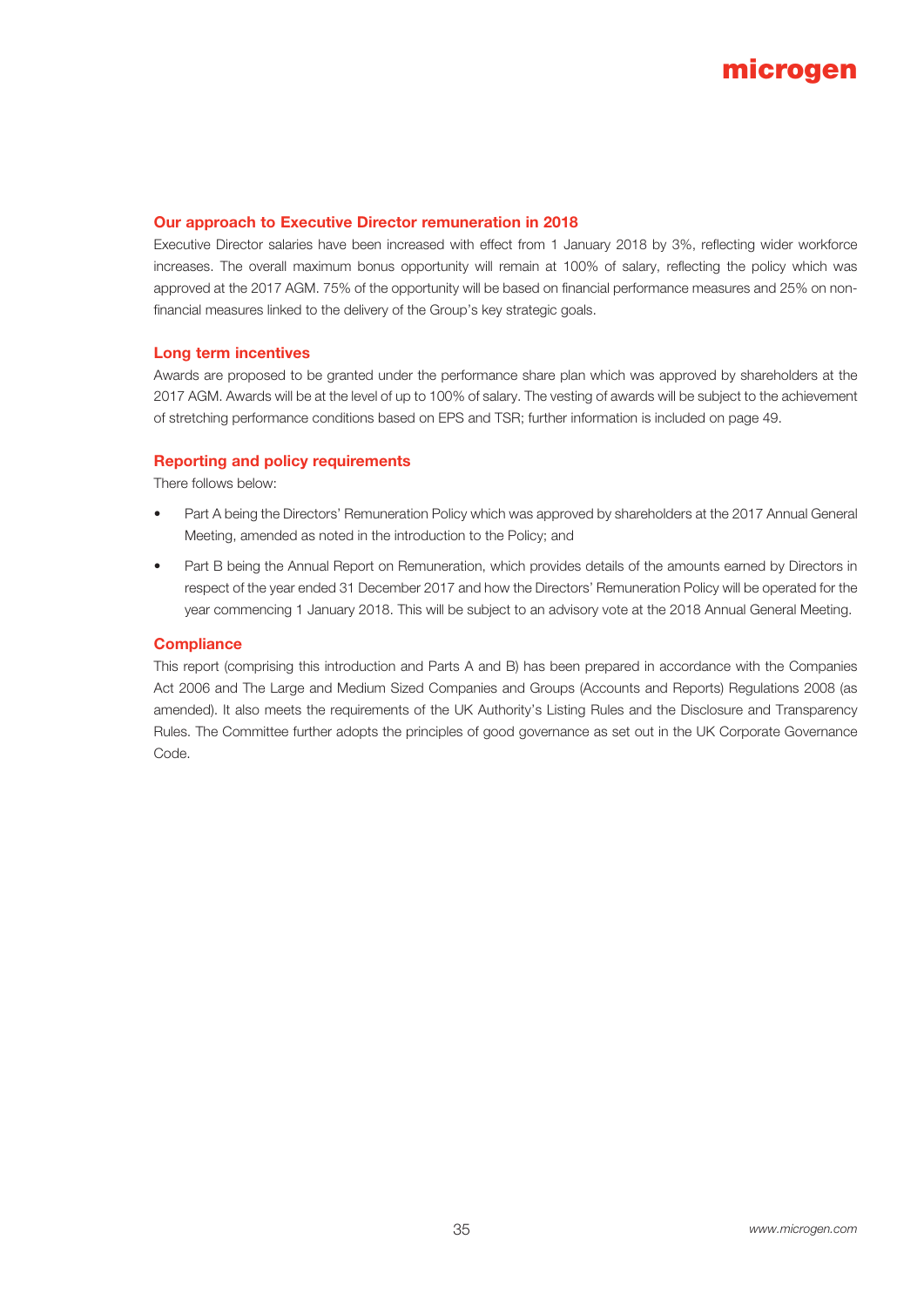# *Directors' Remuneration*

*Report*

**THIS PART OF THE REPORT SETS OUT THE COMPANY'S DIRECTORS' REMUNERATION POLICY WHICH WAS APPROVED BY SHAREHOLDERS AT THE ANNUAL GENERAL MEETING HELD ON 24 APRIL 2017, AND WHICH IS PROVIDED FOR INFORMATION ONLY. THE POLICY AS IT APPEARS BELOW HAS BEEN UPDATED FOR EASE OF READING ONLY, AND THE CHARTS ILLUSTRATING THE APPLICATION OF THE POLICY IN 2017 HAVE BEEN UPDATED TO PROVIDE AN ESTIMATE OF POTENTIAL REMUNERATION FOR EXECUTIVE DIRECTORS IN 2018. A VERSION OF THE ORIGINAL TEXT AND CHARTS CAN BE FOUND IN THE ANNUAL REPORT 2016 AT WWW.MICROGEN.COM. THIS DIRECTORS' REMUNERATION POLICY IS NOT SUBJECT TO A VOTE AT THE ANNUAL GENERAL MEETING TO BE HELD ON 23 APRIL 2018.**

## **A. DIRECTORS' REMUNERATION POLICY ("POLICY")**

This part of the Report sets out the Company's Directors' Remuneration Policy, which was approved by shareholders at the 2017 Annual General Meeting, and took binding effect from the close of that meeting. This part of the Report is unaudited.

## **Remuneration policy for Executive Directors**

The Policy for the Executive Directors and other senior executives is based on the following principles, and takes into account prevailing best practice, shareholder expectations, and the remuneration of the wider employee population:

- Ensure remuneration arrangements support the Group's business strategy;
- Align interests of Directors and senior executives with those of the shareholders;
- Determine remuneration by reference to individual performance, experience and prevailing market conditions, with a view to providing a package appropriate to the responsibilities involved;
- Encourage behaviours which will enhance the performance of the Group and reward achievement of the Group's strategic and financial goals; and
- Ensure that an appropriate proportion of the overall remuneration package is incentive pay, which is earned for the delivery of stretching performance conditions.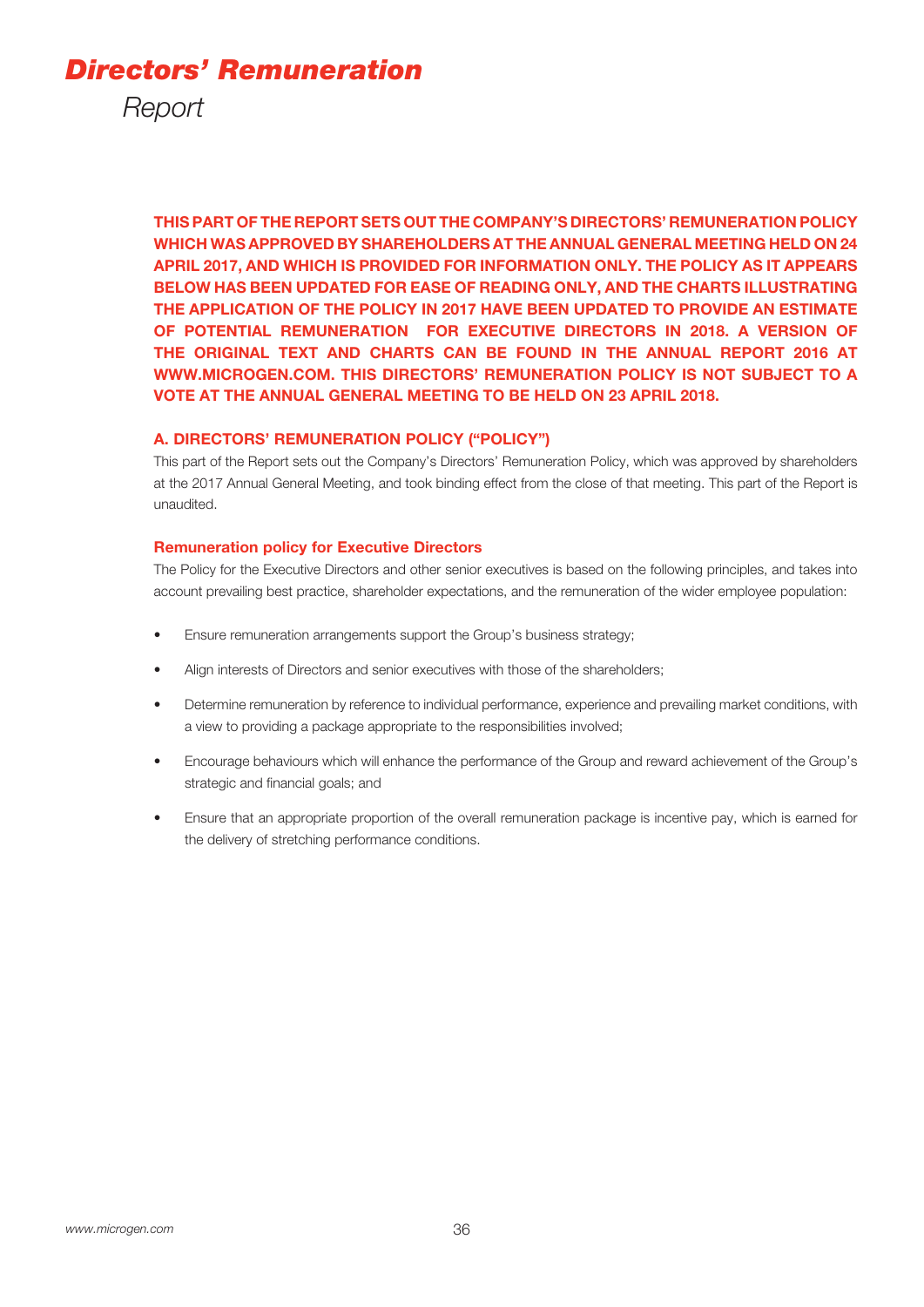# **Executive Directors' Policy Table**

The following policy applies to any remuneration payment or loss of office payment made to an Executive Director following the Company's Annual General Meeting on 24 April 2017.

| Purpose and link to strategy                                                                                                                                                                                         | Operation                                                                                                                                                                                                                                                                                                                                                                                                                                                                               | <b>Maximum opportunity</b>                                                                                                                                                                                                                                                                                                                                                                                                                                                                                                                                                                                          | <b>Performance metrics</b>                                                                                                                                                                                                                                                                                                                                                                                                                                                                                                                                                                                                                                                                                                                                                                                                                                                                                           |
|----------------------------------------------------------------------------------------------------------------------------------------------------------------------------------------------------------------------|-----------------------------------------------------------------------------------------------------------------------------------------------------------------------------------------------------------------------------------------------------------------------------------------------------------------------------------------------------------------------------------------------------------------------------------------------------------------------------------------|---------------------------------------------------------------------------------------------------------------------------------------------------------------------------------------------------------------------------------------------------------------------------------------------------------------------------------------------------------------------------------------------------------------------------------------------------------------------------------------------------------------------------------------------------------------------------------------------------------------------|----------------------------------------------------------------------------------------------------------------------------------------------------------------------------------------------------------------------------------------------------------------------------------------------------------------------------------------------------------------------------------------------------------------------------------------------------------------------------------------------------------------------------------------------------------------------------------------------------------------------------------------------------------------------------------------------------------------------------------------------------------------------------------------------------------------------------------------------------------------------------------------------------------------------|
| <b>Basic salary</b><br>To pay competitive basic salary to<br>attract, retain and motivate the talent<br>required to operate and develop the<br>Group's businesses and to develop<br>and deliver the Group's strategy | Basic salaries are ordinarily reviewed<br>on an annual basis with reference to<br>(i) scope of the role, (ii) performance<br>and experience of the individual, (iii)<br>pay levels at comparable companies,<br>and (iv) pay and conditions elsewhere<br>in the Group.<br>Basic salaries are reviewed when<br>an individual changes roles or<br>responsibilities.                                                                                                                        | While no maximum salary level<br>has been set, salary increases will<br>typically be in line with the increases<br>awarded to other employees in<br>the Group (in percentage of salary<br>terms). In appropriate circumstances,<br>increases of a higher amount may be<br>made taking into account individual<br>circumstances such as:<br>an increase in scope or<br>responsibility of the individual's<br>role;<br>development of the individual<br>within the<br>role<br><i>(including</i><br>enhanced performance);<br>alignment to market level; and<br>a change in the size or complexity<br>of the business. | None, although overall performance<br>of the individual will be taken into<br>consideration by the Committee<br>when setting and reviewing salary<br>levels.                                                                                                                                                                                                                                                                                                                                                                                                                                                                                                                                                                                                                                                                                                                                                         |
| <b>Retirement benefits</b><br>To provide an opportunity for<br>executives to build up income on<br>retirement                                                                                                        | All Executive Directors are eligible<br>to participate in the Group Personal<br>Pension Scheme. In appropriate<br>circumstances, Executive Directors<br>may receive a cash allowance in<br>lieu of a pension contribution, or a<br>combination of a pension contribution<br>and a cash allowance.                                                                                                                                                                                       | Pension contribution<br>The Group matches employee<br>contributions on a 2:1 basis with<br>employer contributions not exceeding<br>6% of basic salary. No element other<br>than basic salary is pensionable.<br>Cash allowance<br>The maximum cash allowance (after<br>deducting any employer pension<br>contribution) is 6% of basic salary.                                                                                                                                                                                                                                                                       | None. Not performance related.                                                                                                                                                                                                                                                                                                                                                                                                                                                                                                                                                                                                                                                                                                                                                                                                                                                                                       |
| <b>Benefits</b><br>To<br>provide<br>market-competitive<br>benefits                                                                                                                                                   | Executive Directors receive benefits<br>which consist primarily of income<br>protection in the event of long-term<br>ill health, private healthcare insurance<br>and death-in-service benefits. Other<br>benefits may be provided based on<br>individual circumstances, such as<br>relocation and travel expenses.                                                                                                                                                                      | No maximum value of benefits<br>has been set as benefits vary by<br>role. However, the level of benefits<br>provided is set at a level which the<br>Committee considers to be sufficient<br>based on the role and individual<br>circumstances.                                                                                                                                                                                                                                                                                                                                                                      | None. Not performance related.                                                                                                                                                                                                                                                                                                                                                                                                                                                                                                                                                                                                                                                                                                                                                                                                                                                                                       |
| <b>Management Bonus Scheme</b><br>To incentivise and reward strong<br>performance against financial and<br>non-financial annual targets, thus<br>delivering value to shareholders                                    | The Committee assesses actual<br>performance compared to the<br>performance targets following the<br>completion of the financial year and<br>determines the bonus payable to<br>each individual. The Committee has<br>discretion to amend the pay- out<br>should any formulaic output not<br>reflect the Committee's assessment<br>of overall business performance.<br>Bonuses are payable in cash.<br>Bonuses are subject to clawback<br>provisions as referred to below the<br>table. | The maximum annual opportunity is<br>100% of salary.                                                                                                                                                                                                                                                                                                                                                                                                                                                                                                                                                                | Performance measures and targets<br>(and their weightings where there is<br>more than one measure) are set by<br>the Committee on an annual basis<br>to reflect the Company's strategic<br>priorities.<br>At least 75% of the opportunity will be<br>based on key financial measures, and<br>the balance will be based on non-<br>financial measures.<br>Financial measures<br>Up to 50% of the maximum payable<br>in respect of a financial measure will<br>be paid for on target performance,<br>increasing to 100% for stretch<br>performance.<br>Non-financial measures<br>Vesting in respect of any non-<br>financial measure will be between 0%<br>and 100% based on the Committee's<br>assessment of the extent to which<br>the relevant measure is achieved.<br>Vesting in respect of any non-financial<br>measure will ordinarily be subject<br>to the satisfaction of a financial<br>performance underpin. |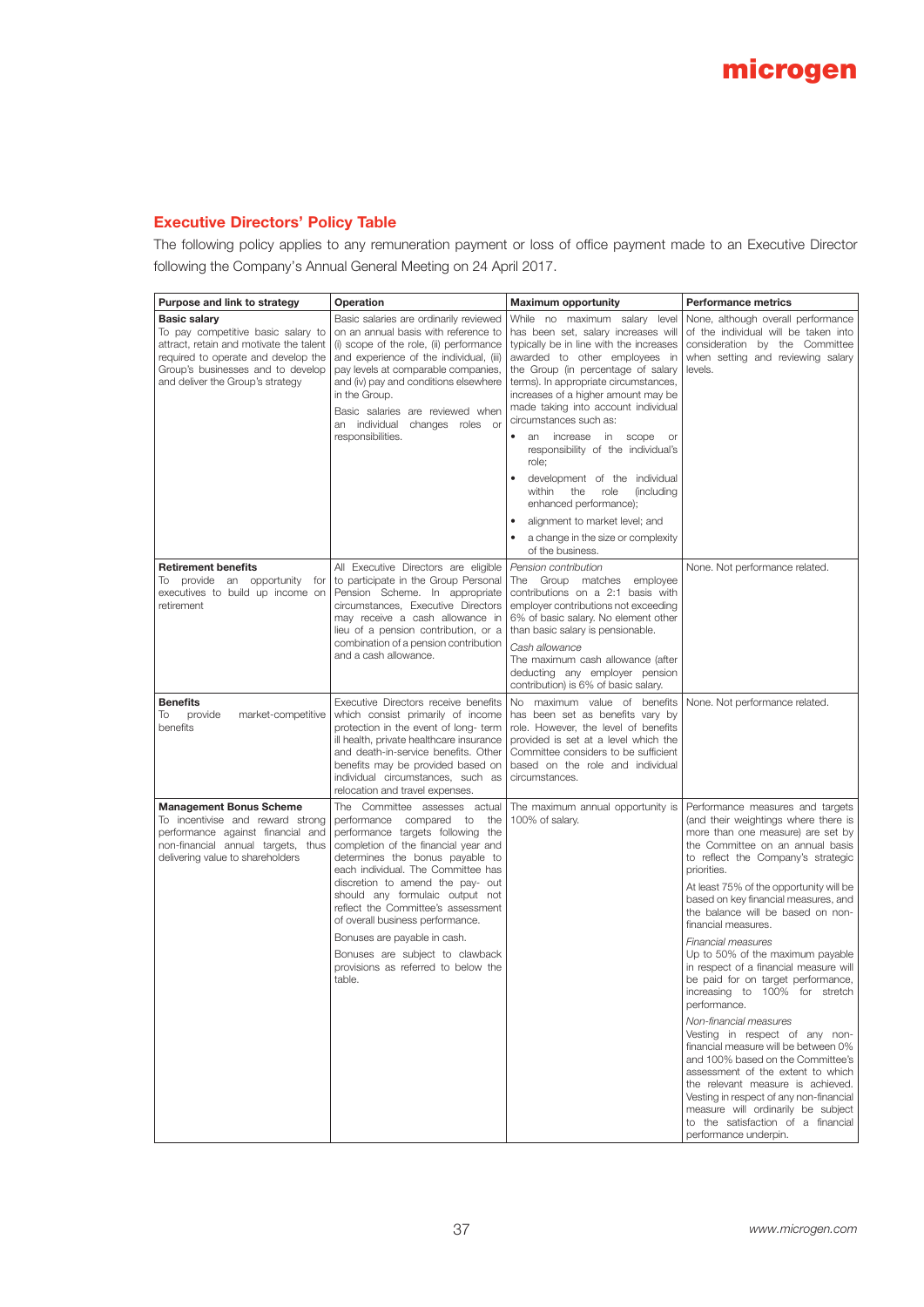# **Executive Directors' Policy Table (continued)**

| Purpose and link to strategy                                                                                                                             | Operation                                                                                                                                                                                                                                                                                                                                                                                                                                                                                                                                                                                                                                                                                                                                                                                                                                                                                                                                                                                                                                                                                                                                                                      | <b>Maximum opportunity</b>                                                                                                                                                                                                                                                                                                                                                                                                                                                                                                                                                                              | <b>Performance metrics</b>                                                                                                                                                                                                                                                                                                                                                                                                                                                       |
|----------------------------------------------------------------------------------------------------------------------------------------------------------|--------------------------------------------------------------------------------------------------------------------------------------------------------------------------------------------------------------------------------------------------------------------------------------------------------------------------------------------------------------------------------------------------------------------------------------------------------------------------------------------------------------------------------------------------------------------------------------------------------------------------------------------------------------------------------------------------------------------------------------------------------------------------------------------------------------------------------------------------------------------------------------------------------------------------------------------------------------------------------------------------------------------------------------------------------------------------------------------------------------------------------------------------------------------------------|---------------------------------------------------------------------------------------------------------------------------------------------------------------------------------------------------------------------------------------------------------------------------------------------------------------------------------------------------------------------------------------------------------------------------------------------------------------------------------------------------------------------------------------------------------------------------------------------------------|----------------------------------------------------------------------------------------------------------------------------------------------------------------------------------------------------------------------------------------------------------------------------------------------------------------------------------------------------------------------------------------------------------------------------------------------------------------------------------|
| Performance Share Plan 2016<br>(2016 PSP)<br>drive<br>sustained<br>long-term<br>To<br>performance that supports<br>the<br>creation of shareholder value. | The 2016 PSP is used to provide<br>a meaningful reward to senior<br>executives linked to the long- term<br>success of the business, by delivering<br>annual awards in the form of nil (or<br>nominal)-cost options, conditional<br>awards of shares or such other form<br>as has the same economic effect.<br>Awards will be granted subject to<br>performance conditions, assessed<br>over a period of at least three years,<br>The number of shares subject to<br>awards under the 2016 PSP may<br>be increased to take account of<br>dividends that would have been paid<br>on vested shares up to the date of<br>vesting (calculated assuming the<br>reinvestment of any such dividends<br>into additional shares on a cumulative<br>basis). Awards under the 2016 PSP<br>are subject to malus and clawback<br>provisions as referred to below the<br>table.<br>The Committee may, at its discretion,<br>structure awards as Qualifying<br>PSP awards comprising both a tax<br>qualifying option and an ordinary PSP<br>award, with the ordinary PSP award<br>scaled back at exercise to take<br>account of any gain made on the<br>exercise of the tax qualifying option. | The 2016 PSP provides for awards<br>of up to a maximum limit of 100%<br>of basic salary in respect of any<br>financial year of the Company. In<br>exceptional circumstances (such as<br>on the recruitment of a new Executive<br>Director) awards in respect of any<br>financial year may be granted at the<br>level of up to 200% of salary.<br>Where an award is granted as a<br>Qualifying PSP Award, the shares<br>subject to the tax qualifying option<br>are not taken into account for the<br>purposes of these limits, reflecting<br>the "scale back" referred to in the<br>"Operation" column. | Vesting of 2016 PSP awards is<br>subject to continuous employment<br>and performance against demanding<br>performance measures.<br>Awards made under the 2016 PSP<br>will have a performance period of at<br>least three years and will vest following<br>the assessment of the performance<br>conditions or on such later date as<br>the Committee determines. If no<br>entitlement has been earned at the<br>end of the relevant performance<br>period, the awards will lapse. |
| Save As You Earn Scheme 2016<br>To give all employees in the Group the<br>opportunity to buy shares.                                                     | All<br>qualifying<br>employees<br>and<br>executive Directors of the Group are<br>invited to participate on the same<br>basis.<br>Awards in the UK must comply with<br>certain legislative requirements to<br>benefit from beneficial tax treatment.                                                                                                                                                                                                                                                                                                                                                                                                                                                                                                                                                                                                                                                                                                                                                                                                                                                                                                                            | Employees can save up to £500<br>per month (or such higher amount<br>as is permitted under the relevant<br>legislation) for a three or five year<br>period, and can then use those<br>savings to acquire shares at the end<br>of the period at an exercise price set<br>at the start of the savings contract at<br>a discount of up to 20% to the market<br>value of a share (or such higher<br>percentage as is permitted under the<br>applicable legislation).                                                                                                                                        | None. Not performance related.                                                                                                                                                                                                                                                                                                                                                                                                                                                   |

# **Notes to the Policy Table**

## *Selection of performance measures*

The performance measures under the Management Bonus Scheme and 2016 PSP are selected to reflect the main KPIs and strategic priorities for the Group and operating businesses. The Committee's policy is to set performance targets which are both stretching and achievable and that the maximum outcomes are only available for outstanding performance.

Performance conditions applying to subsisting awards may be amended or substituted by the Committee if an event occurs (such as a change in strategy, a material acquisition or divestment of a Group business or a change in prevailing market conditions) which causes the Committee to determine that the measures are no longer appropriate, and that amendment is required in order that they achieve their original purpose.

## *Operation of share plans*

The Committee has discretion to operate the Company's share plans (including the 2016 PSP and the Save As You Earn Scheme 2016) in accordance with their terms, including the ability to settle awards in cash and to adjust the terms of awards in the event of any variation of the Company's share capital or any demerger, delisting, special dividend or other relevant event.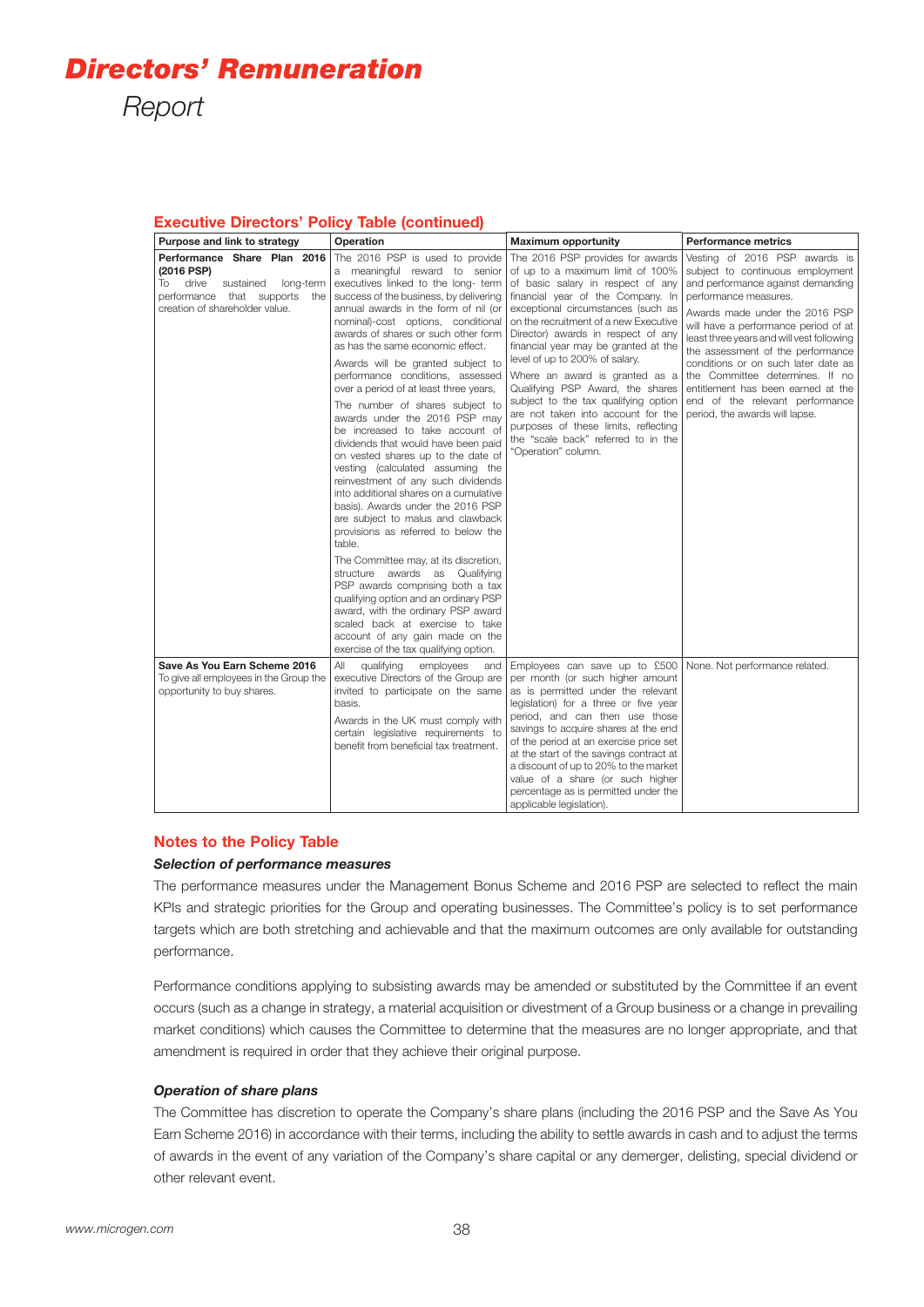### *Shareholding guidelines*

The Company expects Directors and senior employees when acquiring shares under the 2016 PSP (or the former performance share plan) not to dispose of more than fifty per cent (50%) of the shares acquired until the day on which his or her holding has a market value equal to that of his or her basic salary. Any shares that are sold to discharge the option holder's fiscal obligations are not treated as having been acquired.

### *Malus and clawback*

For up to two years following the payment of a bonus under the Management Bonus Scheme, the Committee may require repayment of some or all of any bonus payment in circumstances which the Committee considers appropriate, including a material misstatement of accounts, an error in assessing performance conditions, or misconduct on the part of the participant.

For up to two years after the vesting of an award under the 2016 PSP the Committee may cancel an award or require the participant to make a payment to the Company in respect of an award in the event of gross misconduct, fraud, malpractice, a material misstatement of results, a material breach of risk management or other circumstances that, in the opinion of the Committee have a sufficiently significant impact on the reputation of any Group business. Where an award is granted as a Qualifying PSP Award, malus and clawback will apply to the tax qualifying option to the extent permitted by the applicable legislation.

### **Remuneration policy for Non-Executive Directors**

The remuneration policy for Non-Executive Directors is set by the Board having taken account of the fees in other companies of similar size and the limits set in the Company's Articles of Association. When recruiting Non-Executive Directors, the remuneration offered will be in line with the policy table below.

### *Non-Executive Directors' Policy Table*

The following policy applies to any remuneration payment or loss of office payment made to a Non-Executive Director on or after the Company's Annual General Meeting on 24 April 2017.

| Purpose and link to strategy                                                                                                                       | Operation                                                                                                                                                                                                                                                                                                                                                                                                                                                                                                                                                                                                                                                                                                                                                                                                                                              | <b>Maximum opportunity</b>                                                                                                                                                                                                                                                                                                                                                                                                                                                                                                                                                                                                                                               | <b>Performance measures</b> |
|----------------------------------------------------------------------------------------------------------------------------------------------------|--------------------------------------------------------------------------------------------------------------------------------------------------------------------------------------------------------------------------------------------------------------------------------------------------------------------------------------------------------------------------------------------------------------------------------------------------------------------------------------------------------------------------------------------------------------------------------------------------------------------------------------------------------------------------------------------------------------------------------------------------------------------------------------------------------------------------------------------------------|--------------------------------------------------------------------------------------------------------------------------------------------------------------------------------------------------------------------------------------------------------------------------------------------------------------------------------------------------------------------------------------------------------------------------------------------------------------------------------------------------------------------------------------------------------------------------------------------------------------------------------------------------------------------------|-----------------------------|
| To attract and retain Non-Executive  <br>Directors of the highest calibre<br>with broad commercial and other<br>experience relevant to the Company | Each Non-Executive Director is paid a<br>basic fee. Additional fees are payable<br>for acting as Senior Independent<br>Director and as Chairman of any<br>of the Board's Committees (Audit<br>and Remuneration) excluding the<br>Nomination Committee.<br>The fees paid to the Non-Executive<br>Directors are determined by the<br>Board.<br>levels<br>determined<br>Fee<br>are<br>bv<br>reference to fees paid to Non-<br>businesses and the expected time<br>commitment and complexity of the<br>role.<br>The Non-Executive Directors are not<br>eligible to participate in the Company's<br>performance- related incentive plans<br>or pension arrangements.<br>Non-Executive Directors may be<br>eligible to receive benefits such as<br>the use of secretarial support, travel<br>costs and other benefits that may be<br>considered appropriate. | Non-Executive Director fees are None<br>typically reviewed by the Board every<br>year with any adjustments effective 1<br>January of the following financial year.<br>However, in the event that there is<br>a material change in the complexity,<br>responsibility or time commitment<br>required to fulfil a Non-Executive<br>Director role, the Board shall seek<br>shareholder approval to make the<br>appropriate adjustment to the fee<br>level.<br>Executive Directors in similar sized The maximum aggregate fees for all<br>Non-Executive Directors will remain<br>within the limit permitted by the<br>Company's Articles of Association<br>from time to time. |                             |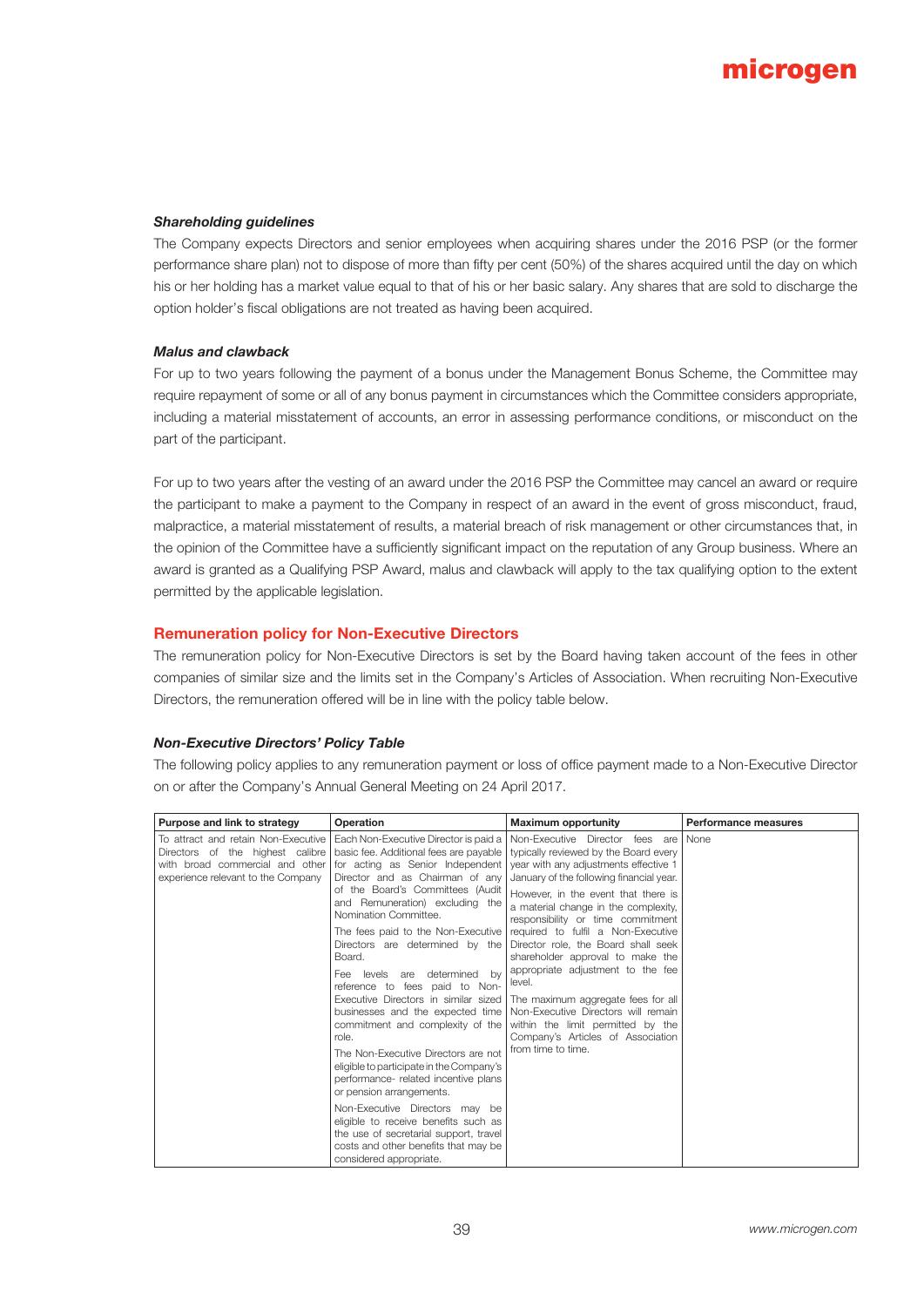## **Remuneration policy for other employees across the Group**

The Committee's approach to annual salary reviews is consistent across the Group, with consideration given to the scope of the role, level of experience, responsibility, individual performance and pay levels in comparable companies. Interim salary reviews are typically only proposed where an employee has a change in role or the scope of their role increases.

The Group offers three variable pay schemes to permanent employees of the Group who do not participate in the Management Bonus Scheme. These are the Sales Commission Plan, the Consultants' Bonus Scheme and the Annual Profit Share Bonus Plan. Employees participate in one of these schemes only.

Under the Sales Commission Plan, commission is calculated and paid on a monthly basis for all commission-earning sales people in the Microgen Group. Employees who are consultants and are targeted to generate fee income are eligible to participate in the Consultants' Bonus Scheme. Employees who do not participate in the Sales Commission Plan or the Consultants' Bonus Scheme are eligible to participate in an Annual Profit Share Bonus Plan where the quantum is set by the Committee in relation to Group and operating business performance. Opportunities and specific performance conditions vary by organisational level with business area-specific metrics incorporated where appropriate.

All employees are eligible to participate in the 2016 PSP, and are eligible to receive option grants. Under normal conditions, performance conditions are consistent for all participants, while award sizes vary by organisational level. All qualifying employees are offered the opportunity to save and buy shares through the Save As You Earn Scheme 2016 up to the same maximum level (or substantially equivalent maximum level for employees outside the UK), thus giving them the opportunity to be shareholders. However, the executive Directors do not currently intend to participate in the Save As You Earn Scheme 2016.

### **Illustrations of the application of the Executive Directors' Remuneration Policy (Updated)**

The following chart sets out an illustration in line with the Policy for the Executive Directors set out above and provides an estimate of the potential remuneration in 2018 for the Executive Directors, and the potential split between the different elements of remuneration under three different performance scenarios: 'minimum', 'on-target' and 'maximum'.

Potential reward opportunities are based on the Policy, taking into account basic salaries applying with effect from 1 January 2018 and the 2017 benefits figure from the single total figure of remuneration table on page 46. Note that the projected values exclude the impact of share price movement and the payment of dividends and actual outcomes may differ from those shown.

The 'minimum' scenario shows basic salary, pension and benefits (i.e. fixed remuneration) which are the only elements of the Executive Directors' remuneration packages which are not at risk.

The 'on-target' scenario reflects fixed remuneration as above plus a target pay-out of 50% of salary from the Management Bonus Scheme. In this scenario it is assumed that the Executive Directors are granted 2016 PSP awards of a value equivalent to 100% of their basic salary with 50% of the maximum ultimately vesting.

The 'maximum' scenario reflects fixed remuneration as above plus a pay-out of 100% of salary from the Management Bonus Scheme. In this scenario it is assumed that the Executive Directors are granted 2016 PSP awards of a value equivalent to 100% of their basic salary with the full award ultimately vesting.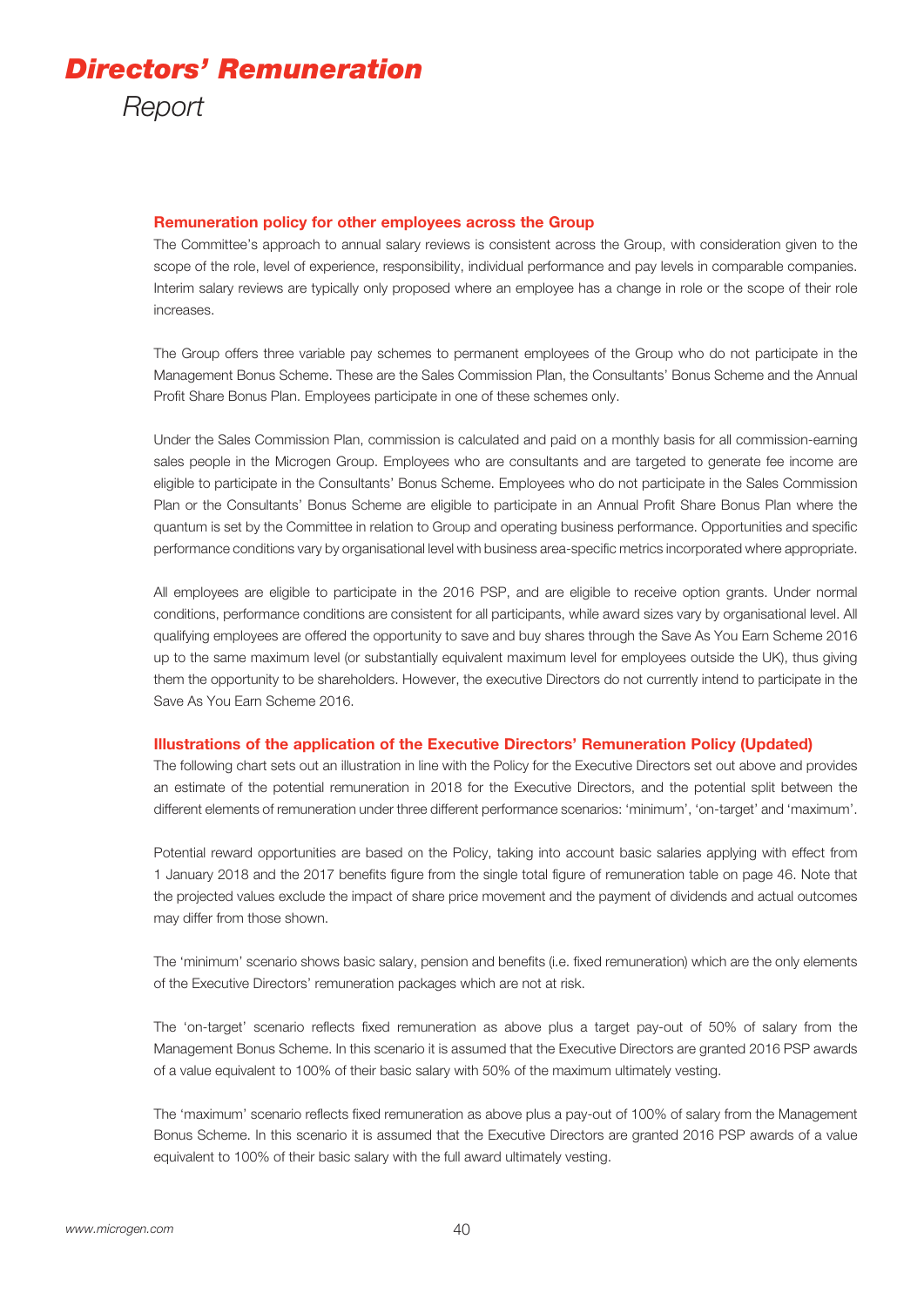

### **Approach to Recruitment of Directors**

### *Executive Directors*

When hiring a new Executive Director, or promoting to the Board from within the Group, the Committee will typically align the package with the above Policy. The Committee may, in order to secure the services of a candidate with the suitable skills to execute the Company's strategy, include other elements of pay; however, this discretion is capped and subject to the principles set out below. The maximum level of variable remuneration that may be granted (excluding any "buy-out" award as referred to below) is 300% of salary (assuming a 100% of salary annual bonus, and a PSP award at the exceptional limit of 200% of salary, which would only be awarded where necessary to secure a candidate of appropriate quality and experience). Where an individual has contractual commitments made prior to their promotion to the Board, the Company will continue to honour these remuneration arrangements.

| Component                   | Approach                                                                                                                                                                                                                                                                                                                                                                                                                                    |
|-----------------------------|---------------------------------------------------------------------------------------------------------------------------------------------------------------------------------------------------------------------------------------------------------------------------------------------------------------------------------------------------------------------------------------------------------------------------------------------|
| Basic salary                | The basic salaries of new appointees will be determined by reference to relevant market data, experience and<br>skills of the individual, internal relativities and their current basic salary. Where new appointees have initial basic<br>salaries set below a market competitive level, it may be increased to a market competitive rate over such period<br>as the Committee determines, subject to their development in role.           |
| Retirement benefits         | Retirement benefits will be determined in accordance with the policy table above.                                                                                                                                                                                                                                                                                                                                                           |
| <b>Benefits</b>             | Benefits will be determined in accordance with the policy table above, and may include relocation, travel and<br>subsistence payments in appropriate circumstances.                                                                                                                                                                                                                                                                         |
| Management Bonus Scheme     | The scheme described in the policy table will apply to new appointees with the relevant maximum being pro-<br>rated to reflect the proportion of employment over the year. Targets for the individual element will be tailored<br>towards the executive.                                                                                                                                                                                    |
| Performance Share Plan 2016 | New appointees who have been invited to participate in the 2016 PSP will be granted awards under the 2016<br>PSP, as described in the policy table. In accordance with the policy table and the rules of the 2016 PSP, in<br>exceptional circumstances in order to enable the Company to recruit an executive with the experience and skills<br>to execute the Company's strategy, awards may be granted up to the level of 200% of salary. |
| Save As You Earn Scheme     | New Appointees will be invited to participate in the SAYE Scheme on the same basis as other employees and<br><b>Executive Directors.</b>                                                                                                                                                                                                                                                                                                    |

In determining an appropriate remuneration package for new Executive Directors, the Committee will take into consideration all relevant factors (including quantum, the nature of remuneration and where the candidate was recruited from) to ensure that arrangements are in the best interests of the Company and its shareholders.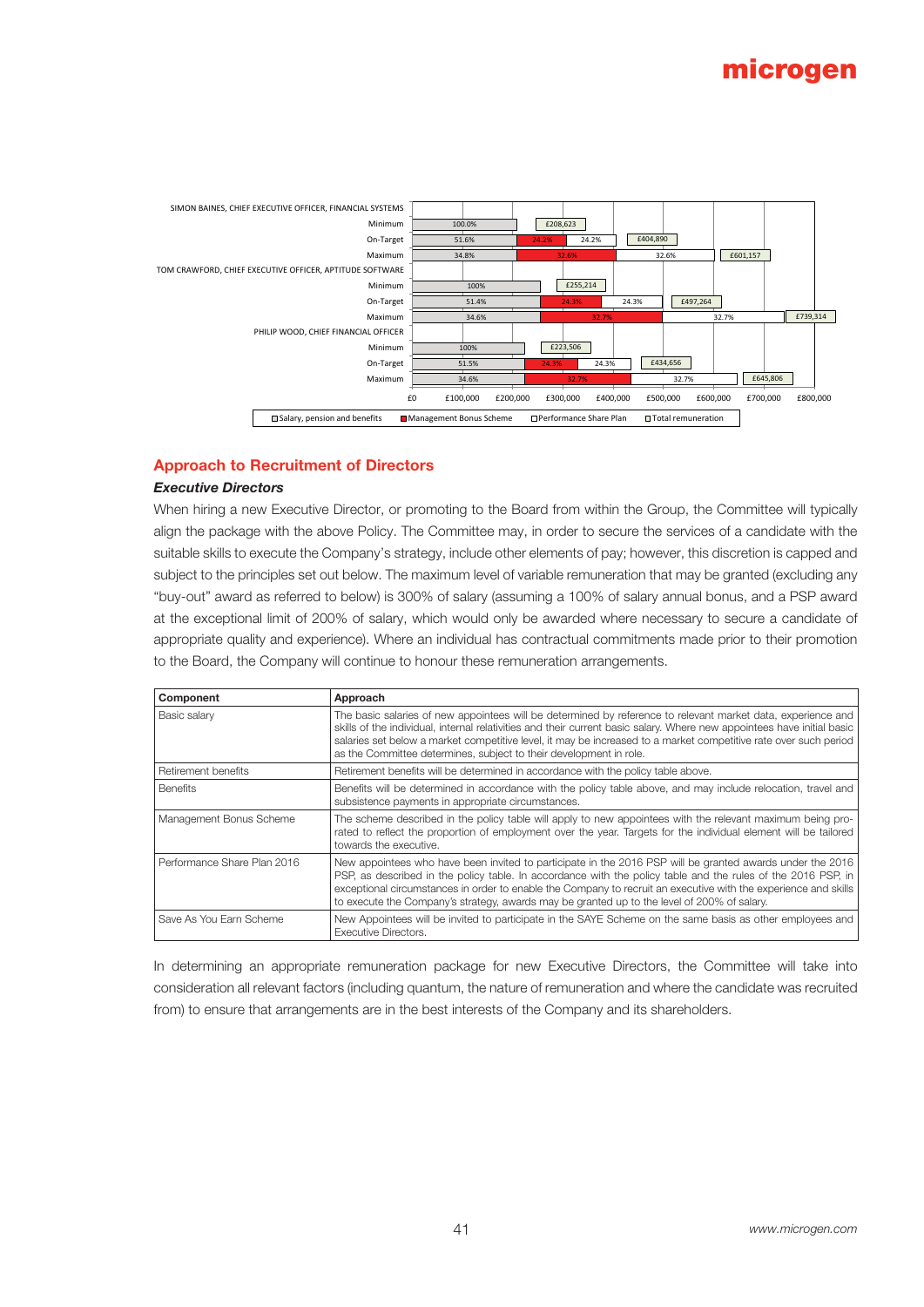

An Executive Director may be recruited at a point in a financial year when it would be inappropriate to provide a bonus or long-term incentive award for that year (for example, because there would not be sufficient time to assess performance). In these circumstances, subject to the limit on variable remuneration set out above, the quantum of that Executive Director's bonus or long-term incentive award in respect of the months employed during that financial year may be transferred to the subsequent financial year so that the Executive Director is rewarded on a fair and reasonable basis.

The Committee may alter the performance measures and weightings and vesting period of the Management Bonus Scheme and long-term incentive award if the Committee considers that the circumstances of the recruitment merit such an alteration – the rationale will be clearly explained in a subsequent Directors' Remuneration Report.

In addition, the Committee reserves the right to make an award in respect of a new appointment to 'buy out' incentive arrangements forfeited on leaving a previous employer. In doing so, the Committee will consider relevant factors including any performance conditions attached to these awards and the likelihood of those conditions being met. The Committee will generally seek to structure any buy-out awards or payments on a comparable basis to the forfeited arrangements and to limit any such award to the expected value of the forfeited arrangements.

Share awards will be granted under the Company's existing share plans as far as possible, but the Company may adopt additional arrangements as permitted by the Listing Rules to facilitate the recruitment of an Executive Director.

#### *Non-Executive Directors*

In recruiting a new Non-Executive Director, the Committee will use the policy as set out in the table on page 23. A basic fee in line with the prevailing fee schedule would be payable for Board membership, with additional fees payable for acting as Senior Independent Director or Chairman of the Audit or Remuneration Committees as appropriate.

### **Directors' Service Contracts**

Executive Director service contracts, including arrangements for early termination, are carefully considered by the Committee. Each Executive Director has a rolling service contract with the Group which can be terminated with written notice in accordance with the table below. Such contracts provide for an obligation to pay salary plus pension and benefits for any portion of the notice period waived by the Group. Executive Director service contracts are available to view at the Company's registered office.

| <b>Executive Director</b> | Date of service<br>contract | Notice period<br>from the<br>individual | Notice period<br>from the<br>employer |
|---------------------------|-----------------------------|-----------------------------------------|---------------------------------------|
| Simon Baines              | 25 May 2010*                | 6 months                                | 6 months                              |
| Tom Crawford              | 6 April 2014*               | 6 months                                | 6 months                              |
| Philip Wood               | 21 October 2006             | 6 months                                | 6 months                              |

\* Simon Baines and Tom Crawford joined the Group in 2010 and 2003 respectively before joining the Board on 1 January 2016.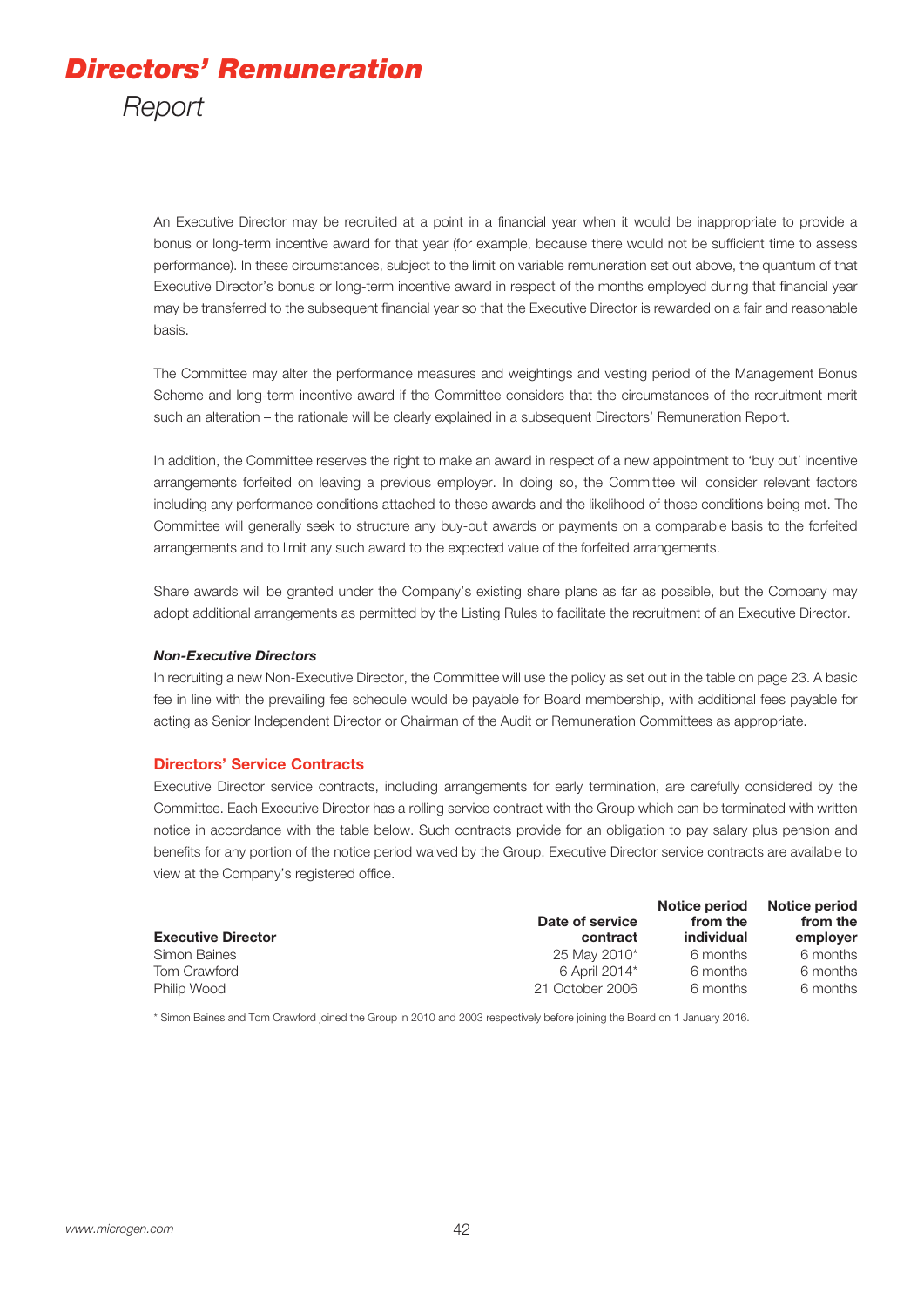The table below summarises how the awards under the Management Bonus Scheme and long-term incentives are typically treated in specific circumstances:

| <b>Reason for leaving</b>                                                                                          | <b>Treatment</b>                                                                                                                                                                                                                                                                                                                                                                                                               |
|--------------------------------------------------------------------------------------------------------------------|--------------------------------------------------------------------------------------------------------------------------------------------------------------------------------------------------------------------------------------------------------------------------------------------------------------------------------------------------------------------------------------------------------------------------------|
| <b>Management Bonus Scheme</b>                                                                                     |                                                                                                                                                                                                                                                                                                                                                                                                                                |
| Retirement, ill-health, disability,<br>death, redundancy or other<br>reasons at the discretion of the<br>Committee | The Committee may consider it appropriate to award a bonus depending on the relevant termination scenario.<br>The payment of any bonus will be subject to the satisfaction of the relevant performance conditions and will<br>ordinarily be reduced to reflect the proportion of the bonus year for which the Executive Director was in service<br>(although the Committee has discretion to waive this time-based reduction). |
|                                                                                                                    | Any such bonus will typically be paid following the end of the bonus year, although the Committee retains<br>discretion to pay the bonus at the date of cessation (and to assess performance conditions accordingly).                                                                                                                                                                                                          |
| Other reason                                                                                                       | Awards lapse on the date of termination.                                                                                                                                                                                                                                                                                                                                                                                       |
| Performance Share Plan 2016                                                                                        |                                                                                                                                                                                                                                                                                                                                                                                                                                |
| Death                                                                                                              | Awards can be exercised within 12 months from the date of death (or, if the Committee so decides, from the<br>ordinary vesting date) on a pro-rata basis and to the extent that performance conditions have been met (as<br>assessed by the Committee where awards vest before the end of the original performance period). However,<br>the Committee reserves the right to disapply pro-rating.                               |
| III-health, disability, or redundancy,<br>or any other reason at the<br>discretion of the Committee                | Awards will ordinarily continue and can be exercised within 6 months from the ordinary vesting date on a pro-<br>rata basis and to the extent that performance conditions have been met. However, the Committee reserves the<br>right to disapply pro-rating and to vest the award at the date of cessation (and to assess performance conditions<br>accordingly) depending on the circumstances.                              |
| Other reason                                                                                                       | Awards lapse on the date of termination.                                                                                                                                                                                                                                                                                                                                                                                       |
| Save As You Earn 2016                                                                                              |                                                                                                                                                                                                                                                                                                                                                                                                                                |
| Death                                                                                                              | Options can be exercised within 12 months from the date of death (or 12 months after the end of the savings<br>contract, if earlier).                                                                                                                                                                                                                                                                                          |
| Retirement, injury, disability,<br>redundancy, sale of the<br>participant's employer out of the<br>Group           | Options can be exercised within 6 months from the date of cessation of employment, but only to the extent that<br>savings have been made.                                                                                                                                                                                                                                                                                      |
| Any other reason more than three<br>years after grant                                                              | Options can be exercised within 6 months from the date of cessation of employment, but only to the extent that<br>savings have been made.                                                                                                                                                                                                                                                                                      |
| Any other reason                                                                                                   | Options lapse.                                                                                                                                                                                                                                                                                                                                                                                                                 |

### *Change of control*

Awards under the 2016 PSP may vest early on the change of control or other relevant event, or awards may be exchanged for awards in a new company. Where awards vest, they can be exercised on a pro-rata basis and to the extent that performance conditions have been met (as assessed by the Committee), although the Committee reserves the right to disapply pro-rating. Options under the Save As You Earn 2016 may vest early in the event of a change of control to the extent permitted by the rules of the scheme (or may be exchanged for new options), which do not permit the exercise of discretion as to the treatment on change of control.

### *Other payments*

In appropriate circumstances, payments may also be made in respect of accrued holiday, legal fees and outplacement services. The Committee reserves the right to make any other payments in connection with a Director's cessation of office or employment where the payments are made in good faith in discharge of an existing legal obligation (or by way of damages for breach of such an obligation) or by way of settlement of any claim arising in connection with the cessation.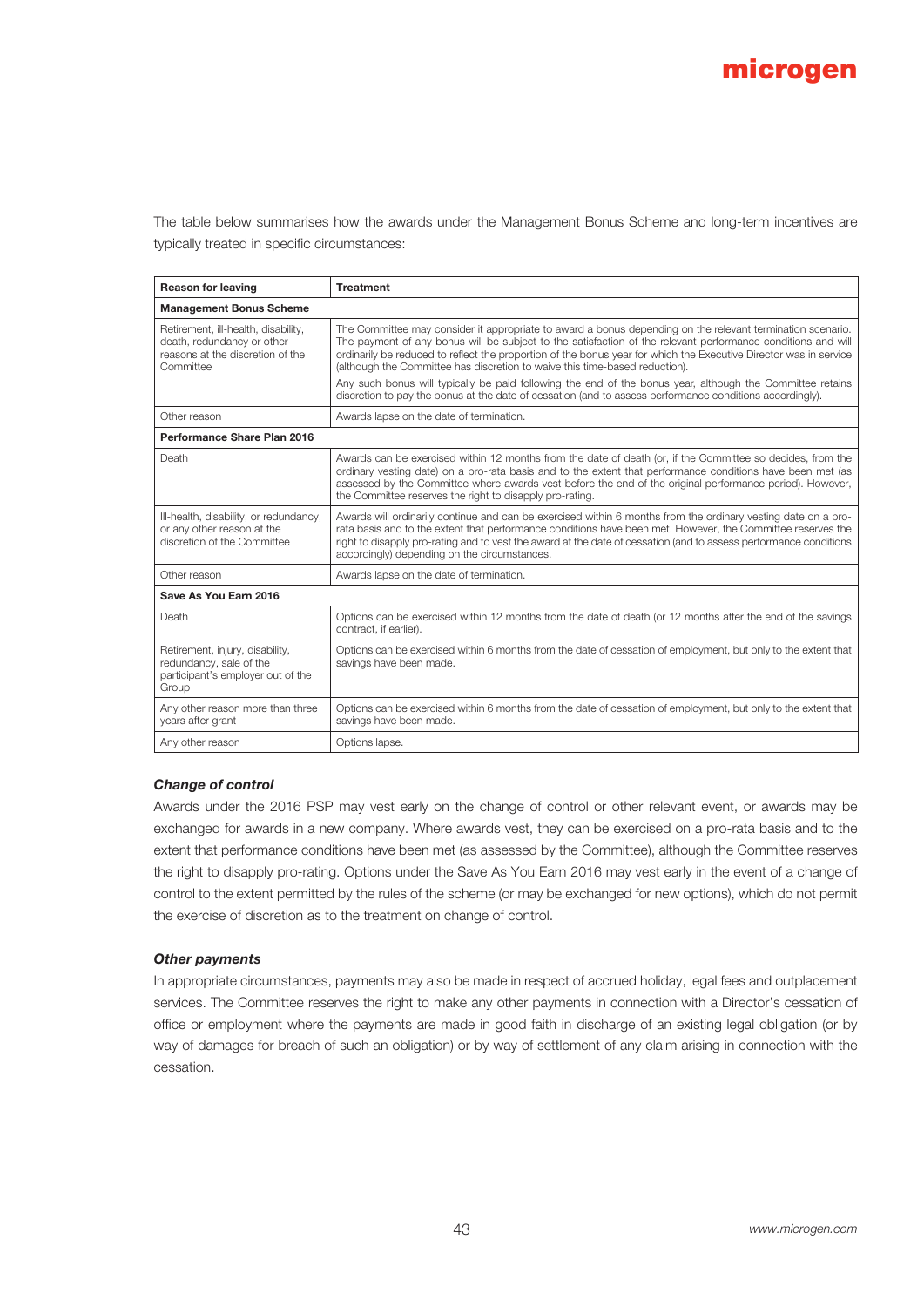## **Non-Executive Directors' Terms of Appointment**

Subject to re-election by shareholders in accordance with the Company's Articles of Association, Non-Executive Directors are appointed for an initial term of approximately three years. Subsequent terms of three years may be awarded. Details of the Non-Executive Directors' terms of appointment are shown in the table below and copies of the Non-Executive Directors' terms of appointment are available to view at the Company's registered office. The appointment, re-appointment and the remuneration of Non-Executive Directors are matters reserved for the full Board.

|                                            | Initial agreement<br>date | <b>Expiry date of</b><br>current agreement |
|--------------------------------------------|---------------------------|--------------------------------------------|
| Ivan Martin                                | 21 October 2015           | 31 December 2018                           |
| Peter Bertram (retired on 24 April 2017)   | 3 October 2006            | N/A                                        |
| Peter Whiting                              | 2 February 2012           | 30 April 2020                              |
| Barbara Moorhouse (appointed 1 April 2017) | 27 February 2017          | 30 April 2020                              |

### **Legacy arrangements**

The Committee reserves the right to make any remuneration payment and/or payment for loss of office (including exercising any discretions available to it in connection with such payments) notwithstanding that they are not in line with the Policy set out above where the terms of the payment were agreed:

- 1. before the Policy came into effect (and, in the case of a payment agreed on or after 28 April 2014, where the terms of the payment are in line with the policy approved at the 2014 AGM);
- 2. at a time when the relevant individual was not a Director of the Company and, in the opinion of the Committee, the payment was not in consideration for the individual becoming a Director of the Company.

For these purposes, the term "payment" includes the satisfaction of awards of variable remuneration and in relation to an award over shares the terms of the payment are agreed at the time the award is granted. For the avoidance of doubt, this includes the ability to satisfy any awards granted under the Company's 2006 Performance Share Plan, and to exercise discretion under that plan in respect of any such awards.

### **Executive Directors – External appointments**

The Executive Directors may accept external appointments of Non-Executive Directorship in order to broaden their experience for the benefit of the Company. Such appointments are subject to approval by the Board in each case, and the Executive Director may retain any fees paid in respect of such a Directorship.

### **Consideration of conditions elsewhere in the Company**

Although the Committee does not consult directly with employees on executive remuneration policy, the Committee does consider general basic salary increases across the Company, remuneration arrangements and employment conditions for the broader employee population when determining remuneration policy for the Executive Directors.

### **Consideration of shareholder views**

The Committee is committed to an open and transparent dialogue with shareholders on matters relating to remuneration. When determining remuneration, the Committee takes into account views of shareholders and investor guidelines. The Committee is always open to feedback from shareholders on remuneration policy and arrangements, and commits to undergoing shareholder consultation in advance of any significant changes to remuneration policy.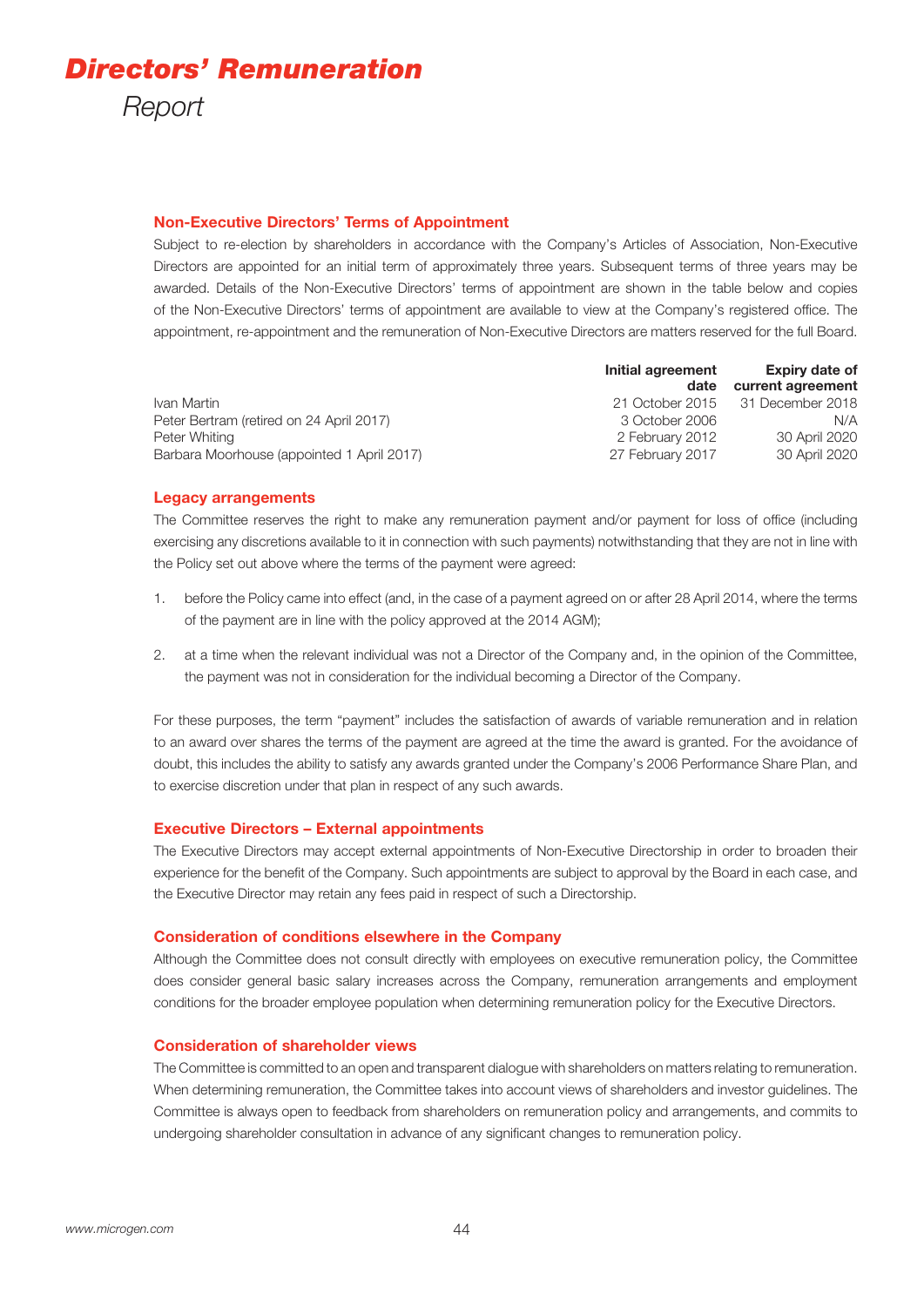## **B ANNUAL REPORT ON REMUNERATION**

The following section provides details of how Microgen's remuneration policy was implemented during the year ended 31 December 2017. The sections of the report which are audited are clearly identified as such in the section heading.

### **Role of the Remuneration Committee**

The Committee's primary function is to support the Company's strategy by ensuring its delivery is supported by the Company's remuneration policy. The Committee's responsibilities include:

- determining the Company's remuneration policy and monitoring its implementation;
- approving remuneration packages for each of the Executive Directors;
- determining the terms on which Performance Share Plan and Company Share Option Plan awards are made; and
- reviewing and setting performance targets for incentive plans.

The Committee's full terms of reference provide further details of the roles and responsibilities of the Committee and are available on the Company's website.

### **Remuneration Committee membership in 2017**

The membership of the Remuneration Committee as at 31 December 2017 comprised Peter Whiting (Committee Chair), Barbara Moorhouse (who joined the Committee on 1 April 2017) and Ivan Martin.

Only Committee members have the right to attend Committee meetings, though other individuals such as the Executive Directors may attend by invitation. External consultants provide advice to the Committee from time to time. No individuals are involved in decisions relating to their own remuneration.

The Committee held 9 meetings during the financial year and details of members' attendance at meetings are provided in the Corporate Governance section on page 29.

### **Salary Increases during 2017**

Each Executive Director's salary was increased by 3% with effect from 1 January 2017, reflecting wider workforce increases. For the reasons referred to in the Committee Chairman's statement on page 34, the salaries of Tom Crawford and Philip Wood were subject to a further exceptional increase with effect from 1 July 2017.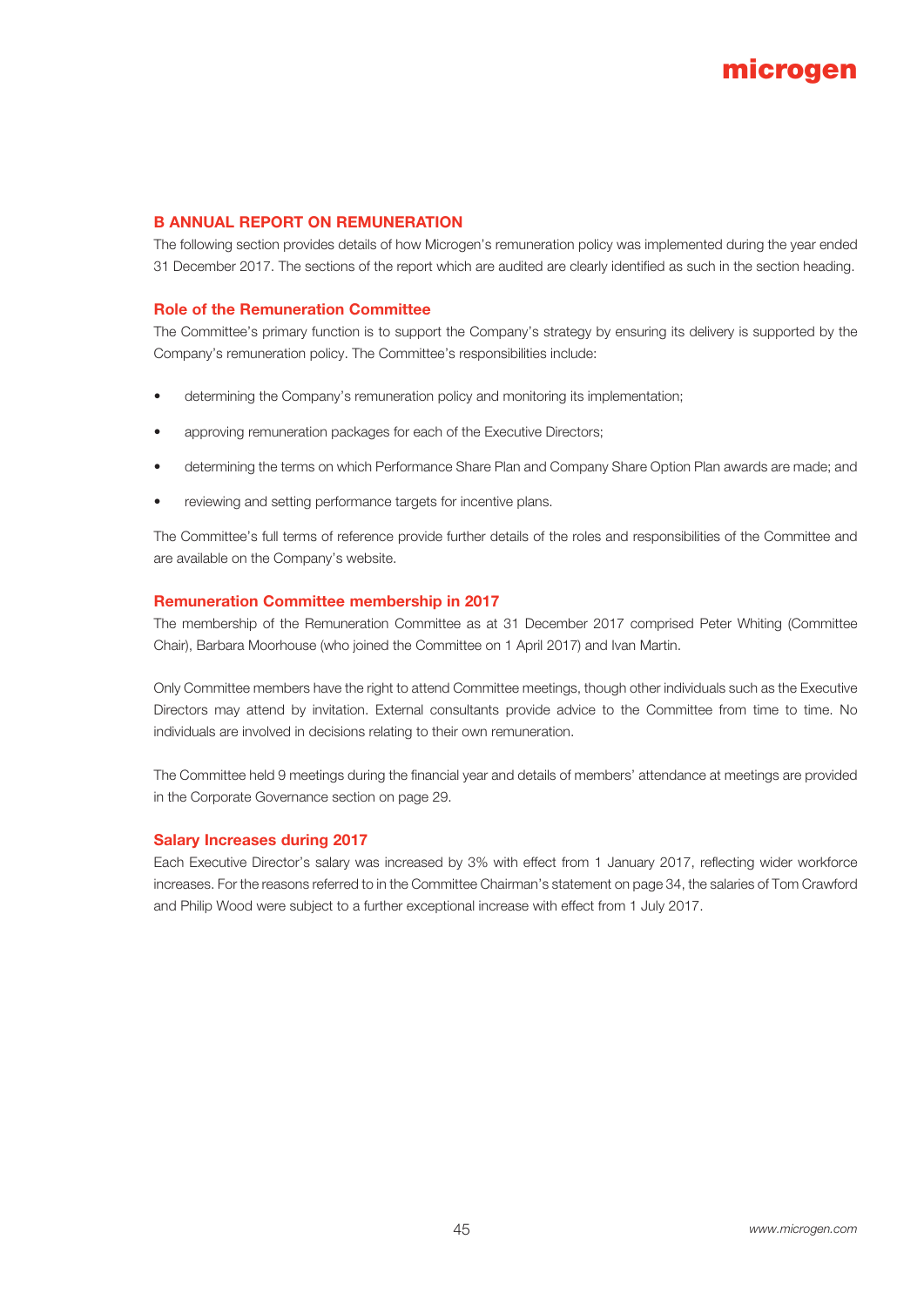## **Single total figure of remuneration (audited)**

### *Executive Directors*

The table below sets out a single figure for the total remuneration received by each Executive Director for the year ended 31 December 2017 and the prior year.

|                          | <b>Simon Baines</b> |           | <b>Tom Crawford</b> |          | <b>Philip Wood</b> |           |
|--------------------------|---------------------|-----------|---------------------|----------|--------------------|-----------|
|                          | 2017                | 2016      | 2017                | 2016     | 2017               | 2016      |
|                          | £                   | £         | £                   | £        |                    | £.        |
| <b>Basic Salary</b>      | 190.550             | 185,000   | 225,650             | 210,000  | 197,775            | 185,000   |
| Taxable benefits*        | 1,173               | 1,316     | 469                 | 526      | 1,173              | 1,316     |
| Pension**                | 11,183              | 10.596    | 12.695              | 12,096   | 11,183             | 10,596    |
| Management Bonus***      | 67,169              | 92,500    | 194,623             | 194.250  | 152.049            | 148,000   |
| Long Term Incentives**** | -                   | 852.241   | -                   | 852.241  | -                  | 852.241   |
| Total                    | 270,075             | 1.141.653 | 433,437             | ,269,113 | 362.180            | 1,197,153 |

\* Taxable benefits consist primarily of private healthcare insurance.

\*\* The Company paid £11,183 on behalf of Simon Baines and Philip Wood respectively (2016: £10,596 for each of them) into a self-invested personal pension scheme. The Company paid £12,695 to Tom Crawford (2016: £12,096) by way of a pension allowance, from which tax and national insurance were deducted at the appropriate rates.

\*\*\* Payment for performance during the year under the Management Bonus Scheme – further information is given below.

\*\*\*\* No long-term incentives were capable of vesting by reference to a performance period ending in 2017.

#### *Non-Executive Directors*

The table below sets out a single figure for the total remuneration received by each Non-Executive Director (including Ivan Martin, Non-Executive Chairman) who served during the year ended 31 December 2017 and the prior year:

|                       |         | <b>Ivan Martin</b> |           | <b>Peter Whiting</b> |        | Barbara Moorhouse* |        | Peter Bertram** |  |
|-----------------------|---------|--------------------|-----------|----------------------|--------|--------------------|--------|-----------------|--|
|                       | 2017    | 2016               | 2017      | 2016                 | 2017   | 2016               | 2017   | 2016            |  |
|                       |         | ᡗ                  |           | ₽                    | £      |                    |        | £               |  |
| <b>Basic Salary</b>   | 130,000 | 125,000            | 42,000    | 40,000               | 31,500 | -                  | 13,085 | 40,000          |  |
| <b>Committee Fees</b> |         | -                  | ***11.500 | 6.958                | 5.144  | -                  | 2.336  | 7,500           |  |
| Other Fees            |         |                    | ****2.500 |                      |        |                    |        |                 |  |
| Total                 | 130,000 | 125,000            | 56,000    | 46.958               | 36,644 |                    | 15.421 | 47.500          |  |

Barbara Moorhouse was appointed to the Board on 1 April 2017

Peter Bertram retired from the Board on 24 April 2017

\*\*\* Peter Whiting's Committee fees consist of £6,500 in respect of his Chairmanship of the Remuneration Committee and £5,000 in respect of his holding the office of Senior Independent Director

\*\*\*\* The other fee paid in 2017 to Peter Whiting was due to the increased time requirement pursuant to the recruitment of a new non-executive director to the Board.

### **Incentive outcomes for the year ended 31 December 2017 (audited)**

### *Management Bonus Scheme in respect of 2017 performance*

The 2017 Management Bonus Scheme for Executive Directors is determined by the Committee by reference to the Group's financial performance (as regards 75% of the opportunity) and the achievement by each Executive Director of non-financial performance measures (as regards 25% of the opportunity) during 2017. The maximum bonus opportunity for each Executive Director was 100% of salary.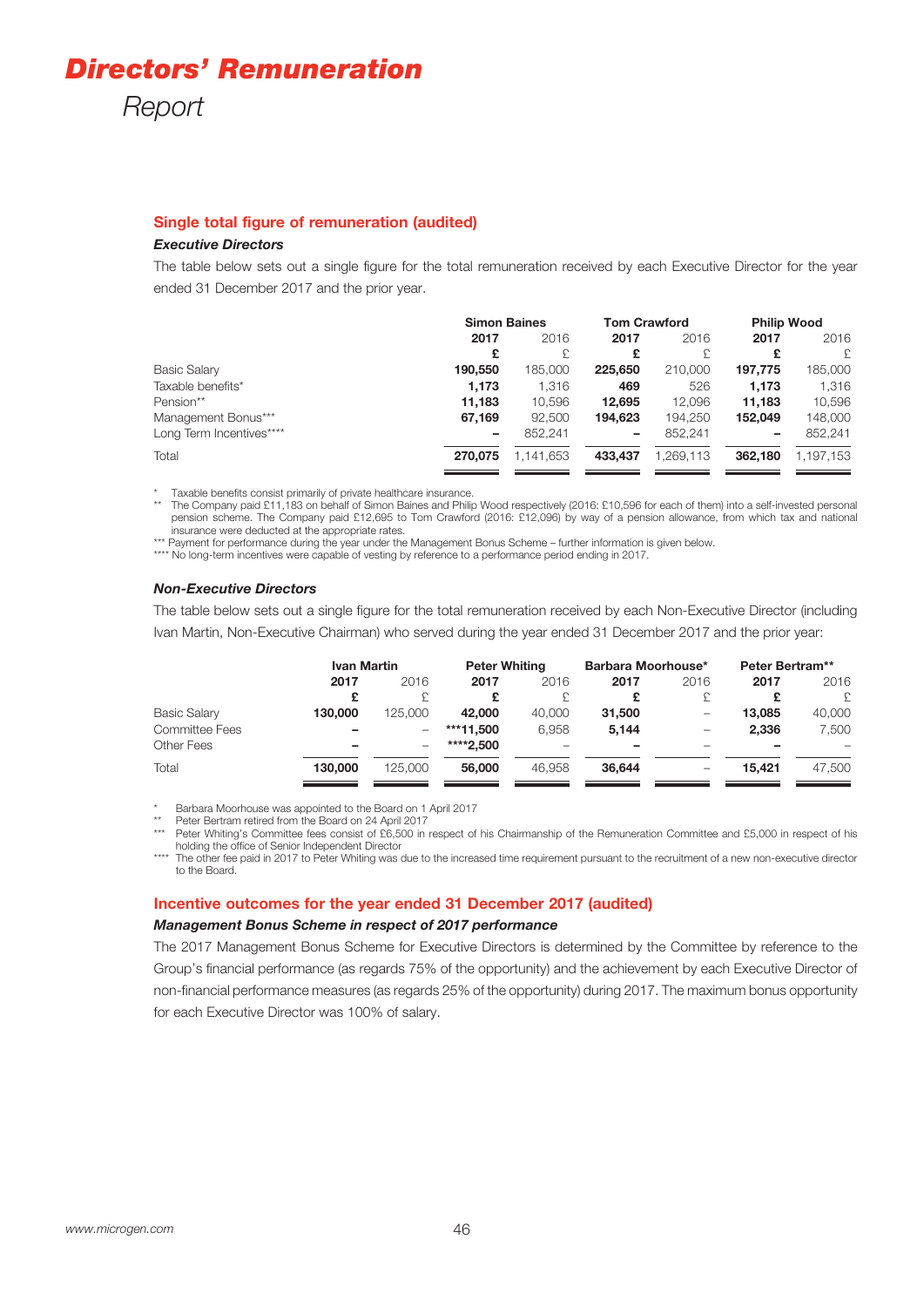| <b>Executive</b><br><b>Director</b> | <b>Measure</b>                                                  | Weighting                                             | <b>Threshold</b><br>performance<br>level | On-target<br>performance<br>level | <b>Stretch</b><br>performance<br>level | Actual<br>level | performance Bonus earned<br>(% of salary) |
|-------------------------------------|-----------------------------------------------------------------|-------------------------------------------------------|------------------------------------------|-----------------------------------|----------------------------------------|-----------------|-------------------------------------------|
| Simon Baines                        | Recurring revenue<br>base in respect of<br>the 5Series product  | 33.33% of<br>the financial<br>measures<br>opportunity | £4.32m                                   | £4.57m                            | £5.07m                                 | £4.55m          | 11.5%                                     |
|                                     | Operating profit (pre-<br>bonus accrual)                        | 33.33% of<br>the financial<br>measures<br>opportunity | £7.2m                                    | £7.35m                            | £7.65m                                 | £7.32m          | 10.0%                                     |
|                                     | Quantum of acquired<br>revenue (annualised)                     | 33.33% of<br>the financial<br>measures<br>opportunity | £1.0m                                    | £2.0m                             | £3.0m                                  | £1.2m           | 2.5%                                      |
| <b>Tom Crawford</b>                 | Recurring revenue<br>base (excluding<br>effect of acquisitions) | 50% of the<br>financial<br>measures<br>opportunity    | £14.5m                                   | £15.0m                            | £16.0m                                 | £16.0m          | 37.5%                                     |
|                                     | Operating Profit (pre-<br>bonus accrual)                        | 50% of the<br>financial<br>measures<br>opportunity    | £5.8m                                    | £6.6m                             | £8.2m                                  | £9.7m           | 37.5%                                     |

### *Financial performance measures (75% of the bonus opportunity)*

Reflecting his Group-wide position, Philip Wood's bonus in respect of the financial performance measures was calculated by reference to the bonus earned by Simon Baines on the basis of financial performance measures related to Microgen Financial Systems and the bonus earned by Tom Crawford on the basis of financial performance measures related to Aptitude Software, with the weighting between the Microgen Financial Systems measures and Aptitude Software measures determined by the Committee based on its assessment of the degree of support given to each business. Accordingly, Philip Wood earned a bonus of 65.63% of salary in respect of financial performance measures.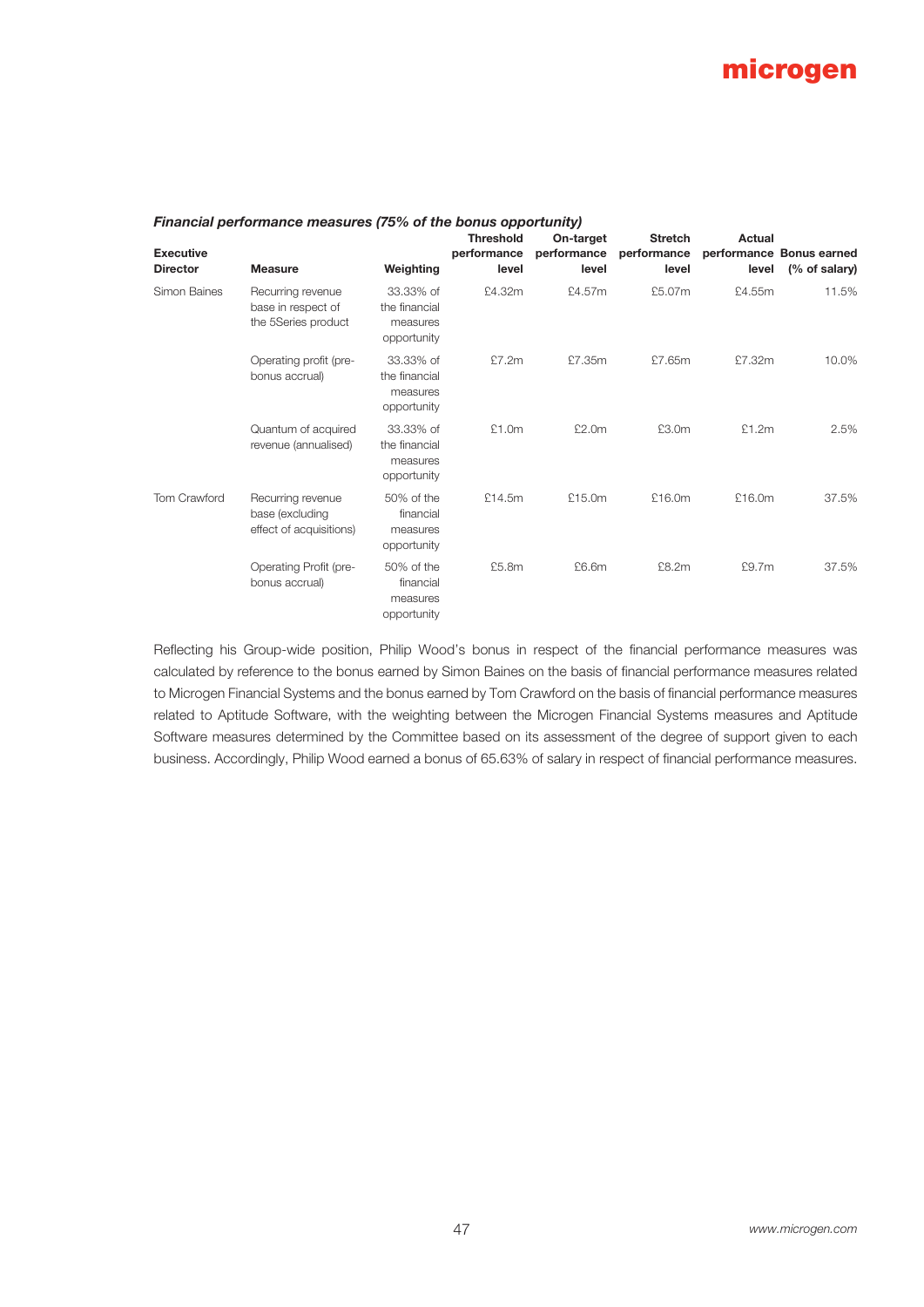

### *Non-financial performance measures (25% of the bonus opportunity)*

In respect of the bonus payable for the achievement of non-financial measures, the performance of each executive Director was assessed by the Remuneration Committee against a number of metrics reflecting the Board's key strategic goals for the year which have been summarised below. The committee assessed each executive Director individually against each metric. It became apparent that the overall outcome for each of the three was similar. The committee therefore decided to award the same to each, which it believes is consistent with both the shared strategic objectives and the close collaboration of the executive team.

| <b>Executive Director</b> | <b>Summary of Measure</b>                                                                            | <b>Performance Achieved</b> | <b>Bonus Earned</b><br>(% of salary) |
|---------------------------|------------------------------------------------------------------------------------------------------|-----------------------------|--------------------------------------|
| Simon Baines              | Strengthen management team to improve efficiency of<br>integration of material acquisitions          | Fully achieved              | 11.25%                               |
|                           | Continue to grow the Microgen 5Series customer base and<br>recurring revenue income                  | Fully achieved              |                                      |
|                           | Demonstrate progress in securing multi-year commitments<br>from application management customer base | Partially achieved          |                                      |
| <b>Tom Crawford</b>       | Strengthen relationships with customers implementing<br>Aptitude Revenue Recognition Engine          | Partially achieved          | 11.25%                               |
|                           | Progress towards launching a new specialised finance<br>application                                  | Exceeded                    |                                      |
|                           | Progress towards entering a new market sector                                                        | Fully achieved              |                                      |
| Philip Wood               | Execution of the acquisition strategy in Microgen Financial<br>Systems                               | Exceeded                    | 11.25%                               |
|                           | Successful, on-time and on-budget implementation of a new<br>ERP system in the finance department    | Partially achieved          |                                      |
|                           | Provision of legal and commercial assistance to the Aptitude<br>Software business                    | Exceeded                    |                                      |

Accordingly, the overall bonuses earned were

|                           | <b>Bonus earned</b> |                     |
|---------------------------|---------------------|---------------------|
| <b>Executive Director</b> | $%$ of salary)      | <b>Bonus earned</b> |
| Simon Baines              | 35.25%              | £67.169             |
| Tom Crawford              | 86.25%              | £194.623            |
| Philip Wood               | 76.88%              | £152.049            |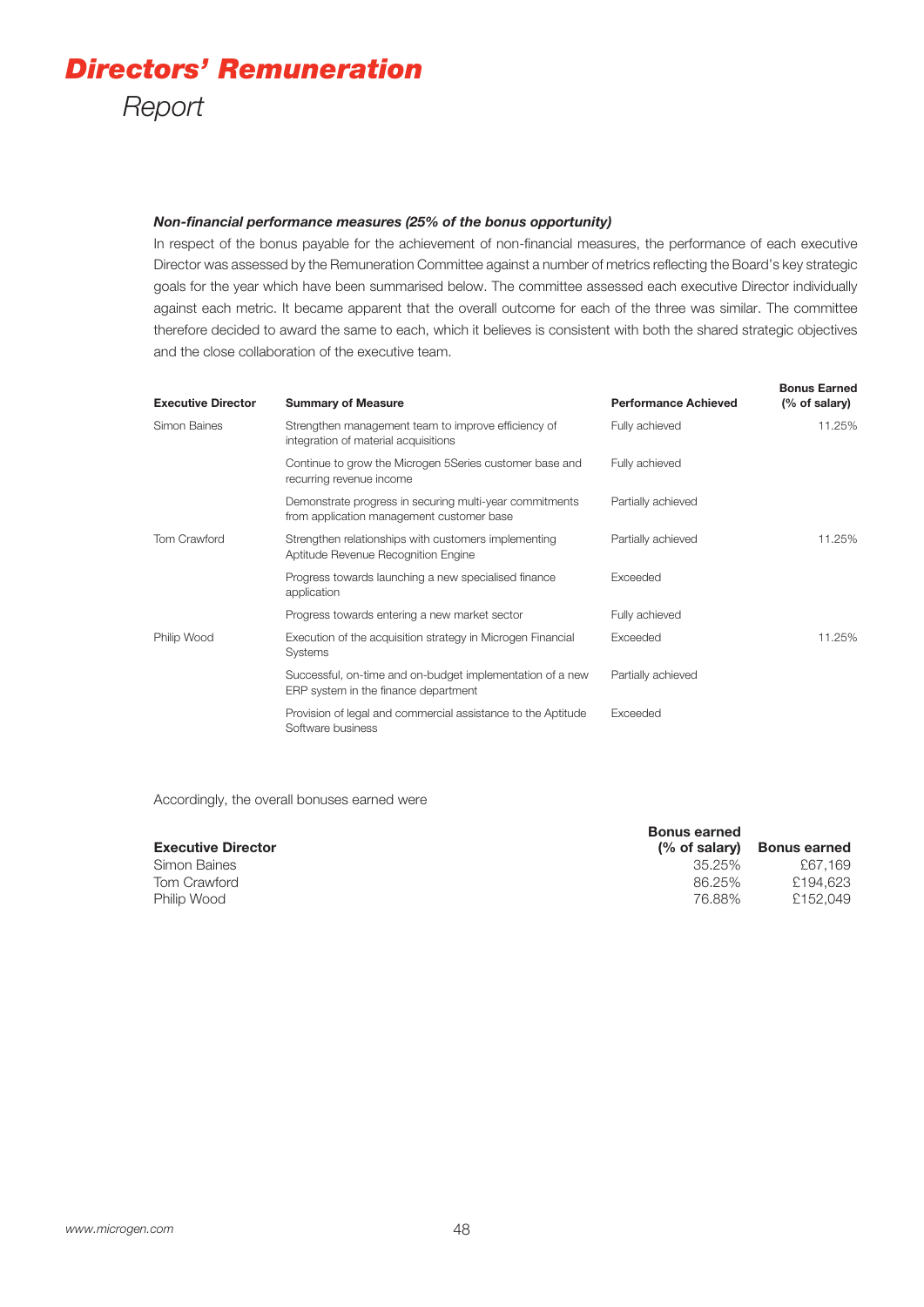## **Share awards granted during the year (audited)**

On 10 August 2017 share options under the Performance Share Plan 2016 were awarded to the Executive Directors. Each award was granted in the form of an option with an exercise price of 6  $\%$  pence per share and the basis of the award was 100% of salary, as follows:

| <b>Executive Director</b> | <b>Number of shares</b><br>subject to award | <b>Basis of award</b> |          | % of award vesting for<br>Face value of award* threshold performance |
|---------------------------|---------------------------------------------|-----------------------|----------|----------------------------------------------------------------------|
| Simon Baines              | 43.208                                      | 100% of salary        | £190,547 | 25%                                                                  |
| Tom Crawford              | 53.287                                      | 100% of salary        | £234,996 | 25%                                                                  |
| Philip Wood               | 46.485                                      | 100% of salary        | £204.998 | 25%                                                                  |

\* Based on a share price of £4.41, being the average of the mid-market closing share price on the three days prior to the date of grant.

The vesting of these options is subject to the satisfaction of performance conditions based on:

(a) as regards 50% the shares subject to the options, the annual compound growth in the Company's Earnings Per Share (EPS) measured over the period of three financial years commencing on 1 January 2017, as follows:

| Percentage of the options subject to the EPS performance<br>condition that vests | Annual compound growth in EPS |
|----------------------------------------------------------------------------------|-------------------------------|
| $0\%$                                                                            | Less than $22\%$              |
| 25%                                                                              | 22%                           |
| Determined on a straight-line basis between 25% and 100%                         | Between 22% and 25%           |
| $100\%$                                                                          | Equal to or greater than 25%  |

#### and

(b) as regards the other 50% of the shares subject to the options, the Company's Total Shareholder Return measured over the period of three financial years commencing on 1 January 2017, compared with the Total Shareholder Return (TSR) of a comparator group consisting of the companies constituting the FTSE SmallCap Index (excluding investment trusts) as follows:

| Percentage of the options subject to the TSR performance<br>condition that vests           | Rank of the Company's TSR against the TSR of the<br>members of the comparator group |
|--------------------------------------------------------------------------------------------|-------------------------------------------------------------------------------------|
| 0%                                                                                         | Below median                                                                        |
| 25%                                                                                        | Median                                                                              |
| Determined on a straight-line basis between 25% and 100% Between median and upper quartile |                                                                                     |
| 100%                                                                                       | Upper quartile or above                                                             |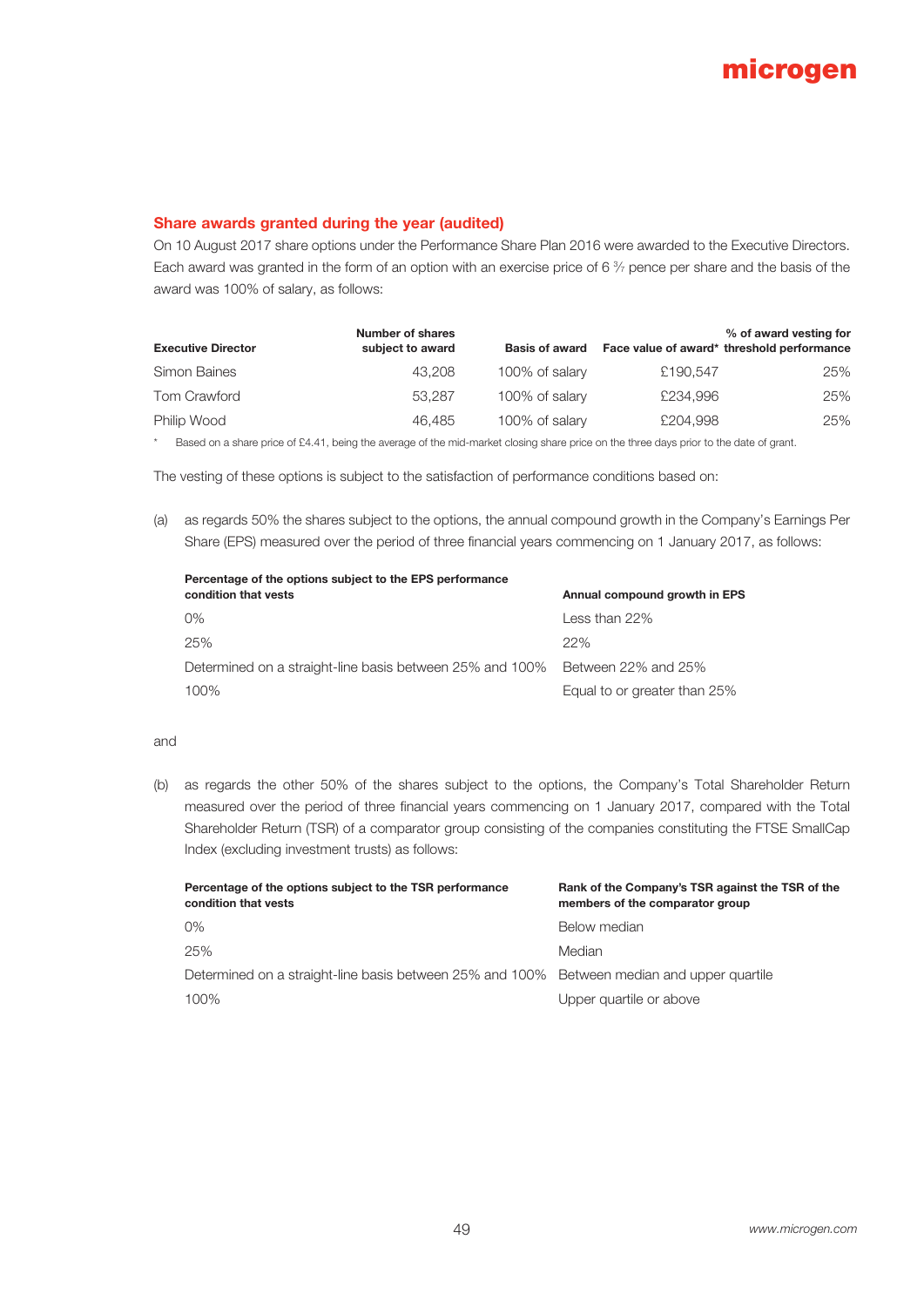For these purposes, the Company's TSR will be calculated by reference to the average net return index for the Company's shares over each weekday (excluding Saturdays and Sundays) during:

- the one-month period ending on the day before the start of the three-year performance period; and
- the one-month period ending on the last day of the performance period.

The awards are also subject to a further underpin condition. No element of any award will vest unless the Committee determines that the level of vesting reflects the overall financial performance of the Group over the performance period.

These awards are subject to a two-year holding period following the end of the performance period, at the end of which they can be exercised.

#### **Termination payments made in the year (audited)**

No termination payments were made to Directors in the year.

#### **Payments to past Directors (audited)**

No payments were made to past Directors in the year.

#### **Implementation of remuneration policy for 2018 (audited)**

#### *Basic salary*

Market positioning of basic salary is reviewed on an individual basis, by reference to individual performance, experience and market conditions with a view to providing a package which is appropriate for the responsibilities involved. The 3% increase awarded to Executive Directors is within the range of increases awarded to the wider workforce.

| <b>Executive Directors</b> | Basic salary as at<br>31 December 2017 | <b>Basic salary from</b><br>1 January 2018 | Percentage Increase<br>on 1 January 2018 |
|----------------------------|----------------------------------------|--------------------------------------------|------------------------------------------|
| Simon Baines               | £190.550                               | £196,267                                   | 3%                                       |
| Tom Crawford               | £235,000                               | £242,050                                   | 3%                                       |
| Philip Wood                | £205,000                               | £211.150                                   | 3%                                       |

#### *Management Bonus Scheme*

The maximum bonus opportunity for Executive Directors in 2018 will remain unchanged from the opportunity in 2017, and will be a maximum of 100% of salary, with 50% of the maximum paid for on target performance and 100% of the maximum paid for maximum performance.

Bonuses will be based on performance compared to a number of financial metrics (as regards 75% of the overall opportunity) and the achievement of a number of non-financial performance measures set for the year (as regards 25% of the overall opportunity). The financial metrics include operating profit and a number of the KPIs of each operating business. The non-financial performance measures will be subject to a financial underpin. In the view of the Committee the measures and targets are commercially sensitive as they give competitors information in relation to the Company's targets and plans. Information will be disclosed when no longer considered commercially sensitive, as with the disclosure of the 2017 bonus outturn on pages 46 to 48.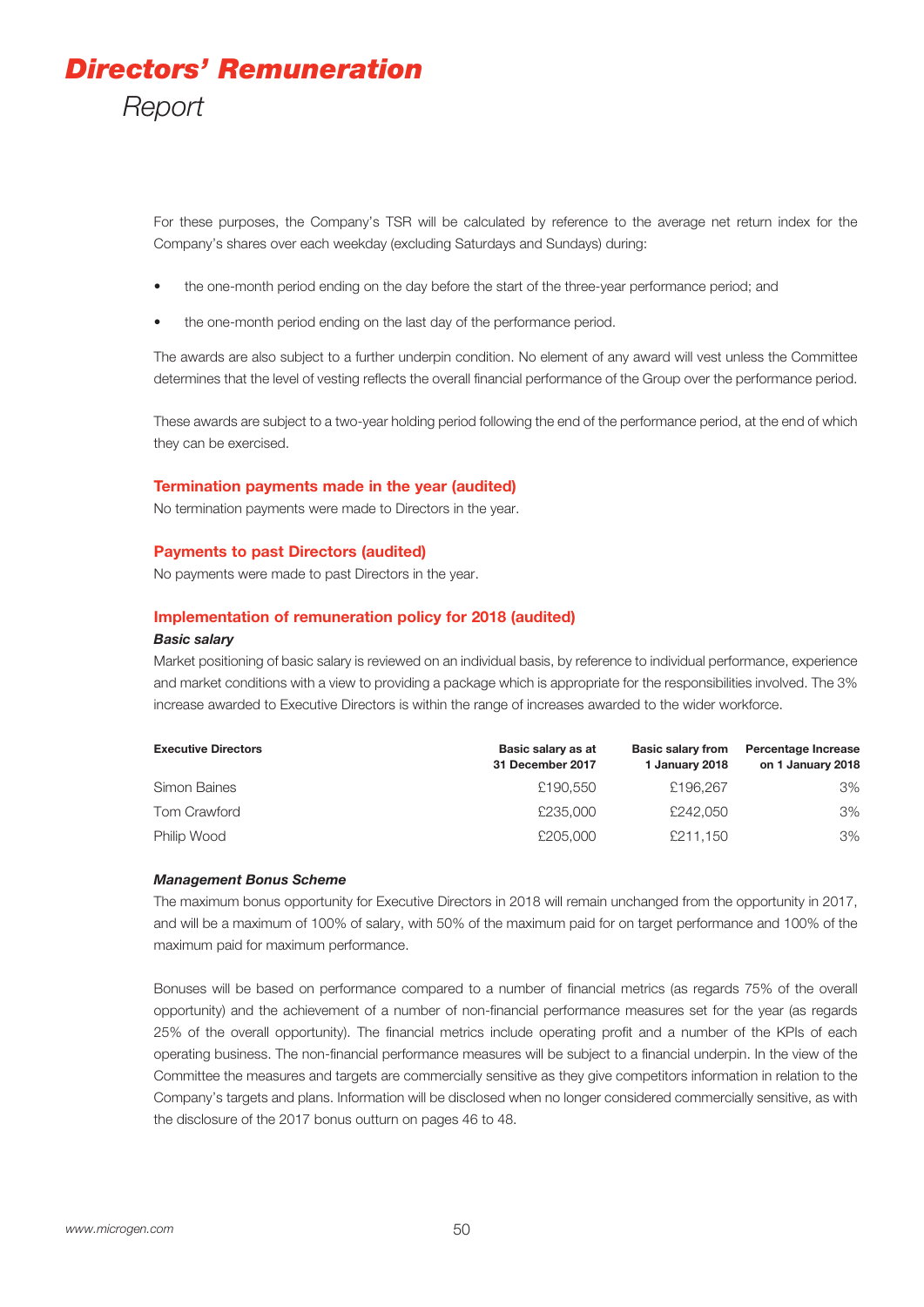### *Long-term incentives*

Awards under the 2016 PSP will be granted to Executive Directors in 2018. The awards will be granted at the level of up to 100% of salary. Performance measures will be based on EPS and TSR as with the awards granted in 2017, with the measures again weighted 50:50. As with the awards granted in 2017, the TSR performance measures will compare Microgen's TSR performance with a comparator group consisting of the FTSE SmallCap Index (excluding investment trusts), with 25% of the TSR element vesting for performance at median, rising to 100% for upper-quartile performance. The EPS performance targets will be determined before the awards are granted and disclosed both at grant and in the 2018 Directors' Remuneration Report. Targets will be set to ensure that full vesting requires the achievement of stretching levels of performance, with threshold performance delivering 25% vesting. The awards will be subject to a two-year holding period following the end of the performance period, at the end of which they can be exercised.

### *Non-Executive Director fees*

With effect from 1 January 2018, the fees payable to Non-Executive Directors have increased as follows:

|                                  | Fee at<br>1 January<br>2017 £ | Fee at<br>1 January<br>2018 £ |
|----------------------------------|-------------------------------|-------------------------------|
| Basic Non-Executive Director Fee | 42,000                        | 43,300                        |
| Audit Committee Chair Fee        | 7.500                         | 7.700                         |
| Remuneration Committee Chair Fee | 6.500                         | 6.700                         |
| Senior Independent Director Fee  | 5.000                         | 5.200                         |

With effect from 1 January 2018 the fee paid to Ivan Martin, Non-Executive Chairman, increased from £130,000 to £134,000, an increase of 3.1%.

The increases in the Non-Executive Director and Non-Executive Chairman fees are within the range of increases awarded to the wider workforce.

### **Percentage change in Executive Directors' remuneration (audited)**

The table below shows the percentage change in Executive Directors' remuneration from the prior year compared to the average percentage change in remuneration for all other employees. For the purposes of this disclosure, remuneration comprises salary, benefits (excluding pension) and variable pay paid in the year only.

|                      |               | Change in remuneration from 2016 to 2017 |               |                          |  |  |
|----------------------|---------------|------------------------------------------|---------------|--------------------------|--|--|
|                      | Simon         | Tom                                      | <b>Philip</b> | Other<br>Wood employees* |  |  |
|                      | <b>Baines</b> | Crawford                                 |               |                          |  |  |
| Salarv               | 3%            | 7%                                       | 7%            | 5%                       |  |  |
| Taxable benefits     | $(11\%)$      | $(11\%)$                                 | $(11\%)$      | (37%)                    |  |  |
| Single-year variable | (27%)         |                                          | 3%            | 115%                     |  |  |

\* Based on UK employees only as the most appropriate comparator group.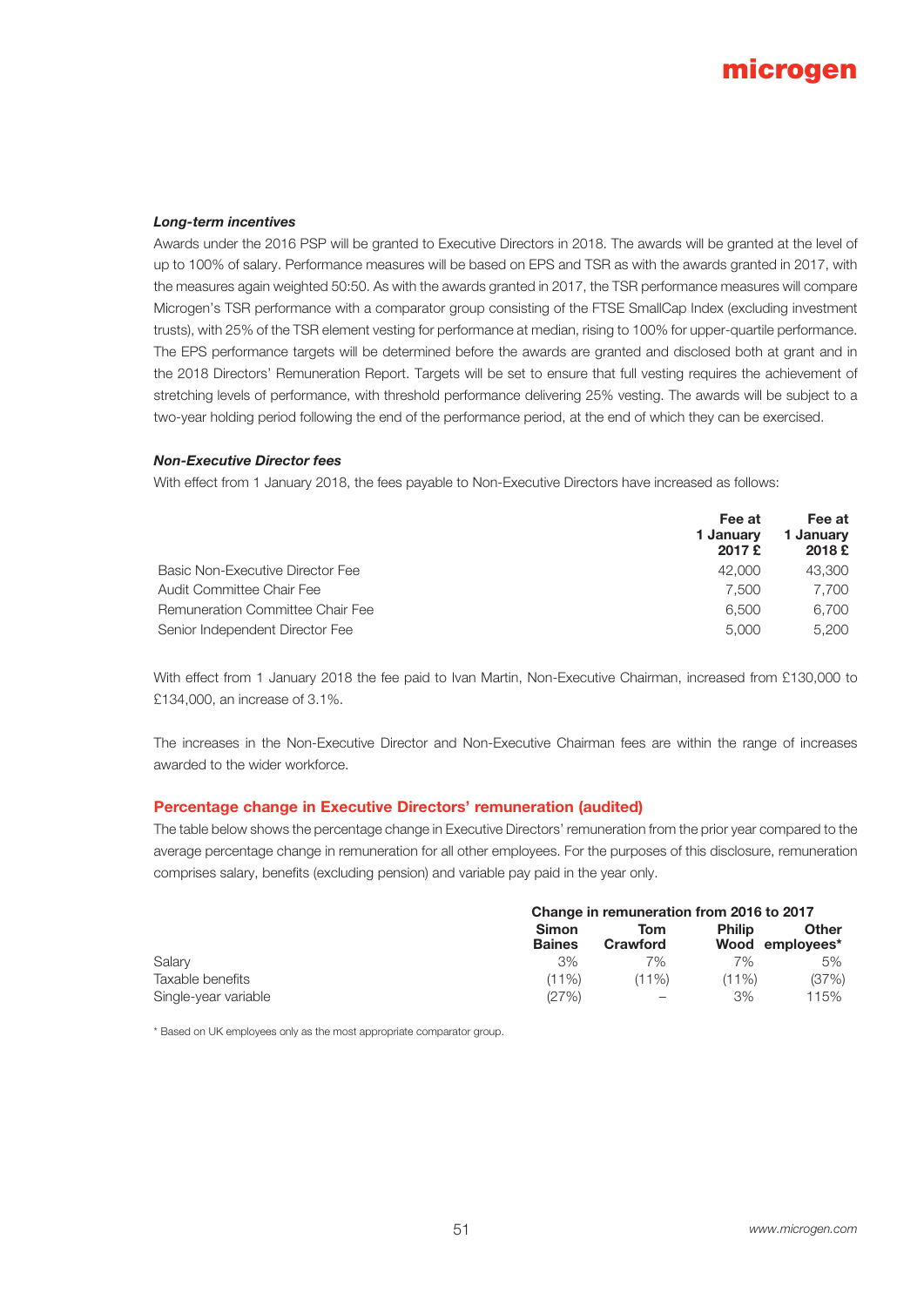## **Relative importance of spend on pay (audited)**

The table below shows the percentage change in spend on pay and shareholder distributions (i.e. dividends and share buybacks) from the financial year ended 31 December 2016 to the financial year ended 31 December 2017.

|                                | % increase | 2017   | 2016   |
|--------------------------------|------------|--------|--------|
|                                | (decrease) | £000   | £000   |
| Return to shareholders in year | 32%        | 3.345  | 2.540  |
| Employee remuneration          | 37%        | 31.555 | 23,005 |

## **Comparison of Company performance (audited)**

The following graph shows the Company's performance, measured by total shareholder return, compared with the performance of the FTSE Fledgling Index for the nine years ended 31 December 2017. The Committee considers that the FTSE Fledgling Index is the most appropriate comparison across the period given the similarities between the Company and the companies forming this index.

The total shareholder return performance (as shown in the graph below) for the Company includes the impact of the dividends paid to its Shareholders across the period; however, it does not reflect the 2010, 2013 and 2015 returns of capital to shareholders.



## **Value of £100 invested on 31 December 2008**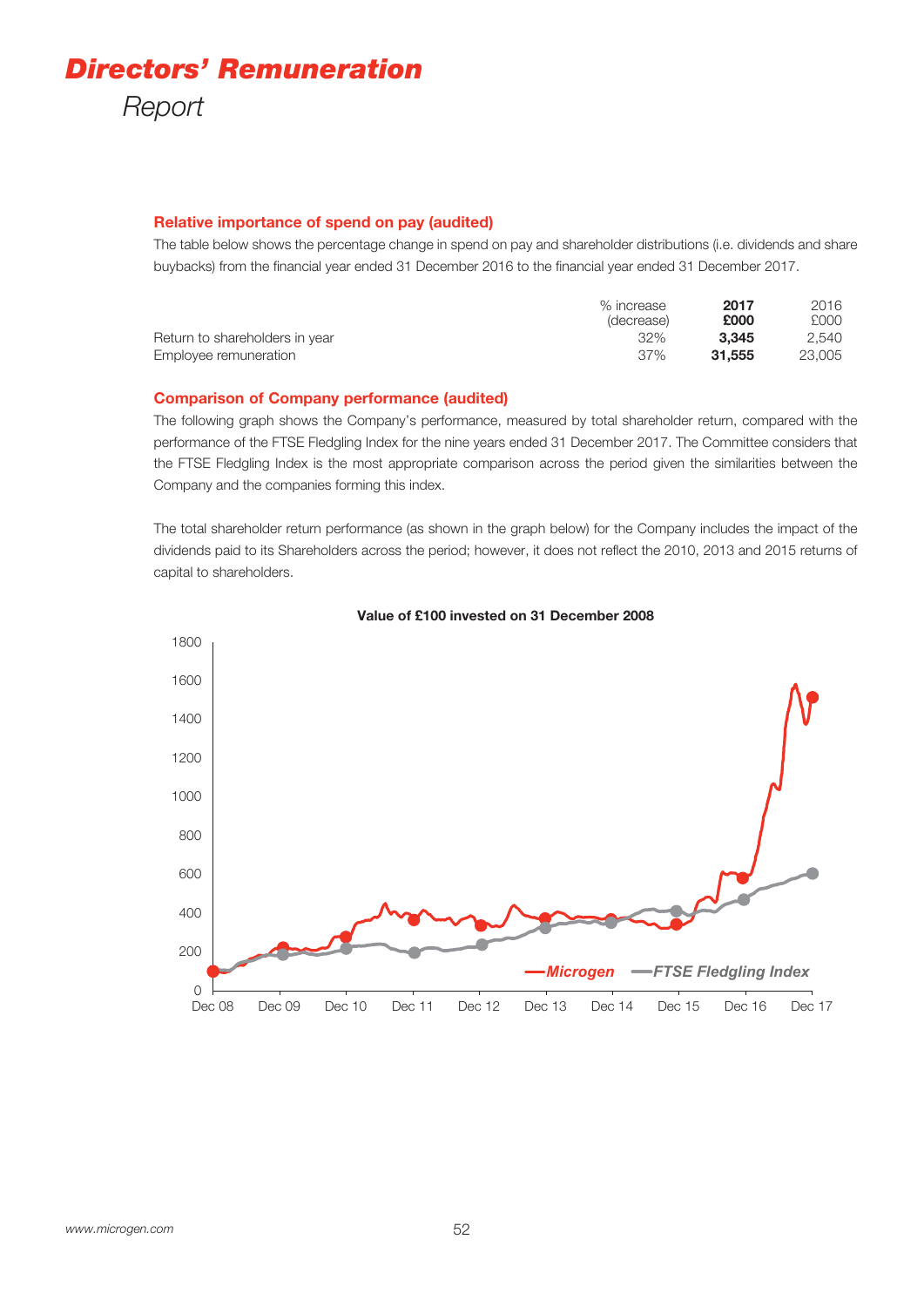## **Table of historic remuneration (audited)**

The table below details the total remuneration, bonus award as a percentage of maximum opportunity and long-term incentive awards vesting as a percentage of maximum opportunity for the Group's senior executive officer(s) for each of the years from 2009 - 2017 (inclusive).

|      |                                                           |                     | <b>Bonus Award</b><br>as a percentage | Long term<br><i>incentives</i><br>vesting as a<br>percentage |
|------|-----------------------------------------------------------|---------------------|---------------------------------------|--------------------------------------------------------------|
|      |                                                           | Total               | of maximum                            | of maximum                                                   |
| Year |                                                           | <b>Remuneration</b> | opportunity                           | opportunity                                                  |
| 2017 | Simon Baines (Chief Executive Officer, Microgen Financial |                     |                                       |                                                              |
|      | Systems)                                                  | £270.075            | 35.25%                                | n/a                                                          |
|      | Tom Crawford (Chief Executive Officer, Aptitude Software) | £433.437            | 86.25%                                | n/a                                                          |
| 2016 | Simon Baines (Chief Executive Officer, Microgen Financial |                     |                                       |                                                              |
|      | Systems)                                                  | £1,141,653*         | 50.00%                                | 98.53%                                                       |
|      | Tom Crawford (Chief Executive Officer, Aptitude Software) | £1,269,113**        | 92.50%                                | 98.53%                                                       |
| 2015 | Martyn Ratcliffe (Executive Chairman)***                  | £199,375            | n/a                                   | n/a                                                          |
| 2014 | Martyn Ratcliffe (Executive Chairman)                     | £275,000            | n/a                                   | n/a                                                          |
| 2013 | Martyn Ratcliffe (Executive Chairman)                     | £216,667            | n/a                                   | n/a                                                          |
| 2012 | Martyn Ratcliffe (Executive Chairman)                     | £205,000            | n/a                                   | n/a                                                          |
| 2011 | Martyn Ratcliffe (Executive Chairman)                     | £1,096,498****      | n/a                                   | 100.00%                                                      |
| 2010 | Martyn Ratcliffe (Executive Chairman)                     | £252.296            | n/a                                   | n/a                                                          |
| 2009 | Martyn Ratcliffe (Executive Chairman)                     | £350.931            | n/a                                   | n/a                                                          |
|      |                                                           |                     |                                       |                                                              |

\* £852,241 of this amount relates to the vesting, in terms of performance, of awards under the Microgen 2006 Performance Share Plan<br>\*\* 2009 84 this arguest which the vesting in terms of authorizes of awards under the Micro

£852,241 of this amount relates to the vesting, in terms of performance, of awards under the Microgen 2006 Performance Share Plan

\*\*\* Martyn Ratcliffe was Executive Chairman in 2016 until his retirement on 4 March 2016.

\*\*\*\* £871,700 of this amount relates to the vesting, in terms of performance, of awards under the Group's share option schemes.

#### **Directors' shareholdings and shareholding requirement (audited)**

The interests of the current Directors and their families in the ordinary shares of the Company as at 31 December 2017 (or, if earlier, the date of their cessation of employment) were as follows:

|                   | Ordinary              |                |
|-------------------|-----------------------|----------------|
|                   | shares of             |                |
|                   | 63/7 pence at         |                |
|                   | 31 December           | Ordinary       |
|                   | 2017 (or, if earlier, | shares of      |
|                   | the date of their     | 6 3/7 pence at |
|                   | cessation of          | 31 December    |
|                   | employment)           | 2016           |
| Ivan Martin       | 200,000               | 200,000        |
| Simon Baines      | 100,000               | 9,523          |
| Tom Crawford      | 380,000               | 309,551        |
| Philip Wood       | 200,000               | 110,635        |
| Peter Bertram     | 35,794                | 35,794         |
| Peter Whiting     | 18,666                | 18,666         |
| Barbara Moorhouse |                       | n/a            |

There have been no changes to Directors' shareholdings since 31 December 2017. None of the Directors had an interest in the shares of any subsidiary undertaking of the Company or in any significant contracts of the Group. Details of Directors' interests in shares and options under Microgen long-term incentives are set out in the sections below.

Executive Directors are required to retain half of any shares acquired on the exercise of options under the Company's share plans until such time as their shareholding has a market value equal to 100% of salary. Following the exercise by each Executive Director of options under the Company's share plans on 16 March 2017, each Executive Director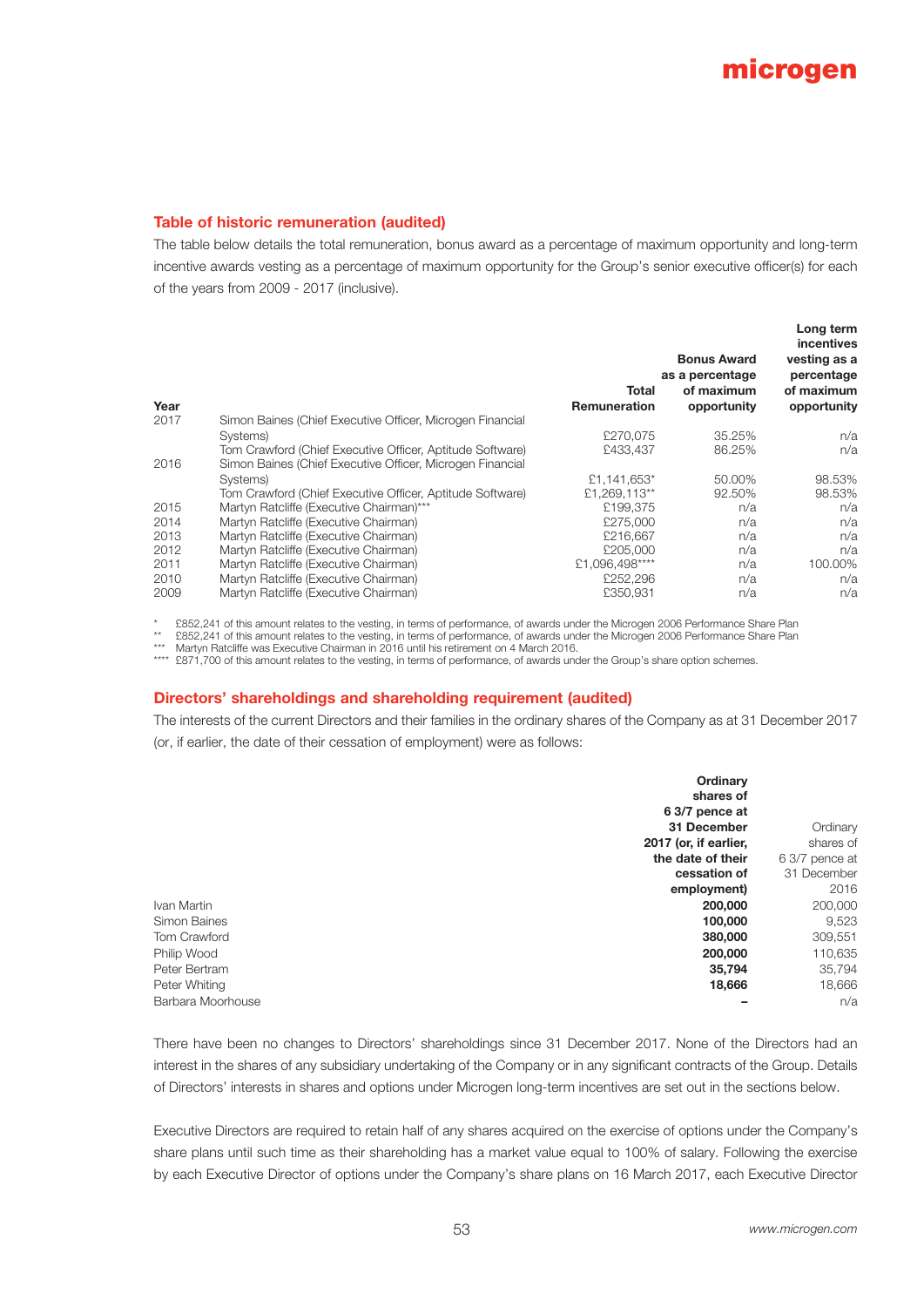retained a number of the shares arising on exercise, which resulted in the market value of each of their shareholdings at that date exceeding their respective salaries, therefore meeting the minimum shareholding requirement. Subsequently, on each occasion that any Executive Director exercises options under the Company's share plans, the value of their shareholding will be assessed at that point. If the value of his or her shareholding (based on the closing mid-market share price at that date) is not equal to or higher than his or her base salary on that date, then the Executive Director will be required to retain such of the shares arising from the exercise of the options (but not exceeding 50% of the shares arising) as are necessary to increase the value of his or her shareholding to equal his or her base salary on that date.

### **Directors' interests under Company share plans (audited)**

On 16 March 2017 each of the executive Directors exercised a number of options under the Company's share plans. The table below shows the interests of each Director who served during 2017 as at 31 December 2017 in the Company's share plans.

|                        |                   | <b>Shares</b><br>subject to<br>award as at |                           |                             |                   | <b>Shares</b><br>subject to<br>awards as at |                                                |
|------------------------|-------------------|--------------------------------------------|---------------------------|-----------------------------|-------------------|---------------------------------------------|------------------------------------------------|
|                        | Grant             | 1 January<br>2017                          | <b>Granted in</b><br>2017 | <b>Exercised in</b><br>2017 | Lapsed in<br>2017 | 31 December<br>2017                         | <b>Status</b>                                  |
| <b>Director</b>        |                   |                                            |                           |                             |                   |                                             |                                                |
| Simon<br><b>Baines</b> | $2013*$<br>2015** | 492,625<br>150,000                         |                           | (320, 206)                  |                   | 172,419<br>150,000                          | Vested                                         |
|                        |                   |                                            |                           |                             |                   |                                             | Unvested, subject to<br>performance conditions |
|                        | 2016**            | 191,710                                    |                           |                             |                   | 191,710                                     | Unvested, subject to                           |
|                        |                   |                                            |                           |                             |                   |                                             | performance conditions                         |
|                        | 2017***           |                                            | 43,208                    |                             |                   | 43,208                                      | Unvested, subject to                           |
|                        |                   |                                            |                           |                             |                   |                                             | performance conditions                         |
|                        |                   | 834,335                                    | 43,208                    | (320, 206)                  |                   | 557,337                                     |                                                |
|                        |                   |                                            |                           |                             |                   |                                             |                                                |
| Tom                    | $2013*$           | 312,625                                    |                           | (140, 206)                  |                   | 172,419                                     | Vested                                         |
| Crawford               | 2015**            | 150,000                                    |                           |                             |                   | 150,000                                     | Unvested, subject to                           |
|                        |                   |                                            |                           |                             |                   |                                             | performance conditions                         |
|                        | 2016**            | 217,617                                    |                           |                             |                   | 217,617                                     | Unvested, subject to                           |
|                        |                   |                                            |                           |                             |                   |                                             | performance conditions                         |
|                        | $2017***$         |                                            | 53,287                    |                             |                   | 53,287                                      | Unvested, subject to                           |
|                        |                   |                                            |                           |                             |                   |                                             | performance conditions                         |
|                        |                   | 680,242                                    | 53,287                    | (140, 206)                  |                   | 593,323                                     |                                                |
|                        |                   |                                            |                           |                             |                   |                                             |                                                |
| Philip Wood            | $2013*$           | 492.625                                    |                           | (320, 206)                  |                   | 172,419                                     | Vested                                         |
|                        | 2015**            | 150,000                                    |                           |                             |                   | 150,000                                     | Unvested, subject to                           |
|                        |                   |                                            |                           |                             |                   |                                             | performance conditions                         |
|                        | 2016**            | 191,710                                    |                           |                             |                   | 191,710                                     | Unvested, subject to                           |
|                        |                   |                                            |                           |                             |                   |                                             | performance conditions                         |
|                        | 2017***           |                                            | 46,485                    |                             |                   | 46,485                                      | Unvested, subject to                           |
|                        |                   | 834,335                                    | 46,485                    | (320, 206)                  |                   | 560,614                                     | performance conditions                         |
|                        |                   |                                            |                           |                             |                   |                                             |                                                |

The awards granted in 2013 vested in 2016. 65% of the vested shares became capable of exercise on 20 November 2016 and the balance will become capable of exercise in November 2018.

The awards granted in 2015 and 2016 are subject to a performance condition based on Total Shareholder Return under which

 • 50% will vest if (i) the Company's TSR at least matches the performance of the FTSE Fledgling Index over the performance period; and (ii) the Company's TSR over the performance period is not negative; and

 • a further 50% will vest if (i) the Company's TSR outperforms the FTSE Fledgling Index by at least 25% over the performance period; and (ii) the Company's TSR over the performance period is at least 10%.

 The performance periods for the awards granted in 2015 and 2016 are 3 years commencing on 19 October 2015 and 3 August 2016 respectively. The reference point for the Company's TSR for the 2015 awards will be the average closing share price over the 30 calendar days ending on the first and last day of the performance period.

 The reference point for the Company's TSR for the 2016 awards will be the average closing share price over the 10 business days ending on the business day prior to the date of grant and over the 10 business days ending on the last day of the performance period.

The share options will be capable of exercise after three years from the date of grant respectively. \*\*\* The awards granted in 2017 are subject to performance conditions as disclosed on page 49.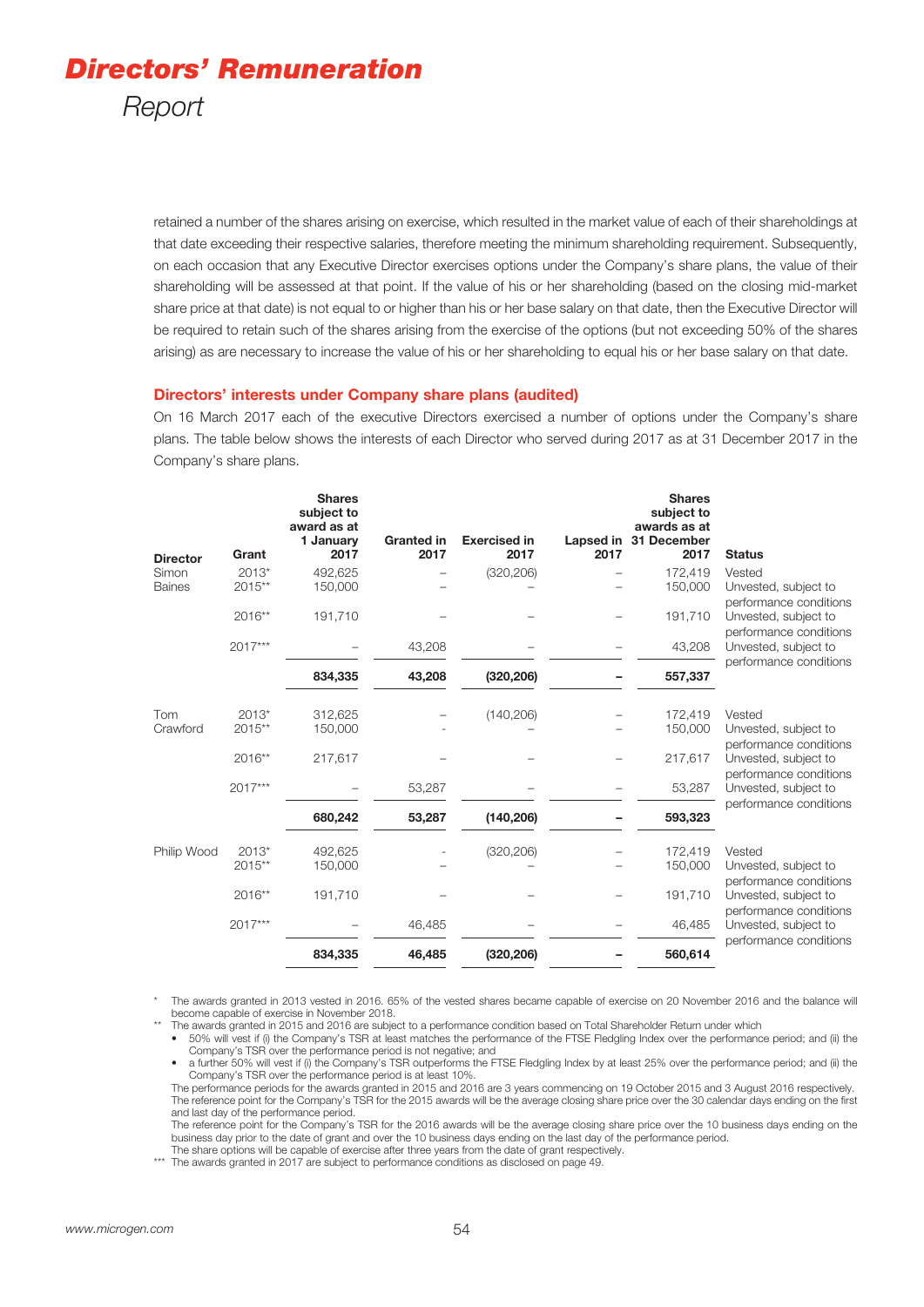## **Advisors (audited)**

In fulfilling its role the Committee seeks professional advice when considered appropriate to do so. The services of Deloitte LLP, independent advisors on executive remuneration, were made available to the Committee during the year. Their total fees for the provision of remuneration services to the Committee in 2017 were £15,225. After careful consideration the Committee is satisfied that the advice provided by Deloitte LLP is independent.

Deloitte LLP is a founder member of the Remuneration Consultants Group and adheres to its Code of Conduct for consultants to Remuneration Committees of UK-listed companies, details of which can be found at www. remunerationconsultantsgroup.com.

### **Statement of Shareholder voting (audited)**

At the Annual General Meeting of the Company on 24 April 2017 the results regarding resolutions on remuneration matters were as follows:

|                                                                                 | <b>Total number</b> | % of votes |
|---------------------------------------------------------------------------------|---------------------|------------|
| Approval of the Directors' Remuneration Policy                                  | of votes            | cast       |
| For (including discretionary)                                                   | 42,630,950          | 95.25%     |
| Against                                                                         | 1,914,484           | 4.28%      |
| Total votes cast (excluding withheld votes)                                     | 44,545,434          | 99.53%     |
| Votes withheld                                                                  | 13.516              |            |
| Total votes cast (including withheld votes)                                     | 44,558,950          |            |
| Approval of the Directors' Remuneration Report for the year ended               | <b>Total number</b> | % of votes |
| 31 December 2016                                                                | of votes            | cast       |
| For (including discretionary)                                                   | 44,545,665          | 99.52%     |
| Against                                                                         | 621                 | 0.01%      |
| Total votes cast (excluding withheld votes)                                     | 44,546,286          | 99.53%     |
| Votes withheld                                                                  | 13,516              |            |
| Total votes cast (including withheld votes)                                     | 44,559,802          |            |
| Approval of the Microgen plc Save As You Earn Scheme 2016 and the International | <b>Total number</b> | % of votes |
| <b>Sharesave Plan</b>                                                           | of votes            | cast       |
| For (including discretionary)                                                   | 42,558,136          | 99.53%     |
| Against                                                                         | $\Omega$            | 0%         |
| Total votes cast (excluding withheld votes)                                     | 42,558,136          | 99.53%     |
| Votes withheld                                                                  | 11,666              |            |
| Total votes cast (including withheld votes)                                     | 42.569.802          |            |
|                                                                                 | <b>Total number</b> | % of votes |
| Approval of the Microgen plc Performance Share Plan 2016                        | of votes            | cast       |
| For (including discretionary)                                                   | 42,043,504          | 93.93%     |
| Against                                                                         | 2,504,399           | 5.60%      |
| Total votes cast (excluding withheld votes)                                     | 44,547,903          | 99.53%     |
| Votes withheld                                                                  | 11,899              |            |
| Total votes cast (including withheld votes)                                     | 44,559,802          |            |

Note: Abstained votes are not included in the final proxy figures as they are not recognised as a vote in law.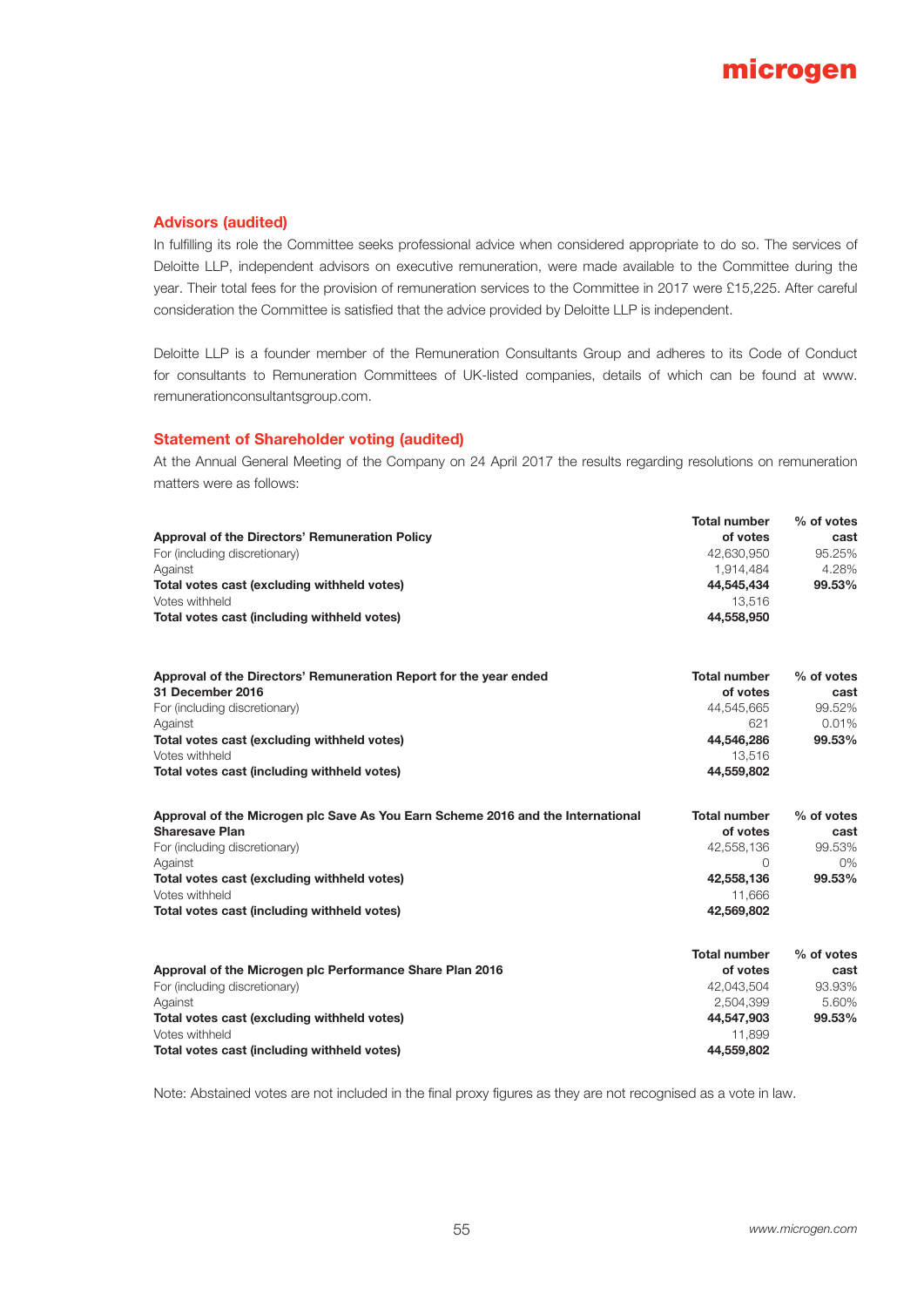The Remuneration Report was approved by a duly authorised Committee of the Board of Directors on 6 March 2018 and signed on its behalf by:

## **Peter Whiting**

Chair of the Remuneration Committee

6 March 2018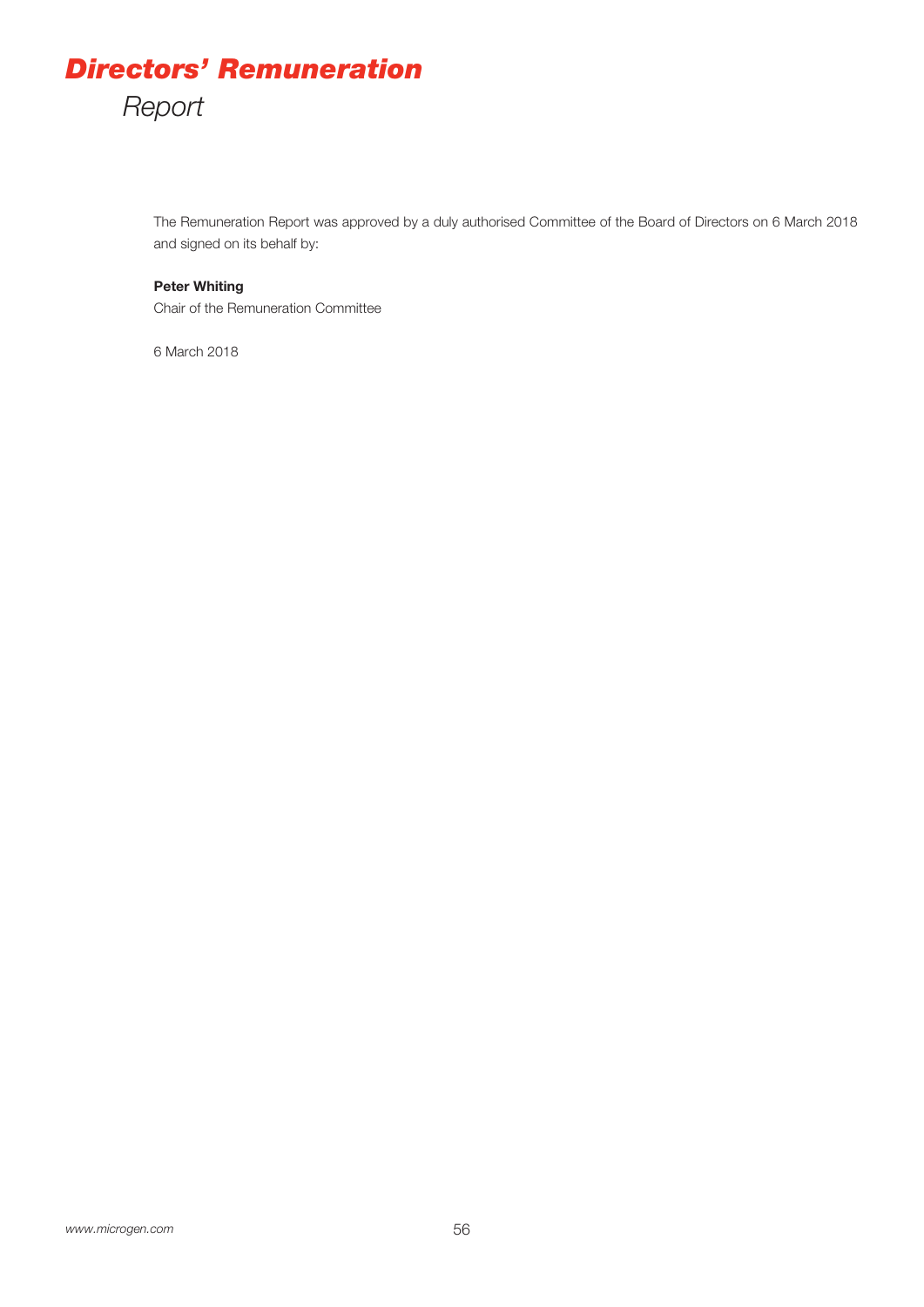# *Independent Auditors'*

# **microgen**

# *Report to the Members of Microgen plc*

## **Report on the audit of the financial statements**

### **Opinion**

In our opinion, Microgen plc's Group financial statements and Company financial statements (the "financial statements"):

- give a true and fair view of the state of the Group's and of the Company's affairs as at 31 December 2017 and of the Group's profit and the Group's and the Company's cash flows for the year then ended;
- have been properly prepared in accordance with IFRSs as adopted by the European Union and, as regards the Company's financial statements, as applied in accordance with the provisions of the Companies Act 2006; and
- have been prepared in accordance with the requirements of the Companies Act 2006 and, as regards the Group financial statements, Article 4 of the IAS Regulation.

We have audited the financial statements, included within the Annual Report, which comprise: the Group and Company balance sheets as at 31 December 2017; the consolidated income statement and consolidated statement of comprehensive income, the Group and parent company statements of cash flows, the consolidated statement of changes in shareholders' equity and the Company statement of changes in shareholders' equity for the year then ended; the accounting policies; and the notes to the financial statements.

Our opinion is consistent with our reporting to the Audit Committee.

### **Basis for opinion**

We conducted our audit in accordance with International Standards on Auditing (UK) ("ISAs (UK)") and applicable law. Our responsibilities under ISAs (UK) are further described in the Auditors' responsibilities for the audit of the financial statements section of our report. We believe that the audit evidence we have obtained is sufficient and appropriate to provide a basis for our opinion.

#### **Independence**

We remained independent of the Group in accordance with the ethical requirements that are relevant to our audit of the financial statements in the UK, which includes the FRC's Ethical Standard, as applicable to listed public interest entities, and we have fulfilled our other ethical responsibilities in accordance with these requirements.

To the best of our knowledge and belief, we declare that non-audit services prohibited by the FRC's Ethical Standard were not provided to the Group or the Company.

Other than those disclosed in note 2 to the financial statements, we have provided no non-audit services to the Group or the Company in the period from 1 January 2017 to 31 December 2017.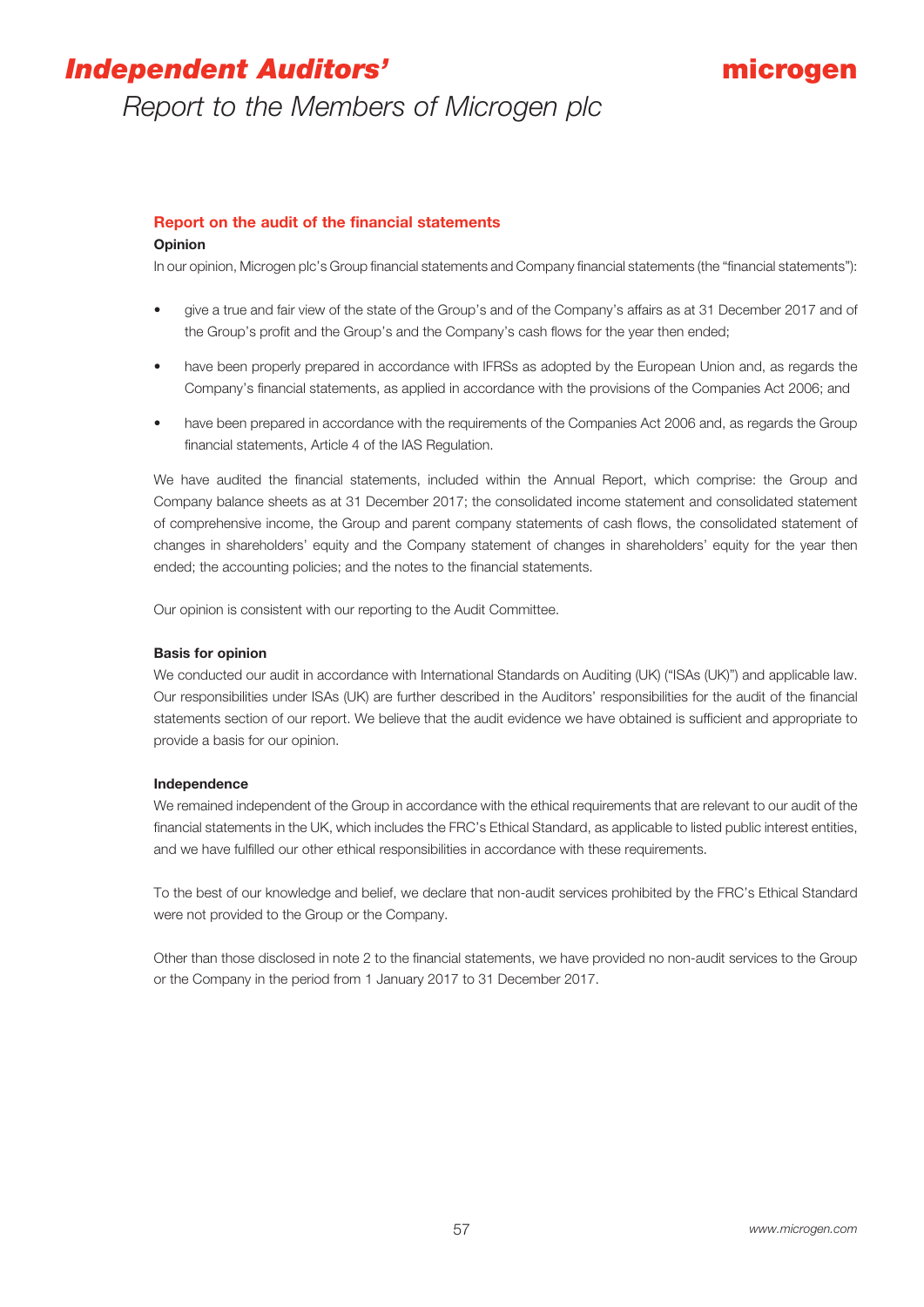# *Independent Auditors'*

*Report to the Members of Microgen plc*

### **Our audit approach**

| Overview       |                                                                                                                                                                                                                                                                                                                                         |
|----------------|-----------------------------------------------------------------------------------------------------------------------------------------------------------------------------------------------------------------------------------------------------------------------------------------------------------------------------------------|
| Materiality    | Overall Group materiality: £599,000 (2016: £372,000), based on 4.5% of profit before<br>٠<br>tax adjusted for certain items including acquisition related costs, credit facility costs, the<br>amortisation of intangible assets and expenses related to certain share options granted in<br>2013 under the 2006 Performance Share Plan |
|                | Overall Company materiality: £450,000 (2016: £353,000), based on 1% of total assets<br>adjusted down for an allocation of component materiality                                                                                                                                                                                         |
| Audit scope    | We conducted an audit of full year financial information for eight reporting units, with specific<br>٠<br>tests undertaken on a further four reporting units and at the Group's head office.                                                                                                                                            |
|                | The reporting units where we performed audit work accounted for 86% of Group revenue,<br>78% of Group profit before tax and all material balance sheet items                                                                                                                                                                            |
| Areas of focus | Risk of fraud or error in revenue recognition (Group) – We considered and tested the<br>$\bullet$<br>recognition of revenue from sales of software licenses and related services                                                                                                                                                        |

### The scope of our audit

As part of designing our audit, we determined materiality and assessed the risks of material misstatement in the financial statements. In particular, we looked at where the Directors made subjective judgements, for example in respect of significant accounting estimates that involved making assumptions and considering future events that are inherently uncertain.

We gained an understanding of the legal and regulatory framework applicable to the Group and the industry in which it operates, and considered the risk of acts by the Group which were contrary to applicable laws and regulations, including fraud. We designed audit procedures at Group and significant component level to respond to the risk, recognising that the risk of not detecting a material misstatement due to fraud is higher than the risk of not detecting one resulting from error, as fraud may involve deliberate concealment by, for example, forgery or intentional misrepresentations, or through collusion. We focused on laws and regulations that could give rise to a material misstatement in the Group and Company financial statements, including, but not limited to, Companies Act 2006, the Listing Rules and UK tax legislation. Our tests included, but were not limited to, review of the financial statement disclosures and underlying supporting documentation, review of correspondence with legal advisors and enquiries of management. There are inherent limitations in the audit procedures described above and the further removed non-compliance with laws and regulations is from the events and transactions reflected in the financial statements, the less likely we would become aware of it.

We did not identify any key audit matters relating to irregularities, including fraud. As in all of our audits we also addressed the risk of management override of internal controls, including testing journals and evaluating whether there was evidence of bias by the Directors that represented a risk of material misstatement due to fraud.

## Key audit matters

Key audit matters are those matters that, in the auditors' professional judgement, were of most significance in the audit of the financial statements of the current period and include the most significant assessed risks of material misstatement (whether or not due to fraud) identified by the auditors, including those which had the greatest effect on: the overall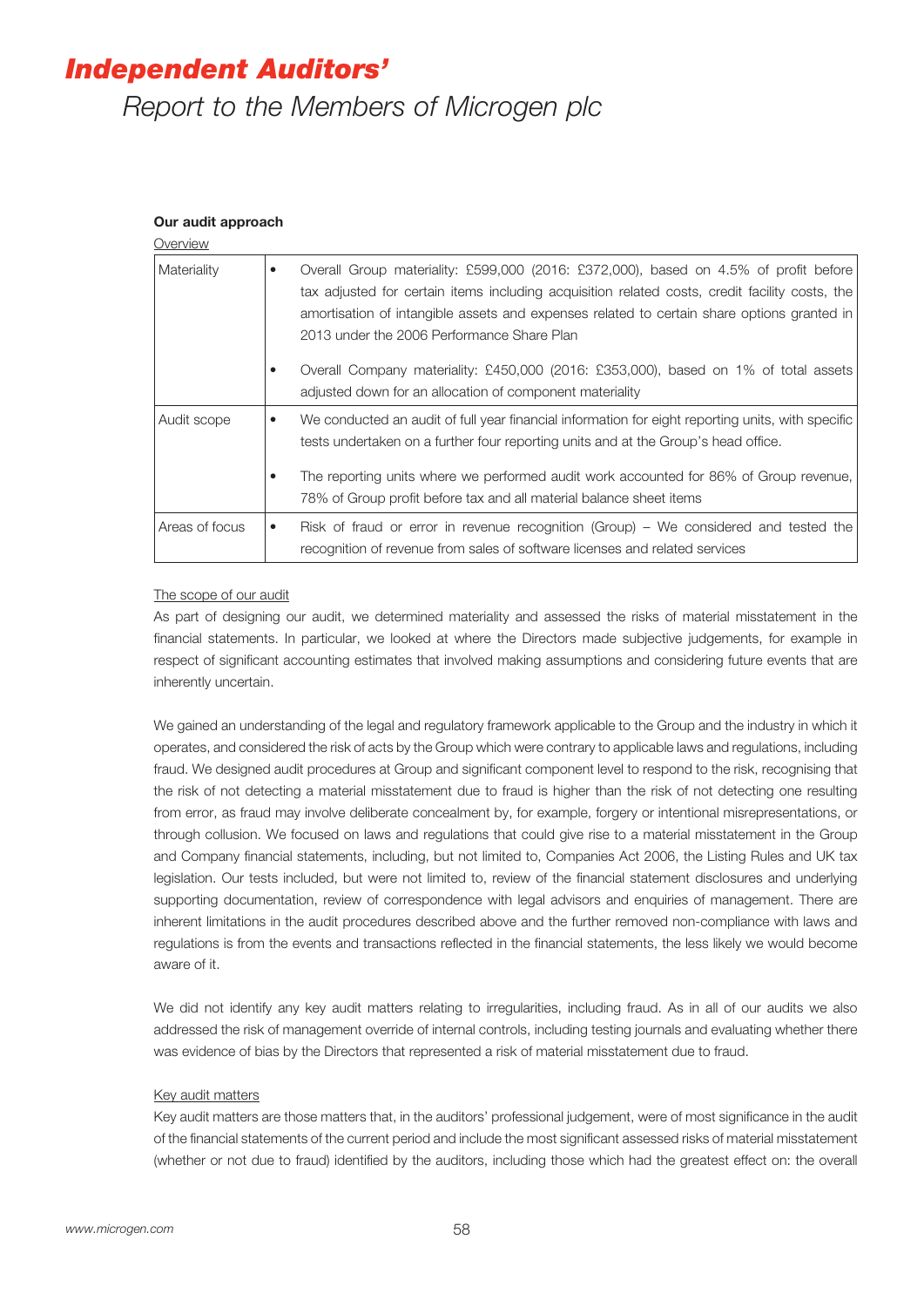audit strategy; the allocation of resources in the audit; and directing the efforts of the engagement team. These matters, and any comments we make on the results of our procedures thereon, were addressed in the context of our audit of the financial statements as a whole, and in forming our opinion thereon, and we do not provide a separate opinion on these matters. This is not a complete list of all risks identified by our audit.

| Key audit matter                                                                                                                                                                                                                                        | How our audit addressed the key audit matter                                                                                                                                                      |  |  |  |
|---------------------------------------------------------------------------------------------------------------------------------------------------------------------------------------------------------------------------------------------------------|---------------------------------------------------------------------------------------------------------------------------------------------------------------------------------------------------|--|--|--|
| Risk of Fraud or error in revenue recognition<br>We focused on the timing of the recognition of revenue and its<br>presentation in the income statement because this is dependent on the<br>fulfilment of contractual obligations which can be complex. | For new software annual licence revenue, we read contractual terms for a<br>sample of contracts and assessed whether revenue should be recognised<br>at inception or over a defined licence term. |  |  |  |
| - For revenues recognised on the basis of a defined time period, such as                                                                                                                                                                                | We tested whether the conditions required for initial recognition of licence                                                                                                                      |  |  |  |
| annual licences, we focused on compliance with the contractual terms                                                                                                                                                                                    | revenue set out in the accounting policies note had been met.                                                                                                                                     |  |  |  |
| applicable and the appropriateness of recognition.                                                                                                                                                                                                      | We assessed the reasonableness of the amount of revenue recognised and                                                                                                                            |  |  |  |
| - For initial or perpetual license fees we focused on the appropriateness                                                                                                                                                                               | the level of deferred revenue for these arrangements in light of amounts                                                                                                                          |  |  |  |
| of the revenue recognition of these contracts in light of the phasing                                                                                                                                                                                   | paid, current status of the contracts and ongoing obligations. We challenged                                                                                                                      |  |  |  |
| of the license and maintenance payments and the judgements made                                                                                                                                                                                         | management and sought corroborating evidence for the key judgements                                                                                                                               |  |  |  |
| by management over the extent to which obligations had been met                                                                                                                                                                                         | regarding the deferral of revenue in respect of future obligations.                                                                                                                               |  |  |  |
| in relation to each contract. This included considering judgemental                                                                                                                                                                                     | For ongoing software implementation and consulting contracts, we                                                                                                                                  |  |  |  |
| deferrals made by management in respect of any future performance                                                                                                                                                                                       | assessed the revenue recognised in light of the stage of completion of                                                                                                                            |  |  |  |
| obligations.                                                                                                                                                                                                                                            | the projects, evidence of ongoing disputes, and estimates of costs to                                                                                                                             |  |  |  |
| - For other deferred revenue we focused primarily on the level of                                                                                                                                                                                       | complete. We believe the Annual Report appropriately highlights significant                                                                                                                       |  |  |  |
| completion determined by management, the potential for additional                                                                                                                                                                                       | judgements made by management.                                                                                                                                                                    |  |  |  |
| costs and judgemental deferrals by management.                                                                                                                                                                                                          | We did not identify any unusual or irregular items from our sample                                                                                                                                |  |  |  |
| - We also focused on non-standard journal entries crediting revenue                                                                                                                                                                                     | testing of journal entries posted with a credit to revenue accounts and a                                                                                                                         |  |  |  |
| during the year.                                                                                                                                                                                                                                        | corresponding non-standard debit entry.                                                                                                                                                           |  |  |  |

#### How we tailored the audit scope

We tailored the scope of our audit to ensure that we performed enough work to be able to give an opinion on the financial statements as a whole, taking into account the structure of the Group and the Company, the accounting processes and controls, and the industry in which they operate.

The Group is structured such that the significant majority of the business is comprised of two operating businesses, being Aptitude Software and Microgen Financial Systems. The Group financial statements are a consolidation of twenty one reporting units, comprising the Group's operating subsidiaries, overseas branches and centralised Group functions. In establishing the overall approach to the Group audit, we determined the type of work that needed to be performed at the reporting units.

Accordingly, of the Group's twenty one reporting units, we identified eight which, in our view, required an audit of their complete financial information, either due to their size or their risk characteristics. In addition to the full scope audits, specific audit procedures were performed on four further reporting units and on selected consolidation adjustments made in relation to individually significant balances. These included procedures on the specific financial statement line items shown as non-underlying items, income tax expense, goodwill, intangible assets, deferred tax, current tax liabilities and provisions. This, together with additional procedures performed at the Group level, gave us the evidence we needed for our opinion on the Group financial statements as a whole. The reporting units where we performed audit work accounted for 86% of Group revenue, 78% of Group profit before tax and all material balance sheet items.

### Materiality

The scope of our audit was influenced by our application of materiality. We set certain quantitative thresholds for materiality. These, together with qualitative considerations, helped us to determine the scope of our audit and the nature, timing and extent of our audit procedures on the individual financial statement line items and disclosures and in evaluating the effect of misstatements, both individually and in aggregate on the financial statements as a whole.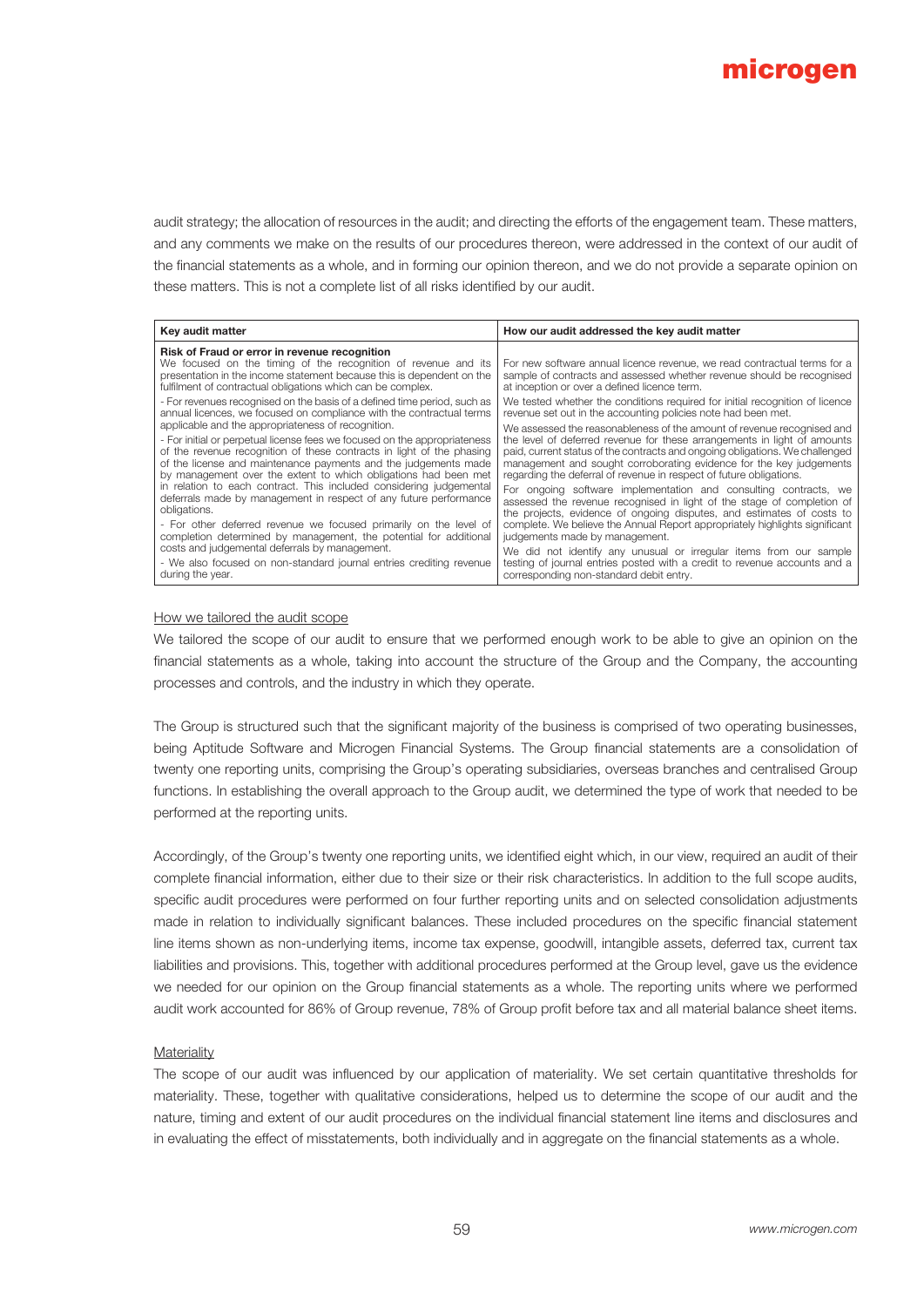# *Independent Auditors'*

# *Report to the Members of Microgen plc*

Based on our professional judgement, we determined materiality for the financial statements as a whole as follows:

|                                 | <b>Group financial statements</b>                                                                                                                                                                                                                                                                                                                     | <b>Company financial statements</b>                                                                                                                                                                                                                                                                                                         |
|---------------------------------|-------------------------------------------------------------------------------------------------------------------------------------------------------------------------------------------------------------------------------------------------------------------------------------------------------------------------------------------------------|---------------------------------------------------------------------------------------------------------------------------------------------------------------------------------------------------------------------------------------------------------------------------------------------------------------------------------------------|
| <b>Overall materiality</b>      | £599,000 (2016: £372,000).                                                                                                                                                                                                                                                                                                                            | £450,000 (2016: £353,000).                                                                                                                                                                                                                                                                                                                  |
| How we determined it            | 4.5% of profit before tax, adjusted for certain items<br>including acquisition related costs, credit facility<br>costs, amortisation of intangible assets and expenses<br>related to share options granted in 2013 under the<br>2006 Performance Share Plan                                                                                           | 1% of total assets adjusted down for an allocation of<br>component materiality                                                                                                                                                                                                                                                              |
| Rationale for benchmark applied | Based on the benchmarks used in the Annual<br>Report, underlying profit before tax is the primary<br>measure used by the shareholders in assessing the<br>performance of the Group. Further, we consider it<br>appropriate to eliminate volatility and to preserve the<br>link between materiality and the performance of the<br>underlying business. | We believe that total assets is the primary measure<br>used by the shareholders in assessing the<br>performance and position of the entity and reflects the<br>Company's principal activity as a holding company.<br>We have adjusted this down to £450,000 on the basis<br>of an appropriate component materiality for the group<br>audit. |

For each component in the scope of our group audit, we allocated a materiality that is less than our overall group materiality. The range of materiality allocated across components was between £137,000 and £450,000. Certain components were audited to a local statutory audit materiality that was also less than our overall group materiality.

We agreed with the Audit Committee that we would report to them misstatements identified during our audit above £26,500 (Group audit) (2016: £18,900) and £22,500 (Company audit) (2016: £17,600) as well as misstatements below those amounts that, in our view, warranted reporting for qualitative reasons.

### Going concern

In accordance with ISAs (UK) we report as follows:

| <b>Reporting obligation</b>                                                                                                                                                                                                                                                                                                                                                                                                                                                                                                                                  | Outcome                                                                                                                                                                                                                                            |
|--------------------------------------------------------------------------------------------------------------------------------------------------------------------------------------------------------------------------------------------------------------------------------------------------------------------------------------------------------------------------------------------------------------------------------------------------------------------------------------------------------------------------------------------------------------|----------------------------------------------------------------------------------------------------------------------------------------------------------------------------------------------------------------------------------------------------|
| We are required to report if we have anything material to add or draw<br>attention to in respect of the Directors' statement in the financial<br>statements about whether the Directors considered it appropriate to<br>adopt the going concern basis of accounting in preparing the financial<br>statements and the Directors' identification of any material uncertainties<br>to the Group's and the Company's ability to continue as a going concern<br>over a period of at least twelve months from the date of approval of the<br>financial statements. | We have nothing material to add or to draw attention to. However, because<br>not all future events or conditions can be predicted, this statement is not a<br>quarantee as to the Group's and Company's ability to continue as a going<br>concern. |
| We are required to report if the Directors' statement relating to Going<br>Concern in accordance with Listing Rule 9.8.6R(3) is materially<br>inconsistent with our knowledge obtained in the audit.                                                                                                                                                                                                                                                                                                                                                         | We have nothing to report.                                                                                                                                                                                                                         |

## **Reporting on other information**

The other information comprises all of the information in the Annual Report other than the financial statements and our auditors' report thereon. The Directors are responsible for the other information. Our opinion on the financial statements does not cover the other information and, accordingly, we do not express an audit opinion or, except to the extent otherwise explicitly stated in this report, any form of assurance thereon.

In connection with our audit of the financial statements, our responsibility is to read the other information and, in doing so, consider whether the other information is materially inconsistent with the financial statements or our knowledge obtained in the audit, or otherwise appears to be materially misstated. If we identify an apparent material inconsistency or material misstatement, we are required to perform procedures to conclude whether there is a material misstatement of the financial statements or a material misstatement of the other information. If, based on the work we have performed, we conclude that there is a material misstatement of this other information, we are required to report that fact. We have nothing to report based on these responsibilities.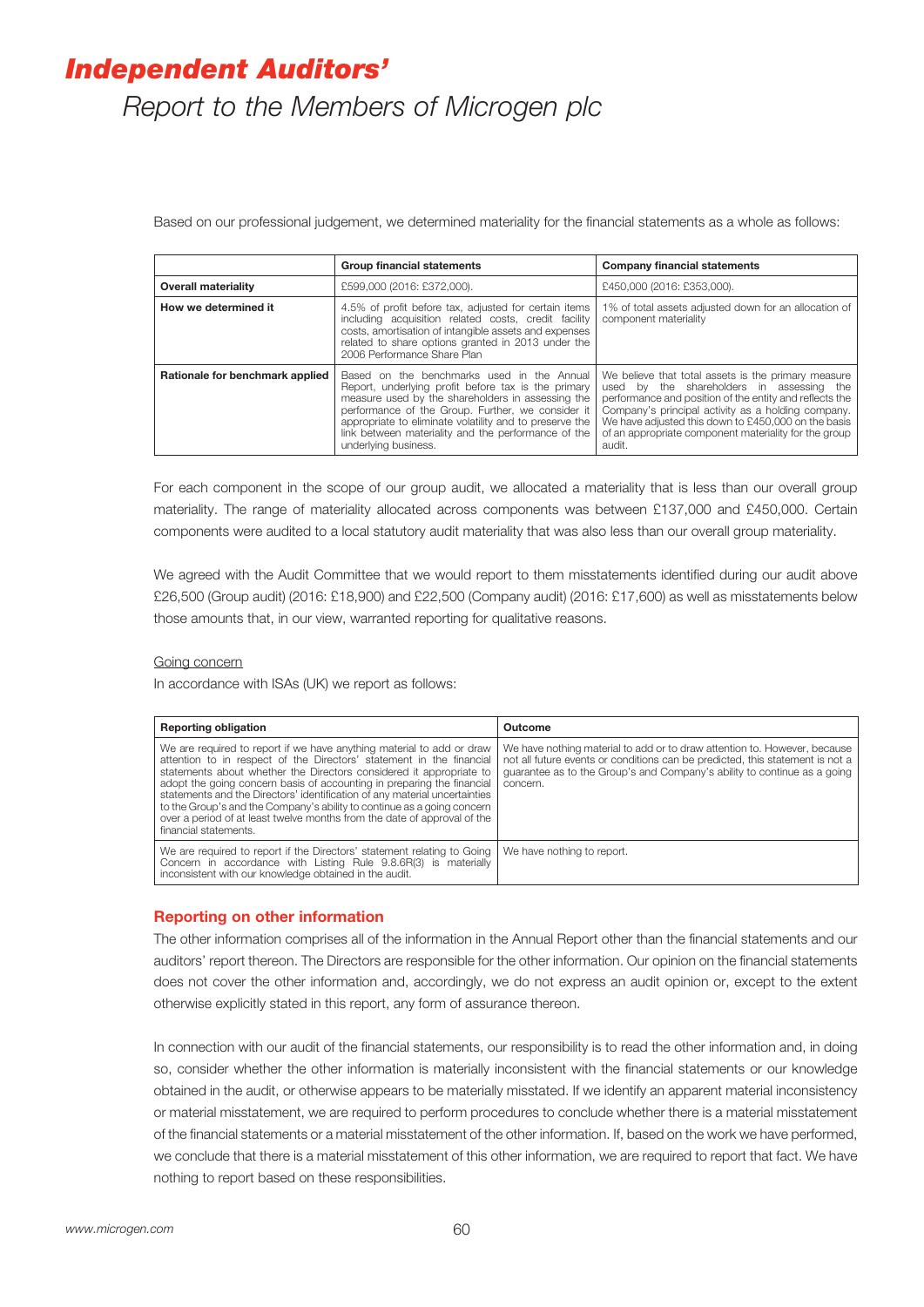With respect to the Strategic Report, Report of the Directors and Corporate Governance Statement, we also considered whether the disclosures required by the UK Companies Act 2006 have been included.

Based on the responsibilities described above and our work undertaken in the course of the audit, the Companies Act 2006, (CA06), ISAs (UK) and the Listing Rules of the Financial Conduct Authority (FCA) require us also to report certain opinions and matters as described below (required by ISAs (UK) unless otherwise stated).

#### **Strategic Report and Report of the Directors**

In our opinion, based on the work undertaken in the course of the audit, the information given in the Strategic Report and Report of the Directors for the year ended 31 December 2017 is consistent with the financial statements and has been prepared in accordance with applicable legal requirements. (CA06)

In light of the knowledge and understanding of the Group and Company and their environment obtained in the course of the audit, we did not identify any material misstatements in the Strategic Report and Report of the Directors. (CA06)

### **Corporate Governance Statement**

In our opinion, based on the work undertaken in the course of the audit, the information given in the Corporate Governance Statement (on pages 23 to 33) about internal controls and risk management systems in relation to financial reporting processes and about share capital structures in compliance with rules 7.2.5 and 7.2.6 of the Disclosure Guidance and Transparency Rules sourcebook of the FCA ("DTR") is consistent with the financial statements and has been prepared in accordance with applicable legal requirements. (CA06)

In light of the knowledge and understanding of the Group and Company and their environment obtained in the course of the audit, we did not identify any material misstatements in this information. (CA06)

In our opinion, based on the work undertaken in the course of the audit, the information given in the Corporate Governance Statement (on pages 23 to 33) with respect to the Company's corporate governance code and practices and about its administrative, management and supervisory bodies and their committees complies with rules 7.2.2, 7.2.3 and 7.2.7 of the DTR. (CA06)

We have nothing to report arising from our responsibility to report if a corporate governance statement has not been prepared by the Company. (CA06)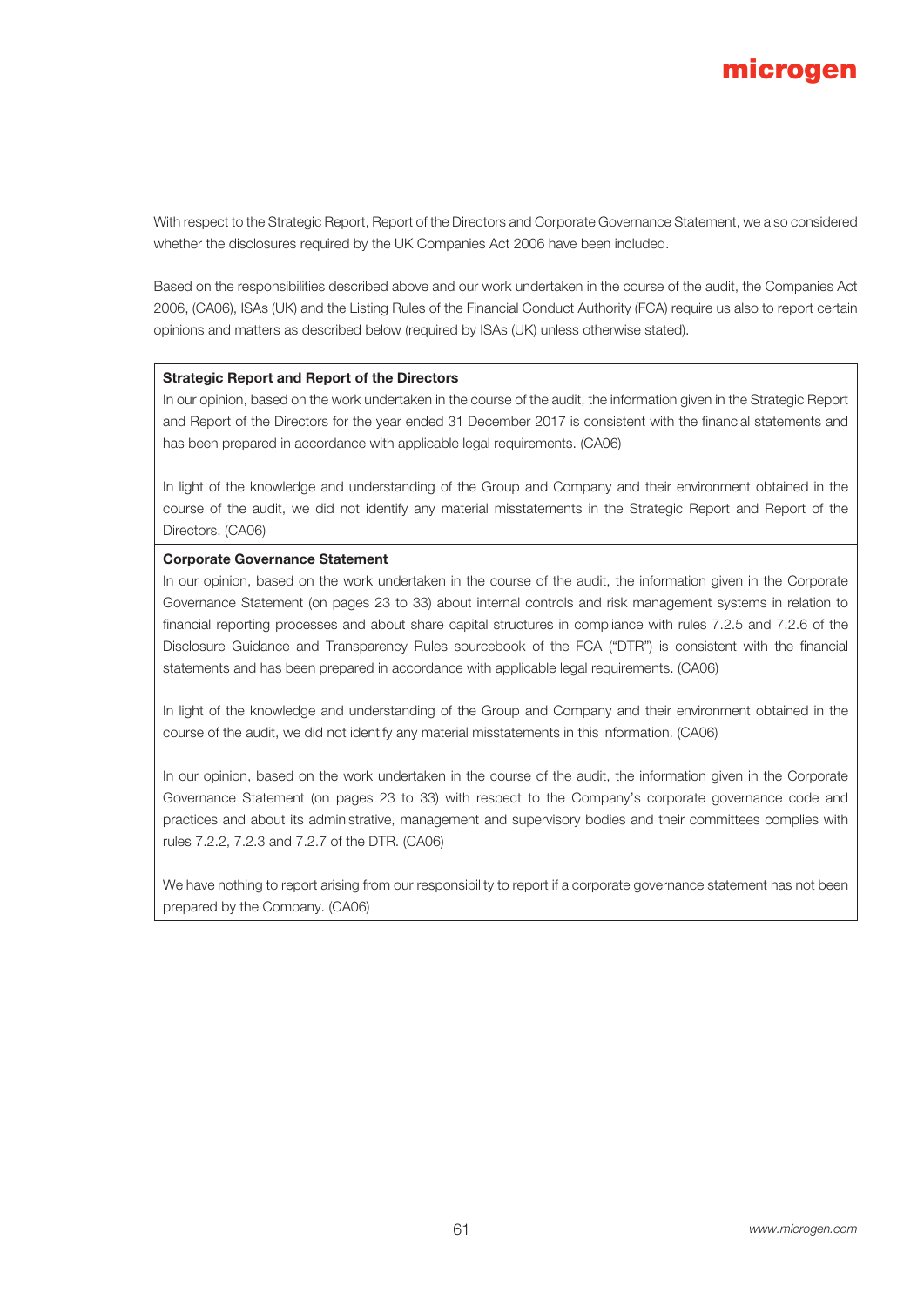# *Independent Auditors'*

# *Report to the Members of Microgen plc*

## **The Directors' assessment of the prospects of the Group and of the principal risks that would threaten the solvency or liquidity of the Group**

We have nothing material to add or draw attention to regarding:

- The Directors' confirmation on page 12 of the Annual Report that they have carried out a robust assessment of the principal risks facing the Group, including those that would threaten its business model, future performance, solvency or liquidity.
- The disclosures in the Annual Report that describe those risks and explain how they are being managed or mitigated.
- The Directors' explanation on page 15 of the Annual Report as to how they have assessed the prospects of the Group, over what period they have done so and why they consider that period to be appropriate, and their statement as to whether they have a reasonable expectation that the Group will be able to continue in operation and meet its liabilities as they fall due over the period of their assessment, including any related disclosures drawing attention to any necessary qualifications or assumptions.

We have nothing to report having performed a review of the Directors' statement that they have carried out a robust assessment of the principal risks facing the Group and statement in relation to the longer-term viability of the Group. Our review was substantially less in scope than an audit and only consisted of making inquiries and considering the Directors' process supporting their statements; checking that the statements are in alignment with the relevant provisions of the UK Corporate Governance Code (the "Code"); and considering whether the statements are consistent with the knowledge and understanding of the Group and Company and their environment obtained in the course of the audit. (Listing Rules)

#### **Other Code Provisions**

We have nothing to report in respect of our responsibility to report when:

- The statement given by the Directors, on page 12, that they consider the Annual Report taken as a whole to be fair, balanced and understandable, and provides the information necessary for the members to assess the Group's and Company's position and performance, business model and strategy is materially inconsistent with our knowledge of the Group and Company obtained in the course of performing our audit.
- The section of the Annual Report on page 26 describing the work of the Audit Committee does not appropriately address matters communicated by us to the Audit Committee.
- The Directors' statement relating to the Company's compliance with the Code does not properly disclose a departure from a relevant provision of the Code specified, under the Listing Rules, for review by the auditors.

#### **Directors' Remuneration**

In our opinion, the part of the Directors' Remuneration Report to be audited has been properly prepared in accordance with the Companies Act 2006. (CA06)

### **Responsibilities for the financial statements and the audit**

#### **Responsibilities of the Directors for the financial statements**

As explained more fully in the Statement of Directors' Responsibilities set out on page 12, the Directors are responsible for the preparation of the financial statements in accordance with the applicable framework and for being satisfied that they give a true and fair view. The Directors are also responsible for such internal control as they determine is necessary to enable the preparation of financial statements that are free from material misstatement, whether due to fraud or error.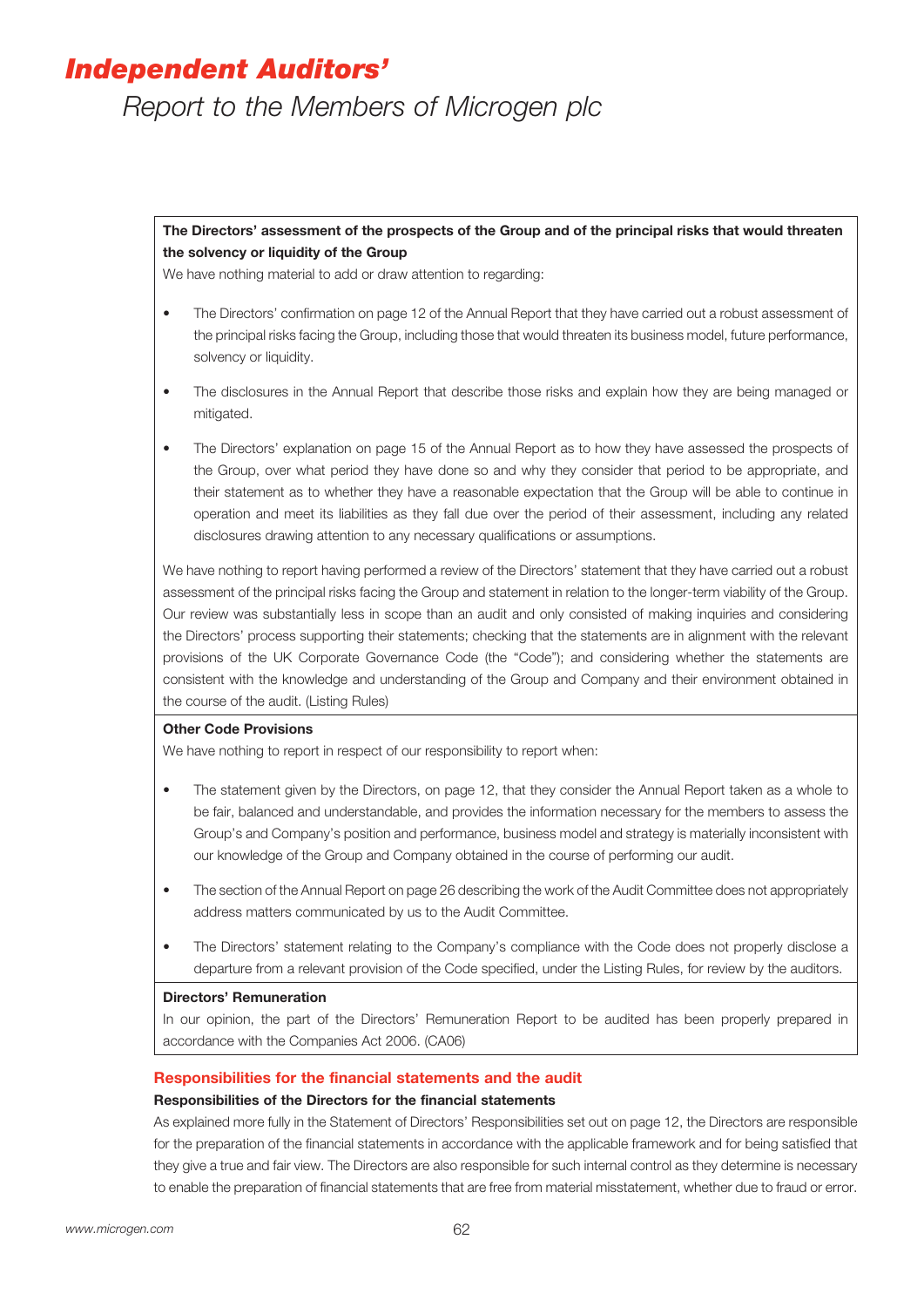In preparing the financial statements, the Directors are responsible for assessing the Group's and the Company's ability to continue as a going concern, disclosing as applicable, matters related to going concern and using the going concern basis of accounting unless the Directors either intend to liquidate the Group or the Company or to cease operations, or have no realistic alternative but to do so.

### **Auditors' responsibilities for the audit of the financial statements**

Our objectives are to obtain reasonable assurance about whether the financial statements as a whole are free from material misstatement, whether due to fraud or error, and to issue an auditors' report that includes our opinion. Reasonable assurance is a high level of assurance, but is not a guarantee that an audit conducted in accordance with ISAs (UK) will always detect a material misstatement when it exists. Misstatements can arise from fraud or error and are considered material if, individually or in the aggregate, they could reasonably be expected to influence the economic decisions of users taken on the basis of these financial statements.

A further description of our responsibilities for the audit of the financial statements is located on the FRC's website at: www.frc.org.uk/auditorsresponsibilities. This description forms part of our auditors' report.

#### **Use of this report**

This report, including the opinions, has been prepared for and only for the Company's members as a body in accordance with Chapter 3 of Part 16 of the Companies Act 2006 and for no other purpose. We do not, in giving these opinions, accept or assume responsibility for any other purpose or to any other person to whom this report is shown or into whose hands it may come save where expressly agreed by our prior consent in writing.

### **Other required reporting**

#### **Companies Act 2006 exception reporting**

Under the Companies Act 2006 we are required to report to you if, in our opinion:

- we have not received all the information and explanations we require for our audit; or
- adequate accounting records have not been kept by the Company, or returns adequate for our audit have not been received from branches not visited by us; or
- certain disclosures of directors' remuneration specified by law are not made; or
- the Company financial statements and the part of the Directors' Remuneration Report to be audited are not in agreement with the accounting records and returns.

We have no exceptions to report arising from this responsibility.

#### **Appointment**

Following the recommendation of the audit committee, we were appointed by the members on 21 March 1996 to audit the financial statements for the year ended 31 October 1996 and subsequent financial periods. The period of total uninterrupted engagement is 21 years and 2 months, covering the years ended 31 October 1996 to 31 December 2017.

John Maitland (Senior Statutory Auditor) for and on behalf of PricewaterhouseCoopers LLP Chartered Accountants and Statutory Auditors Reading 6 March 2018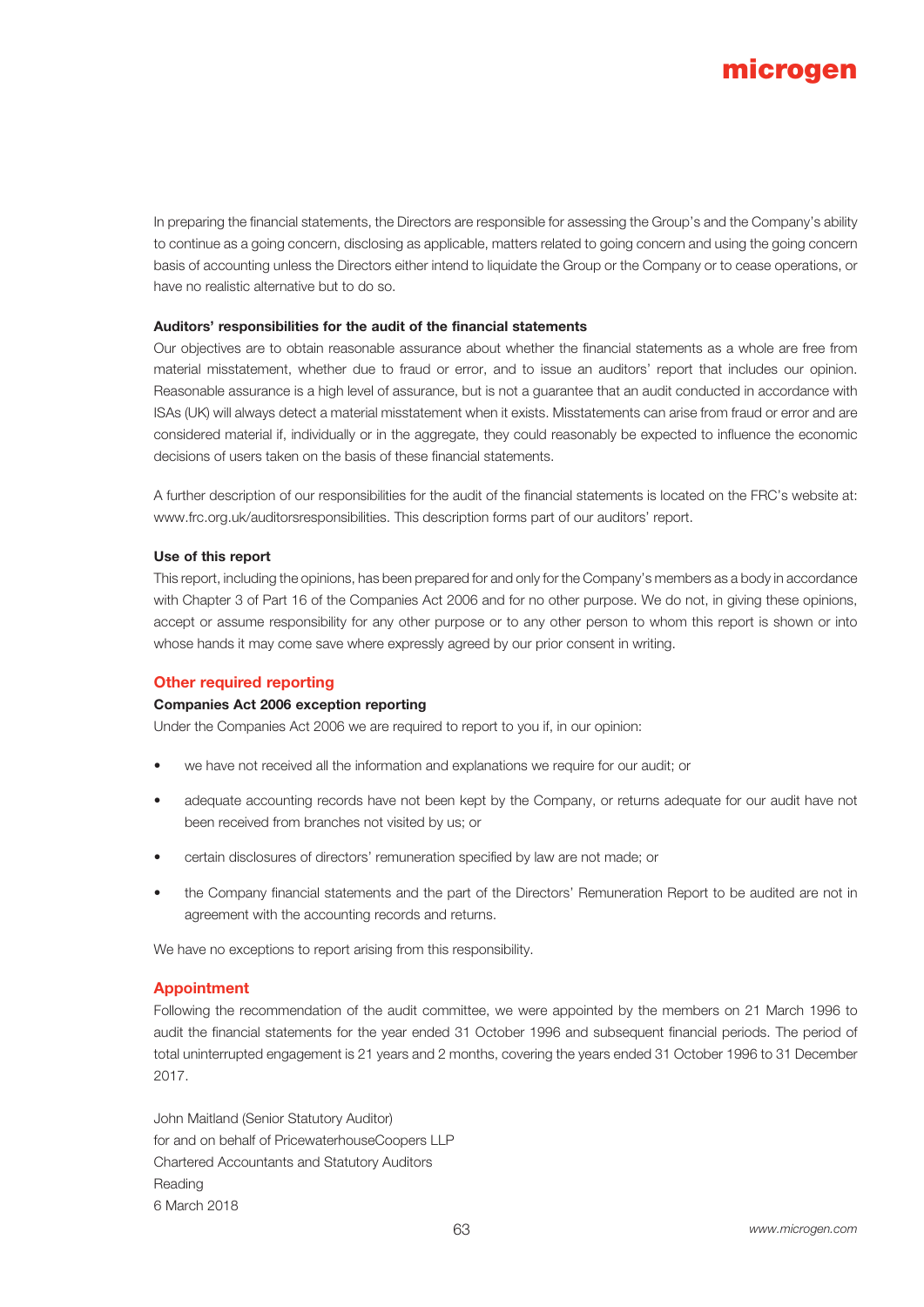# *Consolidated*

*Income Statement for the year ended 31 December 2017*

|                           | Note           | Before non-<br>underlying<br>items | Year ended 31 Dec 2017<br>Non-<br>underlying<br><b>Total</b><br>items |           | Before non-<br>underlying<br>items | Year ended 31 Dec 2016<br>Non-<br>underlying<br>items | <b>Total</b> |  |
|---------------------------|----------------|------------------------------------|-----------------------------------------------------------------------|-----------|------------------------------------|-------------------------------------------------------|--------------|--|
|                           |                | £000                               | £000                                                                  | £000      | £000                               | £000                                                  | £000         |  |
| <b>Revenue</b>            | 1              | 62,640                             |                                                                       | 62,640    | 42,988                             |                                                       | 42,988       |  |
| Operating costs           | 1, 2           | (49, 019)                          | (2, 541)                                                              | (51, 560) | (33, 463)                          | (1, 313)                                              | (34, 776)    |  |
| <b>Operating profit</b>   | $\overline{2}$ | 13,621                             | (2, 541)                                                              | 11,080    | 9,525                              | (1, 313)                                              | 8,212        |  |
| Finance income            | 4              | 13                                 |                                                                       | 13        | 66                                 |                                                       | 66           |  |
| Finance costs             | 4              | (316)                              |                                                                       | (316)     | (397)                              |                                                       | (397)        |  |
| Net finance costs         |                | (303)                              |                                                                       | (303)     | (331)                              |                                                       | (331)        |  |
| Profit before income tax  |                | 13,318                             | (2,541)                                                               | 10,777    | 9,194                              | (1, 313)                                              | 7,881        |  |
| Income tax expense        | 5              | (2, 288)                           | 1,447                                                                 | (841)     | (1,828)                            | 190                                                   | (1,638)      |  |
| Profit for the year       |                | 11,030                             | (1,094)                                                               | 9,936     | 7,366                              | (1, 123)                                              | 6,243        |  |
|                           |                |                                    |                                                                       |           |                                    |                                                       |              |  |
| <b>Earnings per share</b> |                |                                    |                                                                       |           |                                    |                                                       |              |  |
| <b>Basic</b>              | 6              |                                    |                                                                       | 16.4p     |                                    |                                                       | 10.6p        |  |
| <b>Diluted</b>            | 6              |                                    |                                                                       | 15.6p     |                                    |                                                       | 10.0p        |  |

The accounting policies and notes on pages 70 to 115 are an integral part of these consolidated financial statements.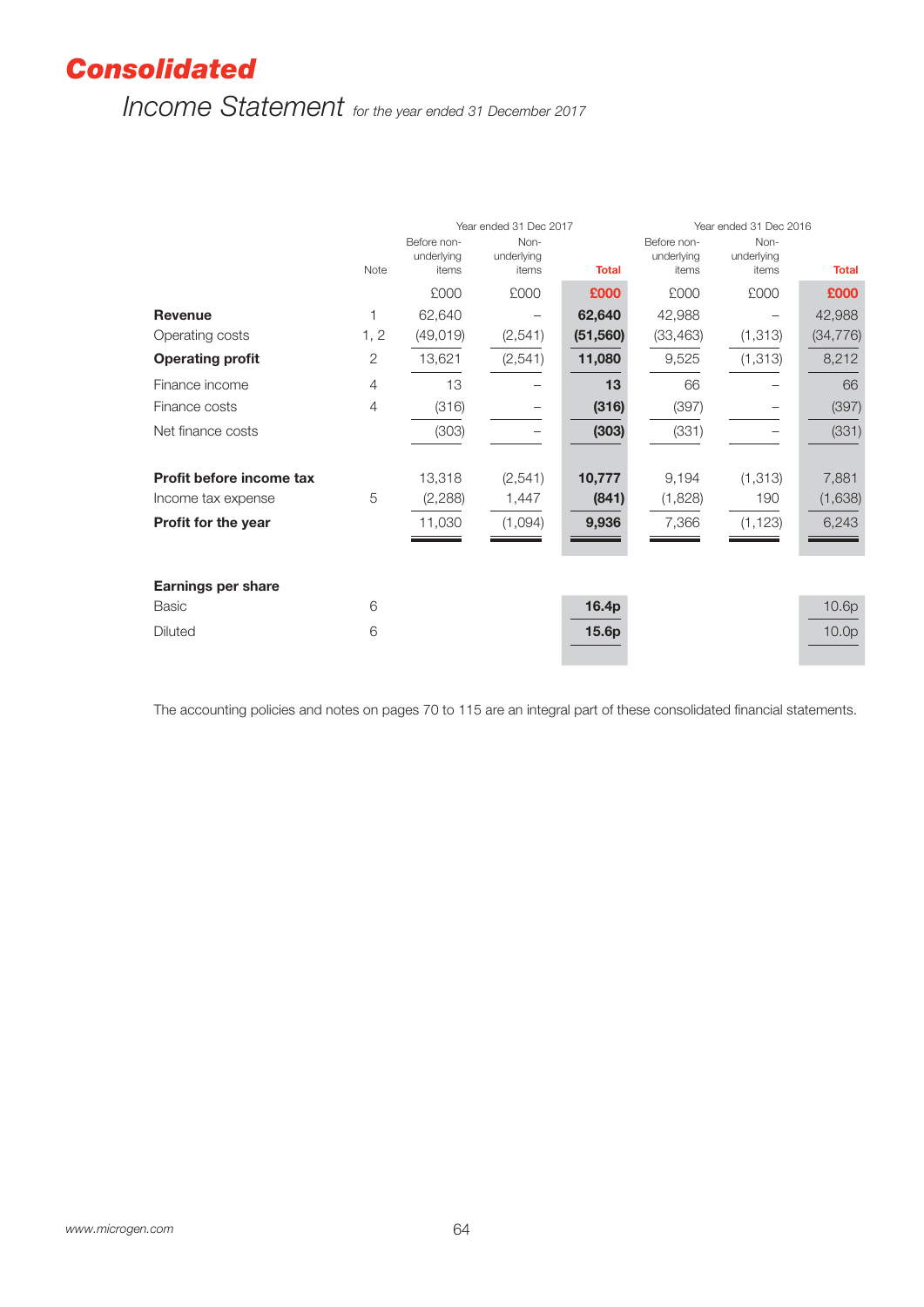# *Consolidated Statement*



*Of Comprehensive Income for the year ended 31 December 2017*

|                                                                                                                                                                               |    | <b>Group</b><br><b>Year ended</b><br>31 Dec<br>2017 | Group<br>Year ended<br>31 Dec<br>2016 |
|-------------------------------------------------------------------------------------------------------------------------------------------------------------------------------|----|-----------------------------------------------------|---------------------------------------|
| <b>Note</b>                                                                                                                                                                   |    | £000                                                | £000                                  |
| <b>Profit for the year</b>                                                                                                                                                    |    | 9,936                                               | 6.243                                 |
| Other comprehensive income<br>Items that will or may be reclassified to profit or loss:<br>Fair value gain on hedged financial instruments<br>Currency translation difference | 21 | 148<br>(40)                                         | 133<br>95                             |
| Other comprehensive income for the year, net of tax                                                                                                                           |    | 108                                                 | 228                                   |
| Total comprehensive income for the year                                                                                                                                       |    | 10.044                                              | 6.471                                 |

The accounting policies and notes on pages 70 to 115 are an integral part of these consolidated financial statements.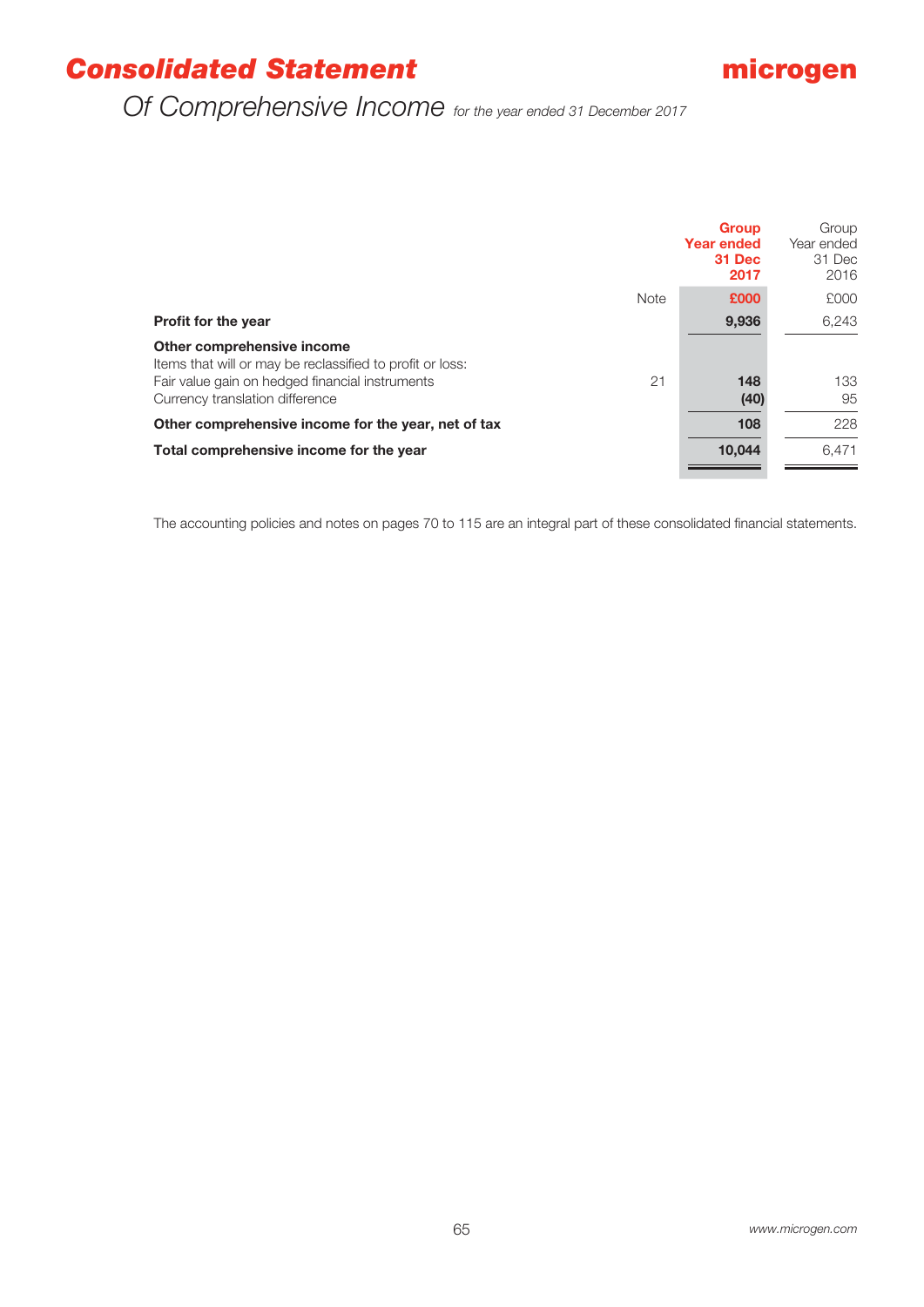

*Sheets as at 31 December 2017*

|                                                                |             | <b>Group</b>         | Group                | <b>Company</b>       | Company              |
|----------------------------------------------------------------|-------------|----------------------|----------------------|----------------------|----------------------|
|                                                                |             | As at<br>31 Dec 2017 | As at<br>31 Dec 2016 | As at<br>31 Dec 2017 | As at<br>31 Dec 2016 |
|                                                                | <b>Note</b> | £000                 | £000                 | £000                 | £000                 |
| <b>ASSETS</b>                                                  |             |                      |                      |                      |                      |
| <b>Non-current assets</b>                                      |             |                      |                      |                      |                      |
| Property, plant and equipment<br>Goodwill                      | 10<br>8     | 1,825                | 1,330<br>41,774      | 283                  |                      |
| Intangible assets                                              | 9           | 52,801<br>16,124     | 7,257                |                      |                      |
| Investments in subsidiaries                                    | 11          |                      |                      | 50,143               | 42,459               |
| Deferred tax assets                                            | 12          | 1,336                | 738                  | 136                  |                      |
|                                                                |             | 72,086               | 51,099               | 50,562               | 42,459               |
| <b>Current assets</b>                                          |             |                      |                      |                      |                      |
| Trade and other receivables                                    | 13          | 13,363               | 8,337                | 5,685                | 390                  |
| Financial assets - derivative financial                        |             |                      |                      |                      |                      |
| instruments                                                    | 18          | 218                  | 134                  |                      |                      |
| Current income tax assets                                      |             | 733                  |                      | 1,018                | 18                   |
| Cash and cash equivalents                                      | 14          | 19,137               | 23,849               | 9,234                | 10,063               |
|                                                                |             | 33,451               | 32,320               | 15,937               | 10,471               |
| <b>Total assets</b>                                            |             | 105,537              | 83,419               | 66,499               | 52,930               |
| <b>LIABILITIES</b>                                             |             |                      |                      |                      |                      |
| <b>Current liabilities</b>                                     |             |                      |                      |                      |                      |
| <b>Financial liabilities</b>                                   |             |                      |                      |                      |                      |
| – borrowings                                                   | 16          | (2,040)              | (3,000)              | (2,040)              |                      |
| - derivative financial instruments<br>Trade and other payables | 18<br>15    | (37)<br>(36, 952)    | (198)<br>(27, 847)   | (12)<br>(1, 918)     | (7,967)              |
| Current income tax liabilities                                 |             | (381)                | (100)                |                      |                      |
| Provisions                                                     | 17          |                      | (24)                 |                      |                      |
|                                                                |             | (39, 410)            | (31, 169)            | (3,970)              | (7,967)              |
| Net current (liabilities)/assets                               |             | (5,959)              | 1,151                | 11,967               | 2,504                |
| <b>Non-current liabilities</b>                                 |             |                      |                      |                      |                      |
| Financial liabilities - borrowings                             | 16          | (7, 778)             | (7, 250)             | (7, 778)             |                      |
| Provisions                                                     | 17          | (404)                | (287)                |                      |                      |
| Deferred tax liabilities                                       | 12          | (4,060)              | (1,316)              |                      |                      |
|                                                                |             | (12,242)             | (8,853)              | (7, 778)             |                      |
| <b>NET ASSETS</b>                                              |             | 53,885               | 43,397               | 54,751               | 44,963               |
|                                                                |             |                      |                      |                      |                      |
| <b>SHAREHOLDERS' EQUITY</b>                                    |             |                      |                      |                      |                      |
| Share capital                                                  | 19          | 3,939                | 3,811                | 3,939                | 3,811                |
| Share premium account<br>Capital redemption reserve            | 20          | 6,449                | 4,498                | 6,449                | 4,498                |
| Other reserves                                                 | 21          | 12,372<br>34,279     | 12,372<br>34,131     | 12,372<br>17,386     | 12,372<br>17,398     |
| (Accumulated losses)/ retained earnings                        | 22          | (3,251)              | (11, 552)            | 14,605               | 6,884                |
| Foreign currency translation reserve                           |             | 97                   | 137                  |                      |                      |
| <b>TOTAL EQUITY</b>                                            |             | 53,885               | 43,397               | 54,751               | 44,963               |
|                                                                |             |                      |                      |                      |                      |

The accounting policies and notes on pages 70 to 115 are an integral part of these consolidated financial statements. The financial statements on pages 64 to 115 were authorised for issue by the Board of Directors on 6 March 2018 and were signed on its behalf by:

Director

**Ivan Martin Philip Wood Director Philip Wood Director**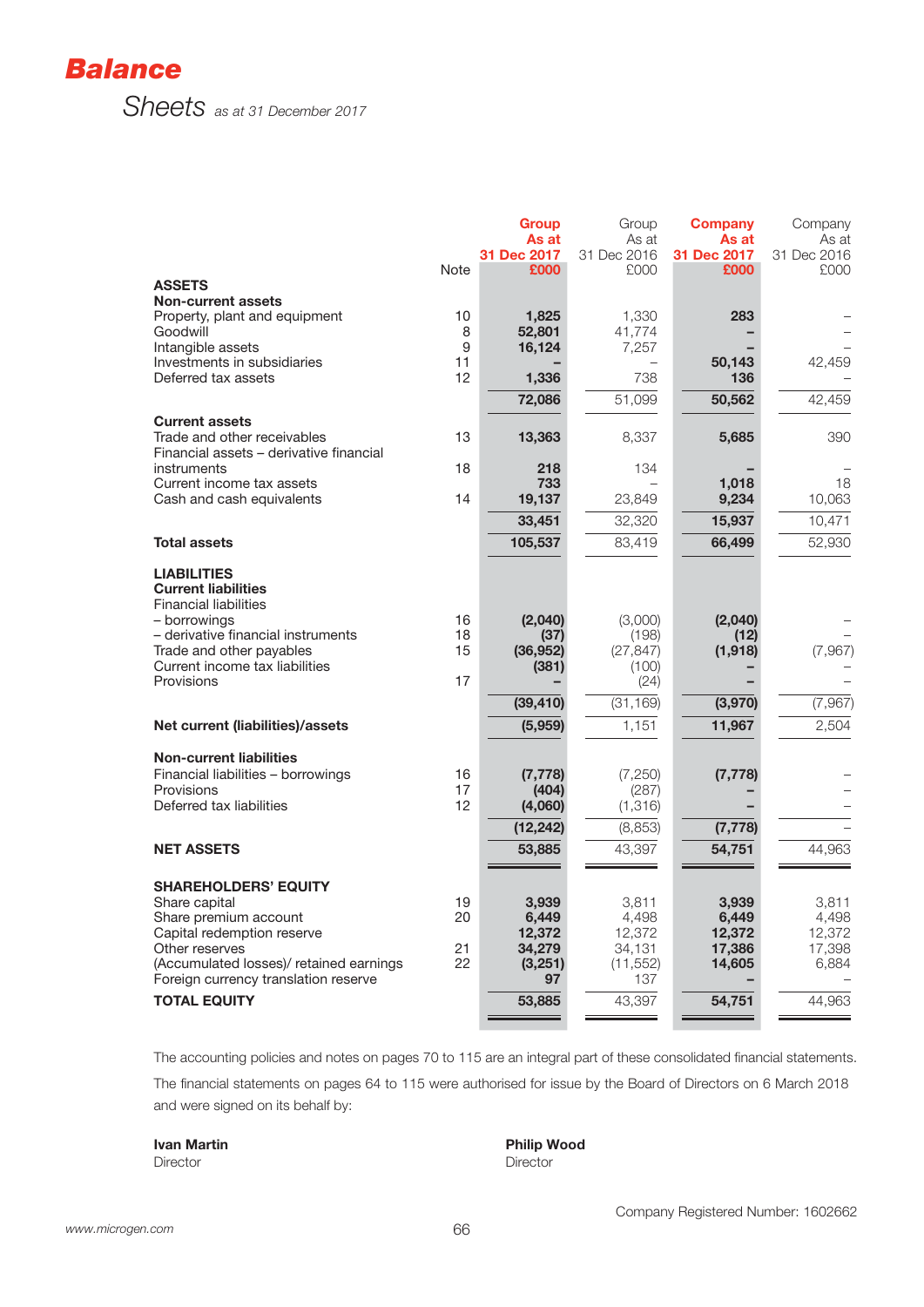# *Consolidated Statement*

# **microgen**

# *Of Changes in Shareholders' Equity*

*for the year ended 31 December 2017*

|                                                                   |                |                 |                 |                          | Attributable to owners of the Parent |                 |                          |                |
|-------------------------------------------------------------------|----------------|-----------------|-----------------|--------------------------|--------------------------------------|-----------------|--------------------------|----------------|
|                                                                   |                |                 | Share           | (Accumulated<br>losses)/ | Foreign<br>currency                  | Capital         |                          |                |
|                                                                   |                | Share           | premium         | retained                 | translation                          | redemption      | Other                    | <b>Total</b>   |
|                                                                   | Note           | capital<br>£000 | account<br>£000 | earnings<br>£000         | reserve<br>£000                      | reserve<br>£000 | reserves<br>£000         | equity<br>£000 |
| Group                                                             |                |                 |                 |                          |                                      |                 |                          |                |
| <b>Balance at 1 January 2016</b>                                  |                | 3,796           | 4,484           | (16, 121)                | 42                                   | 12,372          | 33,998                   | 38,571         |
| Profit for the year                                               |                |                 |                 | 6,243                    |                                      |                 |                          | 6,243          |
| Cash flow hedges                                                  |                |                 |                 |                          |                                      |                 |                          |                |
| - net fair value gains in the year                                | 21             |                 |                 |                          |                                      |                 | 133                      | 133            |
| Exchange rate adjustments                                         |                |                 |                 |                          | 95                                   |                 | $\overline{\phantom{0}}$ | 95             |
| <b>Total comprehensive</b>                                        |                |                 |                 | 6,243                    | 95                                   |                 | 133                      | 6,471          |
| income for the year                                               |                |                 |                 |                          |                                      |                 |                          |                |
| Shares issued under share<br>option schemes                       | 19-20          | 15              | 14              |                          |                                      |                 |                          | 29             |
| Share options - value of                                          |                |                 |                 |                          |                                      |                 |                          |                |
| employee service                                                  | 22             |                 |                 | 610                      |                                      |                 |                          | 610            |
| Deferred tax on financial instruments                             | 12<br>12       |                 |                 | (39)                     |                                      |                 |                          | (39)<br>227    |
| Deferred tax on share options<br>Corporation tax on share options | 22             |                 |                 | 227<br>68                |                                      |                 |                          | 68             |
| Dividends to equity holders                                       |                |                 |                 |                          |                                      |                 |                          |                |
| of the Company                                                    | 7              |                 |                 | (2,540)                  |                                      |                 |                          | (2, 540)       |
| <b>Total Contributions by and</b>                                 |                |                 |                 |                          |                                      |                 |                          |                |
| distributions to owners of<br>the Company recognised              |                |                 |                 |                          |                                      |                 |                          |                |
| directly in equity                                                |                | 15              | 14              | (1,674)                  |                                      |                 |                          | (1,645)        |
| <b>Balance at 31 December 2016</b>                                |                | 3,811           | 4,498           | (11, 552)                | 137                                  | 12,372          | 34,131                   | 43,397         |
| Profit for the year                                               |                |                 |                 | 9,936                    |                                      |                 |                          | 9,936          |
| Cash flow hedges                                                  |                |                 |                 |                          |                                      |                 |                          |                |
| - net fair value gains in the year                                | 21             |                 |                 |                          |                                      |                 | 148                      | 148            |
| Exchange rate adjustments                                         |                |                 |                 |                          | (40)                                 |                 | $\overline{\phantom{0}}$ | (40)           |
| <b>Total comprehensive</b><br>income for the year                 |                |                 |                 | 9,936                    | (40)                                 |                 | 148                      | 10,044         |
| Shares issued under share                                         |                |                 |                 |                          |                                      |                 |                          |                |
| option schemes                                                    | 19-20          | 102             | $\overline{4}$  |                          |                                      |                 |                          | 106            |
| Shares to be issued                                               | 19-20          | 26              | 1,947           |                          |                                      |                 |                          | 1,973          |
| Share options - value of<br>employee service                      | 22             |                 |                 | 796                      |                                      |                 |                          | 796            |
| Deferred tax on financial instruments                             | 12             |                 |                 | 39                       |                                      |                 |                          | 39             |
| Deferred tax on share options                                     | 12             |                 |                 | 383                      |                                      |                 |                          | 383            |
| Corporation tax on share options                                  | 22             |                 |                 | 492                      |                                      |                 |                          | 492            |
| Dividends to equity holders                                       |                |                 |                 |                          |                                      |                 |                          |                |
| of the Company<br><b>Total Contributions by and</b>               | $\overline{7}$ |                 |                 | (3, 345)                 |                                      |                 |                          | (3, 345)       |
| distributions to owners of                                        |                |                 |                 |                          |                                      |                 |                          |                |
| the Company recognised<br>directly in equity                      |                | 128             | 1,951           | (1,635)                  |                                      |                 |                          | 444            |
|                                                                   |                |                 |                 |                          |                                      |                 |                          |                |
| Balance at 31 December 2017                                       |                | 3,939           | 6,449           | (3, 251)                 | 97                                   | 12,372          | 34,279                   | 53,885         |

The accounting policies and notes on pages 70 to 115 are an integral part of these consolidated financial statements.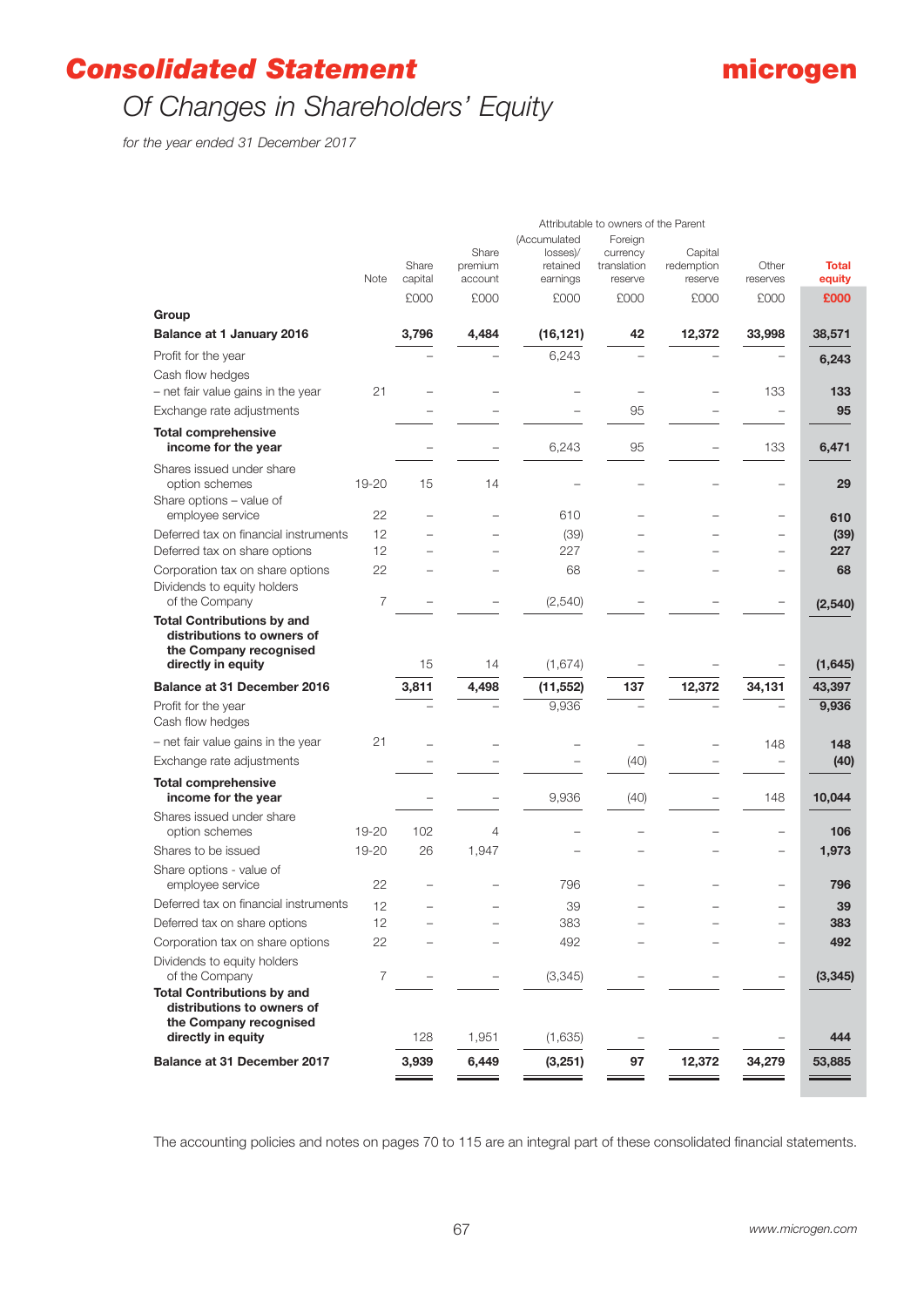# *Company Statement*

# *Of Changes in Shareholders' Equity*

*for the year ended 31 December 2017*

|                                                                                                                 | Attributable to owners of the Company |                  |                    |                                 |         |                   |                        |  |
|-----------------------------------------------------------------------------------------------------------------|---------------------------------------|------------------|--------------------|---------------------------------|---------|-------------------|------------------------|--|
|                                                                                                                 | Share<br>Capital                      |                  |                    |                                 |         |                   |                        |  |
|                                                                                                                 |                                       | Share<br>capital | premium<br>account | Retained redemption<br>earnings | reserve | Other<br>reserves | <b>Total</b><br>equity |  |
|                                                                                                                 | Note                                  | £000             | £000               | £000                            | £000    | £000              | £000                   |  |
| Company                                                                                                         |                                       |                  |                    |                                 |         |                   |                        |  |
| <b>Balance at 1 January 2016</b>                                                                                |                                       | 3,796            | 4,484              | 5,848                           | 12,372  | 17,398            | 43,898                 |  |
| Profit for the year                                                                                             | 22                                    |                  |                    | 2,966                           |         |                   | 2,966                  |  |
| <b>Total comprehensive</b><br>income for the year                                                               |                                       |                  |                    | 2,966                           |         |                   | 2,966                  |  |
| Shares issued under share<br>option schemes                                                                     | $19 - 20$                             | 15               | 14                 |                                 |         |                   | 29                     |  |
| Share options - value of<br>employee service                                                                    | 22                                    |                  |                    | 610                             |         |                   | 610                    |  |
| Dividends to equity holders<br>of the Company                                                                   | $\overline{7}$                        |                  |                    | (2,540)                         |         |                   | (2,540)                |  |
| <b>Total Contributions by and</b><br>distributions to owners of<br>the Company recognised                       |                                       |                  |                    |                                 |         |                   |                        |  |
| directly in equity                                                                                              |                                       | 15               | 14                 | (1,930)                         |         |                   | (1,901)                |  |
| <b>Balance at 31 December 2016</b>                                                                              |                                       | 3,811            | 4,498              | 6,884                           | 12,372  | 17,398            | 44,963                 |  |
| Profit for the year                                                                                             | 22                                    |                  |                    | 10,270                          |         |                   | 10,270                 |  |
| Cash flow hedges - net fair<br>value losses in the year                                                         | 21                                    |                  |                    |                                 |         | (12)              | (12)                   |  |
| <b>Total comprehensive</b><br>income for the year                                                               |                                       |                  |                    | 10,270                          |         | (12)              | 10,258                 |  |
| Shares issued under share<br>option schemes                                                                     | $19 - 20$                             | 102              | 4                  |                                 |         |                   | 106                    |  |
| Shares to be issued                                                                                             | 19-20                                 | 26               | 1,947              |                                 |         |                   | 1,973                  |  |
| Share options - value of<br>employee service                                                                    | 22                                    |                  |                    | 796                             |         |                   | 796                    |  |
| Dividends to equity holders<br>of the Company                                                                   | $\overline{7}$                        |                  |                    | (3, 345)                        |         |                   | (3, 345)               |  |
| <b>Total Contributions by and</b><br>distributions to owners of<br>the Company recognised<br>directly in equity |                                       | 128              | 1,951              | (2, 549)                        |         |                   | (470)                  |  |
| <b>Balance at 31 December 2017</b>                                                                              |                                       | 3,939            | 6,449              | 14,605                          | 12,372  | 17,386            | 54,751                 |  |
|                                                                                                                 |                                       |                  |                    |                                 |         |                   |                        |  |

The accounting policies and notes on pages 70 to 115 are an integral part of these consolidated financial statements.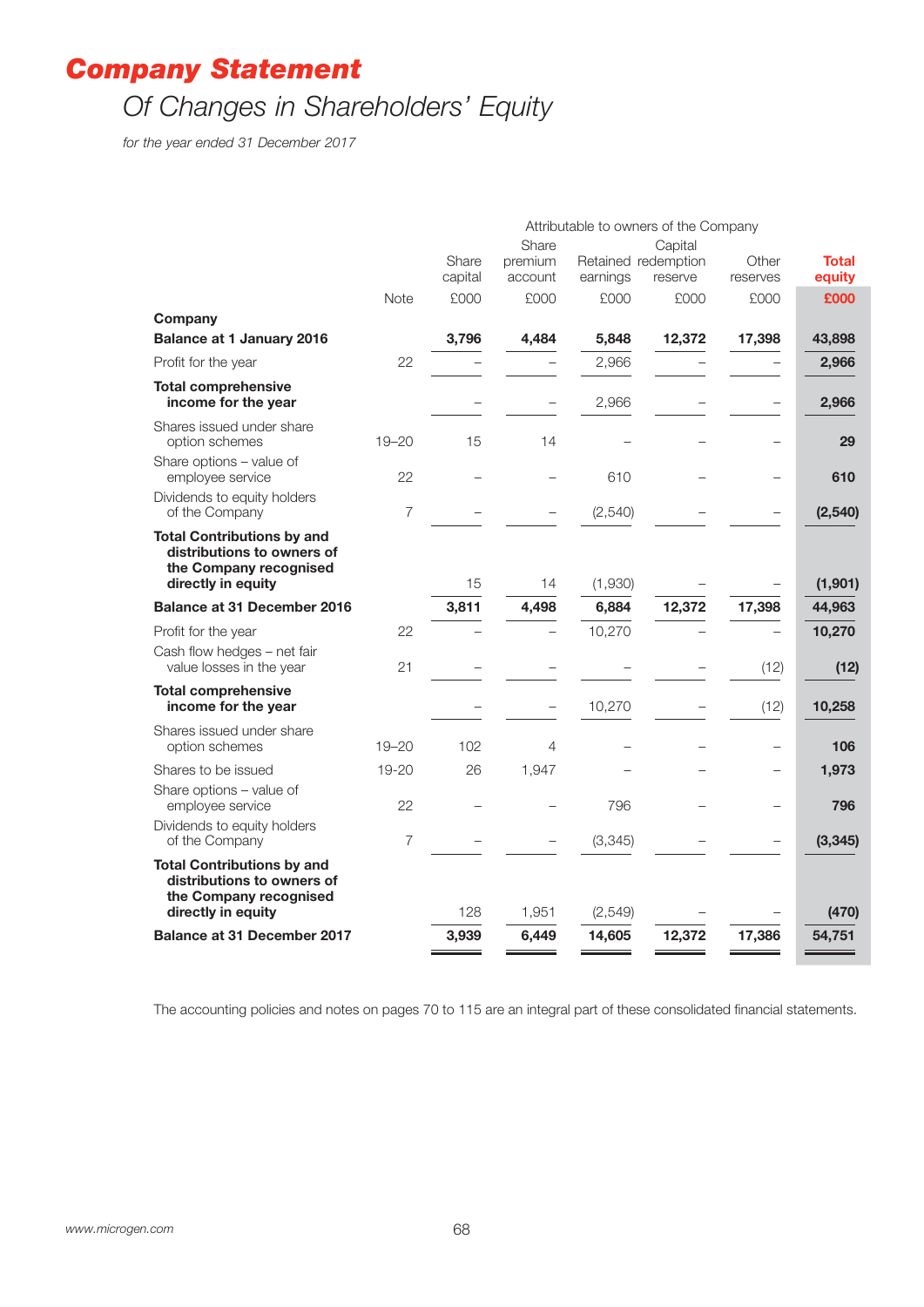# *Statements*

# *Of Cash Flow for the year ended 31 December 2017*

|                                                                    |             | Group<br><b>Year ended</b><br>31 Dec 2017 | Group<br>Year ended<br>31 Dec 2016 | <b>Company</b><br><b>Year ended</b><br>31 Dec 2017 | Company<br>Year ended<br>31 Dec 2016 |
|--------------------------------------------------------------------|-------------|-------------------------------------------|------------------------------------|----------------------------------------------------|--------------------------------------|
|                                                                    | <b>Note</b> | £000                                      | £000                               | £000                                               | £000                                 |
| Cash flows from operating activities                               |             |                                           |                                    |                                                    |                                      |
| Cash generated from/(used in) operations                           | 23          | 13,551                                    | 13,032                             | 7,103                                              | (161)                                |
| Interest paid                                                      |             | (316)                                     | (397)                              | (135)                                              |                                      |
| Income tax paid                                                    |             | (2, 525)                                  | (2,060)                            | (1,000)                                            |                                      |
| Net cash flows generated from/<br>(used in) operating activities   |             | 10,710                                    | 10,575                             | 5,968                                              | (161)                                |
| Cash flows from investing activities                               |             |                                           |                                    |                                                    |                                      |
| Dividend received                                                  |             |                                           |                                    | 12,500                                             | 3,500                                |
| Sale of property, plant and equipment                              |             |                                           | 2,352                              |                                                    |                                      |
| Purchase of property, plant and equipment                          | 10          | (1, 180)                                  | (894)                              | (337)                                              |                                      |
| Purchase of share capital in subsidiaries                          | 11          |                                           |                                    | (16,000)                                           |                                      |
| Acquisition of subsidiaries,<br>net of cash acquired               |             | (10, 460)                                 | (1,430)                            |                                                    |                                      |
| Interest received                                                  |             | 13                                        | 66                                 | 5                                                  | 30                                   |
| Net cash (used in)/ generated<br>from investing activities         |             | (11, 627)                                 | 94                                 | (3,832)                                            | 3,530                                |
| Cash flows from financing activities                               |             |                                           |                                    |                                                    |                                      |
| Net proceeds from issuance<br>of ordinary shares                   |             | 106                                       | 29                                 | 106                                                | 29                                   |
| Dividends paid to Company's shareholders                           | 7           | (3, 345)                                  | (2,540)                            | (3, 345)                                           | (2,540)                              |
| Repayments of loan                                                 |             | (12, 250)                                 | (3,000)                            | (2,000)                                            |                                      |
| Drawdown of Ioan                                                   |             | 11,818                                    |                                    | 11,818                                             |                                      |
| Amounts (lent to)/borrowed<br>from group undertakings              |             |                                           |                                    | (9, 544)                                           | 120                                  |
| Net cash used in financing activities                              |             | (3,671)                                   | (5, 511)                           | (2,965)                                            | (2, 391)                             |
| Net (decrease)/ increase in cash<br>and cash equivalents           |             | (4, 588)                                  | 5.158                              | (829)                                              | 978                                  |
| Cash, cash equivalents and bank<br>overdrafts at beginning of year | 14          | 23,849                                    | 18,600                             | 10,063                                             | 9,085                                |
| Exchange rate (losses)/gains on<br>cash and cash equivalents       |             | (124)                                     | 91                                 |                                                    |                                      |
| <b>Cash and cash equivalents</b><br>at end of year                 | 14          | 19,137                                    | 23,849                             | 9,234                                              | 10,063                               |
|                                                                    |             |                                           |                                    |                                                    |                                      |

The accounting policies and notes on pages 70 to 115 are an integral part of these consolidated financial statements.

**microgen**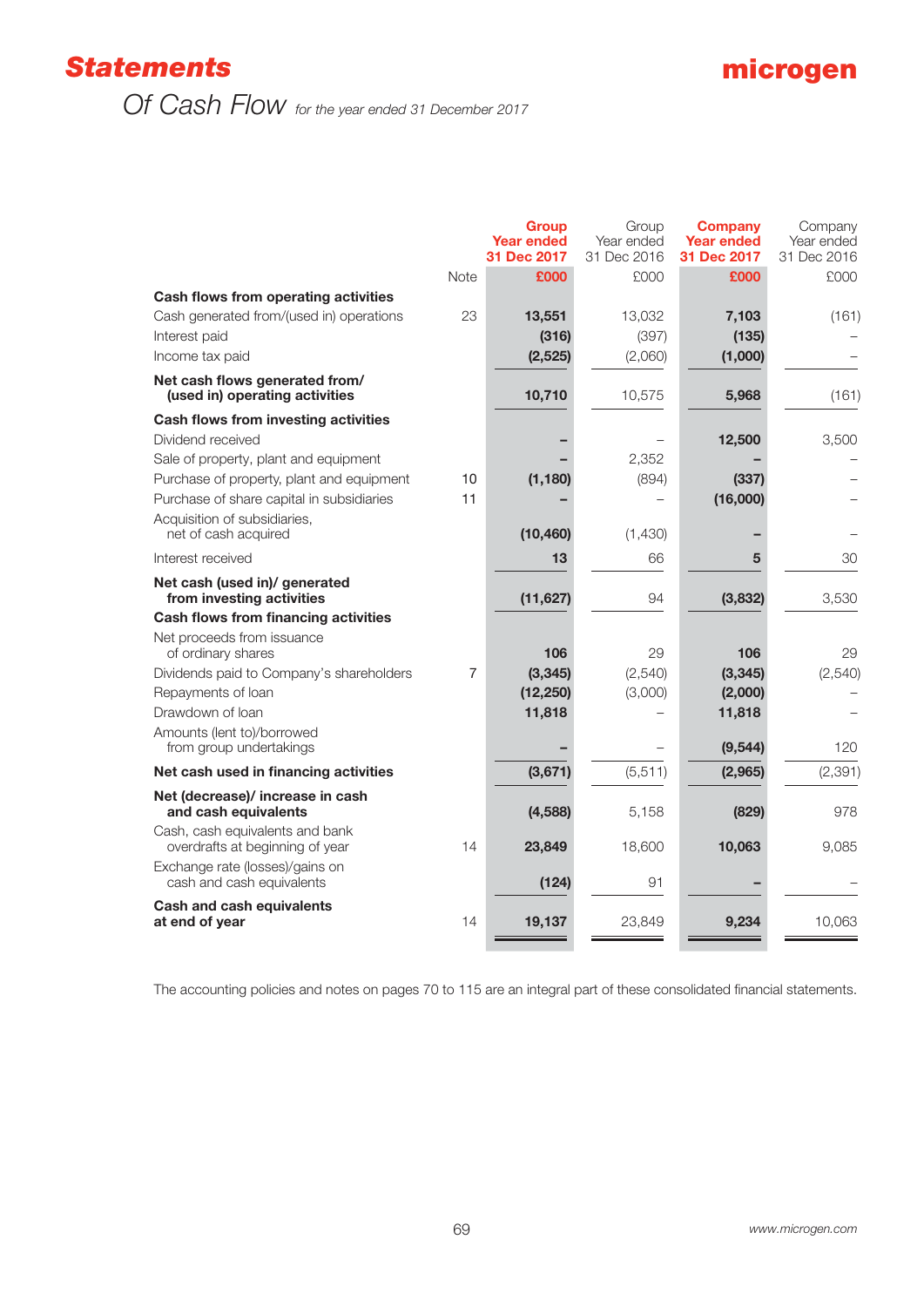# *Notes to the Consolidated Financial Statements*

## **ACCOUNTING POLICIES**

### **General Information**

The Company is a public company limited by shares and incorporated and domiciled in England and Wales.

The Group consolidated financial statements were authorised for issue by the Board of Directors on 6 March 2018.

### **Summary of significant accounting policies**

The principal accounting policies applied in the preparation of these consolidated financial statements are set out below. These policies have been consistently applied to all the years presented, unless otherwise stated.

### **Basis of preparation**

The consolidated financial statements of Microgen plc have been prepared in accordance with International Financial Reporting Standards ("IFRS") as adopted by the European Union (IFRSs as adopted by the EU) and IFRS Interpretations Committee (formerly IFRIC) interpretations and the Companies Act 2006 applicable to companies reporting under IFRS. The consolidated financial statements have been prepared under the historical cost basis, as modified by the revaluation of financial assets and financial liabilities (including derivatives) which are recognised at fair value.

The presentation of financial statements in conformity with IFRS requires the use of certain critical accounting estimates. It also requires management to exercise its judgement in the process of applying the Group's accounting policies. The areas involving a higher degree of judgement or complexity, or where assumptions and estimates are significant to the consolidated financial statements are disclosed on pages 84 to 85.

### **Going Concern**

The Directors have a reasonable expectation that the Group has adequate resources to continue in operational existence for the foreseeable future. Although the Group is operating in a net current liability position at the balance sheet date the Group retains significant cash balances benefitting from its annual licence fee model in which the overwhelming majority of its customers pay annually in advance. The Directors have prepared forecasts which show that the Group will have sufficient cash to operate within their existing bank facilities and to allow them to meet their operating liabilities as and when they fall due for a period of at least 12 months from the date of approval of these financial statements. The Group therefore continues to adopt the going concern basis in preparing its consolidated financial statements.

### **Changes in Accounting policy and disclosures**

#### **(a) New standards, interpretations and amendments effective from 1 January 2017**

There are no new standards, and amendments to standards and interpretations which are effective for annual periods beginning after 1 January 2017, which have been adopted in these financial statements.

#### **(b) New standards and interpretations that have not been early adopted.**

IFRS 15 '*Revenue from Contracts with Customers*' (hereinafter referred to as 'IFRS 15') replaces IAS 18 'Revenue', IAS 11 'Construction Contracts', and several revenue-related Interpretations. IFRS 15 is based on revenue being recognised as and when 'transfer of control' (of the goods or services provided) occurs which is a change from the 'risks and rewards' model under the current revenue standards.

### Retrospective application

The Group plans to adopt IFRS 15 using a fully retrospective application which will include restatement of the prior period comparatives under the new standard.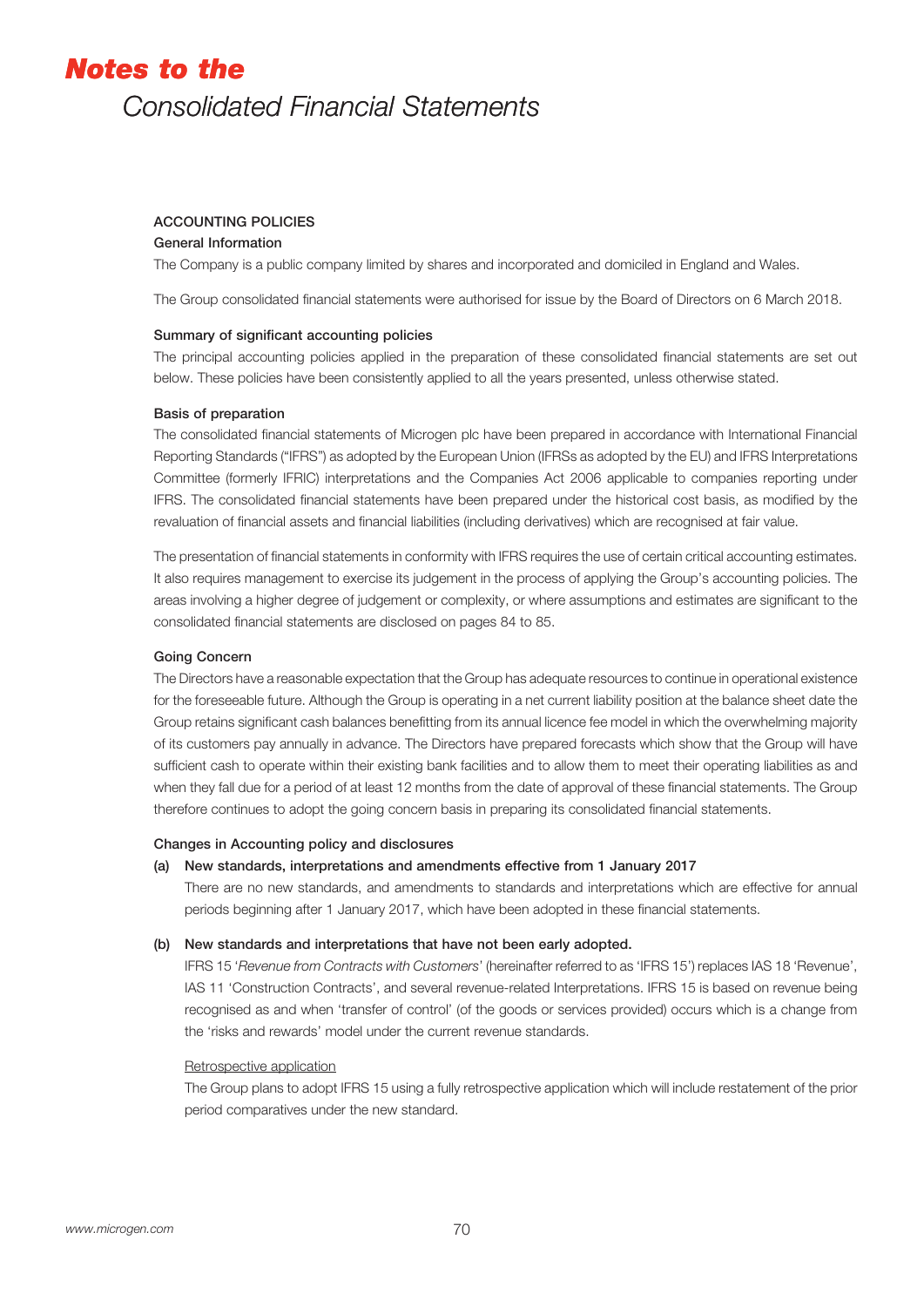## Impacted areas

The Group has identified the following areas where the adoption of IFRS 15 will have an effect significant enough for consideration:

- software licences and maintenance services; and
- software licence sales commissions.

The revenue recognition policy in force for the year ending 31 December 2017 in respect of software licences and maintenance services is described on page 74.

Software licence sales commission in the year ending 31 December 2017 and earlier periods are expensed when the invoices on which the commissions are earned are issued to customers.

### Revenue areas not considered to be significantly impacted by IFRS 15

The implementation of IFRS 15 is not considered to have a significant impact on the timing or amount of revenue recognised by the Group in any year in relation to:

- support fees;
- funded development;
- product specific consultancy;
- managed services;
- general consultancy; and
- revenue from Microgen Financial Systems' legacy products other than Microgen 5Series.

## Impact of IFRS 15 on software licences and maintenance services

The Group's revenue contracts overwhelmingly include the provision of licenced software where enhancement of the core software over time represents an integral part of the obligation to our customers. For Aptitude Software products this enhancement typically involves significant ongoing optimisation of functionality and performance for its users. For Microgen 5Series, the key product of Microgen Financial Systems, the enhancements typically provide mission-critical and timely regulatory functionality. These enhancements are essential for the ongoing compliance of its users and their clients.

These material ongoing enhancement obligations have historically been the reason why the significant majority of our products are structured around annual licence fees for which revenue has been recognised over time.

IFRS 15 requires an entity to evaluate whether the ongoing obligations represent a performance obligation that is distinct from the licence. If not distinct the combined performance obligation is evaluated against recognition over time criteria. If the licence is distinct it is recognised separately from the other performance obligations.

The management evaluation of this judgement for Aptitude Software products and Microgen 5Series is further explained below.

## Aptitude Software products

Aptitude Software's specialised financial management software applications require optimisation of functionality and performance in the initial years of their use to ensure that the applications continue to meet the requirements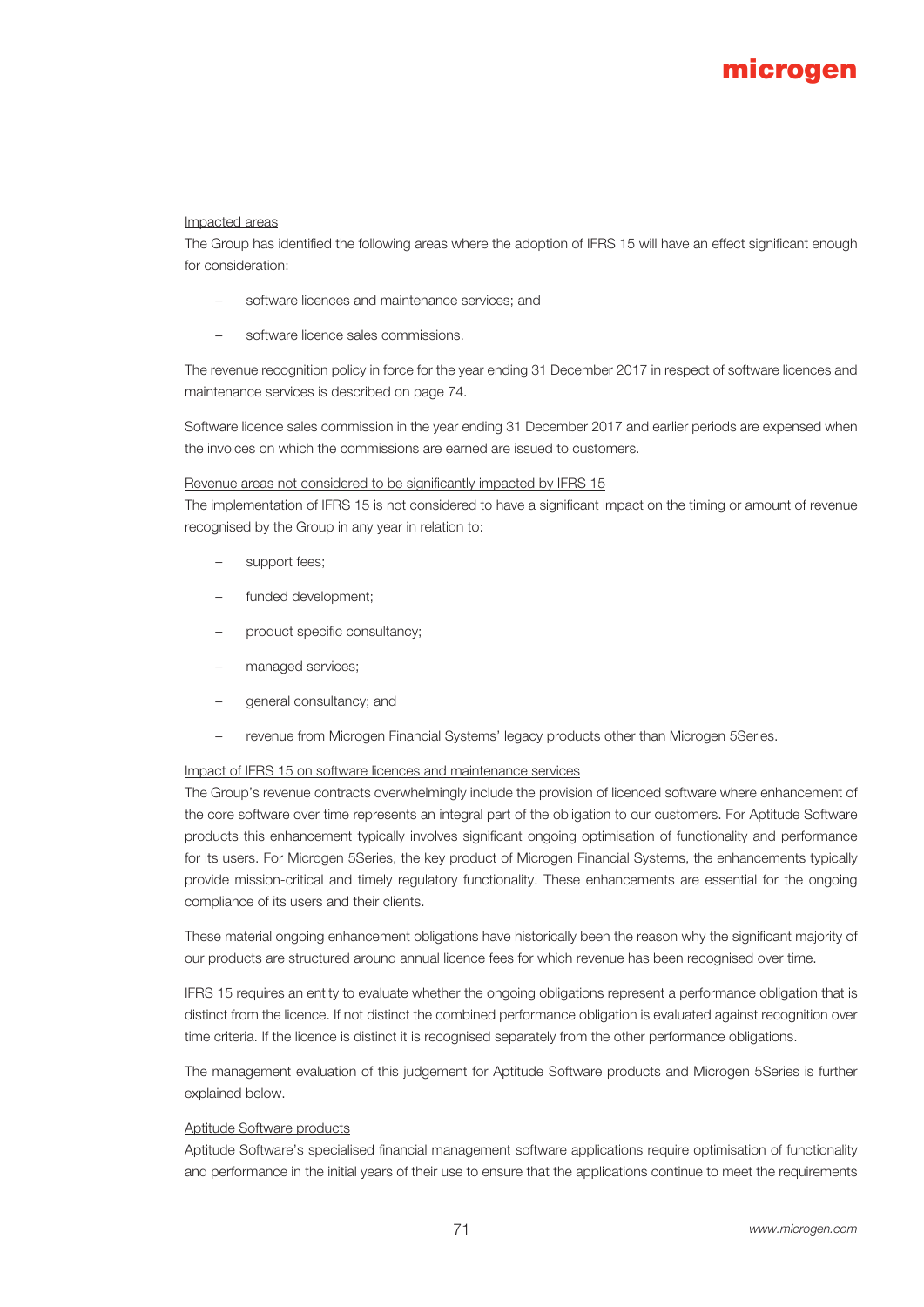of its users. This requirement is due to the significant complexity of the applications which specialise in very rapidly processing very high volume complex, business event-driven transactions and calculations. As a result, the Group has concluded that the software licence and the optimisation services are not distinct from each other during the period in which the functionality is being optimised and should be combined to create a single performance obligation ('Combined Performance Obligation'). The Group's evaluation is that the Combined Performance Obligation meets the criteria for revenue to be recognised over time as the services are significantly modifying and optimising the software the customer controls.

The transfer of the Combined Performance Obligation is considered complete when the intense functionality enhancement activity in the initial years diminishes to a consistent level of ongoing maintenance obligation which is delivered through either annual maintenance charges or annual licence fees.

In determining the most appropriate method of recognising revenue over time, the Group has concluded that the Combined Performance Obligation will be recognised using an input method based on development activity related to the relevant product over the period in which the enhancements are required by the particular user.

The Group's preliminary assessment is that this accounting treatment for Aptitude Software products would not have resulted in a material change in revenue in 2017 compared to that recognised under the Group's existing revenue recognition policy.

#### Microgen 5Series

Microgen 5Series, the leading product of Microgen Financial Systems, is focused on the Trust & Fund Administration market. A core requirement of Microgen 5Series is to enable its users, and in turn their customers, to remain compliant with multiple significant financial industry regulations. The Microgen team expends considerable effort ensuring that the product remains up to date with changing regulations across multiple jurisdictions. Should this effort not be expended, and the product consequently fails to be kept updated, the risk to customers would be such that they would be unlikely to continue to use the product. As a result of this need for ongoing material modification to the product's functionality, the Group is currently evaluating whether the two promises in a typical contract (the software licence and the maintenance services) are distinct from each other, or whether they should be combined to create a Combined Performance Obligation, the revenue relating to which would be recognised over time.

If the obligations are combined then the Group's preliminary assessment is that this accounting treatment for Microgen 5Series would not have resulted in a material change in revenue in 2017 compared to that recognised under the Group's existing revenue recognition policy. If the obligations are distinct from each other then, in view of the onerous obligations to maintain and update the product, the Group would not expect the value of the licence alone to be significant, limiting the impact of the application of IFRS 15.

#### Impact of IFRS 15 on software licence sales commissions

The Group has considered the impact of IFRS 15 on the recognition of software sales commission costs. If IFRS 15 was applied to the year ending 31 December 2017 then, due to the change in treatment of software sales commission costs only, the Group's net assets and adjusted operating profit would increase by approximately £1.8 million and £0.5 million respectively compared to that reported under the Group's existing accounting policies. The reason for the change in the recognition of software sales commission costs under IFRS 15 is due to the Group's assessment that the commission meets the definition of incremental costs of obtaining a contract under IFRS 15. As a result, an asset will be recognised for the software sales commissions which will typically be amortised across the contract life of each client.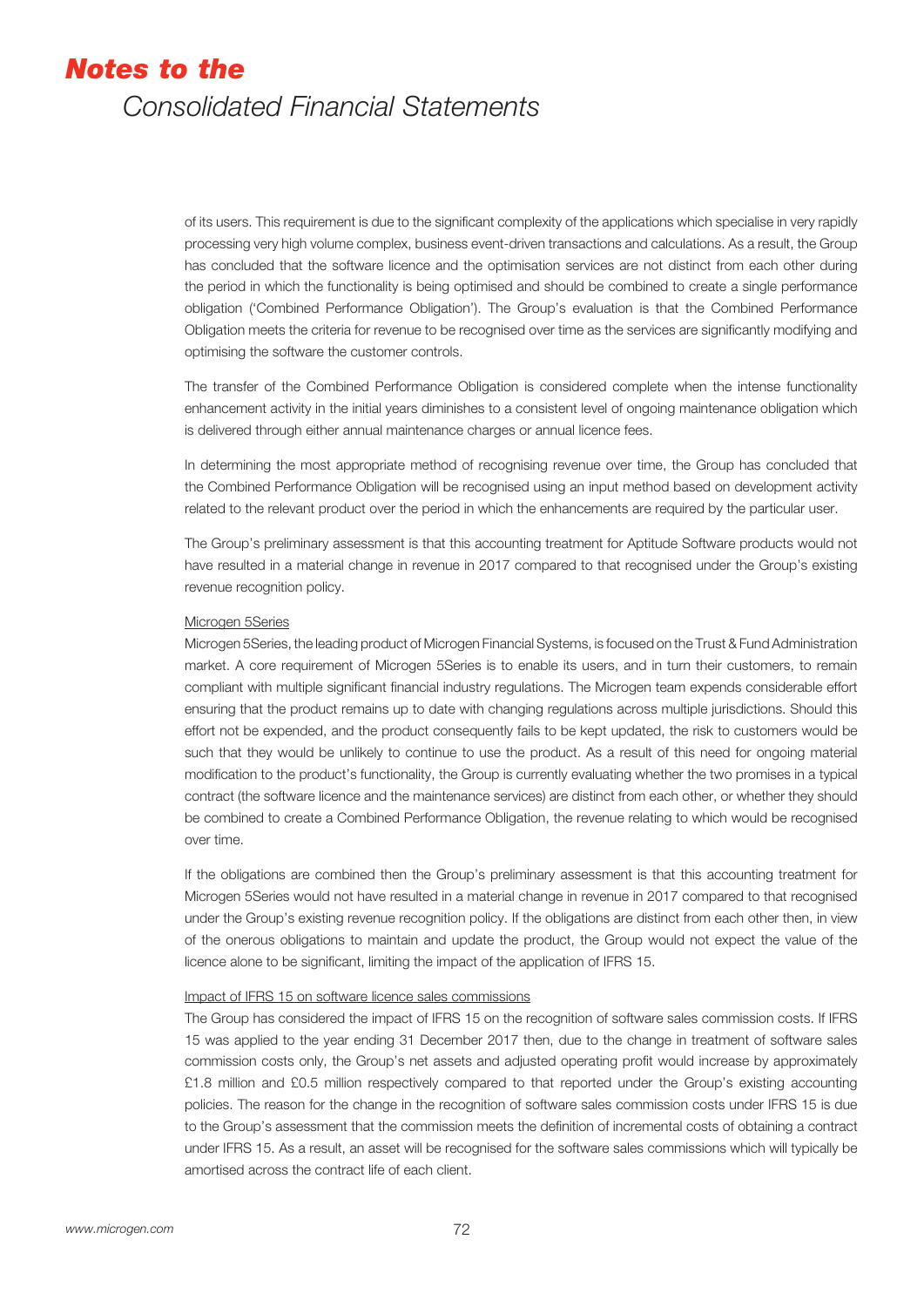IFRS 9, *'Financial Instruments'*, deals with how an entity should classify and measure financial assets, financial liabilities, and some contracts to buy or sell non-financial items. The standard replaces IAS 39 and applies to periods beginning on or after 1 January 2018, with earlier application permitted. The Group does not expect the adoption of this standard to have a material impact on its consolidated financial statements and related disclosures.

IFRS 16, *'Leasing'*, deals with the recognition, measurement, presentation and disclosure of leases. The standard provides a single lessee accounting model, requiring lessees to recognise assets and liabilities for all leases unless the lease term is 12 months or less or the underlying asset has a low value.The standard replaces IAS 17 and applies to periods beginning on or after 1 January 2019, with earlier application permitted if IFRS 15 is also applied. The Group is assessing the impact of IFRS 16.

None of the other new standards, amendments and interpretations, which are effective for periods beginning after 1 January 2017 and which have not been adopted early, are expected to have a significant effect on the consolidated financial statements of the Group.

### **Basis of consolidation**

The financial statements of the Group comprise the financial statements of the Company, Microgen plc and its subsidiary undertakings ("subsidiaries") prepared at the consolidated statement of financial position date.

Subsidiaries are entities controlled by the Group. The Group has control over an entity where the Group is exposed to, or has rights to, variable returns from its involvement within the entity and it has the power over the entity to effect those returns. The existence and effect of potential voting rights that are currently exercisable or convertible are considered when assessing control. The Group also assesses existence of control where it does not have more than 50% of the voting power but is able to govern the financial and operating policies by virtue of de-facto control. De- Facto control may arise in circumstances where the size and dispersion of holdings of other shareholders give the Group the power to govern the financial and operating activities. The results of subsidiaries are consolidated from the date on which control passes to the Group. Results of disposed subsidiaries are consolidated up to the date on which control passes from the Group.

The purchase method of accounting is used to account for the acquisition of subsidiaries by the Group. The cost of an acquisition is measured as the fair value of the assets given, equity instruments issued and liabilities incurred or assumed at the date of exchange, plus costs directly attributable to the acquisition. Identifiable assets and liabilities and contingent liabilities assumed in a business combination are measured initially at their fair values at acquisition date, irrespective of the extent of any minority interest. The excess of cost of acquisition over the fair value of the Group's share of the identifiable net assets is recorded as goodwill.

Intercompany balances, income and expenses on transactions between group companies and profits and losses resulting from intercompany transactions that are recognised in assets are all eliminated. Accounting policies of the subsidiaries have been changed where necessary to ensure consistency with the policies adopted by the Group.

#### **Revenue recognition**

Revenue compromises the fair value of the consideration received or receivable for the sale of goods and services in the ordinary course of the Group's activities. Revenue is shown net of value-added tax, returns, rebates and discounts and after eliminating sales within the Group.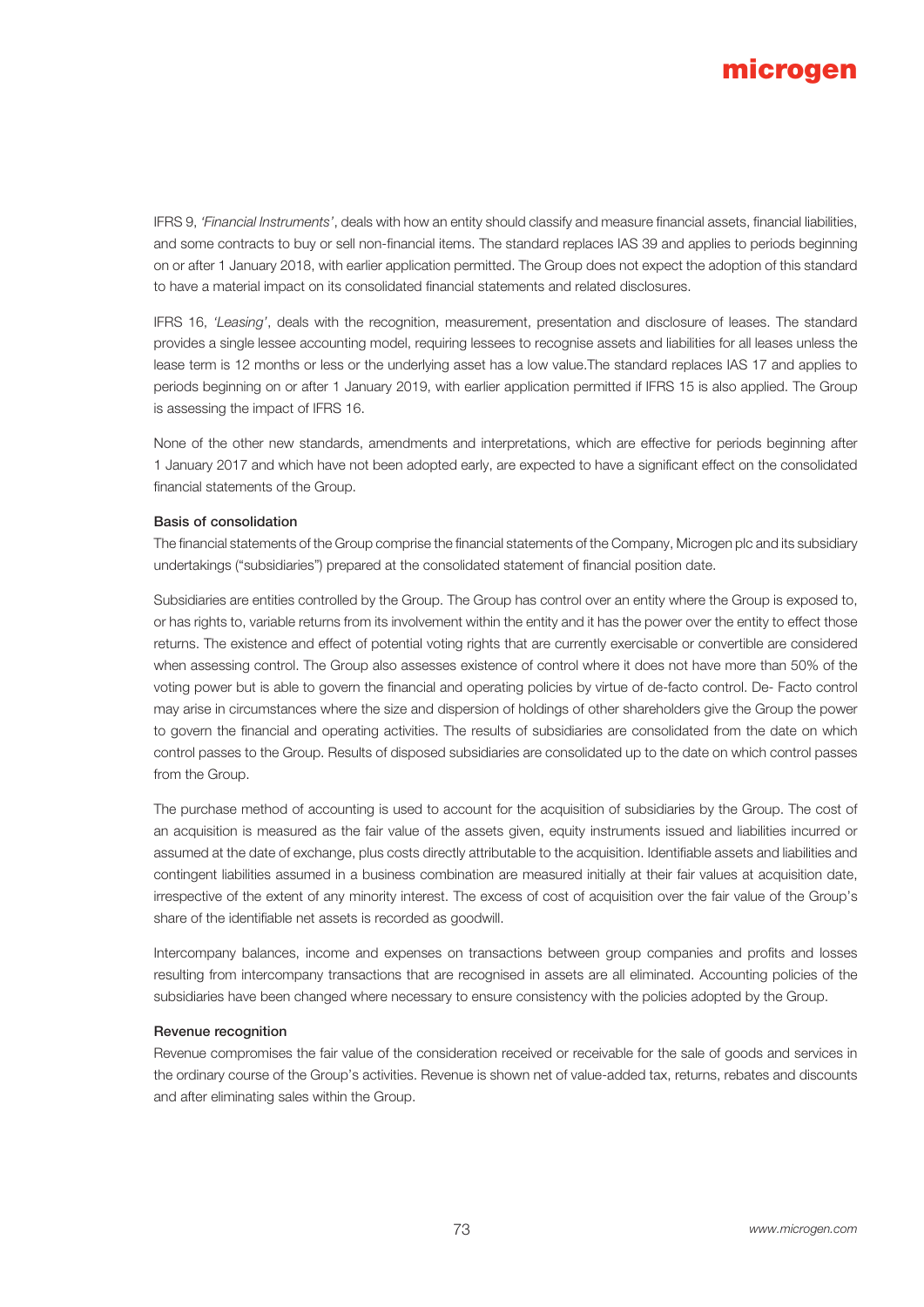The Group's two operating businesses derive their revenues from some or all of the following categories of revenue:-

- software based activity relating to the Group's intellectual property (comprising software licences, maintenance, support, funded development and related consultancy);
- managed services (comprising principally of application management services); and
- general consultancy services.

The Group recognises revenue from each of these categories as follows:-

## Software based activity

## *Software licences*

The Group licences its software on an Annual Licence Fee, Initial Licence Fee or Perpetual Licence Fee basis.

Licence Fees are first recognised when all of the following criteria are met:-

- a contract or customer purchase order is in place;
- licence fee is fixed and determinable;
- evidence of software delivery has been received;
- collection of the debt is likely; and
- no vendor specific obligations relating to the delivered software are outstanding.

Once all of these criteria have been met the recognition of the Annual Licence Fee commences for those clients licenced on an Annual Licence Fee basis. Annual Licence Fees are recognised in the period the services are provided, using a straight-line basis over the term of the licence.

Initial or Perpetual Licence Fees are recognised once all of the above criteria have been met subject to the deferral of revenue in respect of any unfunded performance obligations.

In assessing whether the collection of the debt is likely, any deferred payments for Licence Fees are recognised only if they are invoiced within 90 days of the period end and such invoice is payable within 30 days of the invoice date.

### *Software Maintenance*

Fees relating to the maintenance of the Group's software are recognised in the period the services are provided, using a straight-line basis over the term of the maintenance agreement.

### *Support fees*

Support fees are billed to customers where the Group's software is used by a customer as part of an IT solution and that customer contracts with the Group for support relating to that IT solution. The customer will commit to a minimum monthly, quarterly or annual fee that covers an agreed level of support and then agrees additional fees for support used over and above the minimum commitment. Revenue from support contracts are recognised as the fees are earned.

## *Funded development*

Where a customer seeks enhancement to the core functionality of a Group product such enhancements will be considered for inclusion in the product road map. Where customers wish to accelerate the product development the Group may undertake funded development work. Revenue for funded development work is recognised on a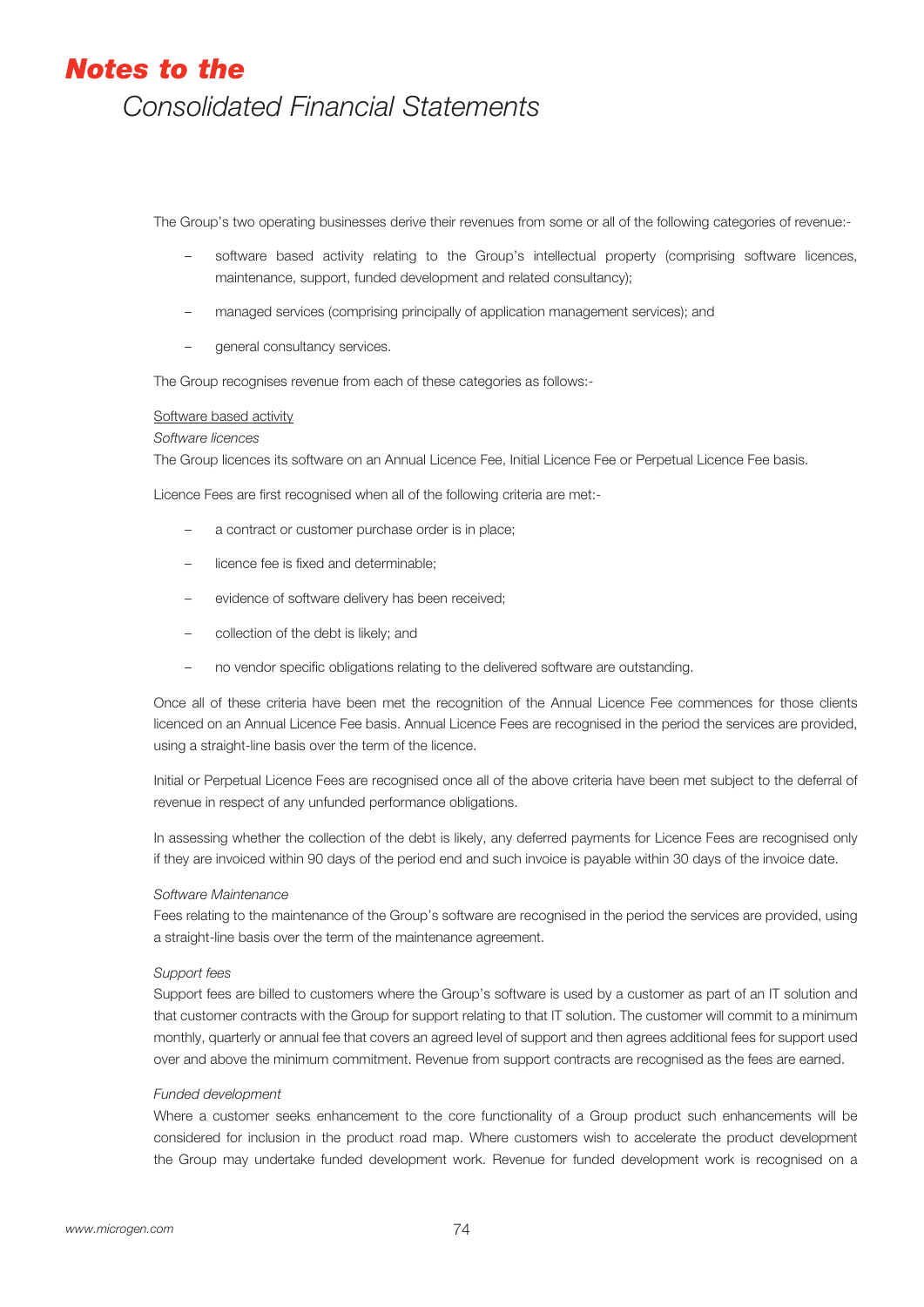percentage completed basis after deferring a proportion of the revenue to cover the resolution of any issues arising after the enhancement has been delivered to the customer. The percentage completed is determined with reference to effort required to complete the development. Once the enhancement has been accepted by the customer the deferred portion of the revenue is recognised.

## *Product specific consultancy*

Consultancy services which relate to a project which includes the Group's software is contracted for on either a time and materials basis or fixed priced basis. Time and materials consultancy is recognised in the period it is performed in. Fixed price or shared risk work is recognised on a percentage completion basis after deferring a proportion of the overall revenue until the end of the relevant stage of the project. The percentage completed is determined with reference to effort incurred to date and effort required to complete the development or consultancy.

### Managed Services

Where the Group provides application management services to a customer for a third party software product or solution revenue from these services are recognised as the services are performed.

### General Consultancy

The majority of general consultancy services are contracted for on a time and materials basis, with revenue and costs recognised as incurred. Revenue and costs on fixed price and shared risk contracts are recognised on a percentage completion basis after deferring a proportion of the overall revenue until the end of the relevant stage of the project.

### **Segmental reporting**

Operating segments are reported in a manner consistent with the internal reporting provided to key decision makers. These decision makers are responsible for allocating resources and assessing performance of the operating segments.

The primary segmental reporting is by operating business being Aptitude Software and Microgen Financial Systems, the chief operational decision makers for the two businesses are Tom Crawford (Aptitude Software) and Simon Baines (Microgen Financial Systems).

The operating businesses are allocated central function costs in arriving at operating profit. Group overhead costs are not allocated into the operating businesses as the Board believes that these relate to Group activities as opposed to the operating businesses, these costs are detailed as "Group" costs in Note 1.

### **Non-underlying items.**

Non-underlying items are material items of income or expense which are disclosed and described separately in the accounts where it is necessary to do so in order to provide a better understanding of the financial performance of the Group. These items include acquisition and associated restructuring costs, the amortisation of acquired intangibles, the impact of share based payments and fees in relation to replacement credit facilities.

### **Leasing**

Leases where the lessor retains substantially all the risks and rewards of ownership are classified as operating leases. Operating lease rentals are charged to the income statement on a straight line basis over the life of the lease.

### **Property, plant and equipment**

Property, plant and equipment is shown at historic purchase cost less accumulated depreciation and adjusted for any impairment. Land is not depreciated. Costs include expenditure that is directly attributable to the acquisition of the items.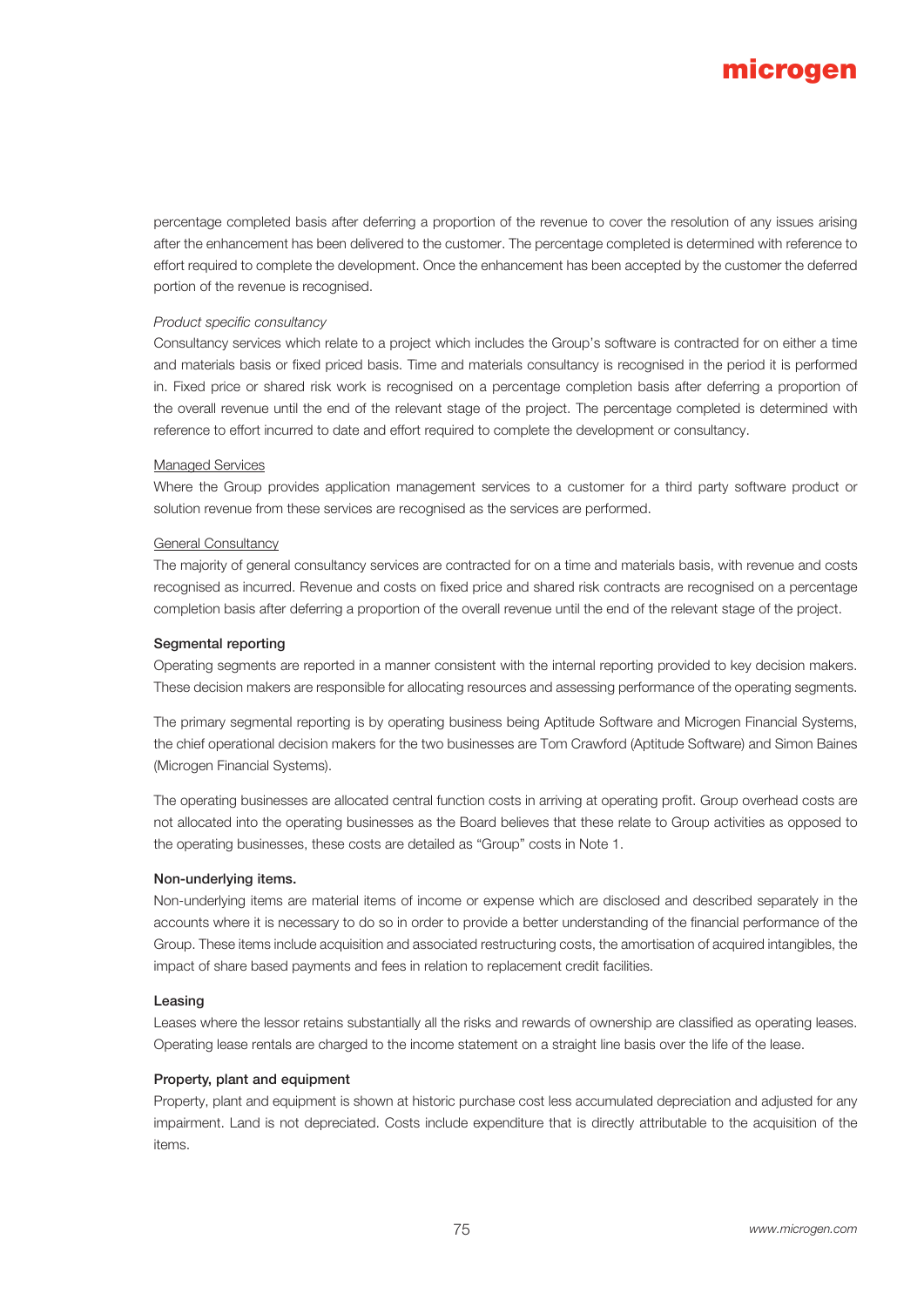Depreciation is provided on assets so as to write off the cost of property, plant and equipment less their residual value over their estimated useful economic lives by equal annual instalments at the following rates.

| Leasehold improvements | $10 - 20$ per cent (or the life of the lease if shorter) |
|------------------------|----------------------------------------------------------|
| Plant and machinery    | $20 - 50$ per cent                                       |
| Fixtures and fittings  | 20 per cent                                              |

Estimation of the useful economic life includes an assessment of the expected rate of technological developments and the intensity at which the assets are expected to be used.

The assets' residual values and useful economic lives are reviewed, and adjusted if appropriate, at each balance sheet date.

### **Goodwill**

Goodwill arising on consolidation represents the excess of the fair value of the consideration given over the fair value of the identifiable net assets acquired. Goodwill is capitalised on the balance sheet and subject to an annual impairment test. The carrying value of goodwill is cost less accumulated impairment. Goodwill is allocated to cash generating units for the purpose of impairment testing. The allocation is made to those cash generating units that are expected to benefit from the business combinations in which the goodwill arose. Impairment reviews are carried out by the Board at least annually. Impairments to goodwill are charged to the income statement in the period in which they arise.

## **Intangible assets**

## *Research and Development ("R&D")*

Research expenditure is expensed to the income statement as incurred. Costs incurred on internal development projects relating to new or substantially improved products are recognised as intangible assets from the date upon which all IAS 38 criteria have been satisfied.

In assessing the IAS 38 criteria it is considered that because of the challenges presented by the complexity of underlying software development issues and the competitive nature of the markets in which we operate, the technical feasibility and future probability of development has only been satisfied once the product is deployed into a live customer environment therefore all research and development costs have been expensed when incurred.

### *Externally acquired software intellectual property rights*

Rights in externally acquired software assets are capitalised at cost and amortised over their estimated useful economic life. Useful economic life is assessed on an individual basis.

### *Software IPR and In process R&D*

Software IPR and In process R&D is recognised only on acquisition. The fair value is derived based on time spent on the project at an average daily cost rate. The carrying value is stated at fair value at acquisition less accumulated amortisation and impairment losses. The useful economic life is assessed on an individual basis. Amortisation is charged on a straight line basis over the estimated useful economic life of the assets, with this being determined as 6-10 years.

## *Customer relationships*

Customer relationships are recognised only on acquisition. The fair value is derived based on discounted cash flows from estimated recurring revenue streams. The carrying value is stated at fair value at acquisition less accumulated amortisation and impairment losses. The useful economic life is assessed on an individual basis. Amortisation is charged on a straight line basis over the estimated economic useful life of the assets, with this being determined as 10 years.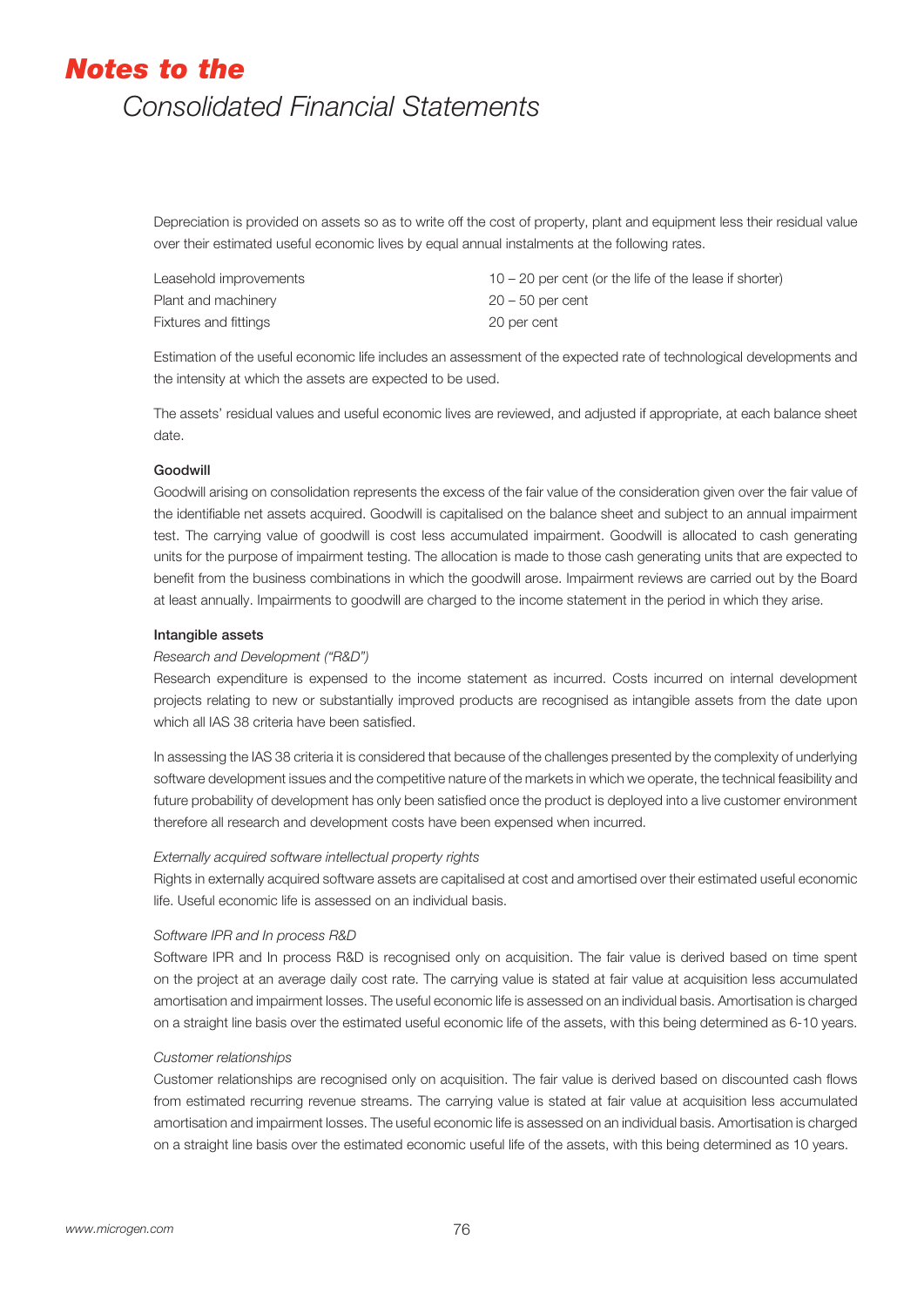#### **Interest income and expense**

Interest is recognised using the effective interest method.

#### **Impairment of non-financial assets**

Assets that have an indefinite useful economic life are not subject to amortisation and are tested annually for impairment or whenever events or changes in circumstances indicate that the carrying amount may not be recoverable. Assets that are subject to amortisation are tested for impairment whenever events or changes in circumstances indicate that the carrying value may not be recoverable. An impairment loss is recognised for the amount by which the asset's carrying amount exceeds its recoverable amount. The recoverable amount is the higher of an asset's fair value less costs to sell and value in use. For the purposes of assessing impairment, assets are grouped at the lowest levels for which there are separately identifiable cash flows. Non-financial assets other than goodwill that suffered an impairment are reviewed for possible reversal of the impairment at each reporting date. Any impairment of goodwill is not reversed.

#### **Investments**

Investments in subsidiaries are stated in the financial statements of the Company at cost less any provision for impairment.

#### **Cash and cash equivalents**

Cash is defined as cash in hand and on demand deposits. Cash equivalents are defined as short term, highly liquid investments with original maturities of three months or less.

#### **Share-based payments**

The Group operates share-based compensation plans that are equity settled. The fair value of the employee services received in exchange for the grant of the options is recognised as an expense in the Group income statement over the vesting period with a corresponding adjustment to equity. The expense in relation to options granted on 18 November 2013 (details can be found on page 88) is shown within non-underlying items. The expense for options granted between 2015 and 2017 are included within operating costs. The charge taken to the Company income statement reflects only those options granted to employees of the Company with the remainder granted to employees employed under subsidiary companies. These options are treated in a similar manner to capital contributions with an addition to investments.

The total amount to be expensed over the vesting period is determined by reference to the fair value of the options granted, excluding the impact of any non-market vesting conditions.

Non-market vesting conditions are included in assumptions about the number of options that are expected to become exercisable. At each balance sheet date, the entity revises its estimates of the number of options that are expected to become exercisable. It recognises the impact of the revision of original estimates, if any, in the income statement, with a corresponding adjustment to equity.

The proceeds received net of any directly attributable transaction costs are credited to share capital (nominal value) and share premium when the options are exercised.

The option pricing model used is the Monte Carlo pricing model.

### **Foreign currency**

Items included within the financial statements of each of the Group's entities are measured using the currency of the primary economic environment in which the entity operates. The consolidated financial statements are presented in sterling, which is the Group's functional and presentational currency.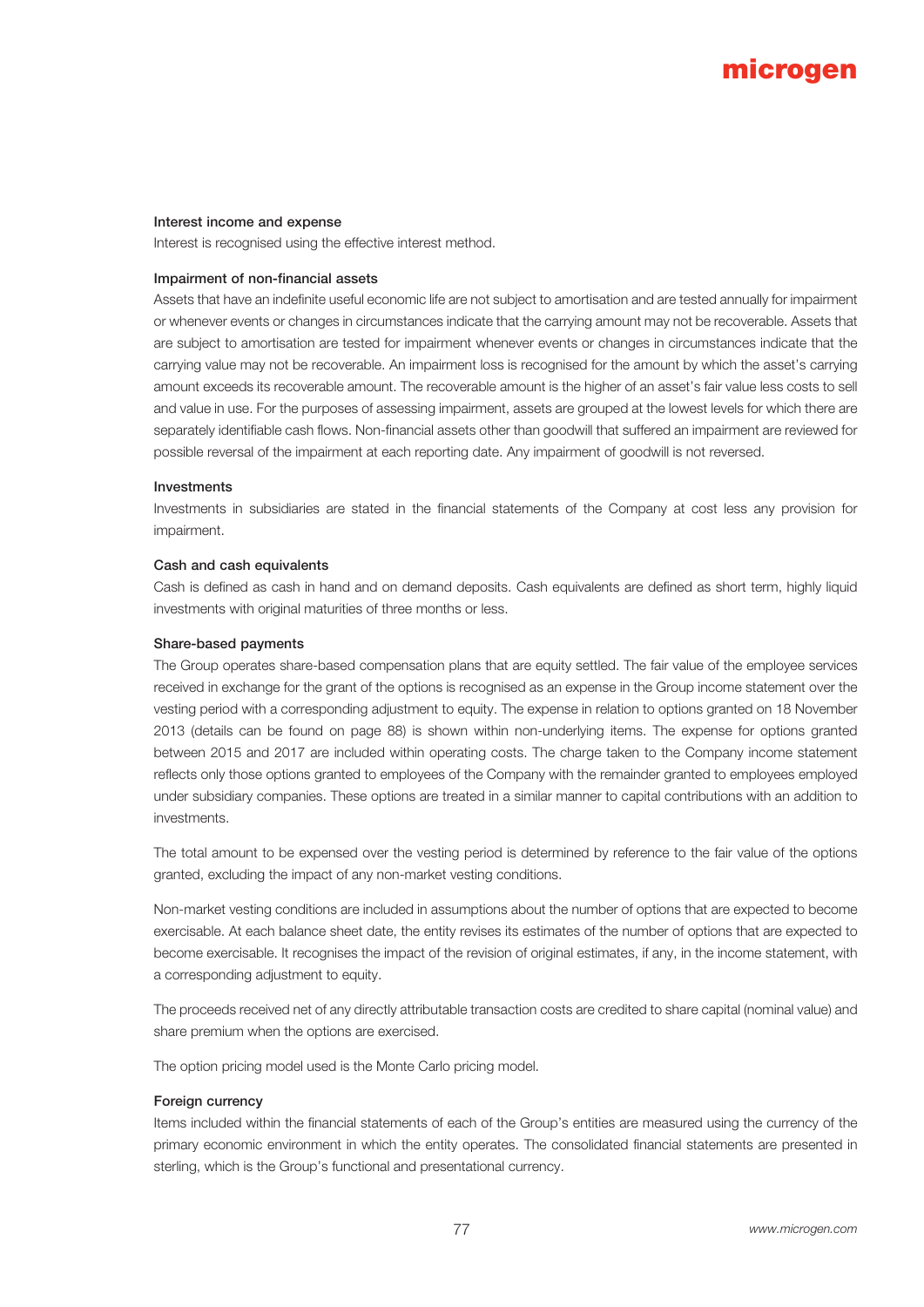Foreign transactions are translated into the functional currency at the exchange rate ruling when the transaction is entered into. Foreign exchange gains and losses resulting from the settlement of such transactions and from the translation at year-end exchange rates of monetary assets and liabilities denominated in foreign currencies are recognised in the income statement.

On consolidation, the balance sheet of each overseas subsidiary is translated at the closing rate at the date of the balance sheet, and the income and expenses for each income statement are translated at the average exchange rate for the period subject to revenue from overseas subsidiary's quarterly, half yearly or annual invoices for Annual Licence fees or Maintenance being recognised at the exchange rate at the point of invoicing. Exchange gains and losses arising thereon are recognised as a separate component of equity. The main overseas balance sheets requiring translation are denominated in US Dollar, Euro, Polish Zloty and Canadian Dollar.

Exchange differences arising from the translation of the net investment in foreign subsidiaries are taken to shareholders' equity on consolidation. When a foreign operation is sold, such exchange differences are recognised in the income statement as part of the gain or loss on sale.

### **Pensions**

The Group operates defined contribution retirement benefit plans in respect of its UK employees and for employees in certain overseas territories. Employee and employer contributions are based on basic earnings for the current year. The schemes are funded by payments to trustee-administered funds completely independent of the Group's finances. The expense is recognised on a monthly basis as accrued. The Group has no further payment obligations once the contributions have been paid.

### **Current and deferred income tax**

The charge for current tax is based on the results for the year as adjusted for items which are non-assessable or disallowed. It is calculated using tax rates that have been enacted or substantively enacted by the balance sheet date.

Deferred income tax is provided in full, using the liability method, on temporary differences arising between the tax bases of assets and liabilities and their carrying amounts in the consolidated financial statements. However, the deferred income tax is not accounted for, if it arises from initial recognition of an asset or liability in a transaction other than a business combination that at the time of the transaction affects neither accounting nor taxable profit and loss.

Deferred income tax is determined using tax rates (and laws) that have been enacted or substantially enacted by the balance sheet date and are expected to apply when the related deferred income tax asset is realised or the deferred income tax liability is settled.

Deferred tax assets are recognised to the extent that it is probable that future taxable profit will be available against which the temporary differences can be utilised.

Deferred income tax is provided on temporary differences arising on investments in subsidiaries and associates, except where the timing of the reversal of the temporary difference is controlled by the Group and it is probable that the temporary difference will not reverse in the foreseeable future.

### **Trade receivables**

Trade receivables are recognised initially at fair value and to the extent that it is deemed necessary are subsequently measured at amortised cost using the effective interest method, less provision for impairment. A provision for impairment of trade receivables is established when there is objective evidence that the Group will not be able to collect all amounts due according to the original terms of the receivables.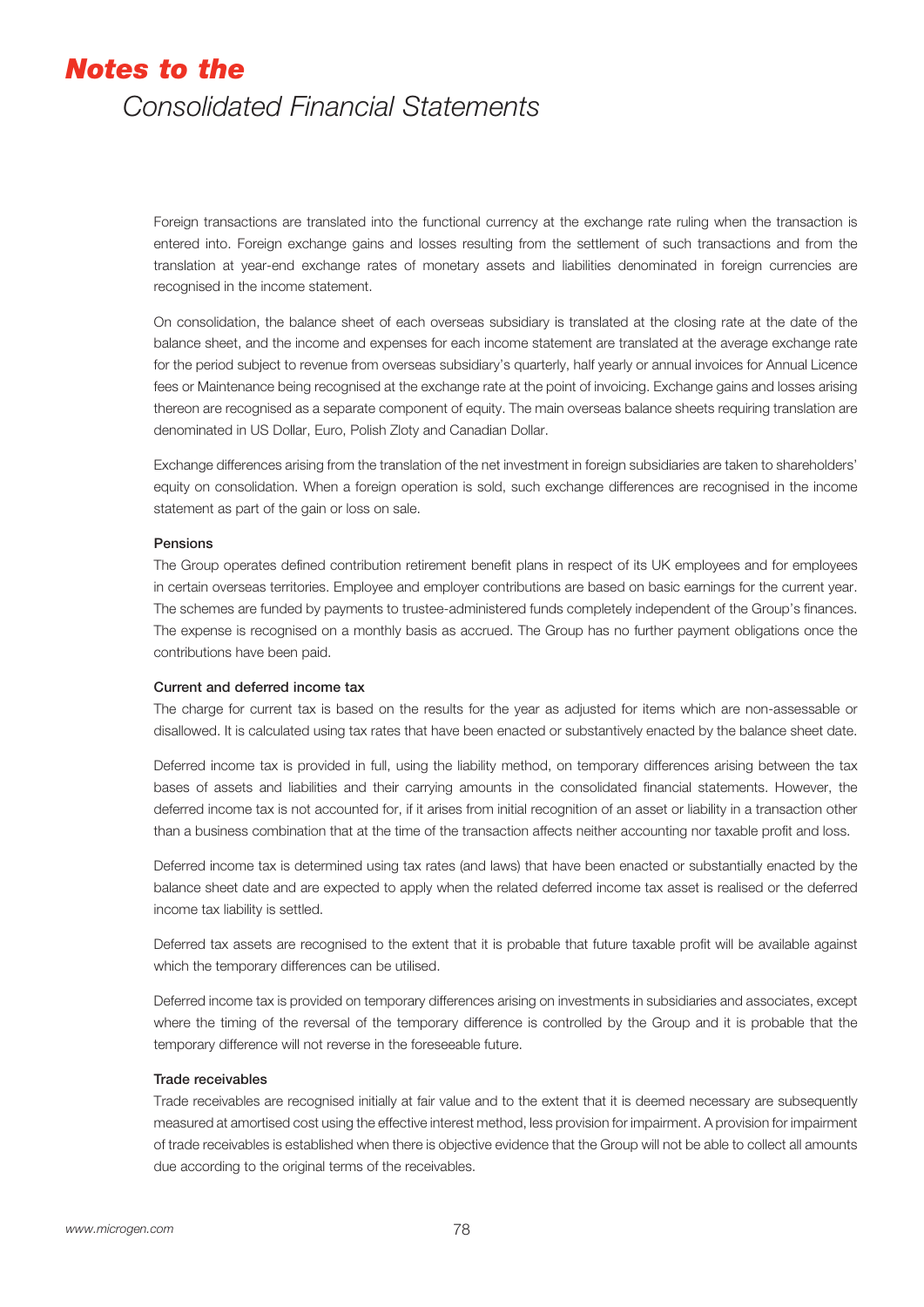

The amount of the provision is the difference between the asset's carrying amount and the present value of estimated future cash flows, discounted at the effective interest rate. The amount of the provision is recognised in the income statement within other operating costs.

## **Trade payables**

Trade payables are recognised initially at fair value and subsequently measured at amortised cost using the effective interest method.

### **Share capital**

Ordinary shares are classified as equity. Incremental costs directly attributable to the issue of new ordinary shares or options are shown in equity as a deduction, net of tax, from the proceeds.

### **Provisions**

Provisions are created for vacant or sublet properties when the Group has a legal obligation for future expenditure in relation to onerous leases. The provision is measured at the present value of management's best estimate of the expenditure required to settle the present obligation at the balance sheet date. The discount rate used to determine the present value reflects current market assessments of the time value of money and the risks specific to the liability.

### **Borrowings**

Borrowings are recognised initially at fair value, net of transaction costs incurred. Borrowings are subsequently carried at amortised cost; any difference between the proceeds (net of transaction costs) and the redemption value is recognised in the income statement over the period of the borrowings using the effective rate.

### **Dividend distribution**

Dividend distribution to the Company's shareholders is recognised as a liability in the Group's financial statements in the period in which the dividends are approved by the Company's shareholders or in respect of interim dividends when they are paid.

### **Dividend income**

Dividend income to the Company received from subsidiary investments is recognised in the Company income statement in the period in which it is paid.

### **Derivative financial instruments and hedging activities**

The Group holds derivative financial instruments to hedge its foreign currency and interest rate risk exposure.

Derivatives are initially recognised and measured at fair value on the date a derivative contract is entered into and subsequently measured at fair value. The gain or loss on re-measurement is taken to the income statement except where the derivative is a designated hedging instrument. The accounting treatment of derivatives classified as hedges depends on their designation, which occurs on the date that the derivative contract is committed to. At the year-end the Group has designated its derivatives as a hedge of the cost of a highly probable forecasted transaction commitment ('cash flow hedge'). Gains or losses on cash flow hedges that are regarded as highly effective are recognised in other comprehensive income. If the forecasted transaction or commitment results in future income or expenditure, gains or losses deferred in other comprehensive income are transferred to the income statement in the same period as the underlying income or expenditure.

For the portion of hedges deemed ineffective or transactions that do not qualify for hedge accounting under IAS 39, any change in assets or liabilities is recognised immediately in the income statement. When a hedging instrument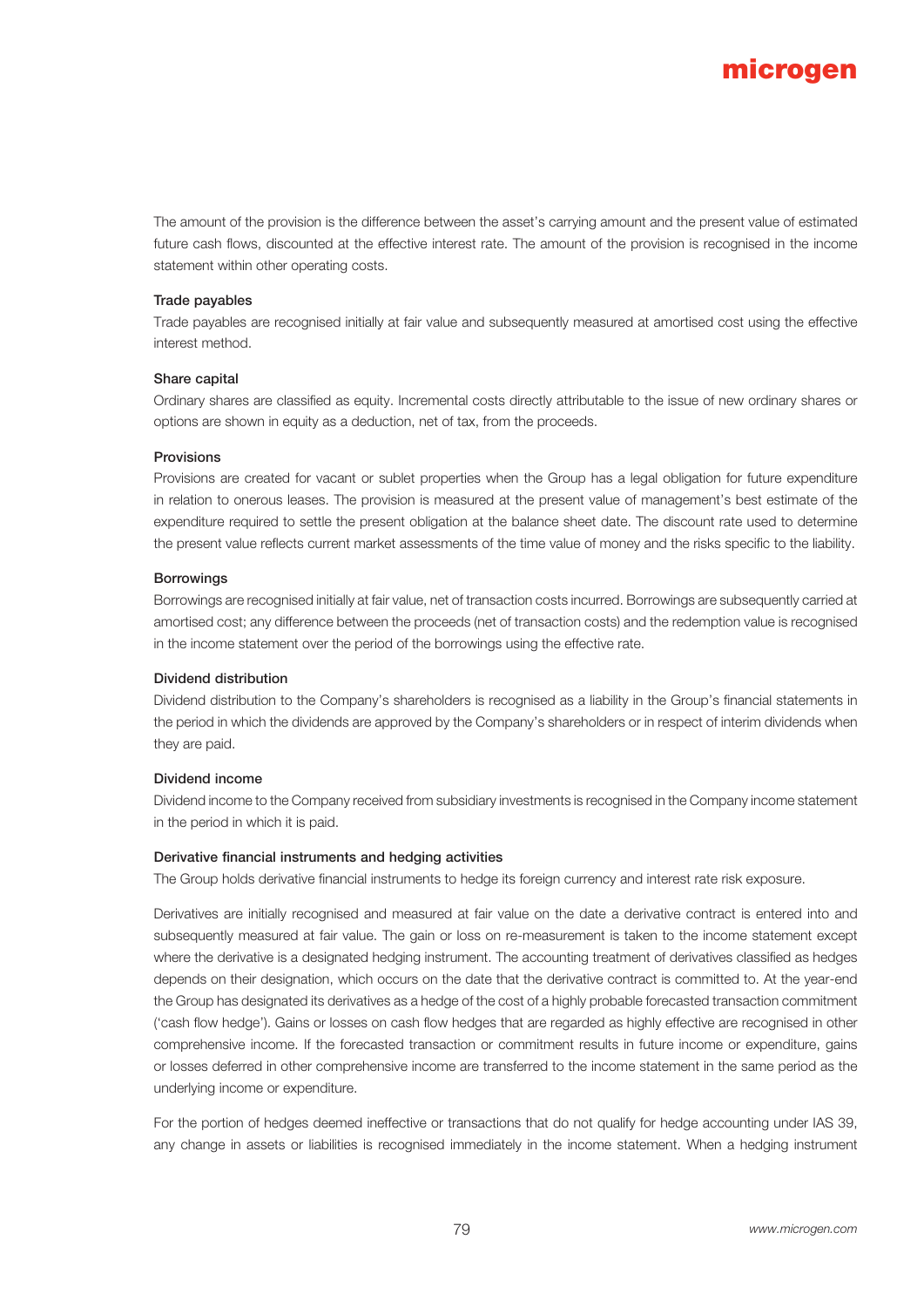expires or is sold, any cumulative gain or loss existing in equity at that time remains in equity and is recognised when the forecasted transaction is ultimately recognised in the income statement.

## **FINANCIAL RISK MANAGEMENT**

The Group's trading, multi-national operations and debt financing expose it to financial risks that include the effects of changes in foreign currency exchange rates, credit risk, liquidity and interest rates.

The Group manages these risks so as to limit any adverse effects on the financial performance of the Group.

## **(a) Market risk – Foreign exchange**

The Group's major foreign exchange exposures are to the Euro, Polish Zloty, South African Rand, US Dollar and Canadian Dollar. The Group's policy in this area is to eliminate foreign currency cash flows between Group companies once the size and timing of transactions can be predicted with sufficient certainty. Since April 2007 this has been achieved by hedging Polish Zloty cash outflows 12 months in advance by using forward foreign currency contracts. These have the effect of fixing the sterling amount of Polish Zlotys to be paid in the future. The average remaining life of the forward exchange contracts at 31 December 2017 was 6 months (2016: 6 months).

In addition, forward foreign currency contracts were also put in place from February 2017 to hedge a proportion of the Group's forecasted US dollar denominated service related revenue less US dollar denominated cost over the next 12 months. These have the effect of fixing the sterling amount of US dollars to be received in the future from US dollar denominated service revenue less US dollar denominated costs. The average remaining life of the forward contracts at 31 December 2017 was 5 months.

Given the above policy, the table below approximates the impact on the Group's profit before tax of a 5% exchange rate movement (strengthening of sterling against the specified currency) of the Group's major non sterling trading currencies during the year.

|                    | 2017<br>£000   | 2016<br>£000 |
|--------------------|----------------|--------------|
| Polish Zloty       | 47             | 24           |
| South African Rand | (48)           | (39)         |
| <b>US Dollar</b>   | (119)          | (300)        |
| Euro               | (8)            | (1)          |
| Canadian Dollar    | $\overline{2}$ | 14           |
|                    | (126)          | (302)        |

For a 5% weakening of sterling against the relevant currency, there would be a comparable but opposite impact on the profit.

## **(b) Market risk – Interest rate**

The Group's major interest rate exposures arise from both interest payable on borrowings and interest earned on its cash balances.

In respect of interest payable on borrowings, it is the Group's policy to enter into an interest rate swap so that there is no change in interest payable pursuant to changes in interest rates. The Group's policy on interest earned from its cash balances is to maximise the return (subject to the constraints imposed by the need to limit credit and liquidity risk as detailed on the following page).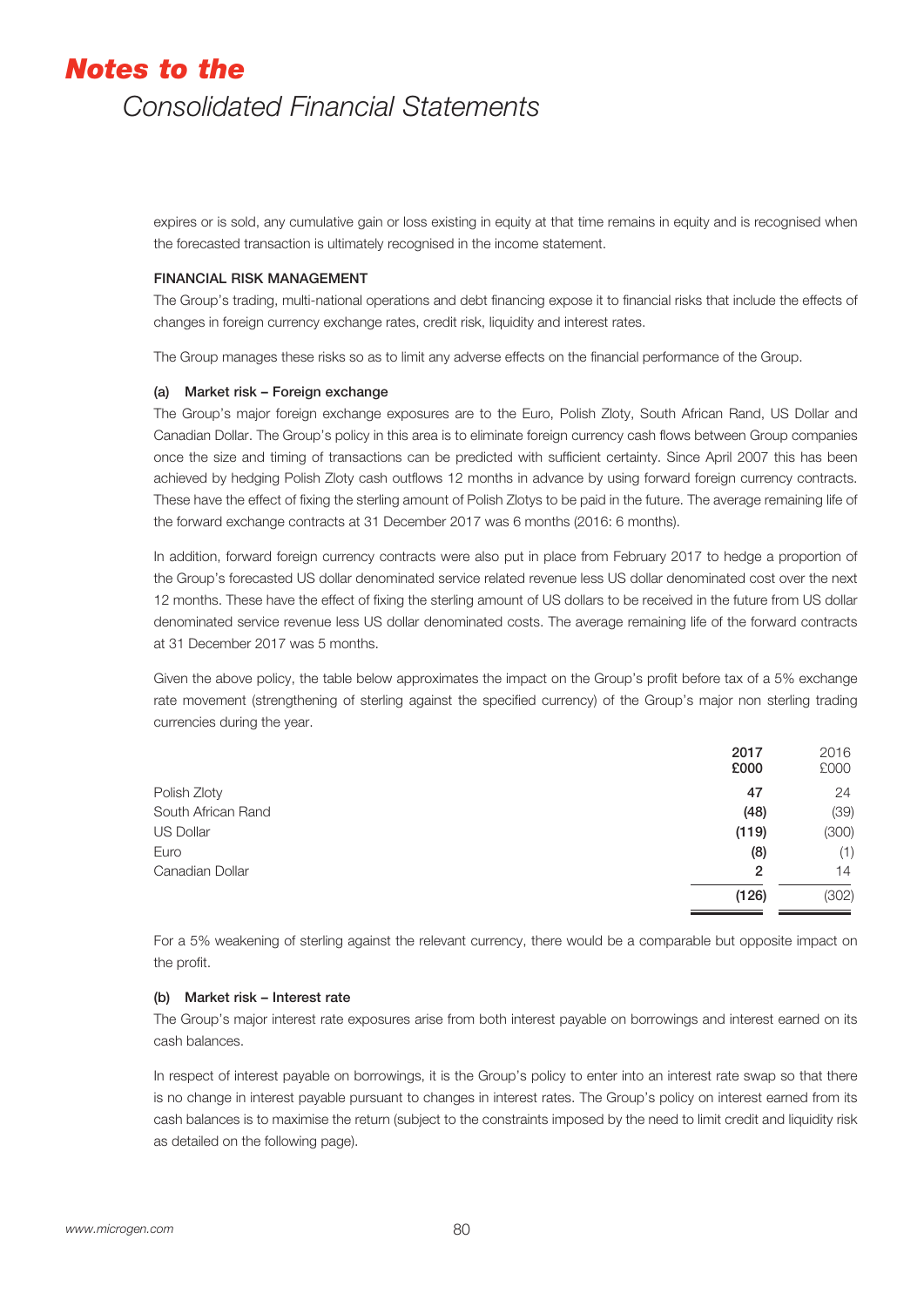

Given the above policies the table below approximates the impact on the Group's profit before tax of a increase of 100 basis points in interest rates during the year.

| 2017                                                    | 2016 |
|---------------------------------------------------------|------|
| £000                                                    | £000 |
| 167<br>Increase in interest receivable on cash balances | 150  |

For a decrease of 100 basis points in interest rates, there would be a comparable but opposite impact on profit.

## **(c) Credit risk**

The Group's major credit risk exposures arise from its cash and trade receivable balances. The Group's policies in this area are:

- in respect of cash balances to ensure that deposits are always held across at least 2 financial institutions; and
- in respect of trade receivables, the client or prospective client's credit risk is assessed at the commencement of any new project with payment terms agreed which are appropriate. Regular receivable reports are provided to senior management and in addition credit insurance is maintained as appropriate for a number of trade receivable balances.

The table below shows the credit rating and balance of the six major counterparties at the balance sheet date:

| Counterparty | Current<br>Rating<br>(Moody's) | 31 December<br>2017<br><b>Balance</b><br>£000 | 31 December<br>2016<br>Balance<br>£000 |
|--------------|--------------------------------|-----------------------------------------------|----------------------------------------|
| Bank A       | A <sub>2</sub>                 | 10,619                                        | 18,702                                 |
| Bank B       | A1                             | 3,504                                         | 1,555                                  |
| Bank C       | Aa <sub>3</sub>                | 1,020                                         | 1,431                                  |
|              |                                | 15,143                                        | 21,688                                 |
| Customer A   | Baa3                           | 1,094                                         | 1,425                                  |
| Customer B   | Ba <sub>2</sub>                | 793                                           | 751                                    |
| Customer C   | Baa1                           | 590                                           | 678                                    |
|              |                                | 2,477                                         | 2,854                                  |

## **(d) Liquidity risk**

The Group's major liquidity exposures arise from the need to settle its trade, employee and taxation liabilities as they fall due.

Whilst the Group is comfortably able to finance all of these payments out of operating cash flows, policies are in place to further limit exposure to liquidity risk:

- surplus cash is never deposited for maturities of longer than 110 days; and
- uncommitted facilities will be entered into to support any specific expansion opportunities that arise.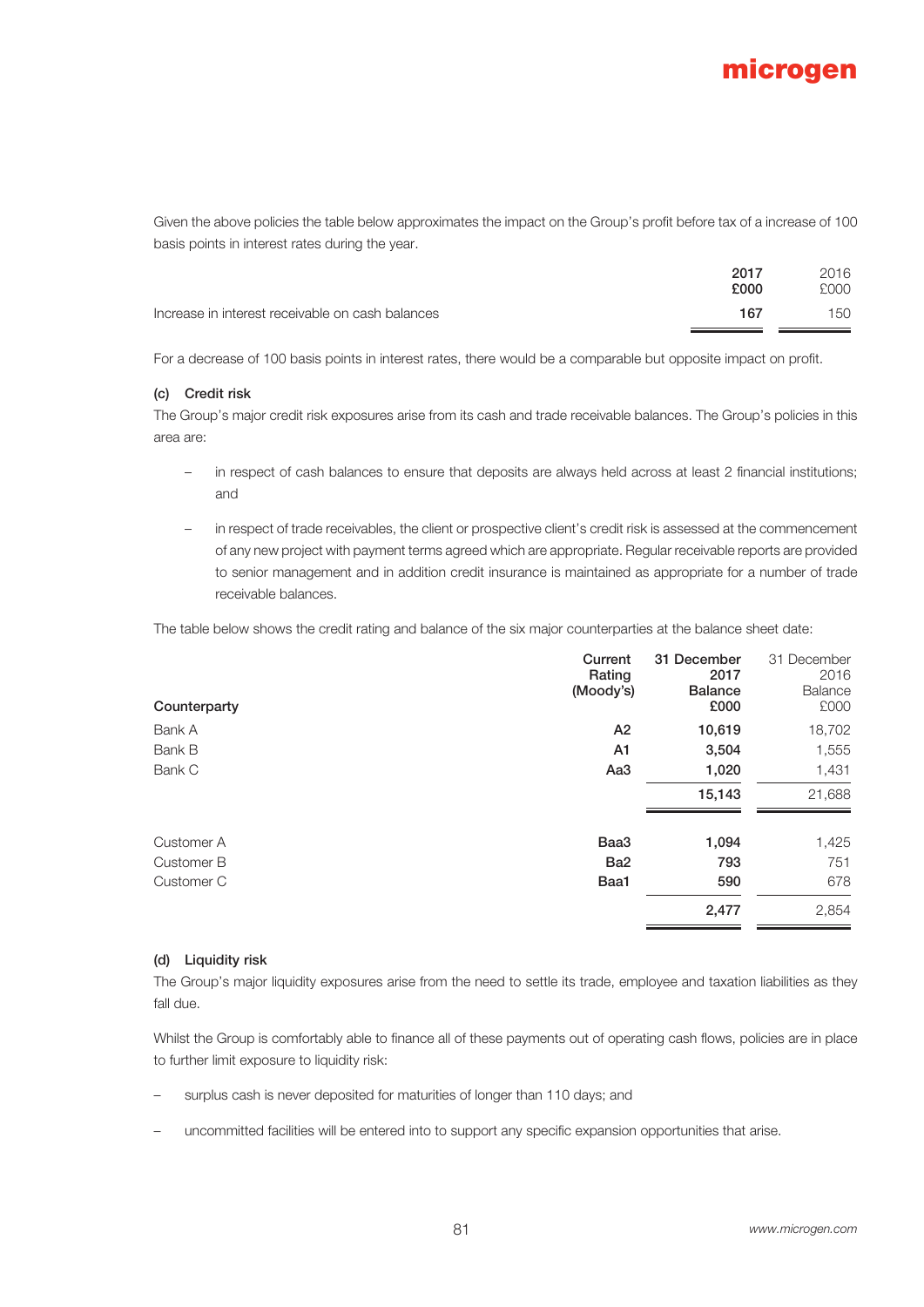Management monitors forecasts of the Group's liquidity reserve on the basis of expected cash flow. The Group's liquidity management policy involves projecting cash flows in major currencies and considering the level of liquid assets necessary to meet these.

The table below analyses the Group's financial liabilities and net-settled derivative financial liabilities into relevant maturity groupings based on the remaining period at the balance sheet to the contractual maturity date. The amounts disclosed in the table are the contractual undiscounted cash flows including interest.

|                                  | Less than<br>1 year         | <b>Between</b><br>1 and $2$<br>years       | <b>Between</b><br>2 and $5$<br>years         |
|----------------------------------|-----------------------------|--------------------------------------------|----------------------------------------------|
| At 31 December 2017              | £000                        | £000                                       | £000                                         |
| <b>Borrowings</b>                | 2,268                       | 4,389                                      | 4,166                                        |
| Derivative financial instruments | 37                          |                                            |                                              |
| Trade and other payables         | 35,149                      |                                            |                                              |
|                                  | 37,454                      | 4,389                                      | 4,166                                        |
|                                  |                             |                                            |                                              |
| At 31 December 2016              | Less than<br>1 year<br>£000 | <b>Between</b><br>1 and 2<br>years<br>£000 | <b>Between</b><br>2 and $5$<br>years<br>£000 |
| <b>Borrowings</b>                | 3,296                       | 7,408                                      |                                              |
| Derivative financial instruments | 198                         |                                            |                                              |
| Trade and other payables         | 26,524                      |                                            |                                              |
|                                  | 30,018                      | 7,408                                      |                                              |
|                                  |                             |                                            |                                              |

The table below analyses the Group's derivative financial instruments which will be settled on a gross basis into the relevant maturity groups based on the remaining period at the balance sheet to the contractual maturity date. The amounts disclosed in the table are the contractual undiscounted cash flows. Within the table below, the outflow and inflows on settlement in respect of the forward foreign exchange contracts have both increased by £2.1 million since 31 December 2016. This is due to the increased investment made in Poland along with the Groups decision to enter into contracts to hedge the net cash flows on US dollar service receipts.

| At 31 December 2017                | Less than<br>1year<br>£000 | <b>Between</b><br>1 and $2$<br>years<br>£000 | <b>Between</b><br>$2$ and $5$<br>years<br>£000 |
|------------------------------------|----------------------------|----------------------------------------------|------------------------------------------------|
| Forward foreign exchange contracts |                            |                                              |                                                |
| - cash flow hedges                 |                            |                                              |                                                |
| Outflow                            | (5,906)                    |                                              |                                                |
| Inflow                             | 5,898                      |                                              |                                                |
| Interest rate swap                 |                            |                                              |                                                |
| - cash flow hedges                 |                            |                                              |                                                |
| Outflow                            | (268)                      | (389)                                        | (166)                                          |
| Inflow                             | 234                        | 345                                          | 154                                            |
|                                    | (42)                       | (44)                                         | (12)                                           |
|                                    |                            |                                              |                                                |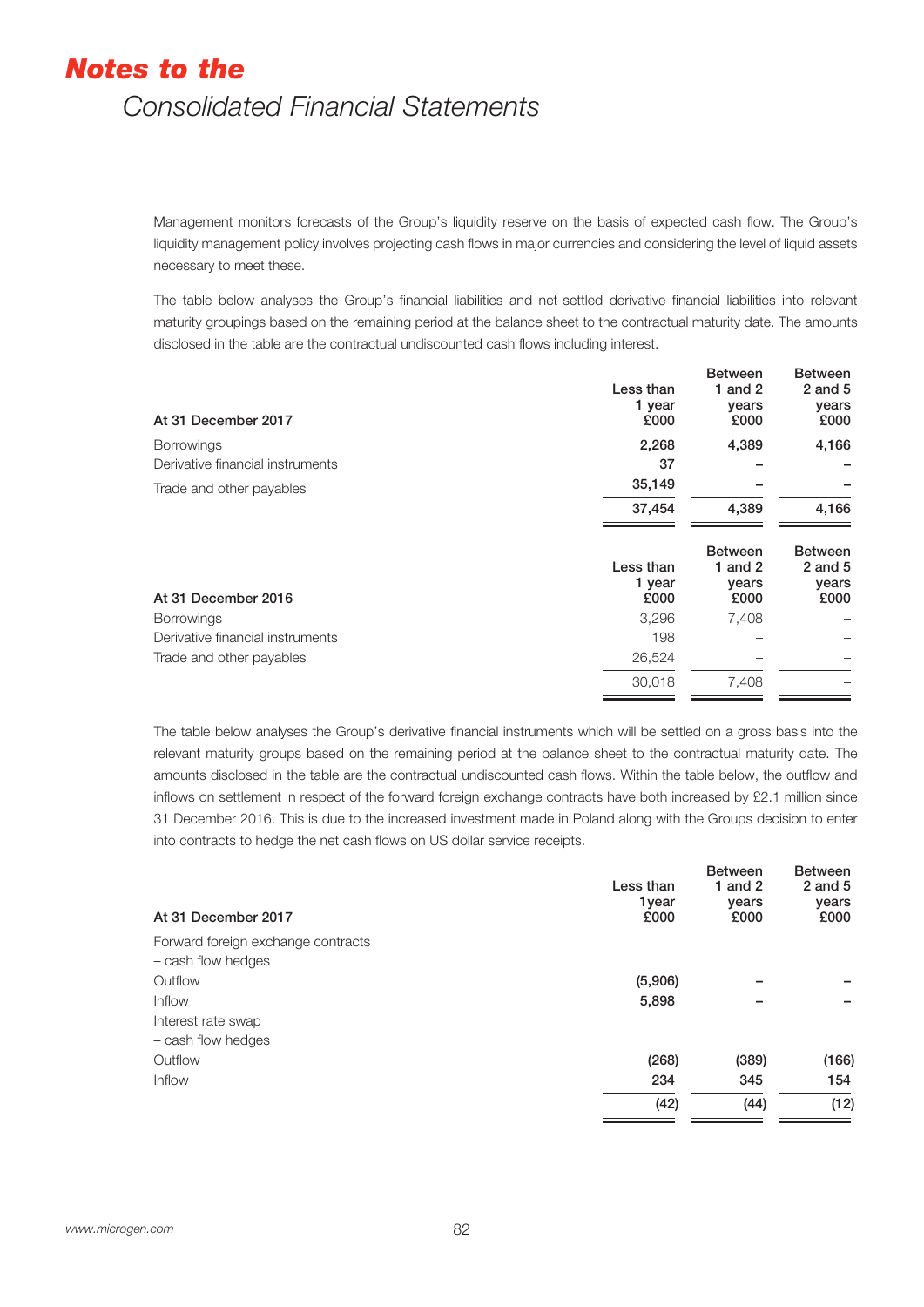

| At 31 December 2016                | Less than<br>1 year<br>£000 | <b>Between</b><br>1 and $2$<br>years<br>£000 | <b>Between</b><br>$2$ and $5$<br>years<br>£000 |
|------------------------------------|-----------------------------|----------------------------------------------|------------------------------------------------|
| Forward foreign exchange contracts |                             |                                              |                                                |
| - cash flow hedges                 |                             |                                              |                                                |
| Outflow                            | (3,782)                     |                                              |                                                |
| Inflow                             | 3,786                       |                                              |                                                |
| Interest rate swap                 |                             |                                              |                                                |
| - cash flow hedges                 |                             |                                              |                                                |
| Outflow                            | (296)                       | (158)                                        |                                                |
| Inflow                             | 214                         | 114                                          |                                                |
|                                    | (78)                        | (44)                                         |                                                |
|                                    |                             |                                              |                                                |

## **Fair value estimation**

### **Financial instruments not measured at fair value**

Financial instruments not measured at fair value includes cash and cash equivalents, trade and other receivables, trade and other payables, and loans and borrowings, however, due to their short term nature and ability to be liquidated at short notice their carrying value approximates their fair value.

#### **Financial instruments measured at fair value**

The fair value hierarchy of the financial instruments measures at fair value is provided below.

|                                                                 | Level 2       |               |
|-----------------------------------------------------------------|---------------|---------------|
|                                                                 | 2017<br>£'000 | 2016<br>£'000 |
| <b>Financial Assets</b>                                         |               |               |
| Derivative financial assets (designated hedge instruments)      | 218           | 134           |
|                                                                 | 218           | 134           |
| <b>Financial Liabilities</b>                                    |               |               |
| Derivative financial liabilities (designated hedge instruments) | 37            | 198           |
|                                                                 | 37            | 198           |

The derivative financial assets and liabilities have been valued using the market approach and are considered to be Level 2 inputs. There were no changes to the valuation techniques used in the year. There were no transfers between levels during the year.

### **Capital risk management**

The Group's capital is considered by the Board to be the equity of the Company's shareholders and includes the Group's tangible and intangible fixed assets and cash balances. The Group's objectives when managing capital are to safeguard the Group's ability to continue as a going concern in order to provide returns for shareholders and benefits for other stakeholders and to maintain an optimal capital structure to reduce the cost of capital. In order to maintain or adjust the capital structure, the Group may adjust the amount of dividends paid to shareholders, return capital to shareholders, issue new shares or sell assets to reduce debt.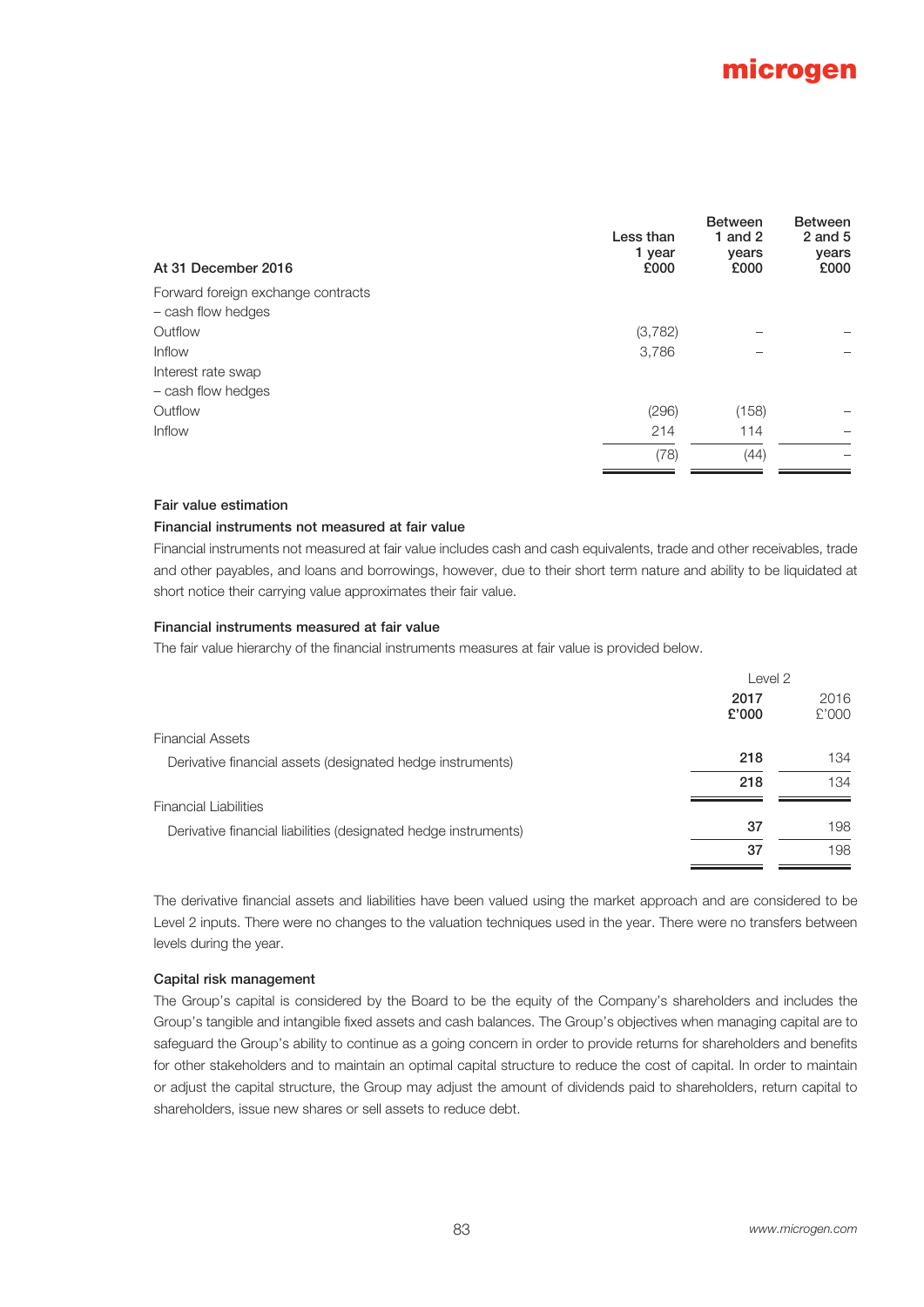We manage the capital structure based on the economic conditions and the risk characteristics of the Group. The Board regularly reviews both the Group's capital structure and net funds position which is disclosed within the Chief Financial Officer's report. No changes were made to our objectives and processes during 2017.

Our general funding policy is to raise long term debt when required to meet the anticipated requirements of the Group. Details of the Groups existing loan facility is provided in note 16.

## **CRITICAL ACCOUNTING ESTIMATES AND JUDGEMENTS**

### **(a) Recognition of Revenue**

The policy for the recognition of Licence Fees is detailed on page 74. For recognition of Licence Fees to commence a number of criteria need to be met at which point, in respect of Initial or Perpetual Licence Fees, a deferral of revenue may be required in respect of any unfunded performance obligations which will require estimation. Furthermore, for fixed priced development of consultancy projects estimates are required in respect of the percentage completion of each project.

## **(b) Impairment of goodwill**

Determining whether goodwill is impaired requires an estimation of the value in use of the cash generating units to which goodwill has been allocated. The value in use calculation requires the Group to estimate the future cash flows expected to arise from the cash generating unit and a suitable discount rate in order to calculate present value. The discount rate applied in the value in use calculation approximates to the Group's Weighted Average Cost of Capital.

The Group annually reviews the goodwill valuation based on various scenarios and each of these scenarios have different growth rate assumptions. The growth rate assumptions are in relation to periods covered by Board approved plans.

Impairments recognised during the year are performed against the carrying value of goodwill. The impairment is recognised in the income statement in the period which it is deemed to arise.

### **(c) Impairment of other intangibles**

The Group also assesses annually any indicators that other intangible assets might be impaired. The impairment tests are based on value-in-use calculations on a similar basis to that used in the impairment of Goodwill calculation and is therefore subject to the same estimates by management.

Impairments recognised during the year are performed against the carrying value of other intangible assets. The impairment is recognised in the income statement in the period which it is deemed to arise.

### **(d) Impairment of investments**

The Group has also carried out an impairment review on the value of investments held in the Company. Where the investment is held in a company which has an ongoing trade, the value is derived by a value in use calculation of the cash generating units. This is done on a similar basis to that used in the impairment of goodwill calculation as detailed above and is therefore subject to the same estimates by management. Where the investment is held in a company which is no longer trading, the value is derived from the carrying value of the net assets on the balance sheet of that entity.

## **(e) Taxation**

The actual tax the Group pays on its profits is determined according to complex tax laws and regulations. Where the effect of these laws and regulations is unclear, estimates are used in determining the liability for the tax to be paid on past profits which are then recognised in the financial statements. The Group believes the estimates, assumptions and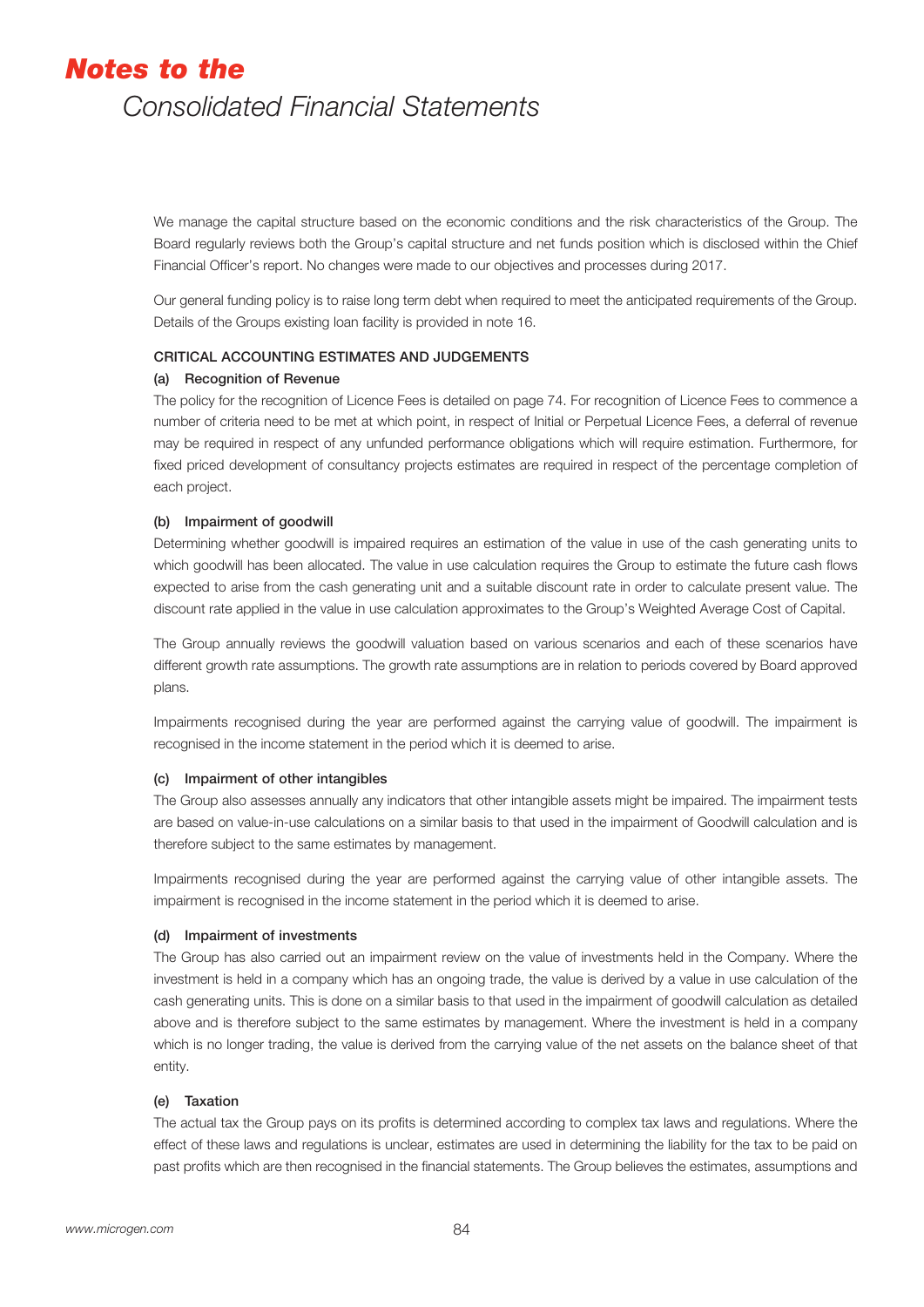judgements are reasonable but this can involve complex issues which may take a number of years to resolve. The final determination of prior year tax liabilities could be different from the estimates reflected in the financial statements and may result in the recognition of an additional tax expense or tax credit in the income statement.

Deferred tax assets and liabilities require management judgement in determining the amount to be recognised. In particular, judgement is used when assessing the extent to which deferred tax assets should be recognised with consideration given to the timing and level of future taxable income.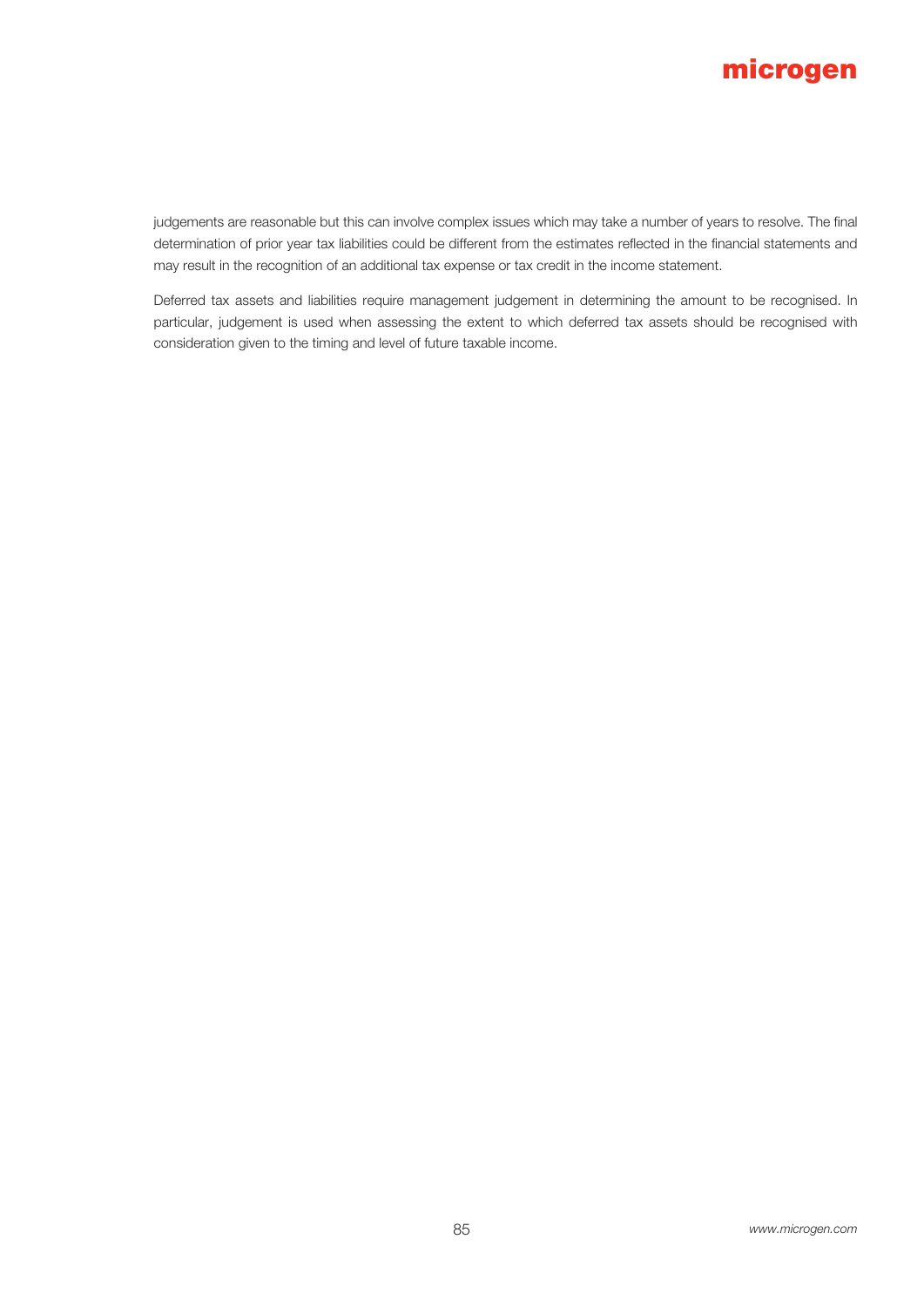## **1 Segmental Information**

## **Business segments**

The Board has determined the operating segments based on the reports it receives from management to make strategic decisions.

The segmental analysis is split into the Aptitude Software and Microgen Financial Systems operating businesses.

The principal activity of the Group throughout 2016 and 2017 was the provision of business critical software and services.

The operating businesses are allocated central function costs in arriving at operating profit/(loss). Group overhead costs are not allocated into the operating businesses as the Board believes that these relate to Group activities as opposed to the operating businesses. Capital expenditure and depreciation detailed within note 1(b) as Group is in respect of assets utilised by both operating businesses and the Group function. Assets and liabilities detailed within note 1(c) as Group are in respect of assets and liabilities held separately from the two operating businesses.

## **(a) Revenue and operating profit by operating business**

| Year ended 31 December 2017                            | Aptitude<br>Software<br>£000 | Microgen<br>Financial<br><b>Systems</b><br>£000 | Group<br>£000 | Total<br>£000 |
|--------------------------------------------------------|------------------------------|-------------------------------------------------|---------------|---------------|
| Revenue                                                | 44,340                       | 18,300                                          |               | 62,640        |
| Operating costs                                        | (36, 394)                    | (10, 798)                                       |               | (47, 192)     |
| Operating profit before Group overheads                | 7,946                        | 7,502                                           |               | 15,448        |
| Unallocated Group overheads                            |                              |                                                 | (1,827)       | (1,827)       |
| Operating profit before non-underlying and other items |                              |                                                 |               | 13,621        |
| Non-underlying items                                   | (829)                        | (1,398)                                         | (314)         | (2, 541)      |
| Operating profit/(loss)                                | 7,117                        | 6,104                                           | (2, 141)      | 11,080        |
| Net finance costs                                      |                              |                                                 |               | (303)         |
| Profit before tax                                      |                              |                                                 |               | 10,777        |
| Income tax expense                                     |                              |                                                 |               | (841)         |
| Profit for the year                                    |                              |                                                 |               | 9,936         |
| Year ended 31 December 2016                            | Aptitude<br>Software<br>£000 | Microgen<br>Financial<br><b>Systems</b><br>£000 | Group<br>£000 | Total<br>£000 |
| Revenue                                                | 26,364                       | 16,624                                          |               | 42,988        |
| Operating costs                                        | (22, 522)                    | (9,405)                                         |               | (31, 927)     |
| Operating profit before Group overheads                | 3,842                        | 7,219                                           |               | 11,061        |
| Unallocated Group overheads                            |                              |                                                 | (1,536)       | (1, 536)      |
| Operating profit before non-underlying items           |                              |                                                 |               | 9,525         |
| Non-underlying items                                   |                              | (914)                                           | (399)         | (1, 313)      |
| Operating profit/(loss)                                | 3,842                        | 6,305                                           | (1, 935)      | 8,212         |
| Net finance costs                                      |                              |                                                 |               | (331)         |
| Profit before tax                                      |                              |                                                 |               | 7,881         |
| Income tax expense                                     |                              |                                                 |               | (1,638)       |
| Profit for the year                                    |                              |                                                 |               |               |
|                                                        |                              |                                                 |               | 6,243         |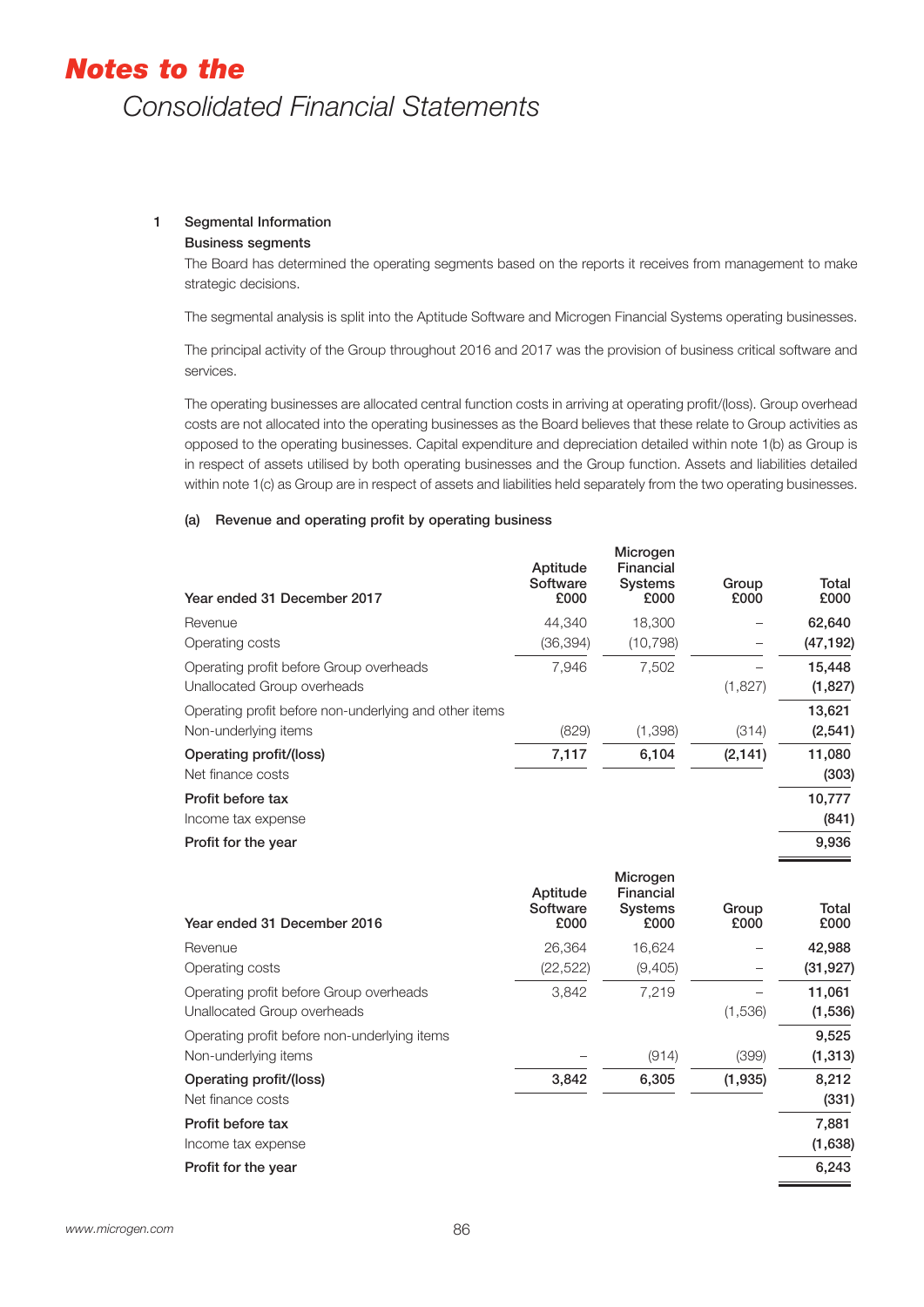## **1 Segmental Information (continued)**

 **(b) Other information**

| Year ended 31 December 2017                                                                | Aptitude<br>Software<br>£000 | Microgen<br>Financial<br><b>Systems</b><br>£000 | Group<br>£000 | Total<br>£000  |
|--------------------------------------------------------------------------------------------|------------------------------|-------------------------------------------------|---------------|----------------|
| Capital expenditure<br>- property, plant and equipment (note 10)<br>Depreciation (note 10) | 630<br>(364)                 | 248<br>(238)                                    | 302<br>(105)  | 1,180<br>(707) |
|                                                                                            | Aptitude<br>Software         | Microgen<br>Financial<br><b>Systems</b>         | Group         | Total          |

| Year ended 31 December 2016               | £000  | £000  | £000  | £000  |
|-------------------------------------------|-------|-------|-------|-------|
| Capital expenditure                       |       |       |       |       |
| - property, plant and equipment (note 10) | 343   | 437   | 114   | 894   |
| Depreciation (note 10)                    | (307) | (182) | (112) | (601) |

## **(c) Balance sheet**

| Year ended 31 December 2017    | Aptitude<br>Software<br>£000 | Microgen<br>Financial<br><b>Systems</b><br>£000 | Group<br>£000 | Total<br>£000 |
|--------------------------------|------------------------------|-------------------------------------------------|---------------|---------------|
| Consolidated total assets      | 49.106                       | 35,048                                          | 21.383        | 105,537       |
| Consolidated total liabilities | (27,950)                     | (14,250)                                        | (9, 452)      | (51, 652)     |
|                                | 21.156                       | 20,798                                          | 11.931        | 53,885        |

| Year ended 31 December 2016    | Aptitude<br>Software<br>£000 | Microgen<br>Financial<br><b>Systems</b><br>£000 | Group<br>£000 | Total<br>£000 |
|--------------------------------|------------------------------|-------------------------------------------------|---------------|---------------|
| Consolidated total assets      | 26,405                       | 42.576                                          | 14.438        | 83.419        |
| Consolidated total liabilities | (15,331)                     | (22, 594)                                       | (2,097)       | (40, 022)     |
|                                | 11.074                       | 19.982                                          | 12.341        | 43.397        |

Capital expenditure comprises additions to property, plant and equipment and intangible assets, excluding additions resulting from acquisitions through business combinations.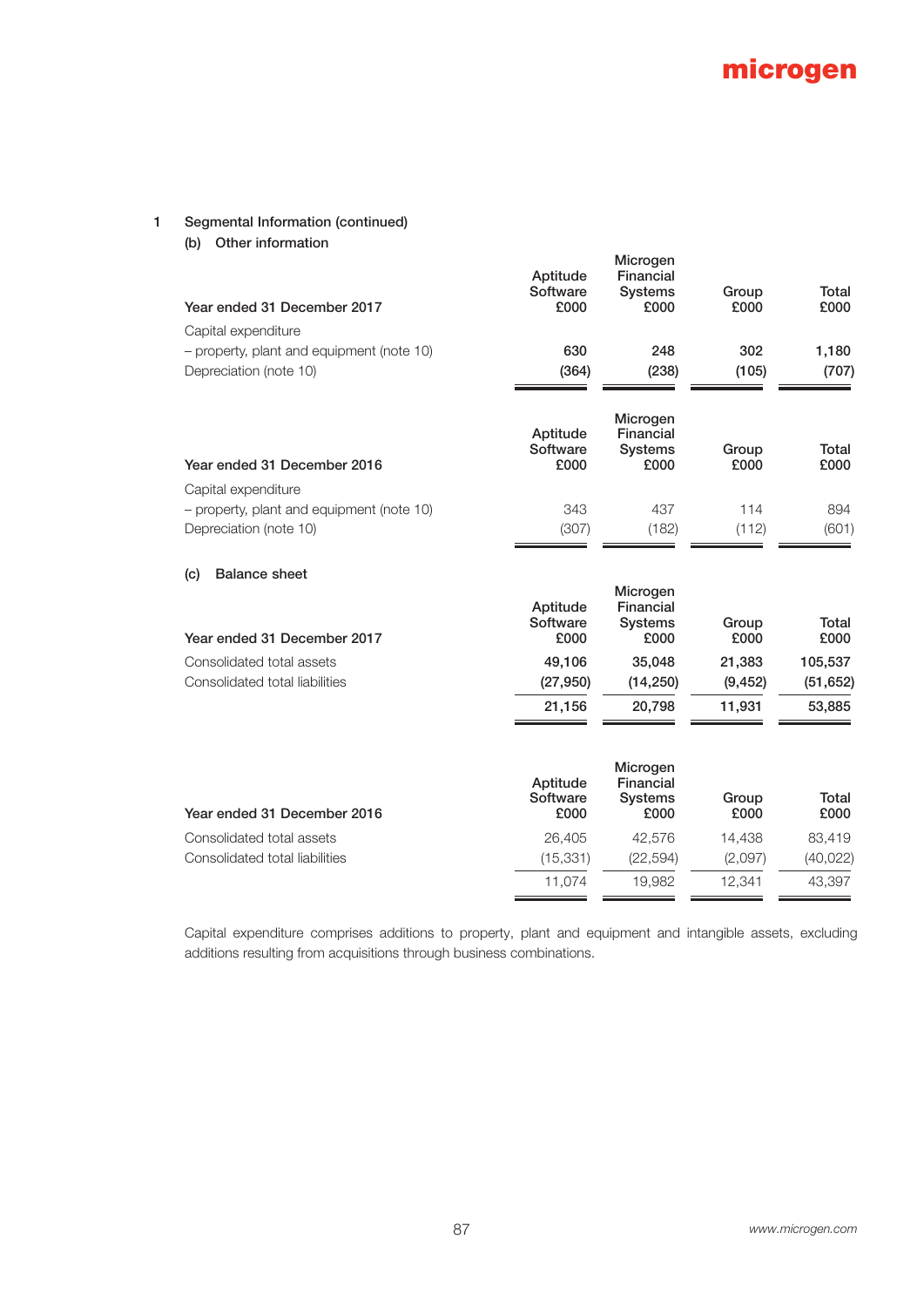## **1 Segmental Information (continued)**

## **(d) Geographical segments**

The Group has two geographical segments for reporting purposes, the United Kingdom and the Rest of the World.

The following table provides an analysis of the Group's sales by origin and by destination.

|                | Sales revenue by origin Sales revenue by destination |                    |                                                                       |                    |  |
|----------------|------------------------------------------------------|--------------------|-----------------------------------------------------------------------|--------------------|--|
|                | Year ended<br>£000                                   | Year ended<br>£000 | Year ended<br>31 Dec 2017 31 Dec 2016 31 Dec 2017 31 Dec 2016<br>£000 | Year ended<br>£000 |  |
| United Kingdom | 32.091                                               | 25,886             | 10,860                                                                | 10.723             |  |
| Rest of World  | 30,549                                               | 17.102             | 51.780                                                                | 32,265             |  |
|                | 62.640                                               | 42.988             | 62,640                                                                | 42.988             |  |

The following is an analysis of the carrying amount of non-current assets (excluding deferred tax assets), and additions to property, plant and equipment and intangible assets, analysed by the geographical area in which the assets are located.

|                |                                                                                             | Carrying amount of<br>non-current assets |                    | Capital expenditure |  |
|----------------|---------------------------------------------------------------------------------------------|------------------------------------------|--------------------|---------------------|--|
|                | Year ended<br>Year ended<br>31 Dec 2017 31 Dec 2016 31 Dec 2017 31 Dec 2016<br>£000<br>£000 |                                          | Year ended<br>£000 | Year ended<br>£000  |  |
| United Kingdom | 45,865                                                                                      | 44,257                                   | 780                | 586                 |  |
| Rest of World  | 24,885                                                                                      | 6.104                                    | 400                | 308                 |  |
|                | 70.750                                                                                      | 50,361                                   | 1.180              | 894                 |  |

The Company's business is to invest in its subsidiaries and, therefore, it operates in a single segment.

## **2 Operating profit**

The following items are included in operating costs:

|                                                      | Year ended<br>£000 | Year ended<br>31 Dec 2017 31 Dec 2016<br>£000 |
|------------------------------------------------------|--------------------|-----------------------------------------------|
| Employee benefit expense (note 3)                    | 31,555             | 23,005                                        |
| Depreciation (note 10)                               | 707                | 601                                           |
| Other operating costs                                | 16,757             | 9,857                                         |
| Non-underlying operating costs:                      |                    |                                               |
| Amortisation of intangibles (note 9)                 | 1,316              | 812                                           |
| Share based payments on share options issued in 2013 | 115                | 399                                           |
| Costs in relation to replacement credit facility     | 199                |                                               |
| Acquisition and associated restructuring costs       | 911                | 102                                           |
|                                                      | 51,560             | 34.776                                        |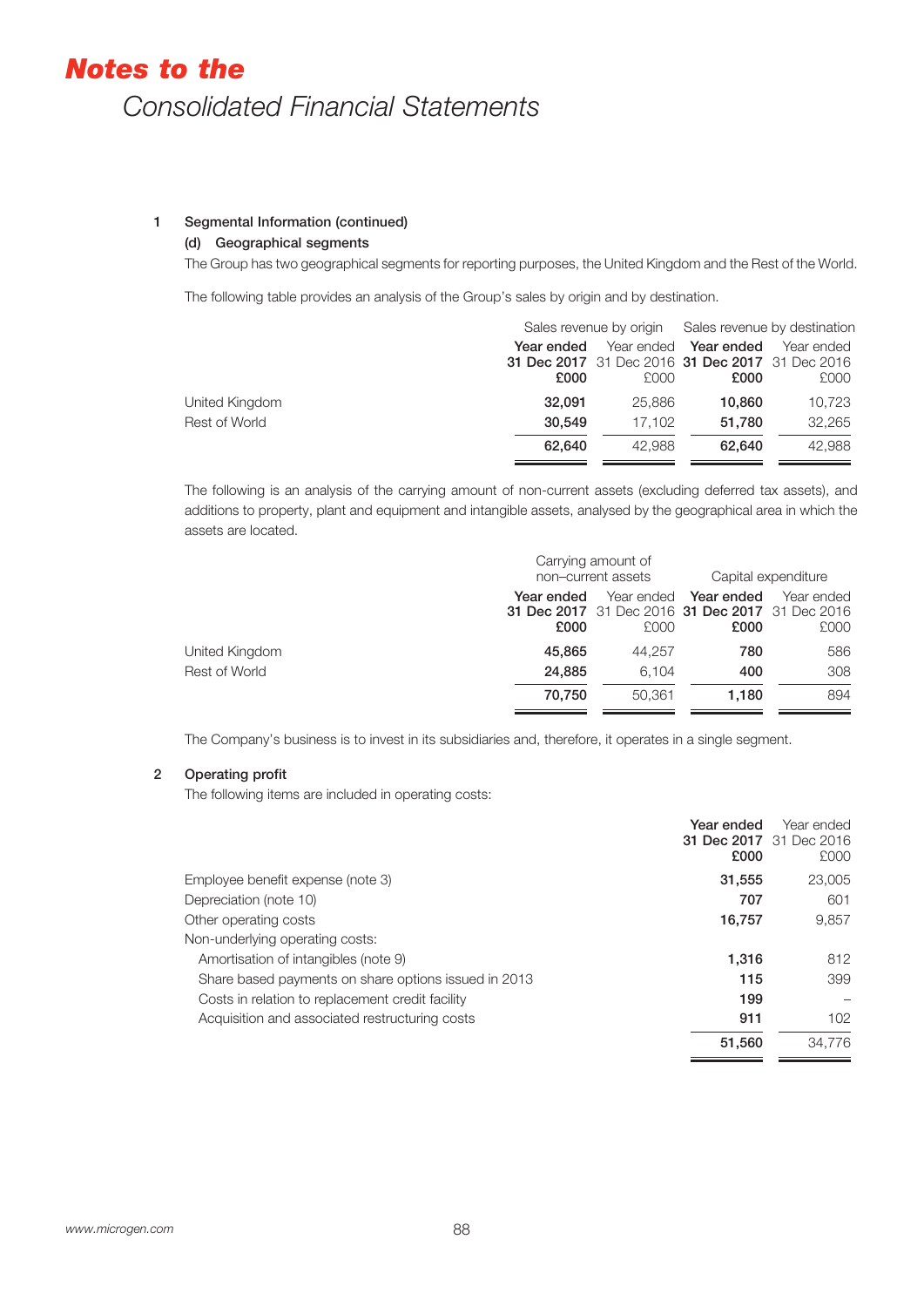## **2 Operating profit (continued)**

Profit from operations has been arrived at after charging:

|                                                                      | Year ended<br>31 Dec 2017 31 Dec 2016<br>£000 | Year ended<br>£000 |
|----------------------------------------------------------------------|-----------------------------------------------|--------------------|
| Net foreign exchange gains                                           | (201)                                         | (314)              |
| Research and development costs – Aptitude Software                   | 5,262                                         | 4,011              |
| Research, development and support costs - Microgen Financial Systems | 3,350                                         | 3,152              |
| Depreciation of property, plant and equipment (note 10)              | 707                                           | 601                |
| Operating lease rentals payable:                                     |                                               |                    |
| - plant and machinery                                                | 30                                            | 25                 |
| - other                                                              | 1.316                                         | 1.062              |
| Repairs and maintenance expenditure on property, plant and equipment | 234                                           | 223                |

During the year the Group obtained the following services from the Group's auditors at costs as detailed below:

|                                                                                                                | Year ended<br>£000 | Year ended<br>31 Dec 2017 31 Dec 2016<br>£000 |
|----------------------------------------------------------------------------------------------------------------|--------------------|-----------------------------------------------|
| Fees payable to Company's auditors for the audit of the Company and Group<br>consolidated financial statements | 122                | 95                                            |
| Fees payable to the Company's auditors and its associates for other services:                                  |                    |                                               |
| - the audit of Company's subsidiaries pursuant to legislation                                                  | 46                 | 62                                            |
| - audit related assurance services                                                                             | 35                 |                                               |
| - other consultancy services                                                                                   | 28                 |                                               |
| - corporation tax services                                                                                     | 10                 | 54                                            |
| - overseas secondment services                                                                                 |                    | 125                                           |
|                                                                                                                | 241                | 336                                           |

In the prior year, the Company's auditors performed tax return services for the Group's employees in circumstances where the employer had overseas tax filling requirements pursuant to working on overseas projects. These costs are included in the row entitled 'overseas secondment services'. With effect from 1 January 2017 the Company's auditor no longer provided overseas secondment, corporation and sales tax services to the Group.

A description of the work of the Audit Committee is included in the corporate governance statement on pages 26 to 28 and includes an explanation of how auditor objectivity and independence is safeguarded when non-audit services are provided by the auditors.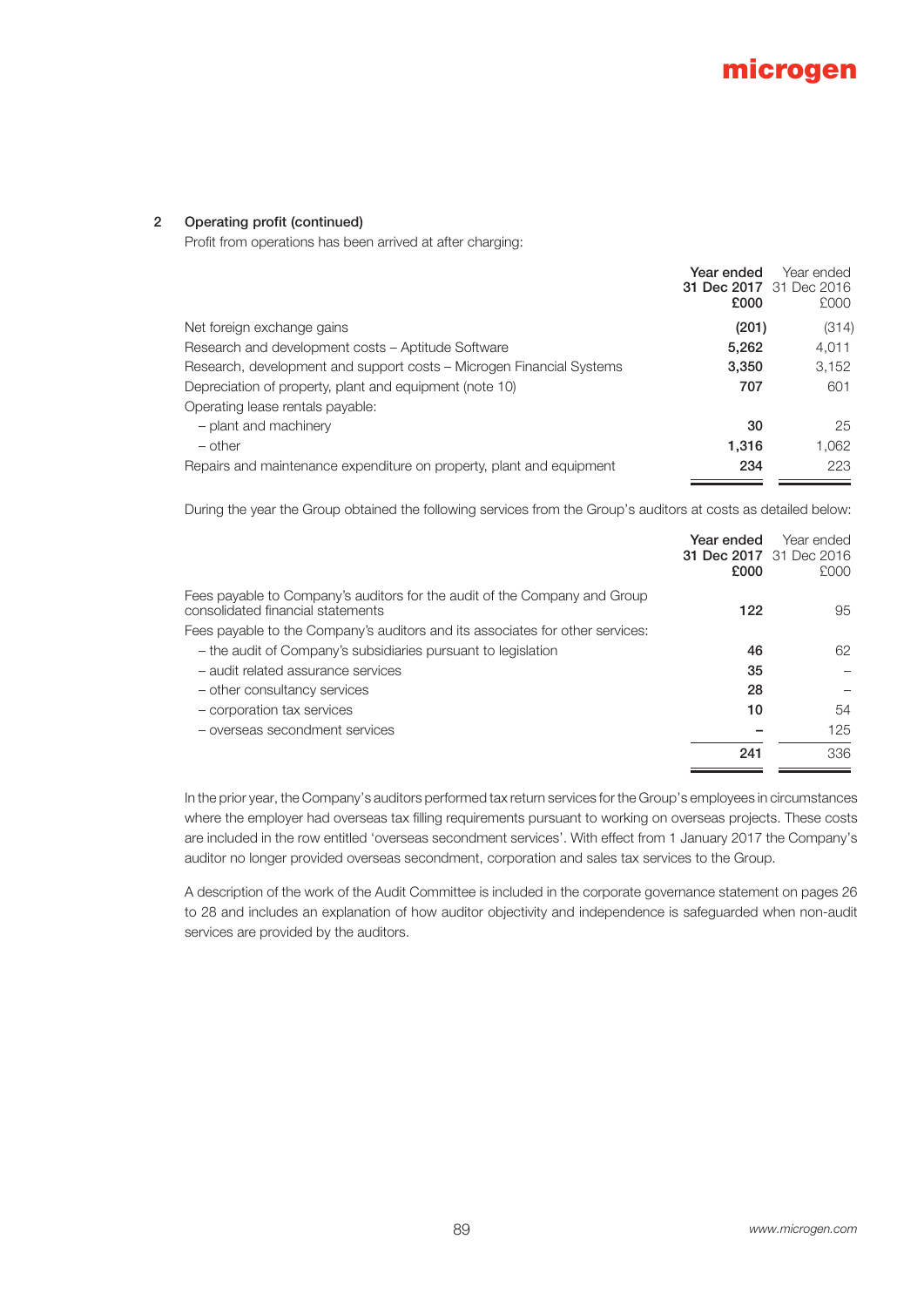## **3 Employees and Directors**

|                                                                                   | Group<br>Year ended<br>31 Dec 2017 31 Dec 2016 | Group<br>Year ended |
|-----------------------------------------------------------------------------------|------------------------------------------------|---------------------|
|                                                                                   | £000                                           | £000                |
| Employee benefit expense during the year                                          |                                                |                     |
| Excluding non-underlying costs                                                    |                                                |                     |
| Wages and salaries                                                                | 27,883                                         | 20,468              |
| Social security costs                                                             | 2,335                                          | 1.721               |
| Other pension costs (note 27)                                                     | 656                                            | 605                 |
| Share based payment costs on share options issued after 2013 (note 26)            | 681                                            | 211                 |
|                                                                                   | 31,555                                         | 23,005              |
| Non-underlying share based payment cost on share options issued in 2013 (note 26) | 115                                            | 399                 |
|                                                                                   | 31,670                                         | 23,404              |
|                                                                                   |                                                |                     |

Average monthly number of employees (including directors) for the Group:

|                                                    | Group         | Group                   |
|----------------------------------------------------|---------------|-------------------------|
|                                                    | Year ended    | Year ended              |
|                                                    |               | 31 Dec 2017 31 Dec 2016 |
|                                                    | <b>Number</b> | Number                  |
| By location:                                       |               |                         |
| United Kingdom                                     | 150           | 126                     |
| <b>Rest of World</b>                               | 204           | 159                     |
|                                                    | 354           | 285                     |
|                                                    |               |                         |
| Headcount at 31 December 2017 was 396 (2016: 312). |               |                         |
|                                                    | Year ended    | Year ended              |
|                                                    |               | 31 Dec 2017 31 Dec 2016 |
|                                                    | £000          | £000                    |
| Key management compensation:                       |               |                         |
| Short-term employee benefits                       | 2,463         | 2,339                   |
| Post employment benefits                           | 71            | 73                      |
| Share based payment                                | 427           | 449                     |

Key management compensation for the Group includes the Board of the Company and senior executives within the Group.

**2,961** 2,861

|                                                        | Year ended<br>£000 | Year ended<br>31 Dec 2017 31 Dec 2016<br>£000 |
|--------------------------------------------------------|--------------------|-----------------------------------------------|
| <b>Directors</b>                                       |                    |                                               |
| Aggregate emoluments                                   | 1.269              | 1.282                                         |
| Company contributions to money purchase pension scheme | 35                 | 33                                            |
|                                                        | 1.304              | 1.315                                         |

Average monthly number of Directors and senior executives were 11 (2016: 12). The key management figures given above include the Directors of Microgen plc.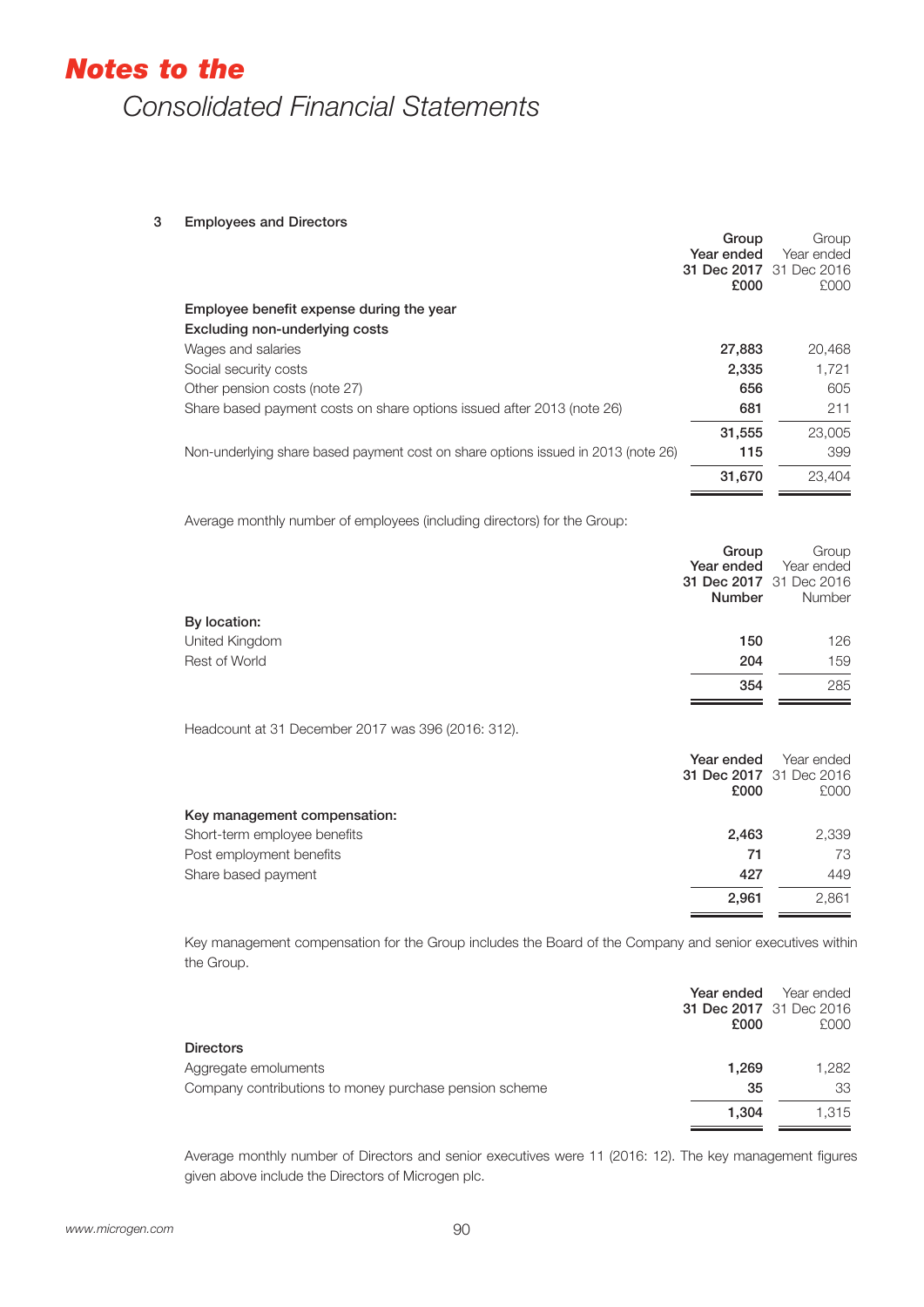## **3 Employees and Directors (continued)**

The information on Directors' remuneration required by the Companies Act and the Listing Rules of the Financial Conduct Authority is contained in the Directors' Remuneration Report on pages 34 to 56.

### **4 Net finance income**

| 13                                |                                   |
|-----------------------------------|-----------------------------------|
|                                   |                                   |
|                                   | 65                                |
|                                   | -1                                |
| 13                                | 66                                |
|                                   |                                   |
| (316)                             | (397)                             |
| (316)                             | (397)                             |
| (303)                             | (331)                             |
|                                   |                                   |
| Year ended<br>31 Dec 2017<br>£000 | Year ended<br>31 Dec 2016<br>£000 |
|                                   |                                   |
|                                   |                                   |
| (2,707)                           | (1,862)                           |
| (96)                              | 7                                 |
| (2,803)                           | (1,855)                           |
|                                   |                                   |
|                                   | (3)                               |
|                                   | 190                               |
|                                   | 30                                |
|                                   | 217                               |
| (841)                             | (1,638)                           |
|                                   | 112<br>1,447<br>403<br>1,962      |

UK corporation tax is calculated at 19.25% (2016: 20.00%) of the estimated assessable profit for the year. Taxation for other jurisdictions is calculated at the rates prevailing in the respective jurisdictions.

UK corporation tax rates substantively enacted as part of the Finance Bill 2016 include reductions to the main rate to 19% from 1 April 2017 and further reduction to 17% from 1 April 2020. Changes to the US tax rates were substantively enacted by the balance sheet date where the Federal tax rate was reduced from 35% to 21%, which after taking into account state taxes reduces the Group's US effective tax rate from 43% to 29% for 2018. Deferred taxes at the balance sheet date have been measured using these enacted rates and reflected in the financial statements. Within the deferred tax credit on non-underlying items is £1.1 million in respect of the revaluation of the £3.6 million deferred tax liability established on the acquisition of Aptitude RevStream Inc.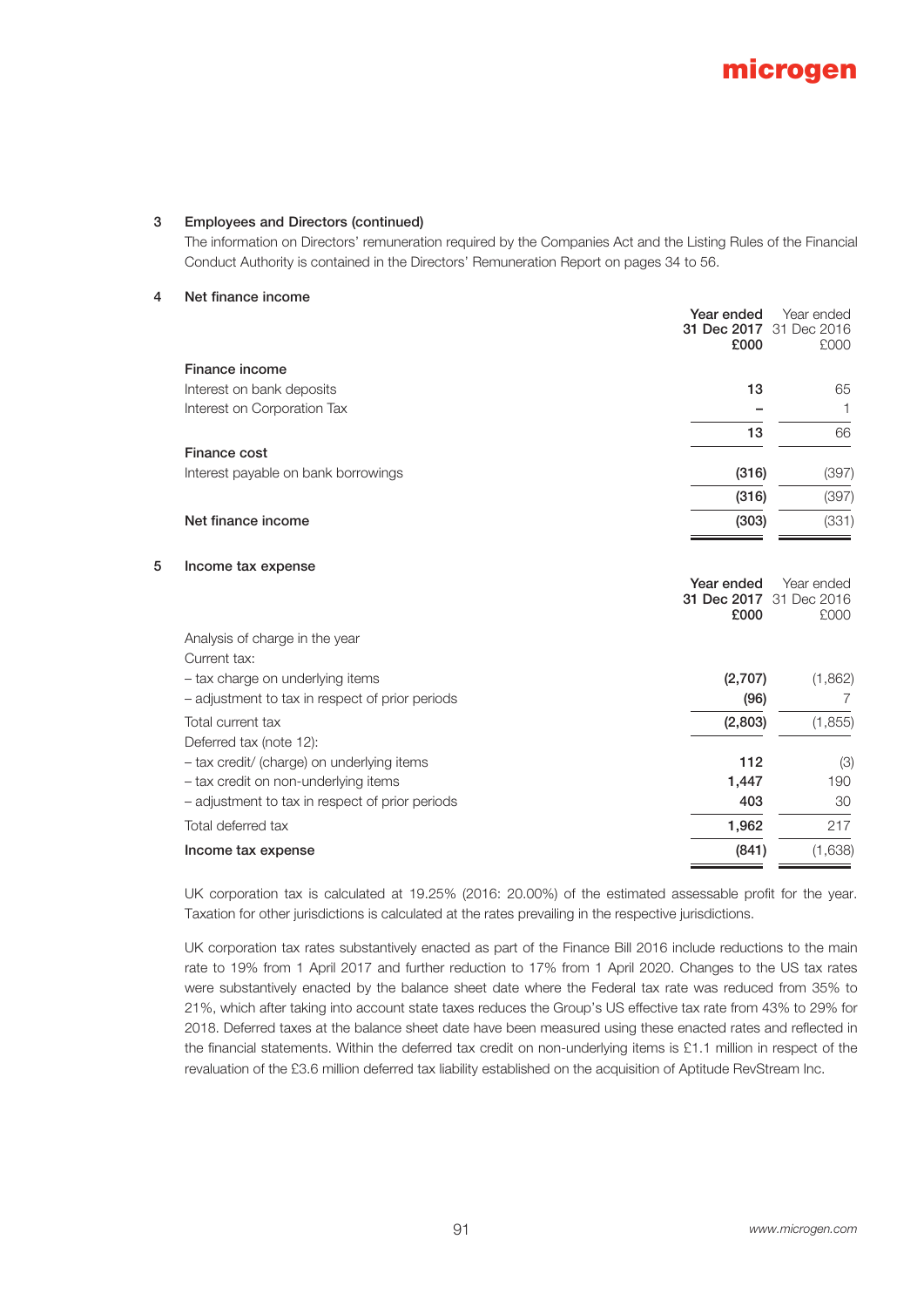## **5 Income tax expense (continued)**

The tax for the year is lower than (2016: higher than) the standard rate of corporation tax in the UK of 19.25% (2016: 20.0%). The differences are explained below:

|                                                                            | Year ended<br>£000 | Year ended<br><b>31 Dec 2017</b> 31 Dec 2016<br>£000 |
|----------------------------------------------------------------------------|--------------------|------------------------------------------------------|
| Profit on ordinary activities before tax                                   | 10,777             | 7,881                                                |
| Tax at the UK corporation tax rate of 19.25% (2016: 20.00%)<br>Effects of: | (2,074)            | (1,576)                                              |
| Adjustment to tax in respect of prior periods                              | 307                | 37                                                   |
| Adjustment in respect of foreign tax rates                                 | (390)              | (155)                                                |
| Expenses not deductible for tax purposes                                   |                    |                                                      |
| Non-underlying costs not deductible                                        |                    | (4)                                                  |
| Other                                                                      | (112)              | (87)                                                 |
| Recognition of tax losses                                                  | 321                | 139                                                  |
| Change in future tax rates                                                 | 1,107              | 8                                                    |
| Total taxation                                                             | (841)              | (1,638)                                              |

The total tax charge of £841,000 (2016: £1,638,000) represents 7.80% (2016: 20.8%) of the Group profit before tax of £10,777,000 (2016: £7,881,000). The reduction in effective rate is due principally to the impact of the movement in the US deferred tax rate.

After adjusting for the impact of non-underlying items, change in tax rates, share based payment charge and prior year tax charges the tax charge for the year of £2,916,000 (2016: £2,004,000) represents 21.89% (2016: 21.80%), which is the tax rate used for calculating the adjusted earnings per share.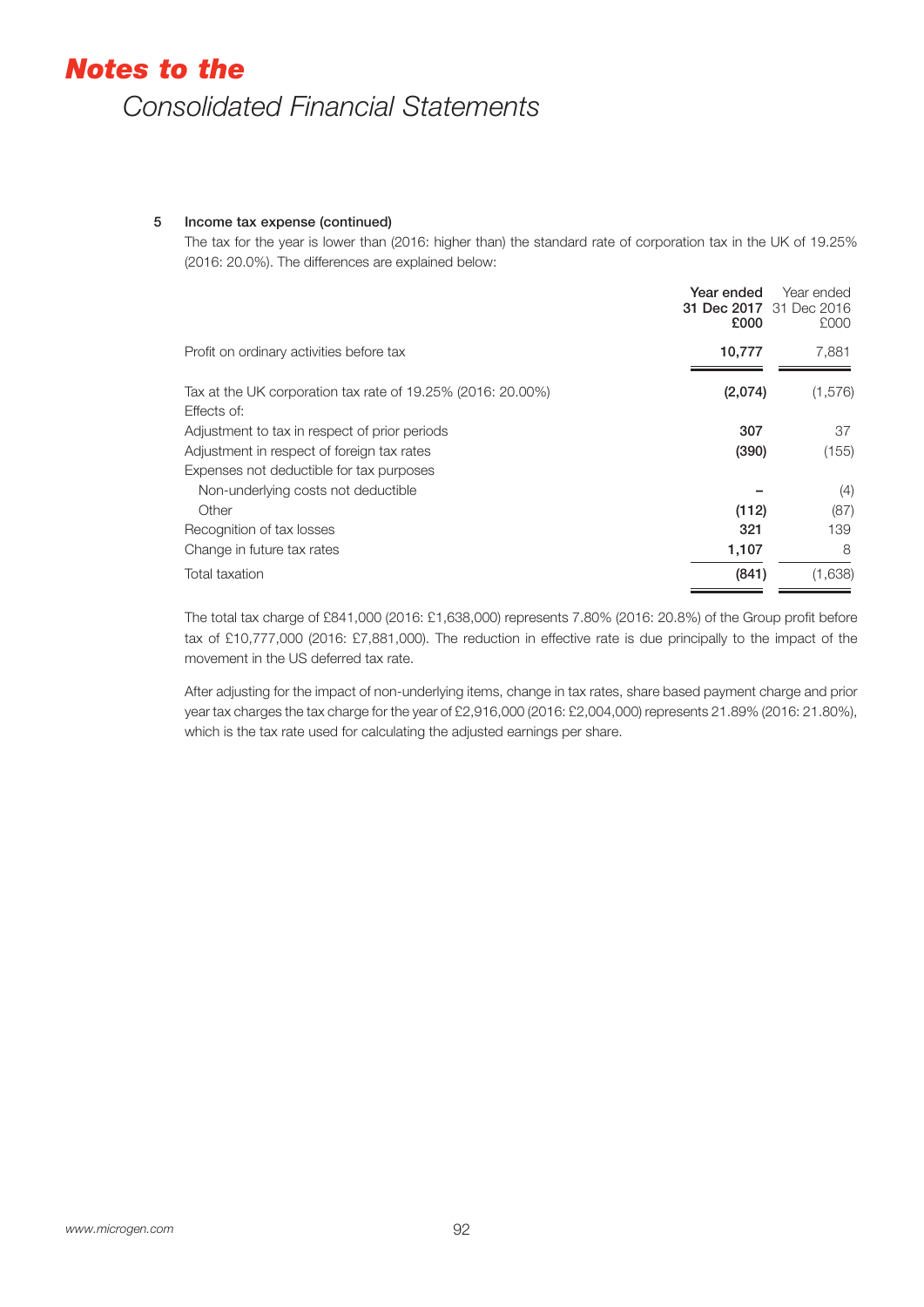## **6 Earnings per share**

Basic earnings per share is calculated by dividing the earnings attributable to ordinary shareholders by the weighted average number of ordinary shares outstanding during the year.

For diluted earnings per share, the weighted average number of ordinary shares in issue is adjusted to assume conversion of all dilutive potential ordinary shares. The Group has dilutive potential ordinary shares in the form of share options granted to employees where the exercise price is less than the average market price of the Company's ordinary shares during the year along with the deferred equity consideration arising as part of the Aptitude RevStream Inc. acquisition.

The calculation of the basic and diluted earnings per share is based on the following data:

|                                                   | Year ended 31 Dec 2017 |                                                              | Year ended 31 Dec 2016       |                  |                                                              |                              |
|---------------------------------------------------|------------------------|--------------------------------------------------------------|------------------------------|------------------|--------------------------------------------------------------|------------------------------|
|                                                   | Earnings<br>£000       | Weighted<br>average<br>number of<br>shares (in<br>thousands) | Per-share<br>amount<br>pence | Earnings<br>£000 | Weighted<br>average<br>number of<br>shares (in<br>thousands) | Per-share<br>amount<br>pence |
| <b>Basic EPS</b>                                  |                        |                                                              |                              |                  |                                                              |                              |
| Earnings attributable to<br>ordinary shareholders | 9.936                  | 60.612                                                       | 16.4                         | 6.243            | 59.088                                                       | 10.6                         |
| Effect of dilutive<br>securities:                 |                        |                                                              |                              |                  |                                                              |                              |
| - share options                                   |                        | 3,228                                                        | (0.8)                        |                  | 3,428                                                        | (0.6)                        |
| <b>Diluted EPS</b>                                | 9,936                  | 63,840                                                       | 15.6                         | 6.243            | 62,516                                                       | 10.0                         |

To provide an indication of the underlying operating performance per share the adjusted profit after tax figure shown below excludes non-underlying and other items and has a tax charge using the effective rate of 21.89% (2016: 21.80%).

|                                 | Year ended 31 Dec 2017<br>Year ended 31 Dec 2016 |                             |                           |                      |
|---------------------------------|--------------------------------------------------|-----------------------------|---------------------------|----------------------|
|                                 | <b>Basic EPS</b><br>pence                        | <b>Diluted EPS</b><br>pence | <b>Basic EPS</b><br>pence | Diluted EPS<br>pence |
| Earnings per share              | 16.4                                             | 15.6                        | 10.6                      | 10.0                 |
| Non-underlying items net of tax | 1.8                                              | 1.7                         | 1.9                       | 1.8                  |
| Prior years' tax credit         | (0.5)                                            | (0.4)                       |                           |                      |
| Tax losses recognised           | (0.6)                                            | (0.6)                       | (0.2)                     | (0.2)                |
| Adjusted earnings per share     | 17.1                                             | 16.3                        | 12.3                      | 11.6                 |

|                                                                   | Year ended<br>£000 | Year ended<br>31 Dec 2017 31 Dec 2016<br>£000 |
|-------------------------------------------------------------------|--------------------|-----------------------------------------------|
| Profit on ordinary activities before tax and non-underlying items | 13,318             | 9.194                                         |
| Tax charge at a rate of 21.89% (2016: 21.80%)                     | (2,916)            | (2,004)                                       |
|                                                                   | 10,402             | 7.190                                         |
| Prior years' tax charge                                           | 307                | 37                                            |
| Non-underlying items net of tax                                   | (1,094)            | (1, 123)                                      |
| Recognition of tax losses                                         | 321                | 139                                           |
| Profit on ordinary activities after tax                           | 9.936              | 6.243                                         |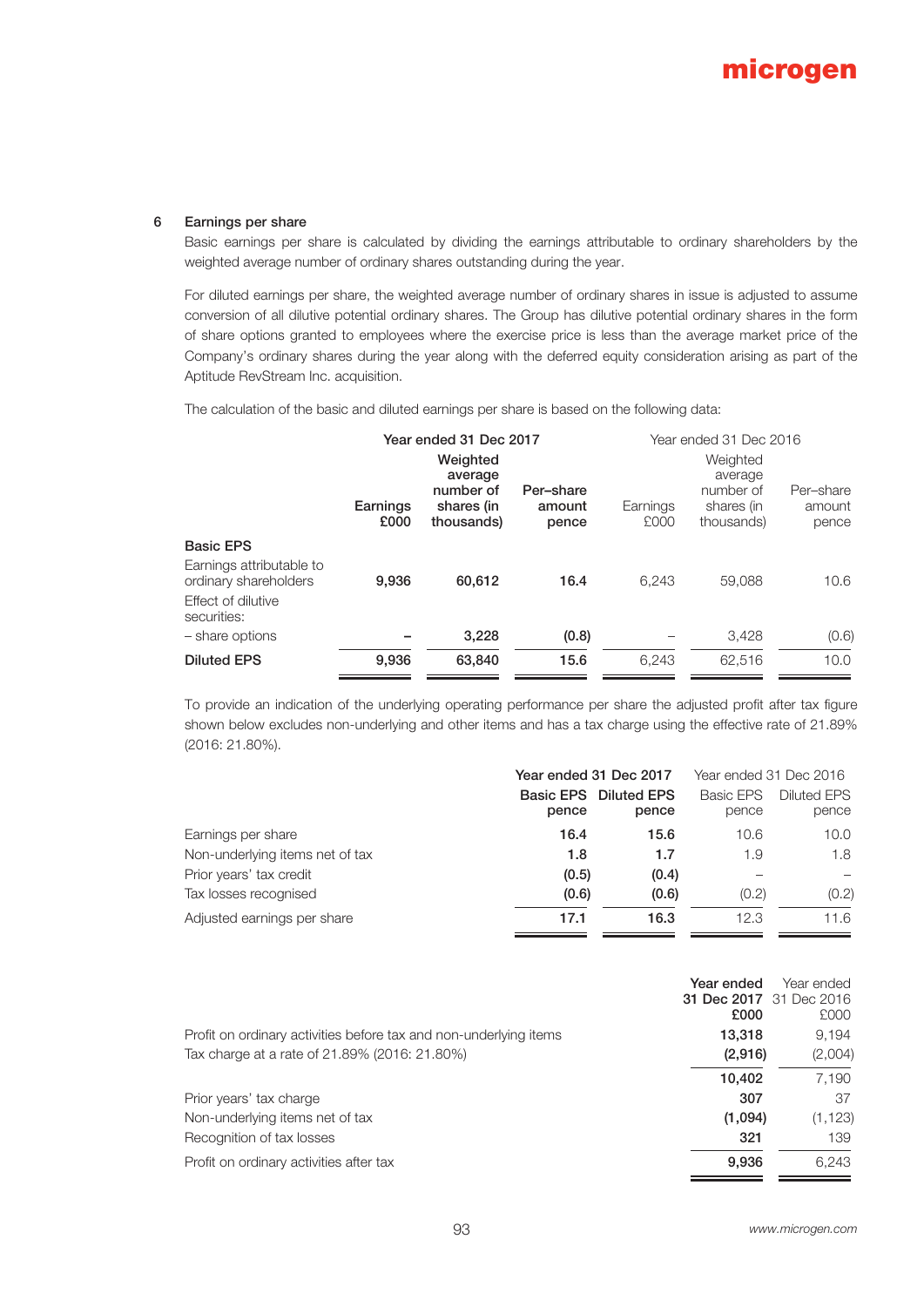## **7 Dividends**

|                                             | 2017<br>pence<br>per share | 2016<br>pence<br>per share | 2017<br>£000 | 2016<br>£000 |
|---------------------------------------------|----------------------------|----------------------------|--------------|--------------|
| Dividends paid:                             |                            |                            |              |              |
| Interim dividend                            | 2.0                        | 1.5                        | 1,217        | 886          |
| Final dividend (prior year)                 | 3.5                        | 2.8                        | 2.128        | 1,654        |
|                                             | 5.5                        | 4.3                        | 3.345        | 2,540        |
| Proposed but not recognised as a liability: |                            |                            |              |              |
| Final dividend (current year)               | 4.25                       | 3.5                        | 2,587        | 2,100        |

The proposed final dividend was approved by the Board on 6 March 2018 but was not included as a liability as at 31 December 2017, in accordance with IAS 10 'Events after the Balance Sheet date'. If approved by the shareholders at the Annual General Meeting this final dividend will be payable on 25 May 2018 to shareholders on the register at the close of business on 4 May 2018.

## **8 Goodwill**

|                                            |           | 31 Dec 2017 31 Dec 2016 |
|--------------------------------------------|-----------|-------------------------|
|                                            | £000      | £000                    |
| Cost                                       |           |                         |
| At 1 January                               | 59,709    | 59.709                  |
| Acquisitions through business combinations | 9,329     |                         |
| Transfer from Intangibles                  | 1,698     |                         |
| At 31 December                             | 70,736    | 59,709                  |
| Accumulated impairment                     |           |                         |
| At 1 January and 31 December               | (17, 935) | (17, 935)               |
| Net book amount                            | 52,801    | 41,774                  |

Goodwill acquired in a business combination is allocated, at acquisition, to the cash generating units (CGUs) that are expected to benefit from that business combination. The carrying amount of goodwill has been allocated as follows:

|                                           | Aptitude<br>Software<br>£000 | Microgen<br>Financial<br><b>Systems</b><br>£000 | Total<br>£000 |
|-------------------------------------------|------------------------------|-------------------------------------------------|---------------|
| At 1 January and 31 December 2016         | 15.347                       | 26.427                                          | 41.774        |
| Acquisition through business combinations | 8.440                        | 889                                             | 9.329         |
| Transfer from Intangibles                 |                              | 1.698                                           | 1.698         |
| At 31 December 2017                       | 23,787                       | 29,014                                          | 52,801        |

The transfer from Intangibles during the year of £1,698,000 has been made to re-allocate part of the value attributed to Intangibles in recent business combinations. The re-allocation has been made because this amount should, under IAS 12, have been treated as goodwill because it arose from the recognition of a deferred tax liability relating to acquired Intangibles. The Directors consider that the effect of this misallocation on prior period financial statements was immaterial.

The Group tests goodwill annually for impairment, or more frequently if there are indications that goodwill might be impaired.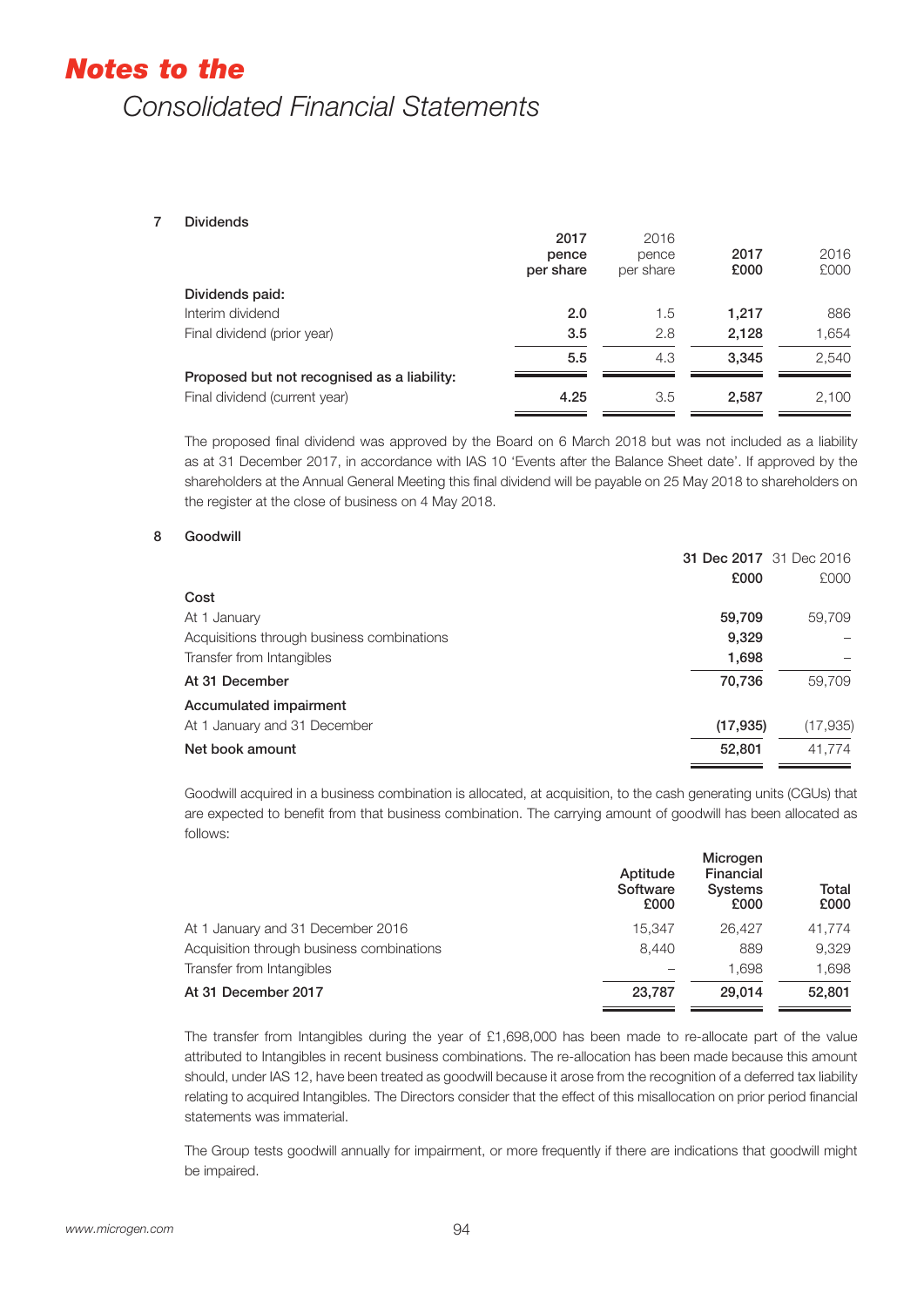## **8 Goodwill (continued)**

Determining whether goodwill is impaired requires an estimation of the value in use of the CGUs to which goodwill has been allocated. The value in use calculation requires the Group to estimate the future cash flows expected to arise from the CGUs and a suitable discount rate in order to calculate present value.

The Board-approved plans, prepared for the Microgen Financial Systems operating business, project a continuation of current operating profit levels for the next four years following the approved 2018 plan. The Board considers this achievable through a combination of continued organic growth in the Wealth Management sector and the contribution from focused acquisitions. No benefit of any potential acquisitions is, however, included in the value in use calculation for Microgen Financial Systems.

The Board approved plans for Aptitude Software project a growth in operating income of 10% per annum for the next four years following the approved 2018 plans.

The terminal growth rates for the period after 2022 are no greater than 2.25% per annum for either business. The conversion to cash ratios for Microgen Financial Systems and Aptitude Software are assumed to be 80% and 77% respectively as a result of Aptitude Software's increased activity in other tax jurisdictions, particularly the US. The utilisation of deferred tax losses to offset the tax payable has not been considered. The discount rate applied to the CGUs was 9.8% (2016: 9.8%).

A proportional movement of 5% in any of the assumptions would not result in an impairment.

#### **9 Intangible assets**

|                                            | Software IPR<br>and in<br>process<br>£000 | Customer<br>R&D relationships<br>£000 | Total<br>£000 |
|--------------------------------------------|-------------------------------------------|---------------------------------------|---------------|
| Group                                      |                                           |                                       |               |
| Cost                                       |                                           |                                       |               |
| At 1 January 2017                          | 982                                       | 7,516                                 | 8,498         |
| Acquisitions through business combinations | 5,247                                     | 6,634                                 | 11,881        |
| Transfer to Goodwill                       | (196)                                     | (1,502)                               | (1,698)       |
| At 31 December 2017                        | 6,033                                     | 12,648                                | 18,681        |
| Accumulated amortisation and impairment    |                                           |                                       |               |
| At 1 January 2017                          | 229                                       | 1,012                                 | 1,241         |
| Amortisation                               | 332                                       | 984                                   | 1,316         |
| At 31 December 2017                        | 561                                       | 1,996                                 | 2,557         |
| Net book amount                            |                                           |                                       |               |
| At 31 December 2017                        | 5,472                                     | 10,652                                | 16,124        |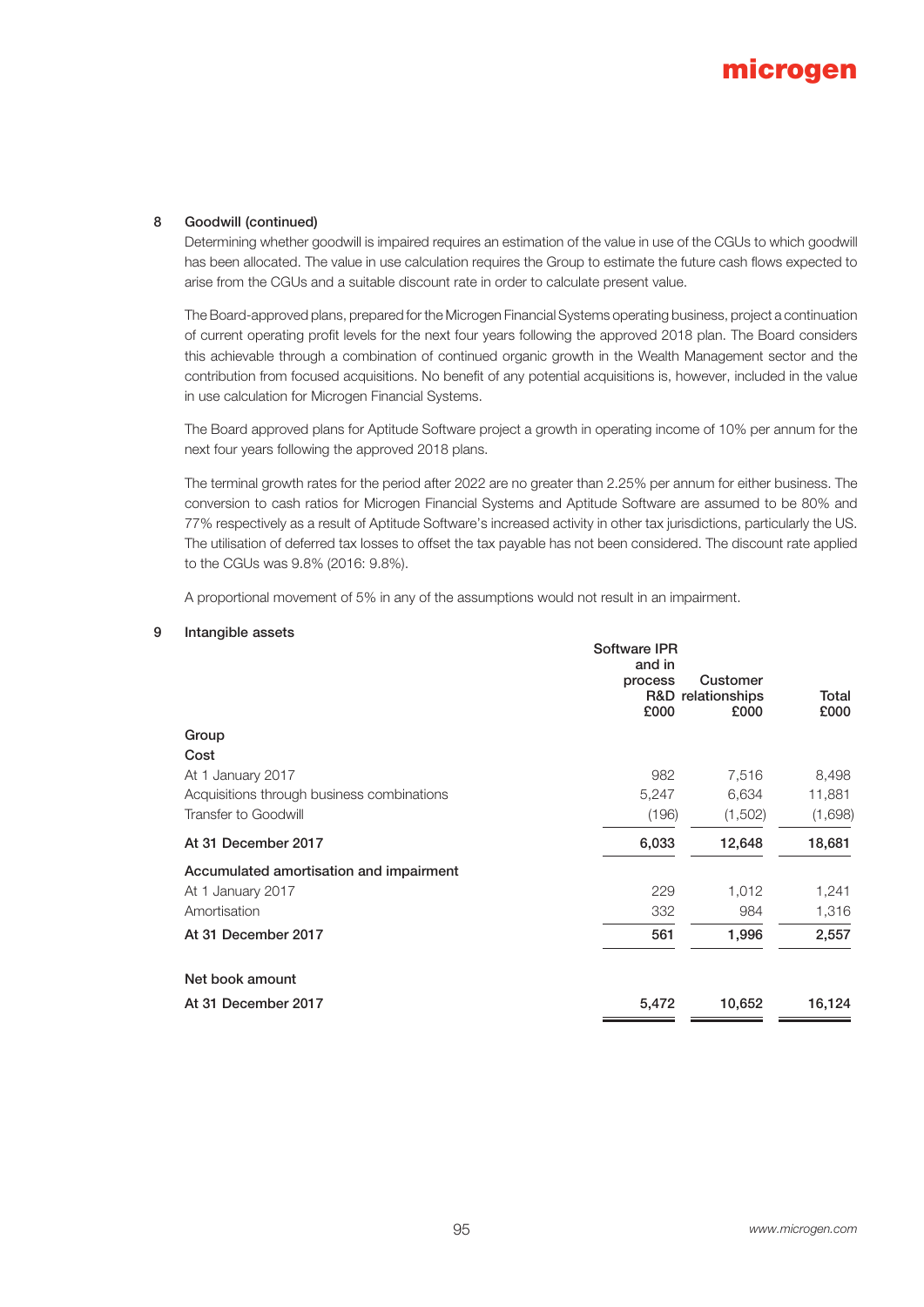## **9 Intangible assets (continued)**

|                                                                                   | <b>Software IPR</b><br>and in<br>process<br>£000 | Customer<br>R&D relationships<br>£000 | Total<br>£000 |
|-----------------------------------------------------------------------------------|--------------------------------------------------|---------------------------------------|---------------|
| Group                                                                             |                                                  |                                       |               |
| Cost                                                                              |                                                  |                                       |               |
| At 1 January 2016                                                                 | 855                                              | 5,508                                 | 6,363         |
| Acquisitions through business combinations and adjustment to<br>2015 acquisitions | 127                                              | 2,008                                 | 2,135         |
| At 31 December 2016                                                               | 982                                              | 7,516                                 | 8,498         |
| Accumulated amortisation and impairment                                           |                                                  |                                       |               |
| At 1 January 2016                                                                 | 84                                               | 345                                   | 429           |
| Amortisation                                                                      | 145                                              | 667                                   | 812           |
| At 31 December 2016                                                               | 229                                              | 1,012                                 | 1,241         |
| Net book amount                                                                   |                                                  |                                       |               |
| At 31 December 2016                                                               | 753                                              | 6,504                                 | 7,257         |

The Company held no intangible assets during the year (2016: nil).

The externally acquired software IPR and in process R&D relates to expected future benefits of software and development projects in progress at the date of acquisition. As at 31 December 2017 no internal research and development costs have been capitalised. The customer relationships relate to expected benefits obtained from recurring level of business from customers obtained as a result of acquisitions. The useful lives of the intangible assets acquired during the year has been determined as 6-10 years (2016: 6 years) in respect of software IPR and in process R&D and 10 years (2016: 10 years) in respect of customer relationships.

The amortisation charge in the year is shown in non-underlying costs.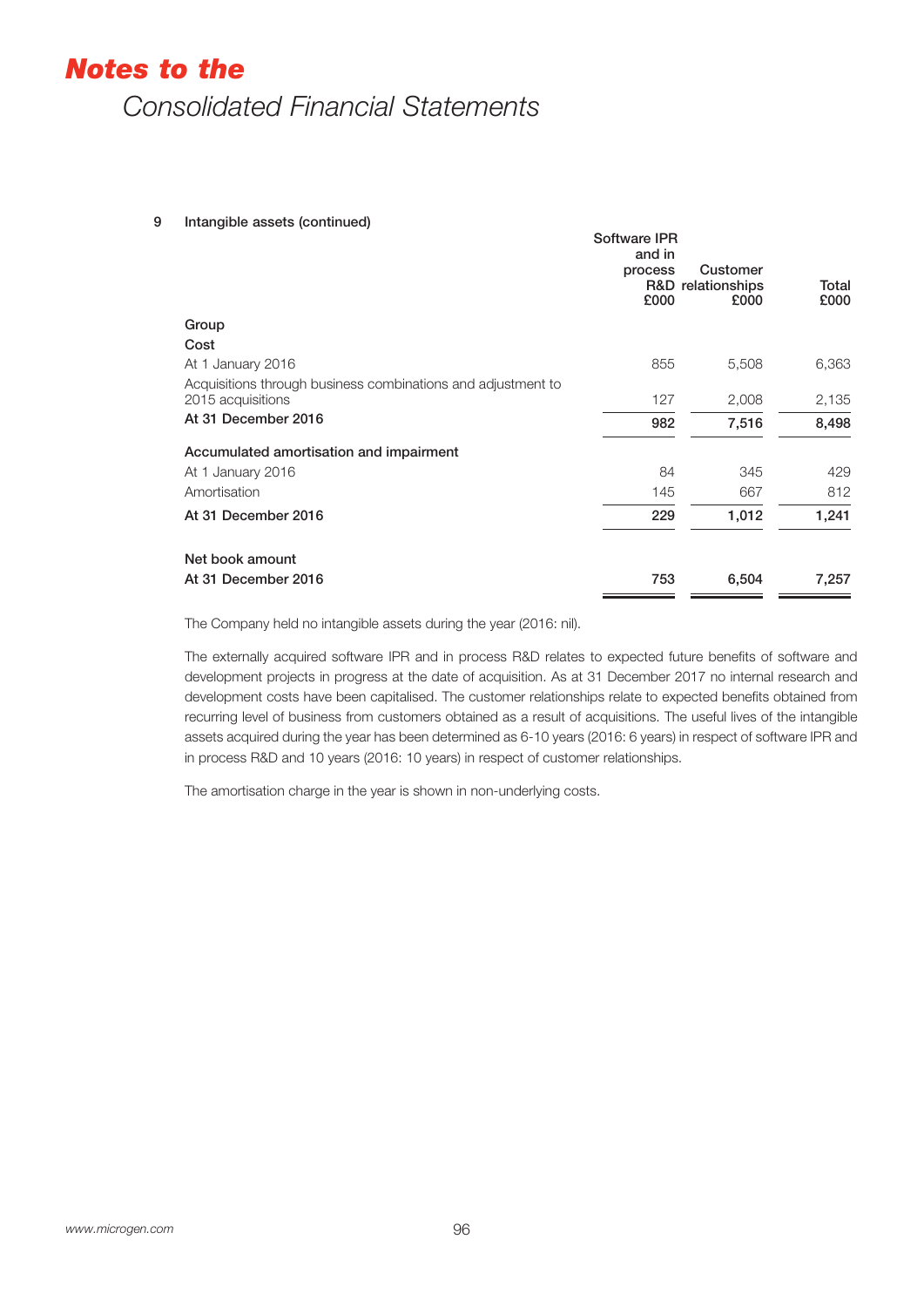## **10 Property, plant and equipment**

|                              | Leasehold<br>improve-<br>ments<br>£000 | Plant &<br>machinery<br>£000 | <b>Fixtures &amp;</b><br>fittings<br>£000 | Total<br>£000 |
|------------------------------|----------------------------------------|------------------------------|-------------------------------------------|---------------|
| Group                        |                                        |                              |                                           |               |
| Cost                         |                                        |                              |                                           |               |
| At 1 January 2017            | 599                                    | 4,721                        | 202                                       | 5,522         |
| Additions                    | 33                                     | 941                          | 206                                       | 1,180         |
| Acquired from acquisitions   | 8                                      | 17                           | 38                                        | 63            |
| <b>Disposals</b>             |                                        | (506)                        | (22)                                      | (528)         |
| Exchange movements           | 9                                      | 202                          | 1                                         | 212           |
| At 31 December 2017          | 649                                    | 5,375                        | 425                                       | 6,449         |
| Accumulated depreciation     |                                        |                              |                                           |               |
| At 1 January 2017            | 455                                    | 3,571                        | 166                                       | 4,192         |
| Charge for the year (note 2) | 20                                     | 650                          | 37                                        | 707           |
| <b>Disposals</b>             |                                        | (491)                        | (5)                                       | (496)         |
| Exchange movements           | 6                                      | 206                          | 9                                         | 221           |
| At 31 December 2017          | 481                                    | 3,936                        | 207                                       | 4,624         |
| Net book amount              |                                        |                              |                                           |               |
| At 31 December 2017          | 168                                    | 1,439                        | 218                                       | 1,825         |

|                              | Leasehold<br>improve-<br>ments<br>£000 | Plant &<br>machinery<br>£000 | <b>Fixtures &amp;</b><br>fittings<br>£000 | Total<br>£000 |
|------------------------------|----------------------------------------|------------------------------|-------------------------------------------|---------------|
| Group                        |                                        |                              |                                           |               |
| Cost                         |                                        |                              |                                           |               |
| At 1 January 2016            | 465                                    | 4,049                        | 181                                       | 4,695         |
| Additions                    | 120                                    | 755                          | 19                                        | 894           |
| Acquired from acquisitions   | 4                                      | 25                           | 10                                        | 39            |
| <b>Disposals</b>             |                                        | (358)                        | (13)                                      | (371)         |
| Exchange movements           | 10                                     | 250                          | 5                                         | 265           |
| At 31 December 2016          | 599                                    | 4,721                        | 202                                       | 5,522         |
| Accumulated depreciation     |                                        |                              |                                           |               |
| At 1 January 2016            | 436                                    | 3,173                        | 158                                       | 3,767         |
| Charge for the year (note 2) | 13                                     | 573                          | 15                                        | 601           |
| <b>Disposals</b>             |                                        | (358)                        | (11)                                      | (369)         |
| Exchange movements           | 6                                      | 183                          | 4                                         | 193           |
| At 31 December 2016          | 455                                    | 3,571                        | 166                                       | 4,192         |
| Net book amount              |                                        |                              |                                           |               |
| At 31 December 2016          | 144                                    | 1,150                        | 36                                        | 1,330         |
|                              |                                        |                              |                                           |               |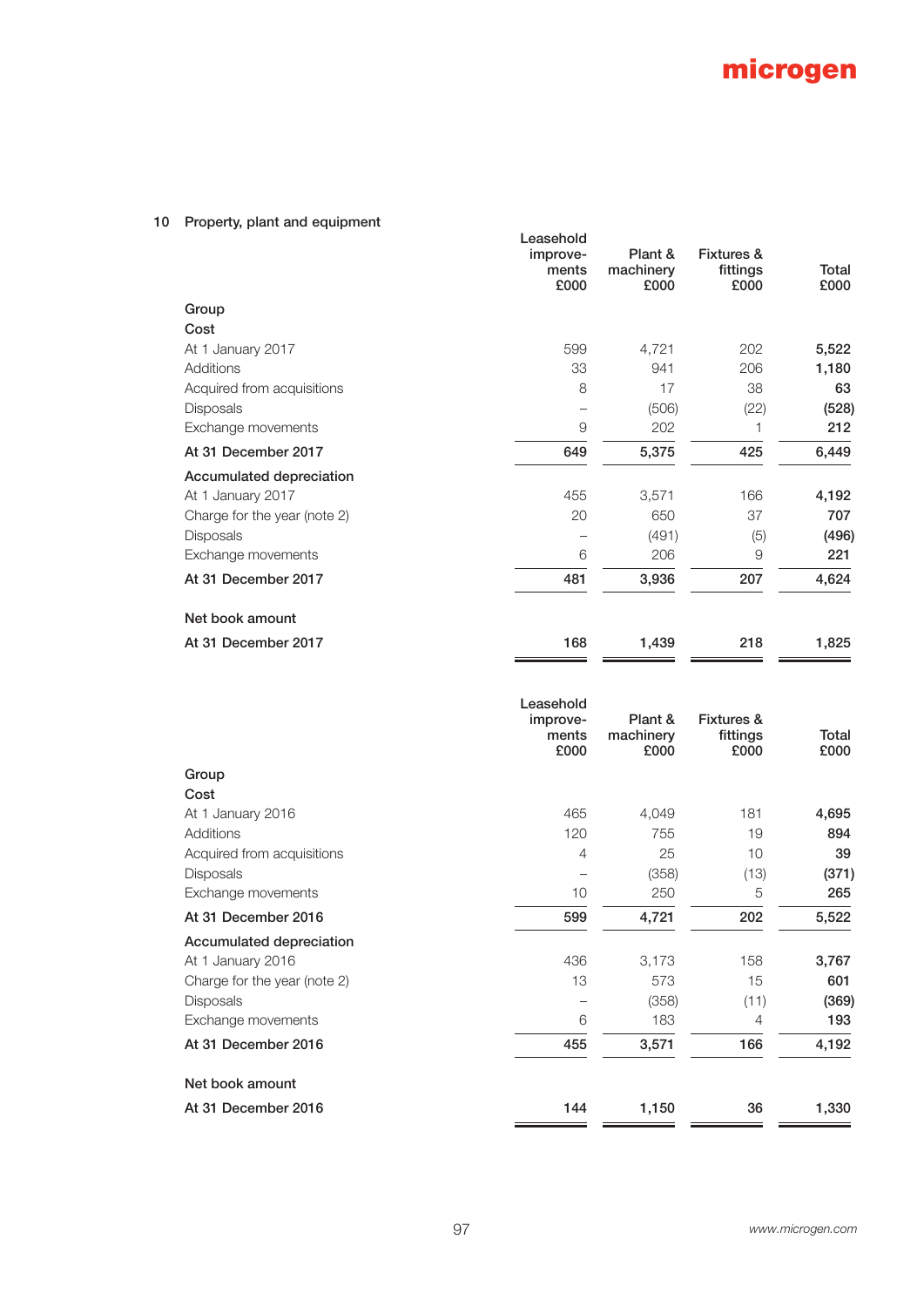## **10 Property, plant and equipment (continued)**

|    | <b>Tropolly, plant and equipment (commaca)</b>                                         | Plant &<br>machinery<br>£000 | Total<br>£000 |
|----|----------------------------------------------------------------------------------------|------------------------------|---------------|
|    | Company                                                                                |                              |               |
|    | Cost                                                                                   |                              |               |
|    | At 1 January and 31 December 2016<br><b>Additions</b>                                  | 337                          | 337           |
|    |                                                                                        | 337                          | 337           |
|    | At 31 December 2017                                                                    |                              |               |
|    | Accumulated depreciation<br>At 1 January and 31 December 2016                          |                              |               |
|    | Charge for the year                                                                    | 54                           | 54            |
|    | At 31 December 2017                                                                    | 54                           | 54            |
|    | Net book amount                                                                        |                              |               |
|    | At 31 December 2017                                                                    | 283                          | 283           |
| 11 | Investments in subsidiaries                                                            |                              |               |
|    | The Group did not hold any investments in 2017 (2016: nil).                            |                              |               |
|    |                                                                                        | 2017<br>£000                 | 2016<br>£000  |
|    | Company                                                                                |                              |               |
|    | Cost                                                                                   |                              |               |
|    | At 1 January                                                                           | 55,614                       | 55,004        |
|    | Additions<br>Share based payments - share options granted to employees of subsidiaries | 16,000<br>684                | 610           |
|    | At 31 December                                                                         | 72,298                       | 55,614        |
|    | Impairment                                                                             |                              |               |
|    | At 1 January                                                                           | 13,155                       | 13,155        |
|    | Charge for the year pursuant to intra-group dividend                                   | 9,000                        |               |
|    | At 31 December                                                                         | 22,155                       | 13,155        |
|    | Net book amount                                                                        |                              |               |
|    | At 31 December                                                                         | 50,143                       | 42,459        |

In February and June 2017, Microgen plc invested new capital in its subsidiary Microgen Financial Systems Limited for consideration of £5,000,000 and £4,000,000 respectively. In addition, Microgen plc invested new capital in its subsidiary Aptitude Software Limited in June 2017 for consideration of £7,000,000.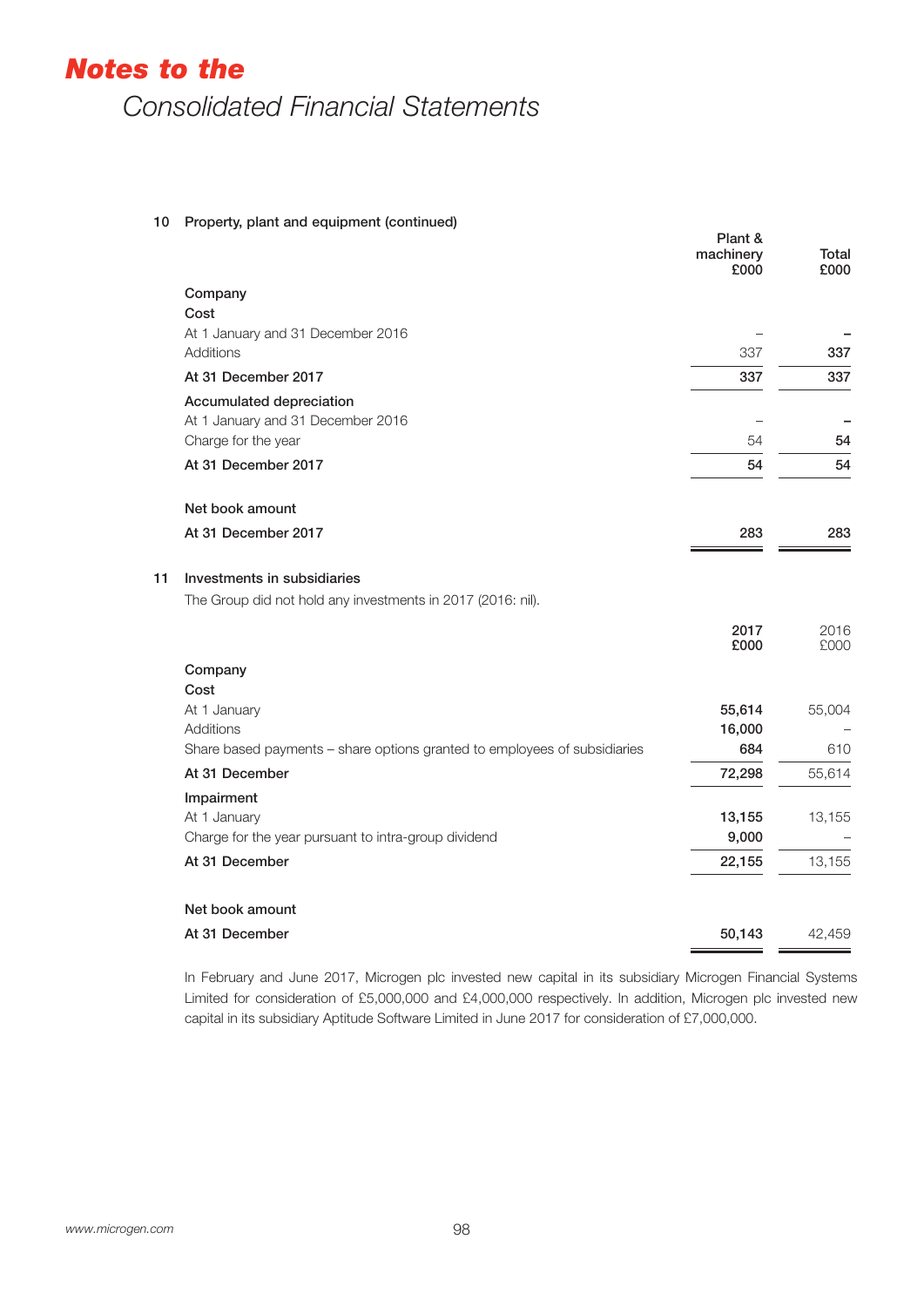## **11 Investments in subsidiaries (continued)**

The recoverable amounts of the investments are determined by calculating a value in use for the appropriate subsidiary investment. Management estimates discount rates using pre-tax rates that reflect current market assessments of the time value of money and the risks specific to the subsidiary investments. During the course of 2017, an intragroup dividend was paid by Microgen Management Services Limited to Microgen plc of £9,000,000. At this time the net book value of the investment in Microgen Management Services Limited was reduced by the value of this dividend to its recoverable amount with the charge being recognised in the income statement in the year.

Where the investment is held in a company which is no longer trading, the value is derived from the carrying value of the net assets on the balance sheet of that entity.

The Directors consider the value of the investments to be supported by their underlying assets.

| <b>Subsidiaries</b>                          | Country         | Activity                             |
|----------------------------------------------|-----------------|--------------------------------------|
| Aptitude Software (Canada) Limited *         | Canada          | <b>Employment and Group Services</b> |
| Aptitude Software Inc.*                      | USA.            | Software and Services                |
| Aptitude Software Limited                    | England & Wales | Software and Services                |
| Aptitude RevStream Inc.*                     | <b>USA</b>      | Software and Services                |
| Infoscreen (Cyprus) Limited*                 | Cyprus          | Software and Services                |
| Microgen Banking Systems Limited *           | England & Wales | Software and Services                |
| Microgen (Channel Islands) Limited *         | Guernsey        | Software and Services                |
| Microgen Financial Systems Limited           | England & Wales | Software and Services                |
| Microgen (Jersey) Limited *                  | Jersey          | Software and Services                |
| Microgen Management Services Limited         | England & Wales | <b>Employment and Group Services</b> |
| Microgen Poland Sp. Z.o.o.*                  | Poland          | Development                          |
| Microgen Software (Primacy) Limited*         | Canada          | Software and Services                |
| Microgen Solutions Limited *                 | England & Wales | Software and Services                |
| Microgen (South Africa) Pty Limited *        | South Africa    | Software and Services                |
| Microgen Wealth Management Systems Limited * | England & Wales | Software and Services                |

\* Indirectly held by Microgen plc

The Company owns 100% of the ordinary share capital and share premium in the above subsidiaries.

The registered office of the Group's subsidiaries are detailed below:

| <b>Subsidiaries</b>                                                 | <b>Registered office</b>                                                                                                     |
|---------------------------------------------------------------------|------------------------------------------------------------------------------------------------------------------------------|
| Aptitude Software (Canada) Limited                                  | 1500 Royal Centre, 1055 West Georgia Street, PO Box 11117,<br>Vancouver, British Columbia                                    |
| Aptitude Software Inc.                                              | CT Corporation System, 111 8th Avenue, New York 10011                                                                        |
| Aptitude RevStream Inc.                                             | 100 Marine Parkway, Suite 210, Redwood City, CA 94065                                                                        |
| Infoscreen (Cyprus) Limited                                         | Sophia Court, 3rd Floor, Agias, Filaxeous 166, Limassol 3083,<br>Cyprus                                                      |
| Microgen (Channel Islands) Limited                                  | Provident House, Havilland Street, Guernsey, Channel Islands<br>GY1 20E                                                      |
| Microgen (Jersey) Limited                                           | 19 Hilary Street, St Helier, Jersey, JE2 4SX                                                                                 |
| Microgen Poland Sp. Z.o.o.                                          | ul. Muchoborska 6, 54-424 Wroclaw, Poland                                                                                    |
| Microgen Software (Primacy) Limited                                 | Suite 2600, Three Bentall Centre, 595 Burrard Street, PO Box<br>49314, Vancouver BC                                          |
| Microgen (South Africa) Pty Limited<br>All other Group subsidiaries | 6th Floor, 199 Hertzog Boulevard, Foreshore, Cape Town, 8001<br>Old Change House, 128 Queen Victoria Street, London EC4V 4BJ |
|                                                                     |                                                                                                                              |

During 2017 Microgen Wealth Management Systems Limited and Aptitude Software Inc., subsidiaries of Microgen plc, acquired the entire share capital of Microgen Software (Primacy) Limited and Aptitude RevStream Inc. respectively.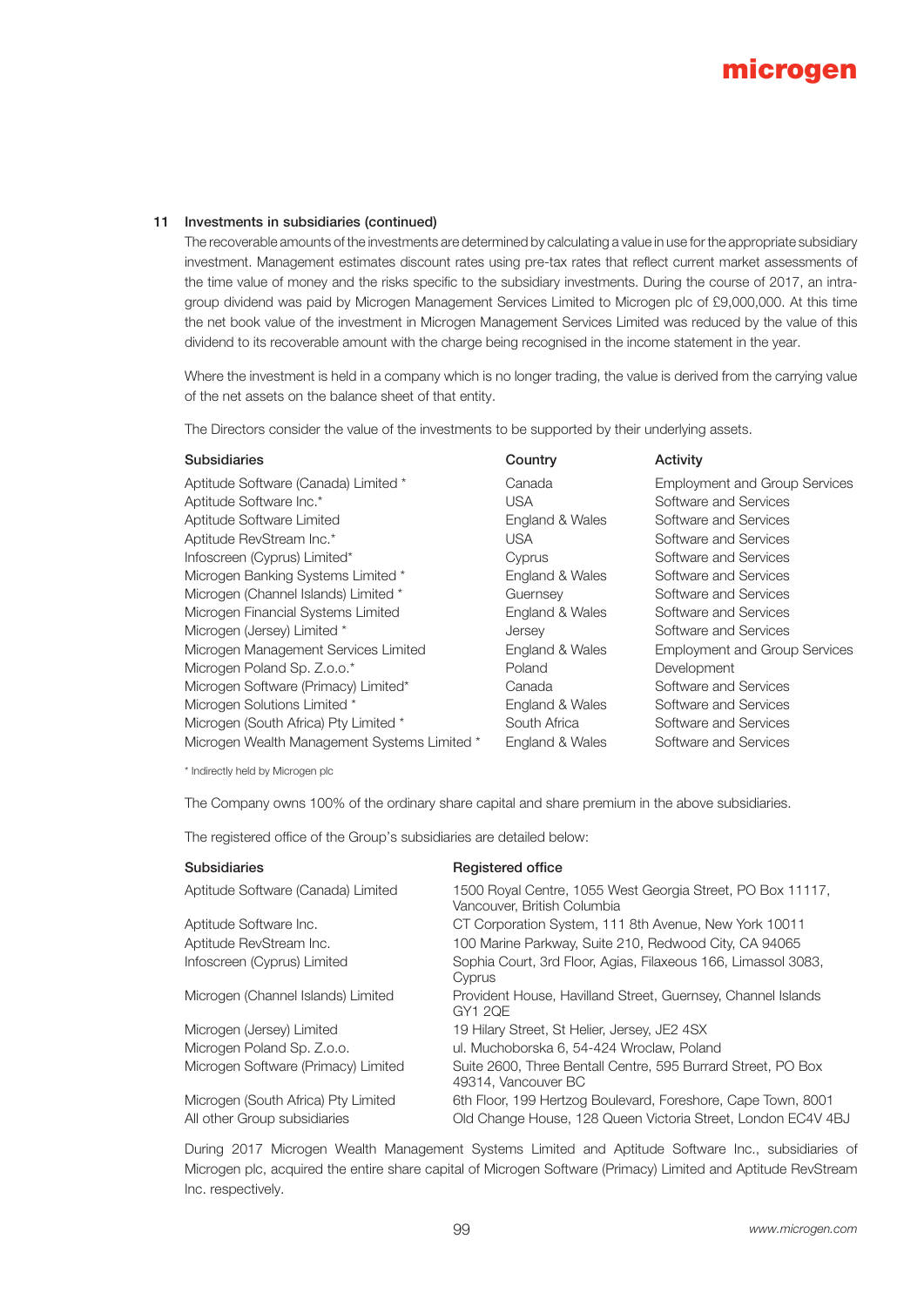## **12 Deferred tax**

Deferred tax is calculated in full on temporary differences under the liability method using a tax rate of 19% (2016: 19%) for balances expected to be recovered within 12 months and all subsequent periods. US deferred tax is calculated using an effective rate of 29% (21% federal and 8% state tax) (2016: effective rate of 43% being 35% federal and 8% state tax).

|                                                                                    | Group<br>2017 | Group<br>2016 | Company<br>2017 | Company<br>2016 |
|------------------------------------------------------------------------------------|---------------|---------------|-----------------|-----------------|
| Deferred tax                                                                       | £'000         | £'000         | £'000           | £'000           |
| Group                                                                              |               |               |                 |                 |
| Deferred tax assets:                                                               |               |               |                 |                 |
| - Deferred tax asset to be recovered after more than<br>12 months                  | 973           | 505           | 116             |                 |
| - Deferred tax asset to be recovered within<br>12 months                           | 363           | 233           | 20              |                 |
|                                                                                    | 1,336         | 738           | 136             |                 |
| Deferred tax liabilities:                                                          |               |               |                 |                 |
| - Deferred tax liabilities to be settled after more than<br>12 months              | (3,721)       | (1, 140)      |                 |                 |
| - Deferred tax liabilities to be settled within<br>12 months                       | (339)         | (176)         |                 |                 |
|                                                                                    | (4,060)       | (1, 316)      |                 |                 |
| Deferred tax (liability)/ asset                                                    | (2, 724)      | (578)         | 136             |                 |
|                                                                                    | Group         | Group         | Company         | Company         |
| Net deferred tax (liability)/ asset                                                | 2017<br>£'000 | 2016<br>£'000 | 2017<br>£'000   | 2016<br>£'000   |
| At 1 January                                                                       | (578)         | (521)         |                 |                 |
| Total credit/ (charge) to income statement for the year                            | 173           | (4)           | 2               |                 |
| Charge to equity (note 22)                                                         | 422           | 188           |                 |                 |
| Exchange differences                                                               | 18            | (7)           |                 |                 |
| On acquisition of subsidiaries<br>Non-underlying deferred tax credit to the income | (4, 527)      | (425)         |                 |                 |
| statement for the year                                                             | 661           | 191           |                 |                 |
| Changes in tax rate                                                                | 1,107         |               |                 |                 |
| Recognised on reorganisation of Group                                              |               |               | 134             |                 |
| At 31 December                                                                     | (2, 724)      | (578)         | 136             |                 |

The deferred tax liability recognised on acquisition of subsidiaries is in relation to the acquisitions of Microgen Solutions (Primacy) Limited (£889,000) and Aptitude Revstream Inc. (£3,638,000) in the year, details of which can be found in note 24. These amounts represent the intangible assets acquired on acquisition recognised at the effective tax rate enforced on that date.

As outlined in note 5, the US tax rate was reduced during the period which lowered the Group's US effective rate from 43% to 29% for 2018. As a result, the deferred tax liability recognised with respect to the intangible assets from Aptitude RevStream Inc. were revalued at the new enacted rate at the balance sheet date, the effect of which is shown within the changes in tax rate.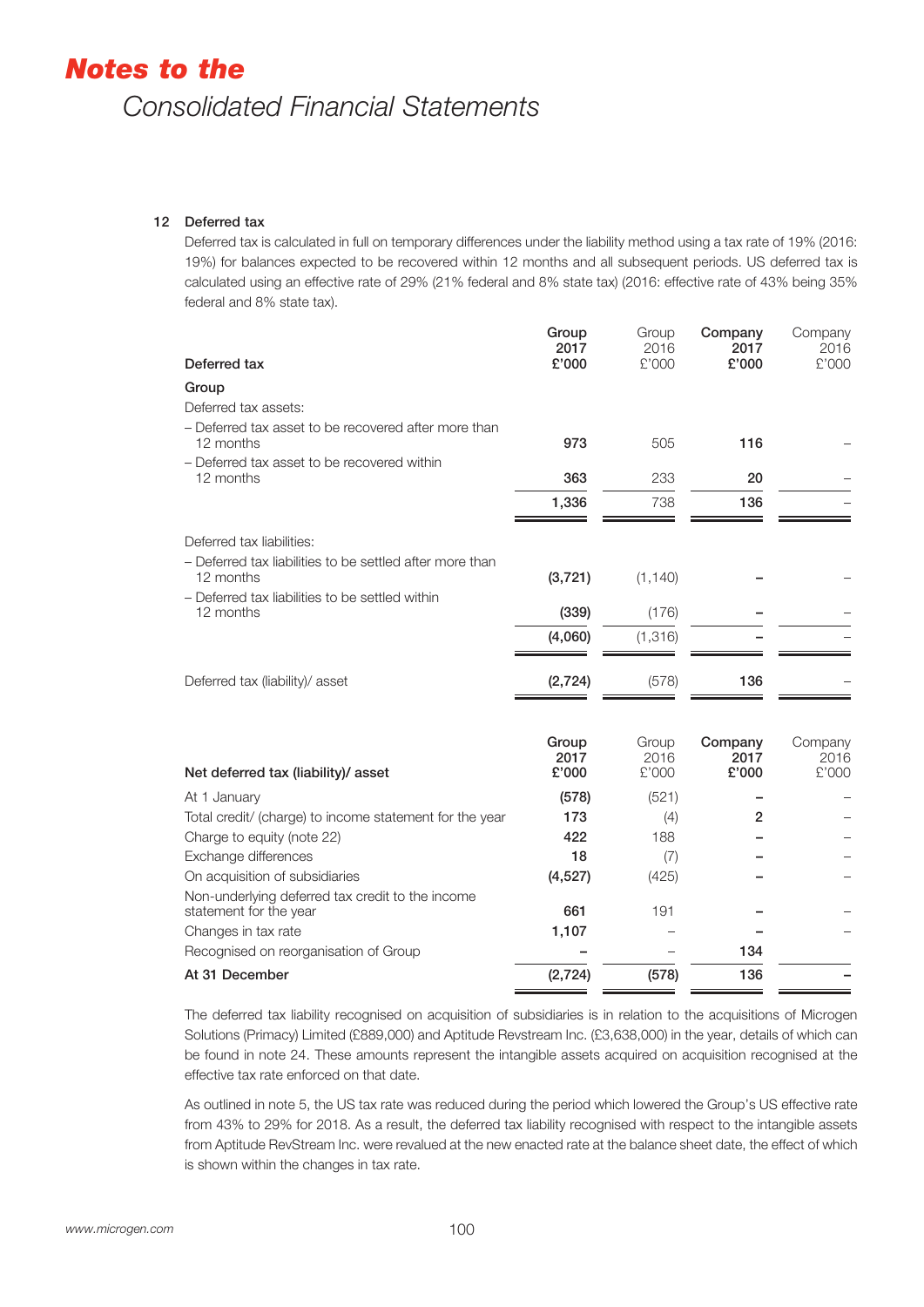## **12 Deferred tax (continued)**

Deferred tax assets have been recognised in respect of taxable losses and other temporary differences giving rise to deferred tax assets where it is probable that these assets will be recovered.

| Deferred tax asset                                     | Accelerated<br>capital<br>allowances<br>£000 | Short term<br>differences<br>£000 | timing Share-based<br>payments<br>£000 | Taxable<br>trading<br>losses<br>£000 | Total<br>£000 |
|--------------------------------------------------------|----------------------------------------------|-----------------------------------|----------------------------------------|--------------------------------------|---------------|
| Group                                                  |                                              |                                   |                                        |                                      |               |
| At 1 January 2016                                      | 106                                          | 164                               | 175                                    | 116                                  | 561           |
| Total (charge)/credit to income statement for the year | (12)                                         | 12                                | 26                                     | (30)                                 | (4)           |
| (Charge)/credit to equity (note 22)                    |                                              | (39)                              | 227                                    |                                      | 188           |
| Exchange differences                                   |                                              | (7)                               |                                        |                                      | (7)           |
| At 31 December 2016                                    | 94                                           | 130                               | 428                                    | 86                                   | 738           |
| Total credit to income statement for the year          | 35                                           | 64                                | 16                                     | 58                                   | 173           |
| Credit to equity (note 22)                             |                                              | 39                                | 383                                    |                                      | 422           |
| Exchange differences                                   |                                              | 18                                |                                        |                                      | 18            |
| Changes in tax rate                                    | (5)                                          | (10)                              |                                        |                                      | (15)          |
| At 31 December 2017                                    | 124                                          | 241                               | 827                                    | 144                                  | 1,336         |

At the balance sheet date, the Group has unused tax losses of £3,366,000 (2016: £3,413,000) available for offset against future profits. A deferred tax asset has been recognised in respect of £756,000 (2016: £455,000) of such losses which is the maximum the Group anticipates being able to utilise in the year ending 31 December 2018. No deferred asset has been recognised in respect of the remaining £2,610,000 (2016: £2,958,000) due to the unpredictability of future profit streams.

|                                               | Accelerated<br>allowances<br>£000 | capital Share-based<br>payments<br>£000 | Total<br>£000 |
|-----------------------------------------------|-----------------------------------|-----------------------------------------|---------------|
| Company                                       |                                   |                                         |               |
| At 1 January and 31 December 2016             |                                   |                                         |               |
| Total credit to income statement for the year | 2                                 |                                         | $\mathcal{P}$ |
| Recognised on reorganisation of Group         | 18                                | 116                                     | 134           |
| At 31 December 2017                           | 20                                | 116                                     | 136           |

During the period, the employees and trade of Microgen Management Services Limited, a subsidiary of Microgen plc, was transferred into the relevant Group entity. Microgen plc recognised a deferred tax asset on its share of the transferred trade.

Deferred tax assets and liabilities are only offset where there is a legally enforceable right of offset and there is an intention to settle the balances net.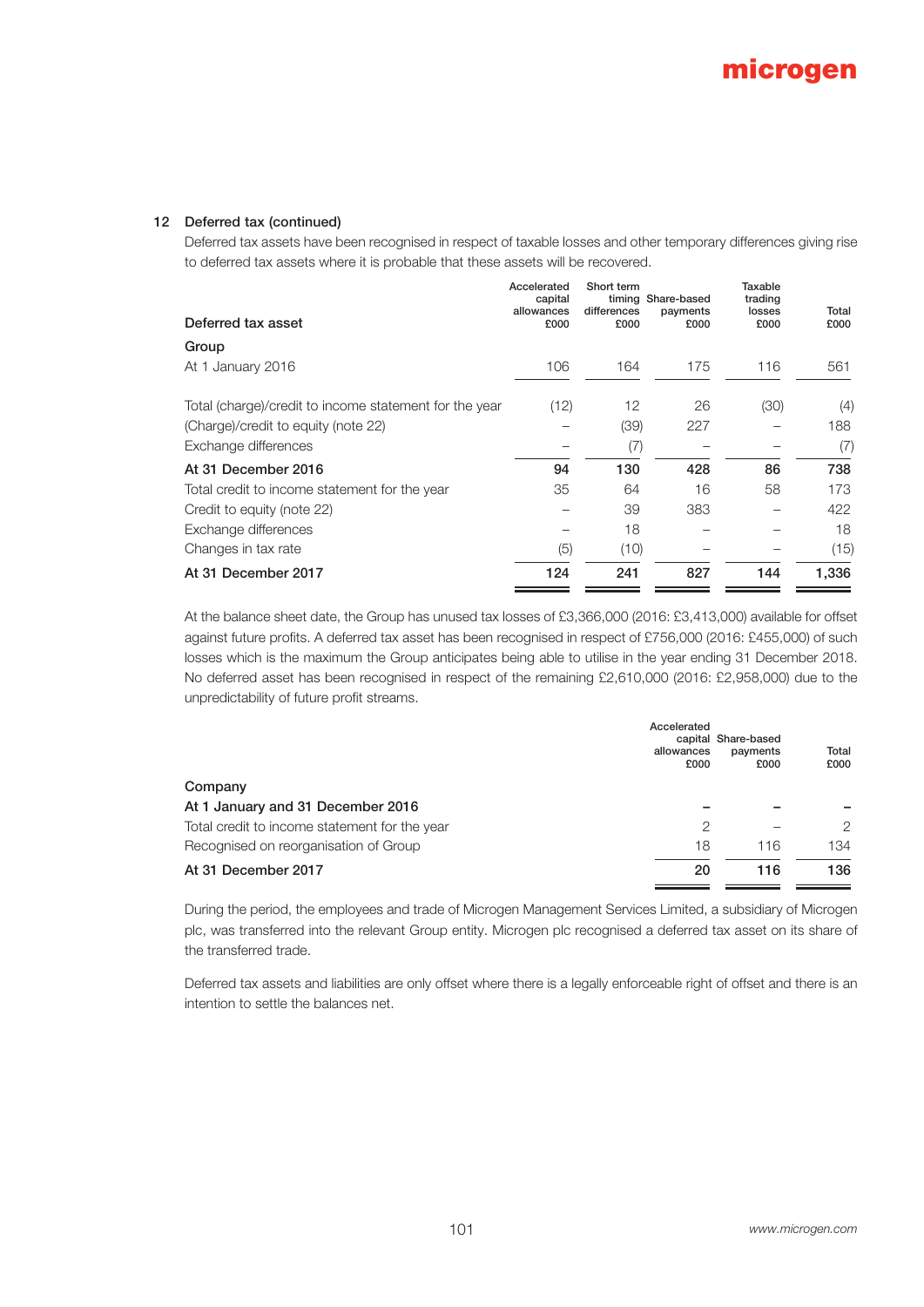## **12 Deferred tax (continued)**

|                                                                           | 2017    | 2016    |
|---------------------------------------------------------------------------|---------|---------|
| Deferred tax liability arising on acquisitions of intangible fixed assets | £000    | £000    |
| Group                                                                     |         |         |
| At 1 January                                                              | (1,316) | (1,082) |
| On acquisition of subsidiaries                                            | (4,527) | (425)   |
| Non-underlying deferred tax credit to the income statement for the year   | 661     | 191     |
| Changes in tax rate                                                       | 1.122   |         |
| At 31 December                                                            | (4,060) | (1,316) |

Explanations of the movements in the year is provided on page 100.

## **13 Trade and other receivables**

|                                               | Group<br>£000 | Group<br>31 Dec 2017 31 Dec 2016 31 Dec 2017 31 Dec 2016<br>£000 | Company<br>£000 | Company<br>£000 |
|-----------------------------------------------|---------------|------------------------------------------------------------------|-----------------|-----------------|
| Trade receivables                             | 10.496        | 6.484                                                            |                 |                 |
| Less: provision for impairment of receivables | (88)          | (4)                                                              |                 |                 |
| Trade receivables - net                       | 10,408        | 6.480                                                            |                 |                 |
| Amounts owed by group undertakings            |               |                                                                  | 5,308           | 167             |
| Other receivables                             | 964           | 468                                                              | 72              | 83              |
| Prepayments and accrued income                | 1.991         | 1,389                                                            | 305             | 140             |
|                                               | 13,363        | 8,337                                                            | 5,685           | 390             |

Amounts due from group undertakings are unsecured and repayable on demand.

Within the trade receivables balance of £10,496,000 (2016: £6,484,000) there are balances totalling £3,531,000 (2016: £3,418,000) which, at 31 December 2017, were overdue for payment. Of this balance £3,125,000 (2016: £3,028,000) has been collected at 6 March 2018 (2016: 7 March 2017).

The ageing of the trade receivables is as follows:

|                                | Trade receivables |                                        |  |
|--------------------------------|-------------------|----------------------------------------|--|
|                                | £000              | <b>31 Dec 2017</b> 31 Dec 2016<br>£000 |  |
| Not past due                   | 6,965             | 3,066                                  |  |
| Past due                       |                   |                                        |  |
| Less than one month overdue    | 2,806             | 2,357                                  |  |
| One to two months overdue      | 296               | 523                                    |  |
| Two to three months overdue    | 232               | 461                                    |  |
| More than three months overdue | 197               | 77                                     |  |
| At 31 December                 | 10,496            | 6,484                                  |  |

The Company had no trade receivables in either year.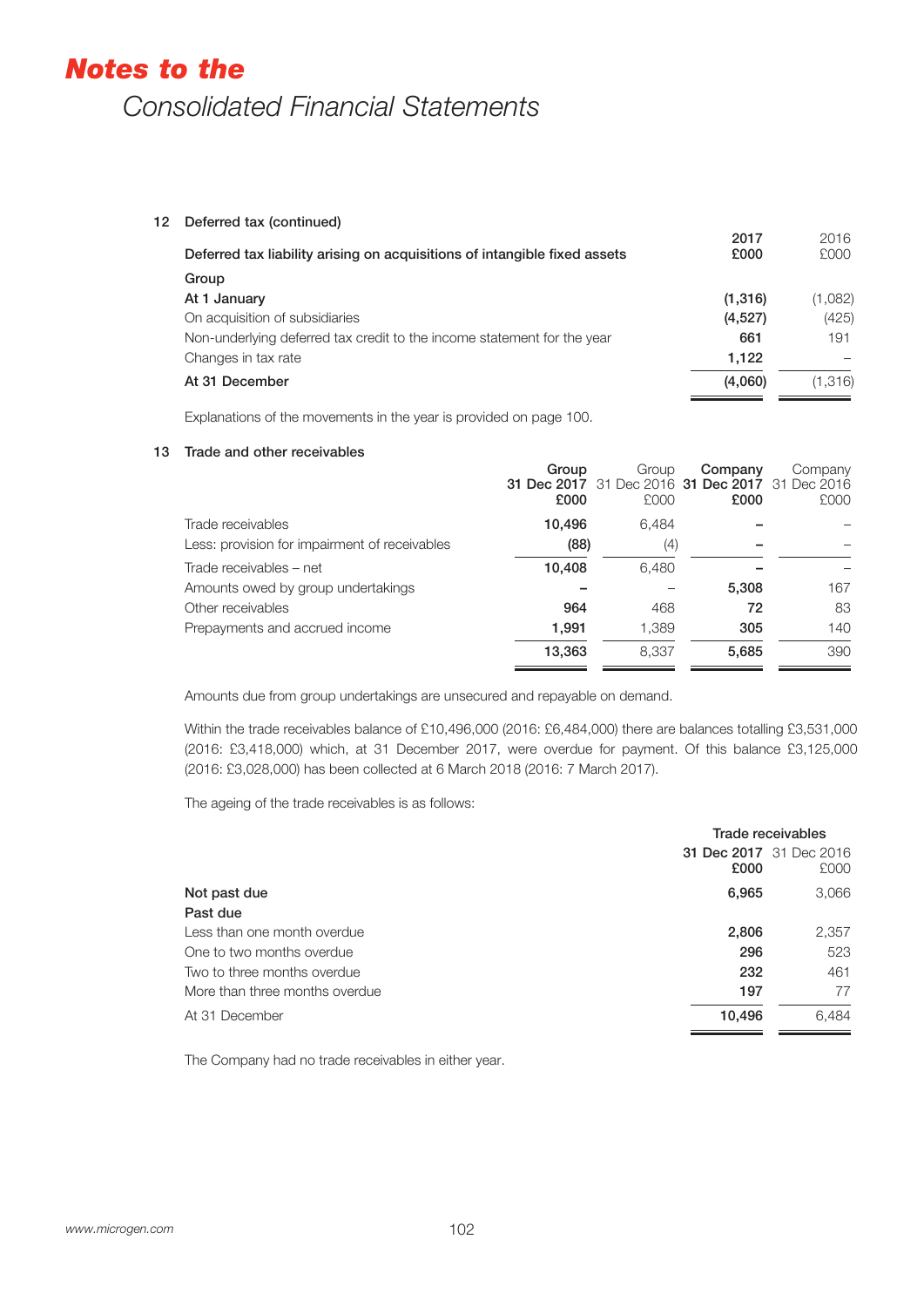## **13 Trade and other receivables (continued)**

Trade and other receivables are denominated in the following currencies:

| Group  | Group | Company | Company                                         |
|--------|-------|---------|-------------------------------------------------|
|        |       |         |                                                 |
| £000   | £000  | £000    | £000                                            |
| 7.240  | 4.279 | 3.712   | 390                                             |
| 5,687  | 3.511 | -       |                                                 |
| 436    | 547   | -       |                                                 |
| 13.363 | 8.337 | 3.712   | 390                                             |
|        |       |         | 31 Dec 2017 31 Dec 2016 31 Dec 2017 31 Dec 2016 |

Movements on the provision for impairment of trade receivables are as follows:

|                                          | Group<br>£000 | Group<br>31 Dec 2017 31 Dec 2016<br>£000 |
|------------------------------------------|---------------|------------------------------------------|
| At 1 January                             | 4             | 5                                        |
| Receivables written off as uncollectable |               | (1)                                      |
| On acquisition                           | 14            |                                          |
| Charged to income statement              | 70            |                                          |
| At 31 December                           | 88            | 4                                        |

Creation and reversals of the provision for impaired trade receivables have been included in the income statement under other operating costs. Non-trade receivables do not contain any impaired assets.

Whilst the Group retains credit insurance in respect of certain balances, the maximum exposure to credit risk at the reporting date is the fair value of each receivable class mentioned above. No collateral is held as security against these assets.

The Company does not have any provisions for impairments of trade receivables (2016: nil).

#### **14 Cash and cash equivalents**

Cash and cash equivalents are denominated in the following currencies:

|                             | Group<br>£000 | Group<br>£000 | Company<br>31 Dec 2017 31 Dec 2016 31 Dec 2017 31 Dec 2016<br>£000 | Company<br>£000 |
|-----------------------------|---------------|---------------|--------------------------------------------------------------------|-----------------|
| Sterling                    | 12,065        | 18,960        | 9,234                                                              | 10,063          |
| South African Rand          | 772           | 250           |                                                                    |                 |
| <b>United States Dollar</b> | 5.448         | 4,070         |                                                                    |                 |
| Polish Zloty                | 215           | 217           |                                                                    |                 |
| Canadian Dollar             | 572           | 109           |                                                                    |                 |
| Euros                       | 64            | 236           |                                                                    |                 |
| Serbian Dinars              |               |               |                                                                    |                 |
| Hong Kong Dollar            |               | 6             |                                                                    |                 |
| Cash at bank and in hand    | 19,137        | 23,849        | 9,234                                                              | 10,063          |

The effective interest rate on short term deposits was 0.1% (2016: 0.4%).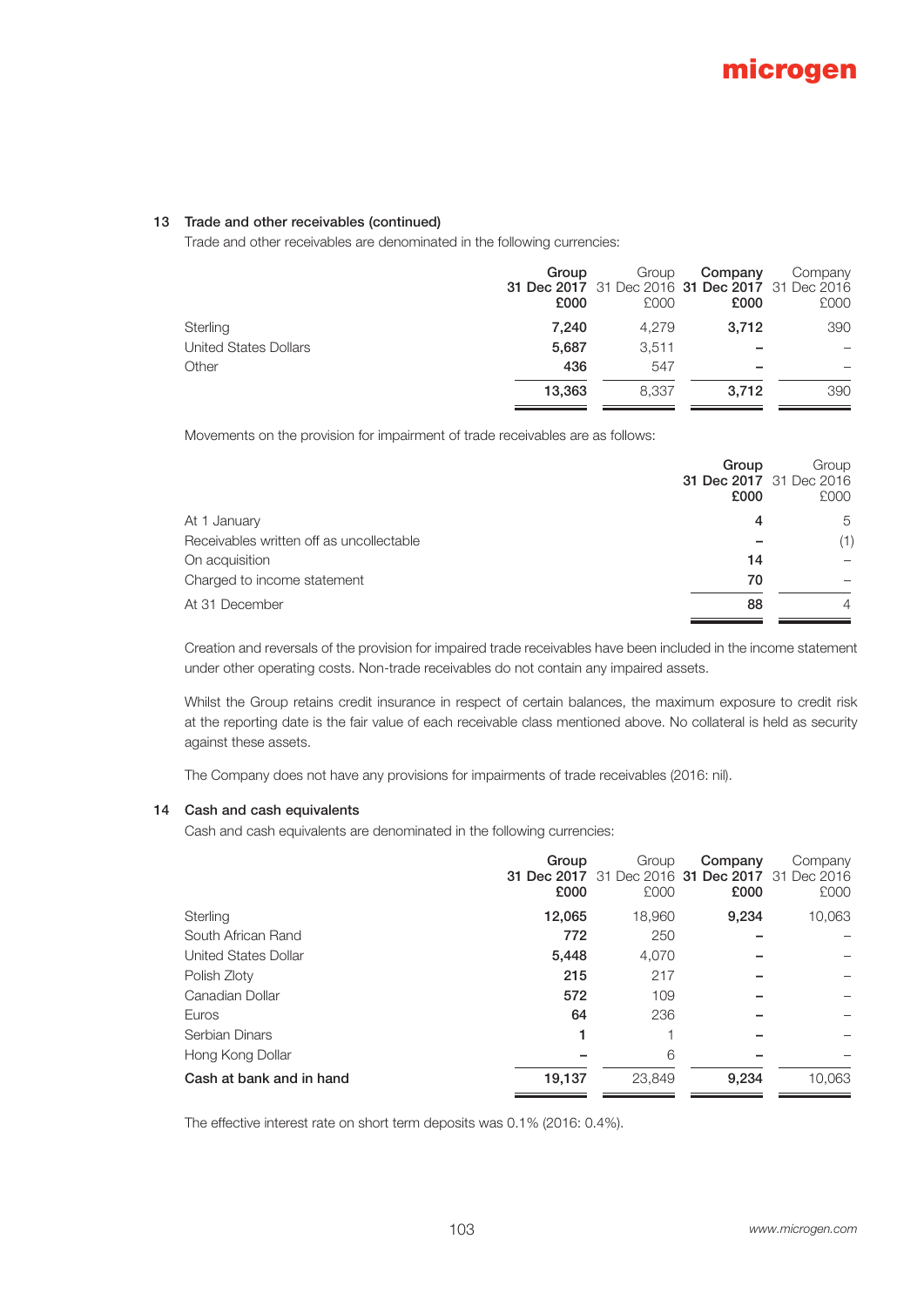## **15 Trade and other payables**

|                                       | Group  | Group<br>31 Dec 2017 31 Dec 2016 31 Dec 2017 31 Dec 2016 | Company | Company |
|---------------------------------------|--------|----------------------------------------------------------|---------|---------|
|                                       | £000   | £000                                                     | £000    | £000    |
| Trade payables                        | 1.797  | 1,367                                                    | 169     | 388     |
| Amounts owed to group undertakings    |        |                                                          | 1.091   | 7.331   |
| Other tax and social security payable | 1,803  | 1,323                                                    | 38      |         |
| Other payables                        | 113    | 235                                                      | 14      | 211     |
| Accruals                              | 6.911  | 4.305                                                    | 606     | 37      |
| Deferred income                       | 26,328 | 20,617                                                   |         |         |
|                                       | 36,952 | 27,847                                                   | 1.918   | 7,967   |

The amounts owed to group undertakings are unsecured, interest free and repayable upon demand.

### **16 Financial liabilities**

| Group  | Group  | Company | Company                                         |
|--------|--------|---------|-------------------------------------------------|
|        |        |         |                                                 |
| £000   | £000   | £000    | £000                                            |
| 9.818  | 10.250 | 9,818   |                                                 |
|        |        |         |                                                 |
|        |        |         |                                                 |
| 2,040  | 3.000  | 2,040   |                                                 |
| 2,040  | 7,250  | 2,040   |                                                 |
| 5,920  |        | 5,920   |                                                 |
| 10,000 | 10.250 | 10,000  |                                                 |
|        |        | (182)   |                                                 |
| 9,818  | 10.250 | 9,818   |                                                 |
|        |        | (182)   | 31 Dec 2017 31 Dec 2016 31 Dec 2017 31 Dec 2016 |

On 21 July 2017, the Group and Company entered into a loan agreement with Bank Of Ireland consisting of a £10 million term loan in addition to a revolving credit facility of £10 million. The loan is secured on the assets of the Group. Operating covenants are limited to the Group's net debt leverage and interest cover. The term loan is repayable over five years with an annual capital repayment of £2,000,000. The loan is denominated in Pound Sterling and carries interest at LIBOR plus 1.60%. The Group entered into an interest swap on 24 July 2017, effectively fixing the interest rate at 2.46% over a five year period. The proceeds from the new term loan were used to refinance the previous term loan between Microgen Financial Systems Limited, a subsidiary of Microgen plc, and Royal Bank of Scotland plc with the outstanding balance of £8.8 million being settled in full.

## **17 Provisions**

|                             |                         | Provisions |
|-----------------------------|-------------------------|------------|
|                             | 31 Dec 2017 31 Dec 2016 |            |
|                             | £000                    | £000       |
| Group                       |                         |            |
| At 1 January                | 311                     | 275        |
| Charged to income statement | 94                      | 46         |
| Utilised                    | (9)                     | (20)       |
| Foreign exchange            | 8                       | 10         |
| At 31 December              | 404                     | 311        |
|                             |                         |            |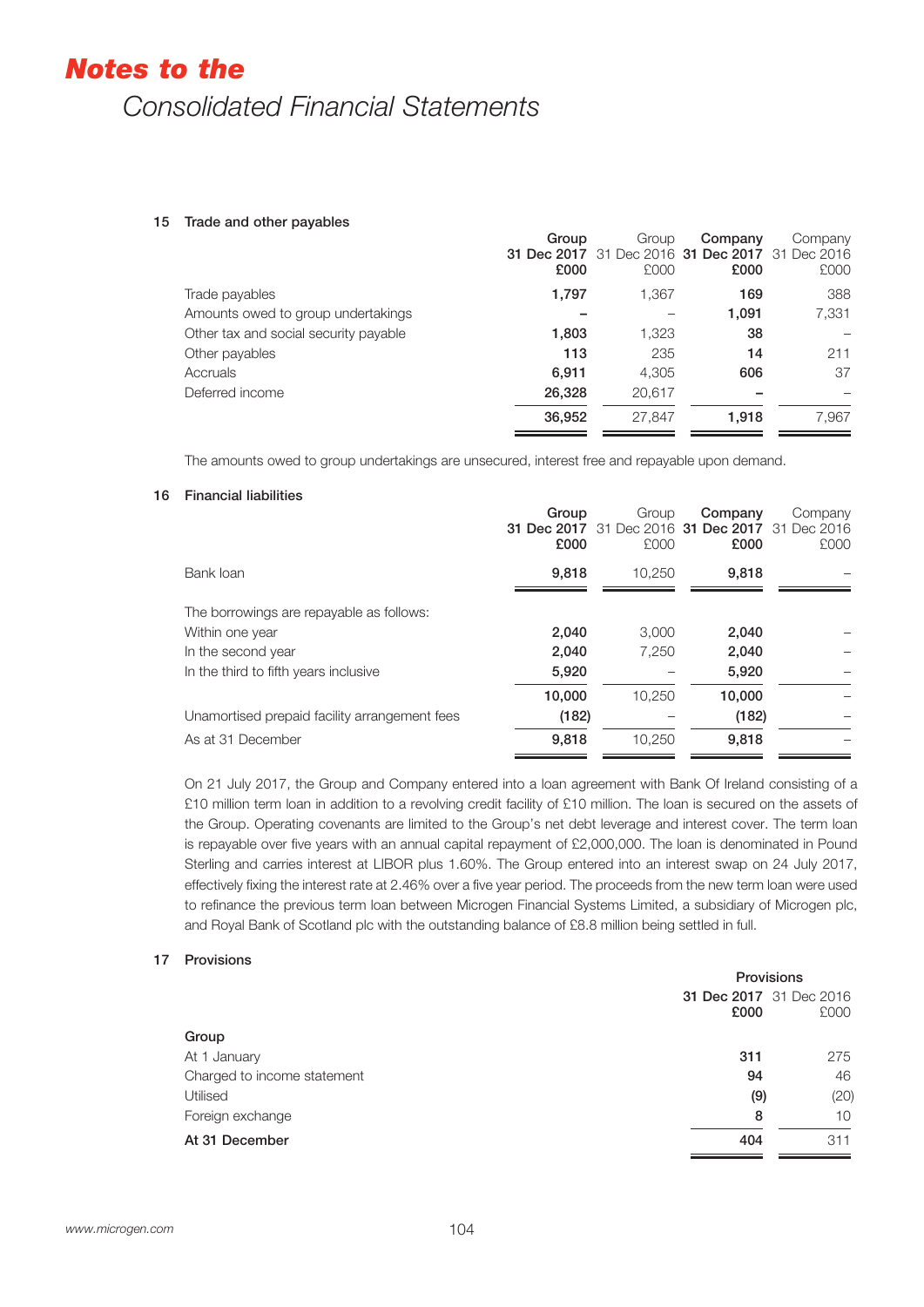

### **17 Provisions (continued)**

Provisions have been analysed between current and non-current as follows:

|             |                                 | <b>Provisions</b> |  |
|-------------|---------------------------------|-------------------|--|
|             | 31 Dec 2017 31 Dec 2016<br>£000 | £000              |  |
| Current     | -                               | 24                |  |
| Non-current | 404                             | 287               |  |
|             | 404                             | 311               |  |

£365,000 of the total provision at 31 December 2017 of £404,000 relates to the cost of dilapidations in respect of its occupied leasehold premises.

All of the non-current provision is expected to unwind within 2 to 5 years (2016: £240,000).

### **18 Financial instruments**

At the balance sheet date, the total notional amount of outstanding forward foreign exchange and the interest rate swap are:

|                                                | 31 Dec 2017    |                     | 31 Dec 2016    |                            |  |
|------------------------------------------------|----------------|---------------------|----------------|----------------------------|--|
|                                                | Assets<br>£000 | Liabilities<br>£000 | Assets<br>£000 | <b>Liabilities</b><br>£000 |  |
| Group                                          |                |                     |                |                            |  |
| Interest rate swaps – cash flow hedges         |                | 12                  |                | 150                        |  |
| Forward foreign exchange contracts – cash flow |                |                     |                |                            |  |
| hedges                                         | 218            | 25                  | 134            | 48                         |  |
|                                                | 218            | 37                  | 134            | 198                        |  |
|                                                | 31 Dec 2017    |                     |                | 31 Dec 2016                |  |
|                                                | Assets<br>£000 | Liabilities<br>£000 | Assets<br>£000 | <b>Liabilities</b><br>£000 |  |
| Company                                        |                |                     |                |                            |  |
| Interest rate swaps – cash flow hedges         |                | 12                  |                |                            |  |

#### **Total derivatives designated as hedging instruments**

The maximum exposure to credit risk at the reporting date is the fair value of the derivative assets in the consolidated statement of financial position.

### **Currency derivatives**

As in previous years, forward foreign exchange contracts are used to hedge the Group's forecasted Polish Zloty denominated costs over the next 12 months. In addition, forward foreign currency contracts were also put in place from February 2017 to hedge a proportion of the Group's forecasted US dollar denominated service related revenue less US dollar denominated cost over the next 12 months. The forward exchange contracts mature across the year.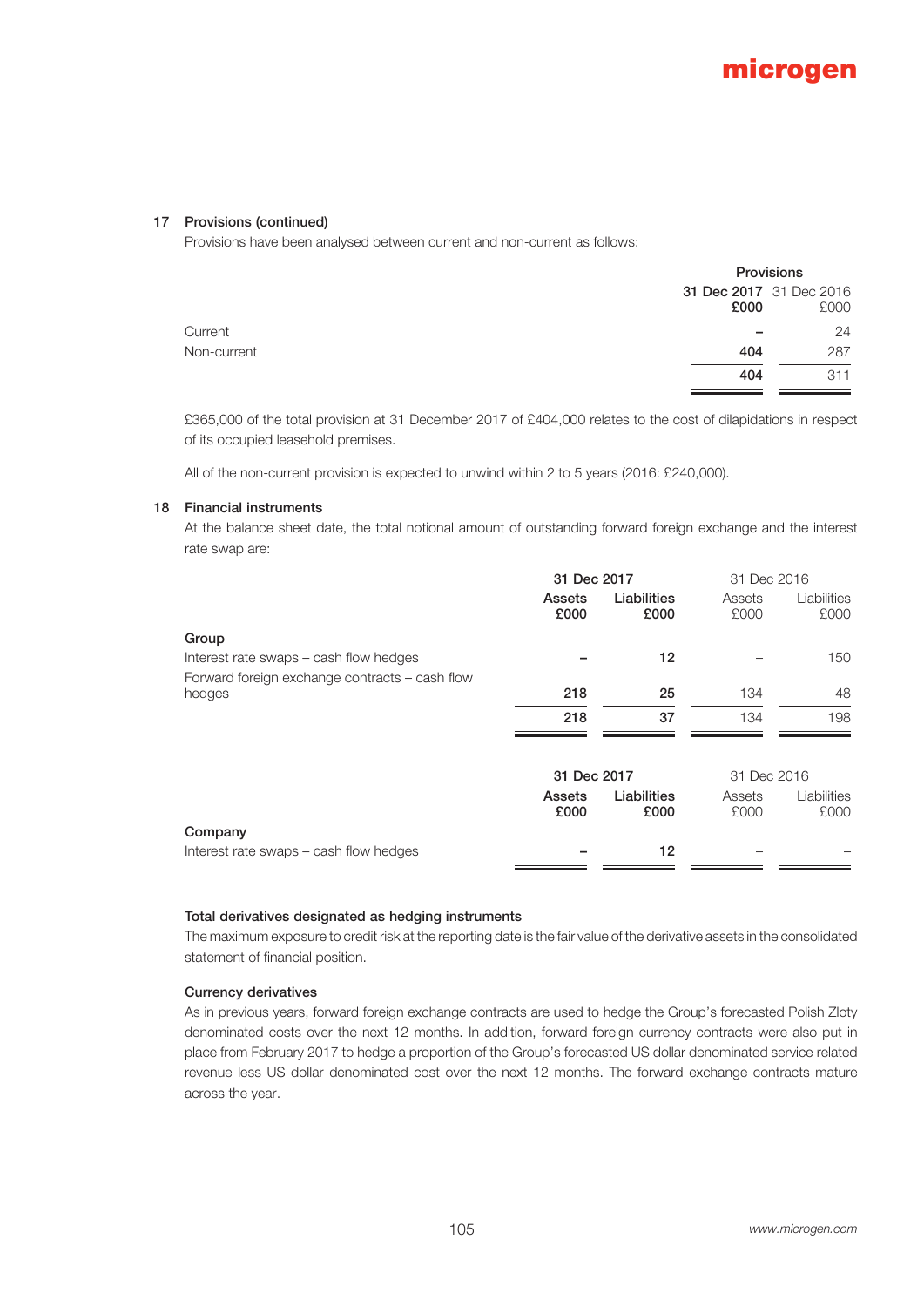## **18 Financial instruments (continued)**

The notional principal amounts outstanding at the balance sheet date are as follows:

|                                                   |       | 31 Dec 2017 31 Dec 2016 |
|---------------------------------------------------|-------|-------------------------|
|                                                   | £000  | £000                    |
| Forward foreign exchange contracts – Polish Zloty | 4.610 | 3.782                   |
| Forward foreign exchange contracts – US Dollar    | 1.296 |                         |

At 31 December 2017, the fair value of the Group's currency derivatives is estimated to be an asset of approximately £193,000, (2016: £86,000), comprising £218,000 assets (2016: £134,000) and £25,000 liabilities (2016: £48,000), based on quoted market values.

The forward contracts are designated as effective cash flow hedges in accordance with IAS 39 Financial Instruments: Recognition and Measurement. The fair value has been recognised in other comprehensive income and presented in the hedging reserve in equity. These will be transferred to the income statement over the next 12 months (2016: 12 months).

A gain of £437,000 (2016: gain of £261,000) has been transferred to the income statement in respect of contracts which have matured during the year.

#### **Fair Value interest rate swaps**

The Group and Company entered into floating-to-fixed interest rate swaps to hedge the fair value interest rate risk arising where it has borrowed at floating rates.

The notional principal amounts of the outstanding interest rate swap contracts designated as hedging instruments in fair value interest rate debt at 31 December 2017 amounts to £10,000,000 (2016: £10,250,000).

The fair value liability recognised in the consolidated statement of comprehensive income is £12,000 (2016: £150,000).

Additional disclosures are set out in the accounting policies relating to risk management.

#### **Fair values of non-derivative financial assets and financial liabilities**

Where market values are not available, fair values of financial assets and financial liabilities have been calculated by discounting expected future cash flows at prevailing interest rates and by applying year-end exchange rates.

|                          | 31 Dec 2017 |                    |                    | 31 Dec 2016        |                    |
|--------------------------|-------------|--------------------|--------------------|--------------------|--------------------|
|                          | <b>Note</b> | Book value<br>£000 | Fair value<br>£000 | Book value<br>£000 | Fair value<br>£000 |
| Group                    |             |                    |                    |                    |                    |
| Cash at bank and in hand | 14          | 19,137             | 19,137             | 23,849             | 23,849             |
|                          |             |                    |                    |                    |                    |
|                          |             | 31 Dec 2017        |                    | 31 Dec 2016        |                    |
|                          | <b>Note</b> | Book value<br>£000 | Fair value<br>£000 | Book value<br>£000 | Fair value<br>£000 |
| Company                  |             |                    |                    |                    |                    |
| Cash at bank and in hand | 14          | 9,234              | 9,234              | 10,063             | 10,063             |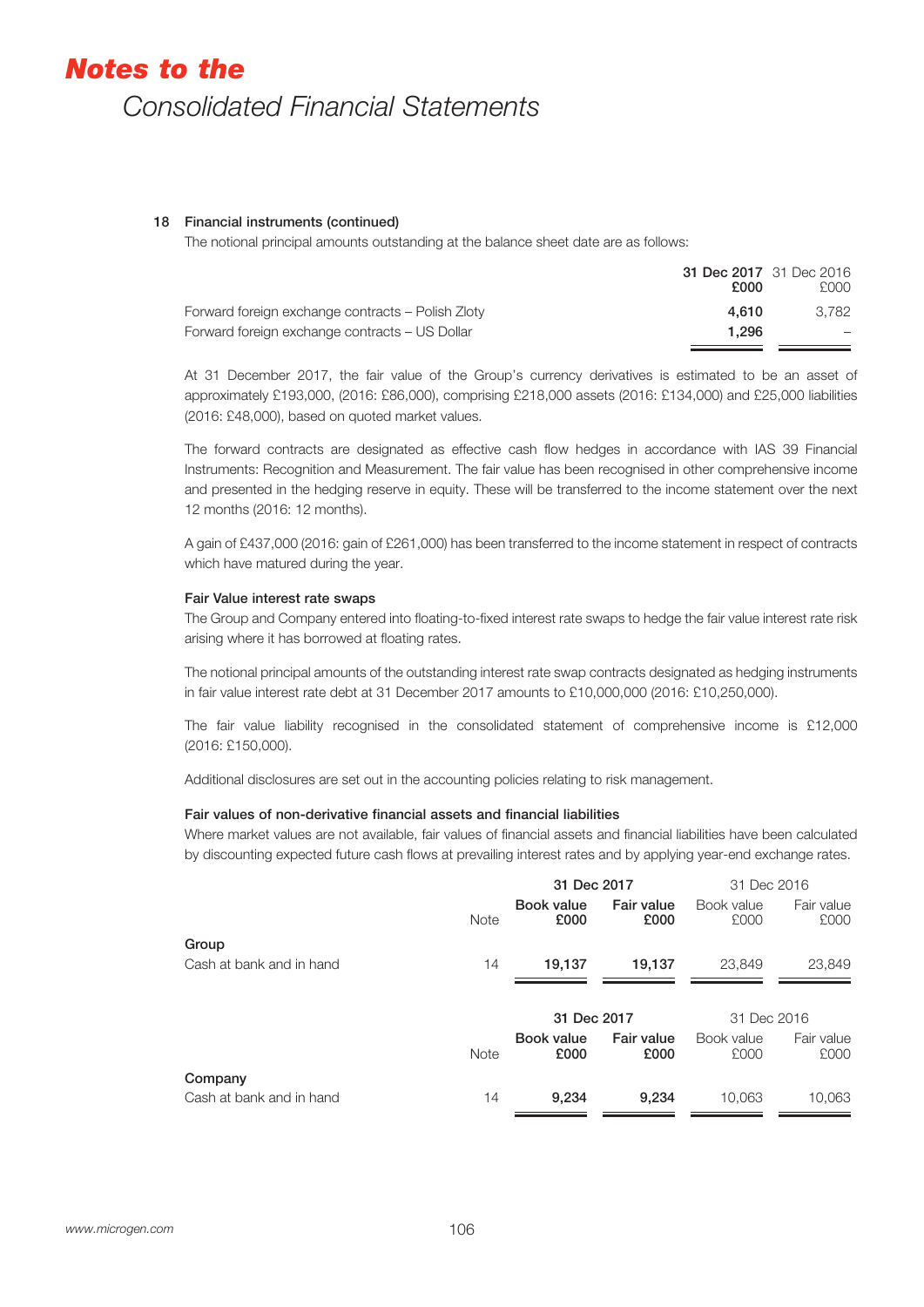### **18 Financial instruments (continued)**

The carrying amount of borrowings, short term payables and receivables, net of impairment, is equal to their fair value.

Neither the Group or the Company defaulted on any loans during the year. In addition the Group and Company did not breach the terms of any loan agreements during the year.

### **Credit quality of financial assets**

The credit quality of financial assets that are neither past due or impaired can be assessed by reference to the customer type.

| Group                                                                       | 2017<br>£000 | 2016<br>£000 |
|-----------------------------------------------------------------------------|--------------|--------------|
| <b>Trade receivables</b>                                                    |              |              |
| Banks and financial institutions                                            | 1,503        | 559          |
| Other corporates                                                            | 5,462        | 2,497        |
| Total current trade receivables                                             | 6,965        | 3,056        |
| Overdue trade receivables                                                   | 3,531        | 3,428        |
| Total trade receivables                                                     | 10,496       | 6,484        |
| Current<br>Rating<br>Cash at bank and short-term bank deposits<br>(Moody's) | 2017<br>£000 | 2016<br>£000 |
| Aa2                                                                         | 261          | 523          |
| Aa3                                                                         | 2,537        | 109          |
| A1                                                                          | 4,332        | 6,663        |
| A2                                                                          | 10,619       |              |
| A <sub>3</sub>                                                              |              | 16,069       |
| Baa2                                                                        | 772          | 250          |
| Caa1                                                                        | 64           | 40           |
| Caa <sub>2</sub>                                                            |              | 195          |
| No rating                                                                   | 552          |              |
|                                                                             | 19,137       | 23,849       |

Following the year end, the funds held by the financial institution for which no Moody's rating was available were transferred in full to another bank account of the Group. These funds were part of the cash balance acquired on the acquisition of Aptitude RevStream Inc.

None of the financial assets that are fully performing have been renegotiated in the last year.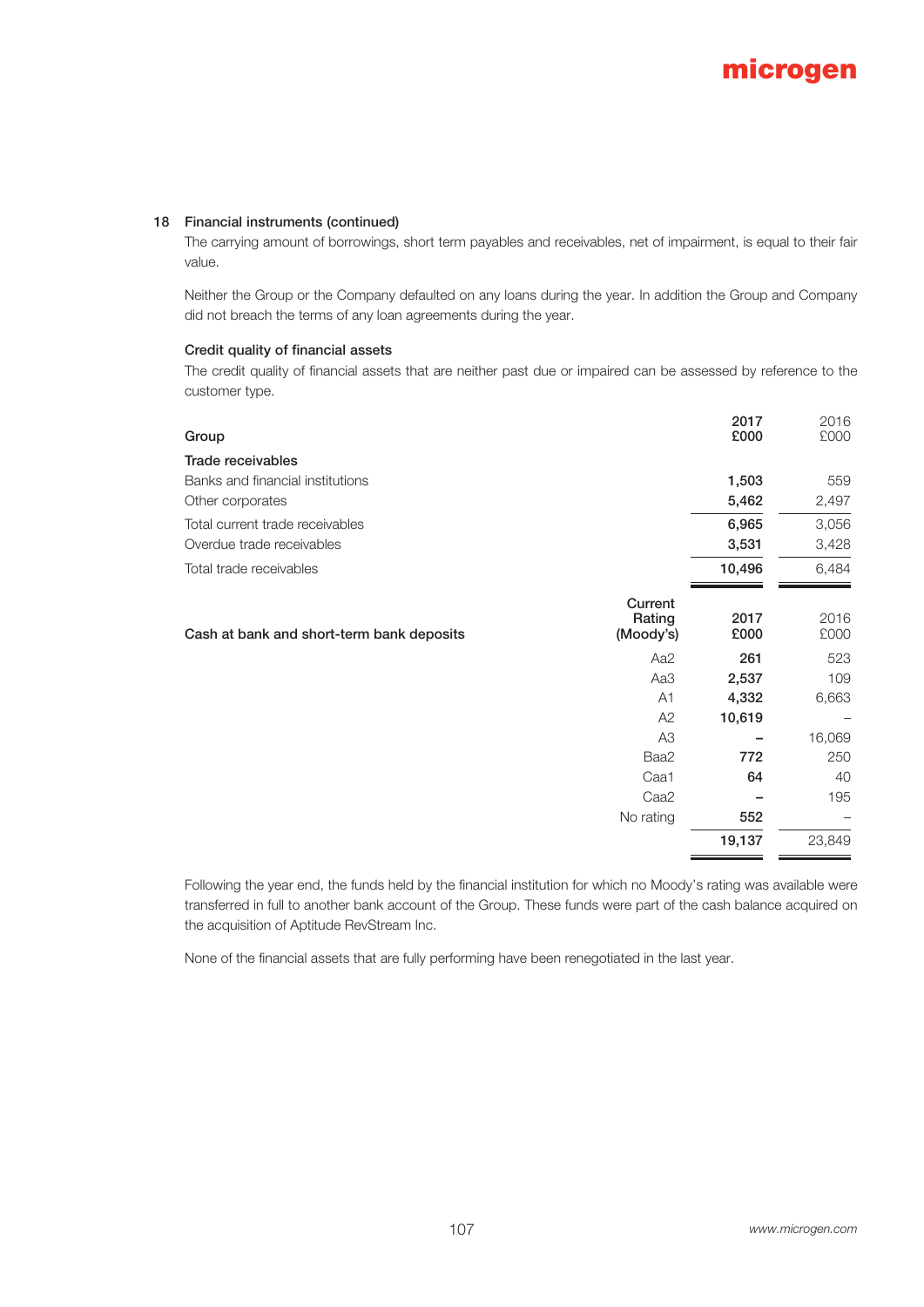| 19 | Share capital                                    |             |       |             |       |
|----|--------------------------------------------------|-------------|-------|-------------|-------|
|    |                                                  | 31 Dec 2017 |       | 31 Dec 2016 |       |
|    | Group and Company                                | Number      | £000  | Number      | £000  |
|    | Ordinary shares of 6 3/7p each                   |             |       |             |       |
|    | Issued and fully paid:                           |             |       |             |       |
|    | At 1 January                                     | 59,297,030  | 3,811 | 59,060,521  | 3.796 |
|    | Issued under share option schemes                | 1,581,659   | 102   | 236,509     | 15    |
|    | At 31 December                                   | 60,878,689  | 3.913 | 59,297,030  | 3.811 |
|    | Shares to be issued:                             |             |       |             |       |
|    | Deferred equity consideration on acquisition     | 398,518     | 26    |             |       |
|    | Total Ordinary shares issued and to be issued at |             |       |             |       |
|    | 31 December                                      | 61,277,207  | 3.939 | 59.297.030  | 3.811 |
|    |                                                  |             |       |             |       |

The 398,518 shares to be issued represents the deferral equity consideration arising on the acquisition of Aptitude RevStream Inc. These shares have been recognised at the market value on date of acquisition and are due to be issued in August 2019.

The number of ordinary shares for which Microgen employees hold options and the period to which the options are exercisable are as follows (note 26):

|                                               | Year of | Exercise         | 2017          | 2016          |
|-----------------------------------------------|---------|------------------|---------------|---------------|
| Period                                        | grant   | price            | <b>Number</b> | <b>Number</b> |
| Between 6 August 2010 and 6 August 2017       | 2007    | 5p               |               | 16,670        |
| Between 6 August 2010 and 6 August 2017       | 2007    | 46.83p           |               | 8,667         |
| Between 28 February 2011 and 28 February 2018 | 2008    | 48.17p           | 20,832        | 20,832        |
| Between 2 December 2011 and 2 December 2018   | 2008    | 43.50p           | 24,999        | 24,999        |
| Between 2 December 2011 and 2 December 2018   | 2008    | 5p               |               | 18,334        |
| Between 3 March 2014 and 3 March 2021         | 2011    | 140 <sub>p</sub> |               | 17,205        |
| Between 18 November 2016 and 18 November 2023 | 2013    | 5p               |               | 1,481,100     |
| Between 18 November 2018 and 18 November 2023 | 2013    | 5p               | 842,403       | 899,321       |
| Between 21 October 2018 and 21 October 2025   | 2015    | 63/7p            | 690,000       | 690,000       |
| Between 3 August 2019 and 3 August 2026       | 2016    | 63/7p            | 601,037       | 601,037       |
| Between 3 August 2019 and 3 August 2026       | 2016    | 63/7p            | 386,476       | 386,476       |
| Between 1 November 2019 and 1 May 2020        | 2016    | 190.5p           | 199,491       | 203,269       |
| Between 1 November 2019 and 1 May 2020        | 2016    | 186.5p           | 541,195       | 576,383       |
| Between 1 November 2020 and 1 May 2021        | 2017    | 450.5p           | 89,944        |               |
| Between 1 November 2020 and 1 May 2021        | 2017    | 433.0p           | 122,754       |               |
| Between 1 December 2020 and 1 June 2021       | 2017    | 400.0p           | 108,692       |               |
| Between March 2022 and 10 August 2027         | 2017    | 63/7p            | 142,980       |               |
| Between March 2020 and 10 August 2027         | 2017    | 63/7p            | 126,285       |               |
| Between March 2020 and 15 March 2021          | 2017    | 63/7p            | 243,115       |               |
|                                               |         |                  | 4,140,203     | 4,944,293     |
|                                               |         |                  |               |               |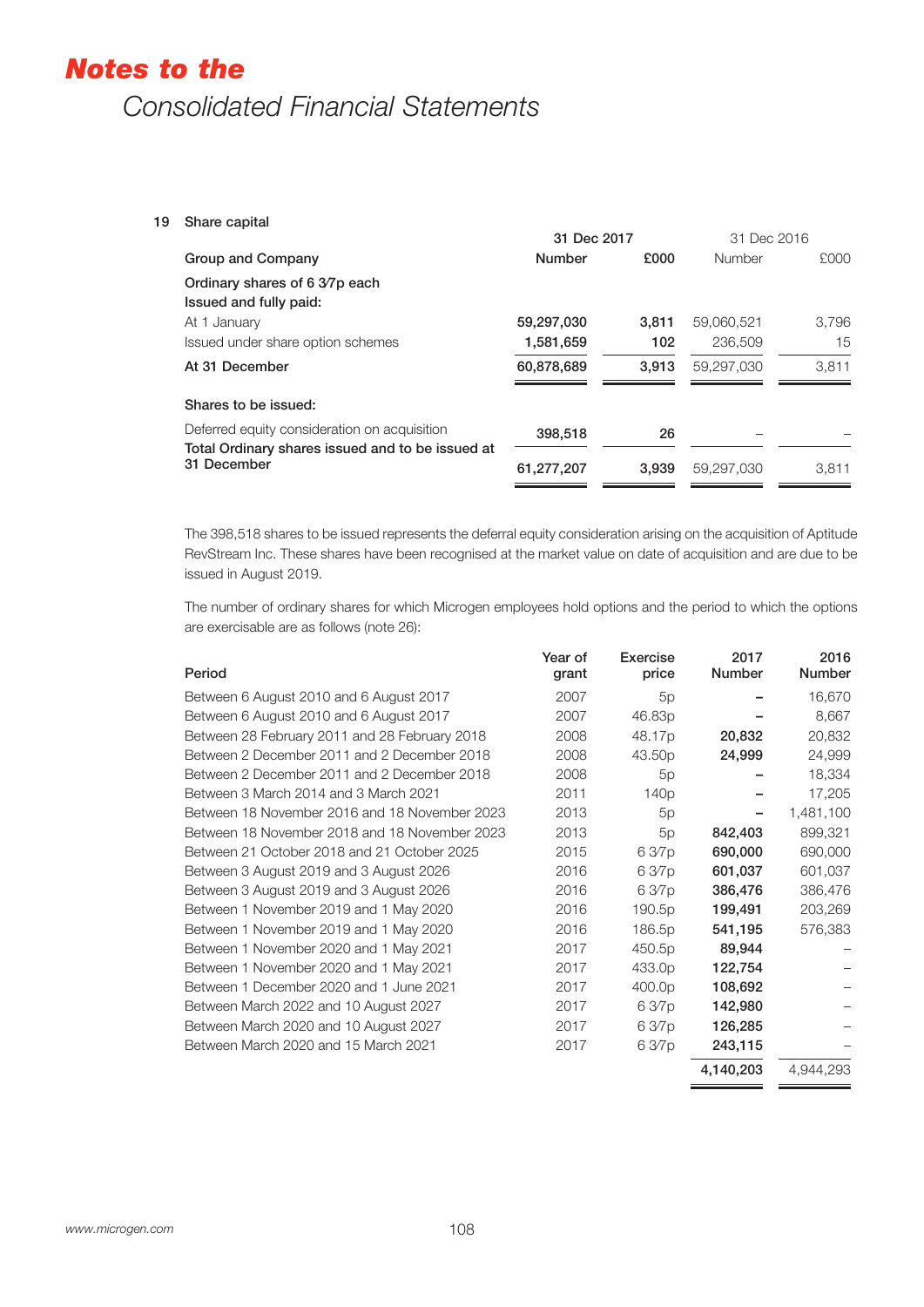# **microgen**

### **20 Share premium account**

|                                                                         | 2017<br>£000 | 2016<br>£000 |
|-------------------------------------------------------------------------|--------------|--------------|
| Group and Company                                                       |              |              |
| At 1 January                                                            | 4.498        | 4.484        |
| Premium on shares issued during the year under the share option schemes | 4            | 14           |
| Premium on shares to be issued                                          | 1.947        |              |
| At 31 December                                                          | 6.449        | 4.498        |

# **21 Other reserves**

|                                      | <b>Derivatives</b><br>hedge<br>reserve<br>£000 | Merger<br>reserve<br>£000 | Total<br>£000 |
|--------------------------------------|------------------------------------------------|---------------------------|---------------|
| Group                                |                                                |                           |               |
| At 1 January 2016                    | (197)                                          | 34,195                    | 33,998        |
| - net fair value gains in the period | 133                                            |                           | 133           |
| At 31 December 2016                  | (64)                                           | 34,195                    | 34,131        |
| Cash flow hedges                     |                                                |                           |               |
| - net fair value gains in the period | 148                                            |                           | 148           |
| At 31 December 2017                  | 84                                             | 34,195                    | 34,279        |

|                                       | <b>Derivatives</b><br>hedge<br>reserve<br>£000 | Merger<br>reserve<br>£000 | Total<br>£000 |
|---------------------------------------|------------------------------------------------|---------------------------|---------------|
| Company                               |                                                |                           |               |
| At 1 January and 31 December 2016     |                                                | 17,398                    | 17,398        |
| Cash flow hedges                      |                                                |                           |               |
| - net fair value losses in the period | (12)                                           |                           | (12)          |
| At 31 December 2017                   | (12)                                           | 17,398                    | 17,386        |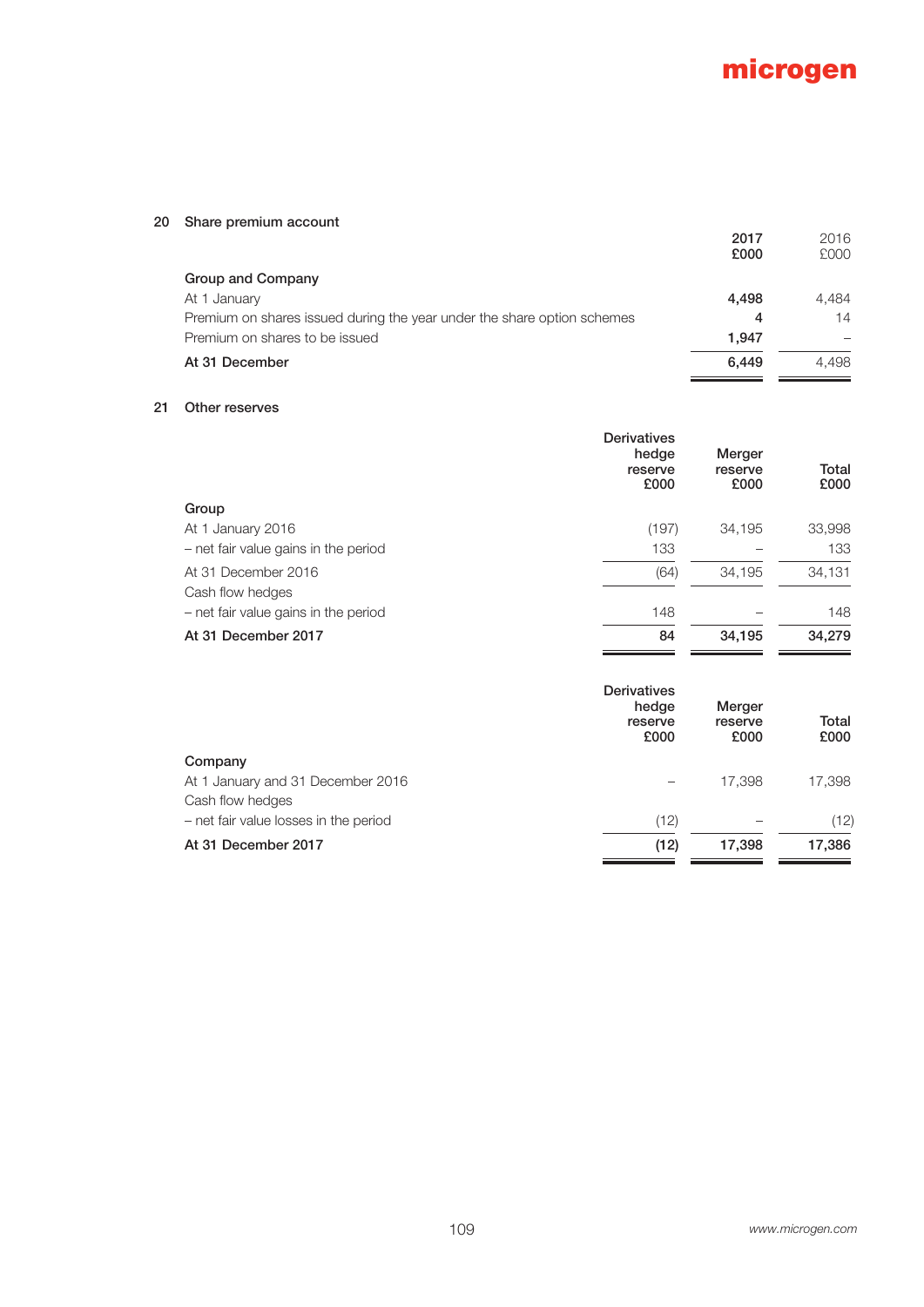### **22 (Accumulated losses)/retained earnings**

|                                                     | Group<br>£000 | Company<br>£000 |
|-----------------------------------------------------|---------------|-----------------|
| At 1 January 2016                                   | (16, 121)     | 5,848           |
| Profit for the year                                 | 6,243         | 2,966           |
| Share options – value of employee service (note 26) | 610           | 610             |
| Deferred tax on financial instruments (note 12)     | (39)          |                 |
| Deferred tax on share options (note 12)             | 227           |                 |
| Corporation tax on share options                    | 68            |                 |
| Dividends paid (note 7)                             | (2,540)       | (2,540)         |
| At 31 December 2016                                 | (11, 552)     | 6,884           |
| Profit for the year                                 | 9,936         | 10,270          |
| Share options – value of employee service (note 26) | 796           | 796             |
| Deferred tax on financial instruments (note 12)     | 39            |                 |
| Deferred tax on share options (note 12)             | 383           |                 |
| Corporation tax on share options                    | 492           |                 |
| Dividends paid (note 7)                             | (3,345)       | (3,345)         |
| At 31 December 2017                                 | (3,251)       | 14,605          |

The profit for the financial year dealt with in the financial statements of the Company was £10,270,000 (2016: £2,966,000). As permitted by Section 408 of the Companies Act 2006, no separate income statement or statement of comprehensive income is presented in respect of the Company. Of the Company's £14,605,000 retained earnings, £10,686,000 (2016: £3,649,000) is distributable to shareholders following adjustment for the cumulative impact of share options value of service through reserves.

#### **23 Cash flows from operating activities**

Reconciliation of profit before tax to net cash generated from/(used in) operations:

|                                                                     | Group<br>Year ended<br>31 Dec 2017 | Group<br>Year ended | Company<br>Year ended<br>31 Dec 2016 31 Dec 2017 | Company<br>Year ended<br>31 Dec 2016 |
|---------------------------------------------------------------------|------------------------------------|---------------------|--------------------------------------------------|--------------------------------------|
|                                                                     | £000                               | £000                | £000                                             | £000                                 |
| Profit before tax                                                   | 10,777                             | 7,881               | 10,270                                           | 2,966                                |
| Adjustments for:                                                    |                                    |                     |                                                  |                                      |
| Depreciation                                                        | 707                                | 601                 | 54                                               |                                      |
| Amortisation                                                        | 1,316                              | 812                 |                                                  |                                      |
| Share-based payment expense                                         | 796                                | 610                 | 113                                              |                                      |
| Finance income                                                      | (13)                               | (66)                | (5)                                              | (30)                                 |
| Finance costs                                                       | 316                                | 397                 | 135                                              |                                      |
| Dividend income, net of intra-group dividend paid                   |                                    |                     | (3,500)                                          | (3,500)                              |
| Changes in working capital excluding the effects<br>of acquisition: |                                    |                     |                                                  |                                      |
| Increase in receivables                                             | (3, 461)                           | (3, 412)            | (155)                                            | (107)                                |
| Increase in payables                                                | 3,020                              | 6,173               | 191                                              | 510                                  |
| Increase in provisions                                              | 93                                 | 36                  |                                                  |                                      |
| Cash generated from/(used in) operations                            | 13,551                             | 13,032              | 7,103                                            | (161)                                |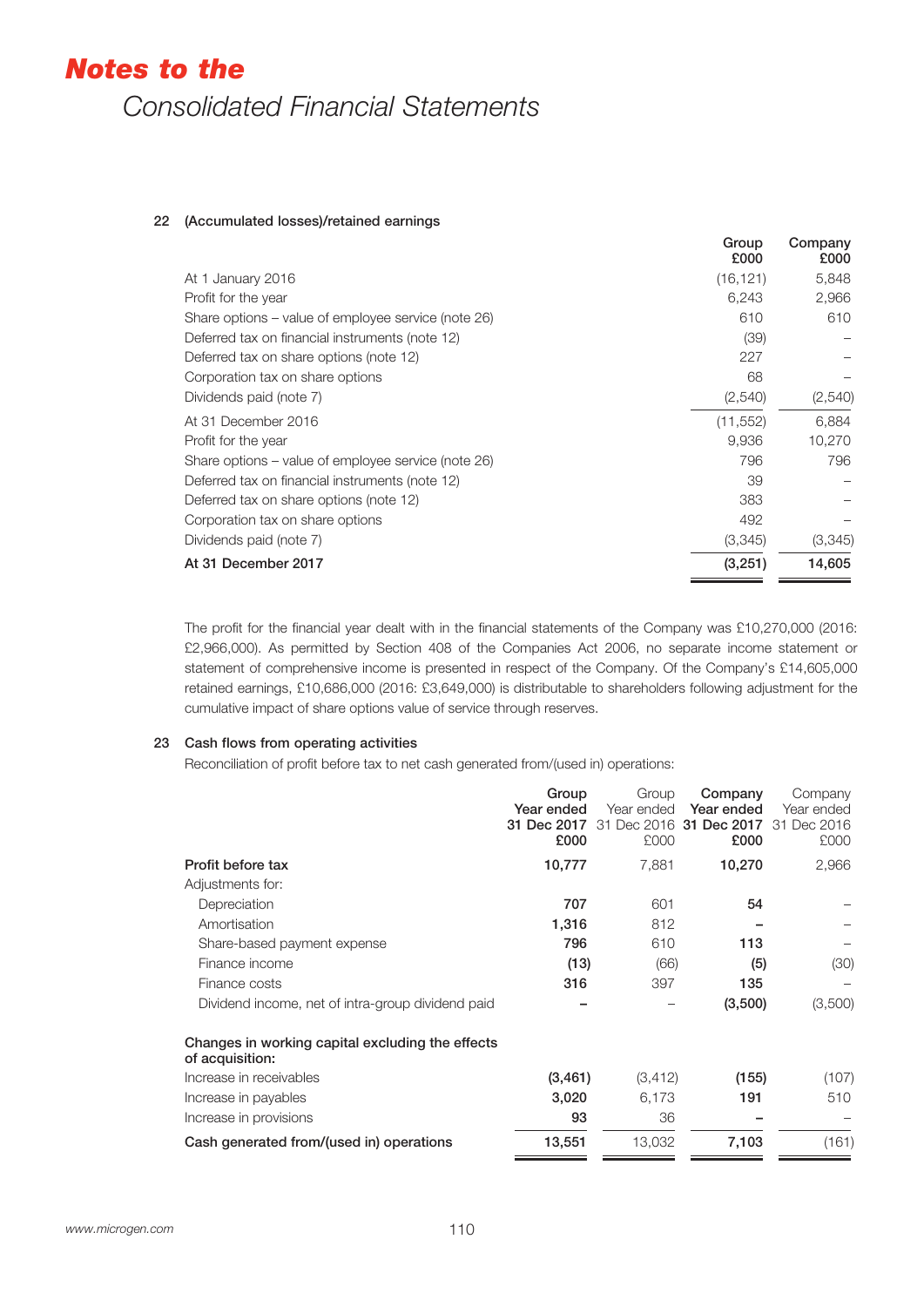# **24 Acquisitions**

# **RevStream Inc. ("RevStream")**

On 31 August 2017 the Group acquired the entire share capital and voting rights of RevStream Inc. (subsequently renamed Aptitude RevStream Inc.) for consideration of £9.3 million, £0.4 million lower than the consideration value announced on 31 August 2017 following the finalisation of the Company's working capital position at acquisition. Following acquisition the Group settled £2.5 million of debt and other liabilities which were outstanding at acquisition. Of the consideration, £7.3 million was paid in 2017 with the remaining £2.0 million payable in the form of 398,518 shares which will be issued in August 2019.

The net assets acquired in the transactions and the intangibles arising, are as follows:

| Carrying<br>values pre<br>£000 | Fair value<br>£000 | Provisional<br>fair value<br>£000  |
|--------------------------------|--------------------|------------------------------------|
|                                | 8,460              | 8,460                              |
|                                | (3,638)            | (3,638)                            |
| 38                             |                    | 38                                 |
| 1,419                          |                    | 1,419                              |
| 232                            |                    | 232                                |
|                                |                    | (3,935)                            |
| (1,678)                        |                    | (1,678)                            |
| (3,924)                        | 4,822              | 898                                |
|                                |                    | 8,440                              |
|                                |                    | 9,338                              |
|                                |                    |                                    |
|                                |                    | 7,365                              |
|                                |                    | 1,973                              |
|                                |                    | 9,338                              |
|                                |                    | acquisition adjustments<br>(3,935) |

The intangible assets acquired as part of the acquisition of RevStream can be analysed as follows:

|                                 | Provisional<br>fair value<br>£000 |
|---------------------------------|-----------------------------------|
| Software IPR and in process R&D | 5,011                             |
| Customer relationships          | 3.449                             |
|                                 | 8.460                             |

RevStream generated £2.7 million of revenue on a break-even basis in 2017 whilst under Microgen's ownership. Costs in relation to the acquisition are included within non-underlying items.

If the acquisition had occurred on 1 January 2017, consolidated pro-forma revenue and loss for the year ended 31 December 2017 would have been £7.4 million and £0.7 million respectively. These amounts have been calculated using the subsidiary's results and adjusting them for differences in the accounting policies and procedures between the Group and the subsidiary.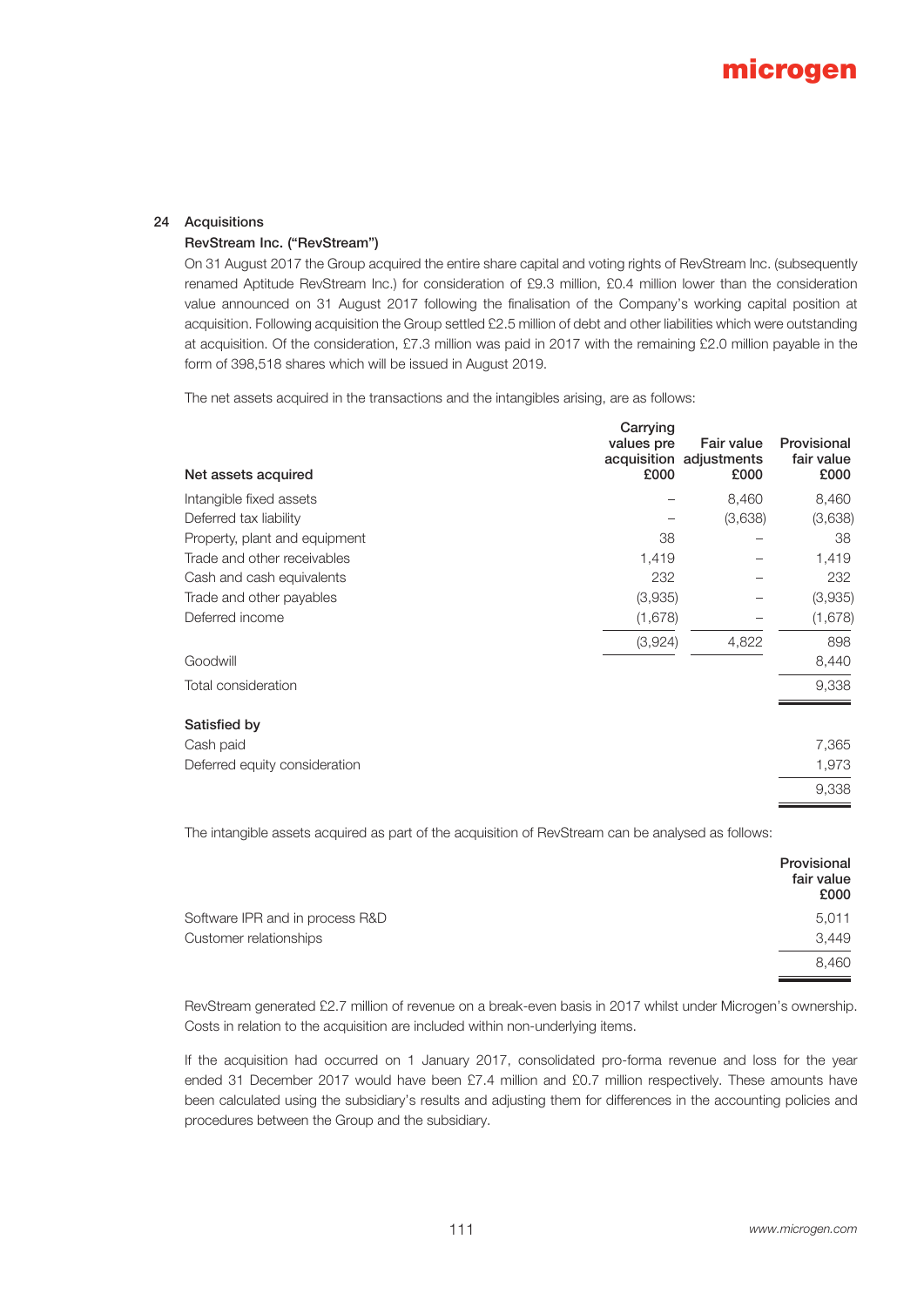### **24 Acquisitions (continued)**

#### **Primacy Corporation ("Primacy")**

On 27 February 2017 the Group acquired the entire share capital and voting rights of Primacy Corporation (subsequently renamed Microgen Software (Primacy) Limited) for consideration in cash of £3.4 million.

The net assets acquired in the transactions and the intangibles arising, are as follows:

| Net assets acquired           | Carrying<br>values pre<br>£000 | Fair value<br>acquisition adjustments<br>£000 | Provisional<br>fair value<br>£000 |
|-------------------------------|--------------------------------|-----------------------------------------------|-----------------------------------|
| Intangible fixed assets       |                                | 3,421                                         | 3,421                             |
| Deferred tax liability        |                                | (889)                                         | (889)                             |
| Property, plant and equipment | 25                             |                                               | 25                                |
| Trade and other receivables   | 144                            |                                               | 144                               |
| Cash and cash equivalents     | 122                            |                                               | 122                               |
| Trade and other payables      | (68)                           |                                               | (68)                              |
| Deferred income               | (195)                          |                                               | (195)                             |
|                               | 28                             | 2,532                                         | 2,560                             |
| Goodwill                      |                                |                                               | 889                               |
| Total consideration           |                                |                                               | 3,449                             |
| Satisfied by                  |                                |                                               |                                   |
| Cash paid on completion       |                                |                                               | 3,449                             |
|                               |                                |                                               | 3,449                             |

The intangible assets acquired as part of the acquisition of Primacy can be analysed as follows:

|                                 | Provisional<br>fair value<br>£000 |
|---------------------------------|-----------------------------------|
| Software IPR and in process R&D | 236                               |
| Customer relationships          | 3,185                             |
|                                 | 3.421                             |

Primacy generated £0.8 million of revenue and £0.4 million profit before non-underlying items in 2017 whilst under Microgen's ownership. Costs in relation to the acquisition are included within non-underlying items.

If the acquisition had occurred on 1 January 2017, consolidated pro-forma revenue and profit before non-underlying items for the year ended 31 December 2017 would have been £1.1 million and £0.4 million respectively. These amounts have been calculated using the subsidiary's results and adjusting them for differences in the accounting policies and procedures between the Group and the subsidiary.

### **Infoscreen (Cyprus) Limited**

At 31 December 2016, the fair value adjustments for the May 2016 acquisition of Infoscreen (Cyprus) Limited were provisional. The Group have completed the review in 2017 and the net assets acquired in 2016 and the intangibles arising remain at the provisional values disclosed within the 2016 annual report.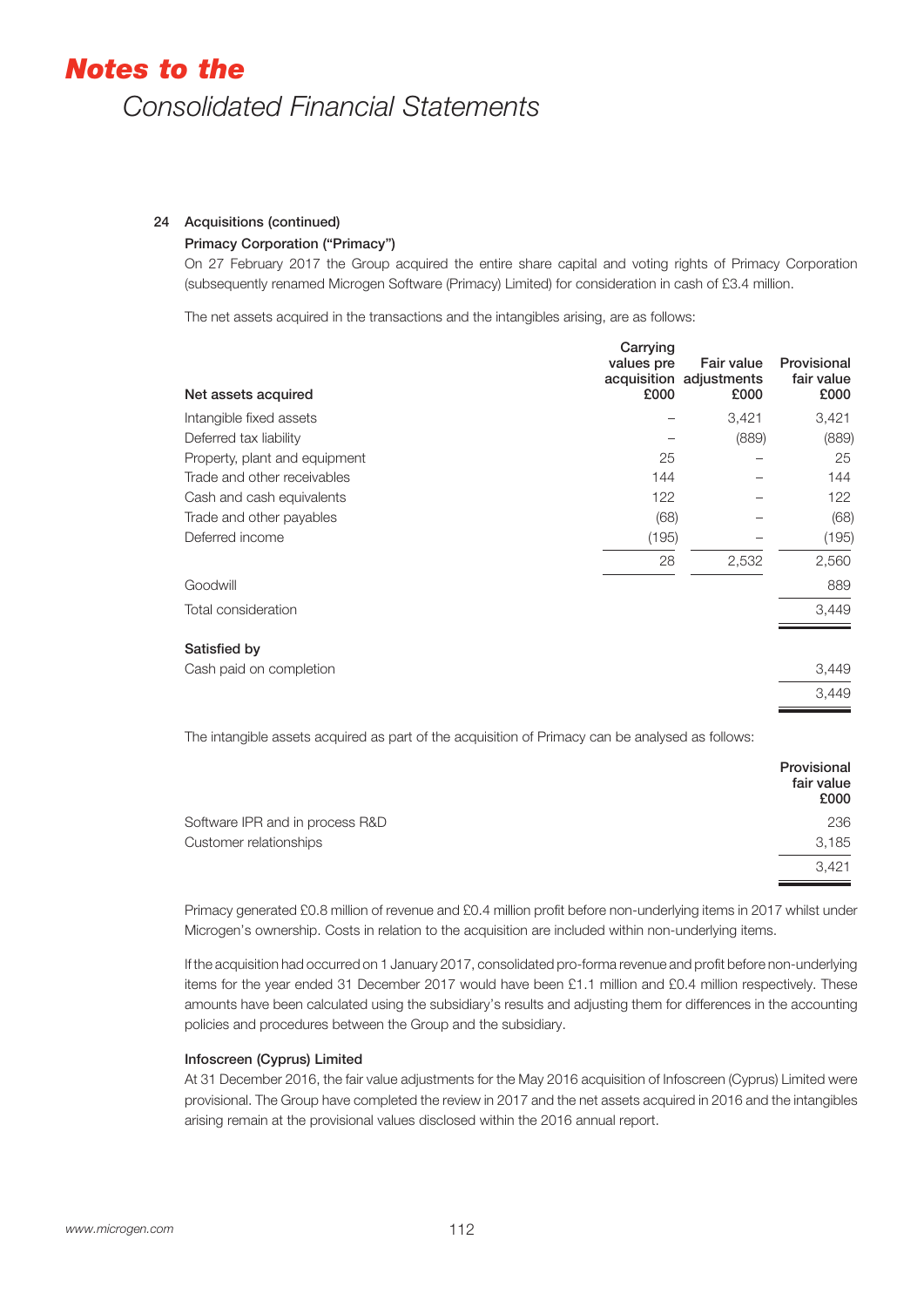#### **25 Commitments and operating leases**

The Group and Company have no unprovided financial commitments (2016: £nil).

#### **Operating leases – minimum lease payments**

The Group leases various offices under non-cancellable operating lease agreements. The leases have various terms and renewal rights. The Group also leases plant and machines under non-cancellable operating lease agreements.

At the balance sheet date, the Group had outstanding commitments for future minimum lease payments under non-cancellable operating leases, which fall due as follows:

|                                       | 31 Dec 2017               |               | 31 Dec 2016        |                |
|---------------------------------------|---------------------------|---------------|--------------------|----------------|
|                                       | <b>Properties</b><br>£000 | Other<br>£000 | Properties<br>£000 | Other<br>£000  |
| Within one year                       | 1,302                     | 3             | 839                | $\overline{4}$ |
| In the second to fifth year inclusive | 2.040                     |               | 341                | $\overline{4}$ |
|                                       | 3.342                     | 4             | 1.180              | 8              |

The Company had no operating lease commitments during the year (2016: £nil)

#### **26 Share based payments**

#### **Performance Share Plan (PSP)**

Under the 2006 Performance Share Plan (PSP), the Remuneration Committee is allowed to grant conditional allocations of par value options in the Company to key executives. In 2016 a new scheme was introduced, the 2016 Performance Share Plan, with many similar features as the 2016 Performance Share Plan. For the purposes of this note 26, references to the PSP is in respect of both the 2006 and 2016 Performance Share Plans. The contractual life of an option is 10 years.

The PSP is considered a Long Term Incentive Plan (LTIP) award.

512,380 options were granted between 10 August and 2 October 2017 (2016: 987,513 awards granted). The performance conditions are in line with those described for the Executive Directors on page 49.

At the year end there were 30 (2016: 26) employees currently participating in the scheme. Exercise of an option is subject to continued employment.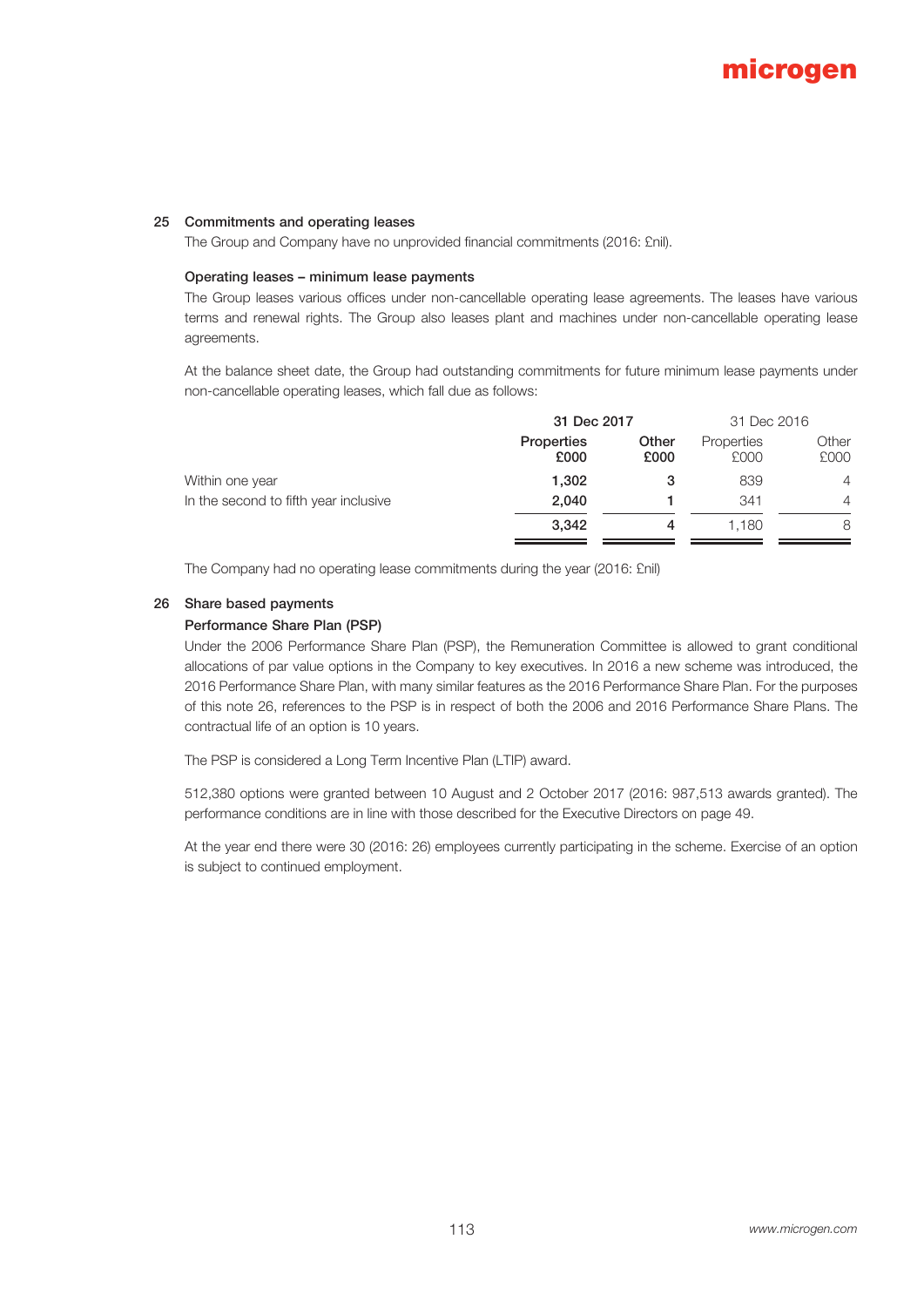#### **26 Share based payments (continued)**

Details of the share options outstanding under the PSP during the year are as follows:

|                            | 2017          |                                          | 2016        |                                          |
|----------------------------|---------------|------------------------------------------|-------------|------------------------------------------|
|                            | <b>Number</b> | Weighted<br>average<br>exercise<br>price | Number      | Weighted<br>average<br>exercise<br>price |
| Outstanding at 1 January   | 4,092,948     | 5.59 <sub>p</sub>                        | 5,900,004   | 5.17p                                    |
| Granted                    | 512,380       | 63/7p                                    | 987,513     | $6\frac{3}{7}p$                          |
| Exercised                  | (1, 555, 788) | 5p                                       | (196, 010)  | 5p                                       |
| Lapsed                     |               |                                          | (39,076)    | 5p                                       |
| Forfeited                  | (17, 244)     | 5p                                       | (2,559,483) | 5p                                       |
| Outstanding at 31 December | 3,032,296     | 6.04p                                    | 4,092,948   | 5.59 <sub>p</sub>                        |
| Exercisable at 31 December |               | -                                        | 1,516,104   | 5p                                       |

1,555,788 PSP share options were exercised in 2017. The weighted average share price at the date of exercise for share options exercised during 2017 under the Share Option Plans was 238.4p.

The options outstanding at the end of the year have an expected weighted average remaining contractual life of 7.32 years (2016: 7.82 years).

### **Share Option Plans**

The Group has set up several Share Option Plans, under which the Remuneration Committee can grant options over shares in the Company to employees of the Group. Options are granted with a fixed exercise price equal to the market price of the shares under option at the date of grant. The contractual life of an option is 10 years. Following the introduction of a new sharesave scheme in 2017, 242 employees (2016: 146) currently participate in these Plans.

Options granted under the Share Option Plans will become exercisable on the third anniversary of the date of grant, subject to specific criteria being met. The present criteria are based on a combination of factors including adjusted earnings per share and share price growth over a minimum period of three years.

Exercise of an option is subject to continued employment.

Details of the share options outstanding under the Share Option Plans during the year are as follows:

|                            | 2017          |                                          | 2016      |                                          |
|----------------------------|---------------|------------------------------------------|-----------|------------------------------------------|
|                            | <b>Number</b> | Weighted<br>average<br>exercise<br>price | Number    | Weighted<br>average<br>exercise<br>price |
| Outstanding at 1 January   | 851,355       | 177.51 <sub>p</sub>                      | 115,535   | 61.21 <sub>p</sub>                       |
| Granted                    | 324,921       | 426.57p                                  | 779,652   | 187.54p                                  |
| Exercised                  | (25, 871)     | 108.79p                                  | (40, 499) | 48.62p                                   |
| Lapsed                     | (42, 498)     | 205.19p                                  | (3,333)   | 59.33p                                   |
| Outstanding at 31 December | 1,107,907     | 253.61 <sub>p</sub>                      | 851,355   | 177.51p                                  |
| Exercisable at 31 December | 45,831        | 45.62p                                   | 71,703    | 68.41 <sub>p</sub>                       |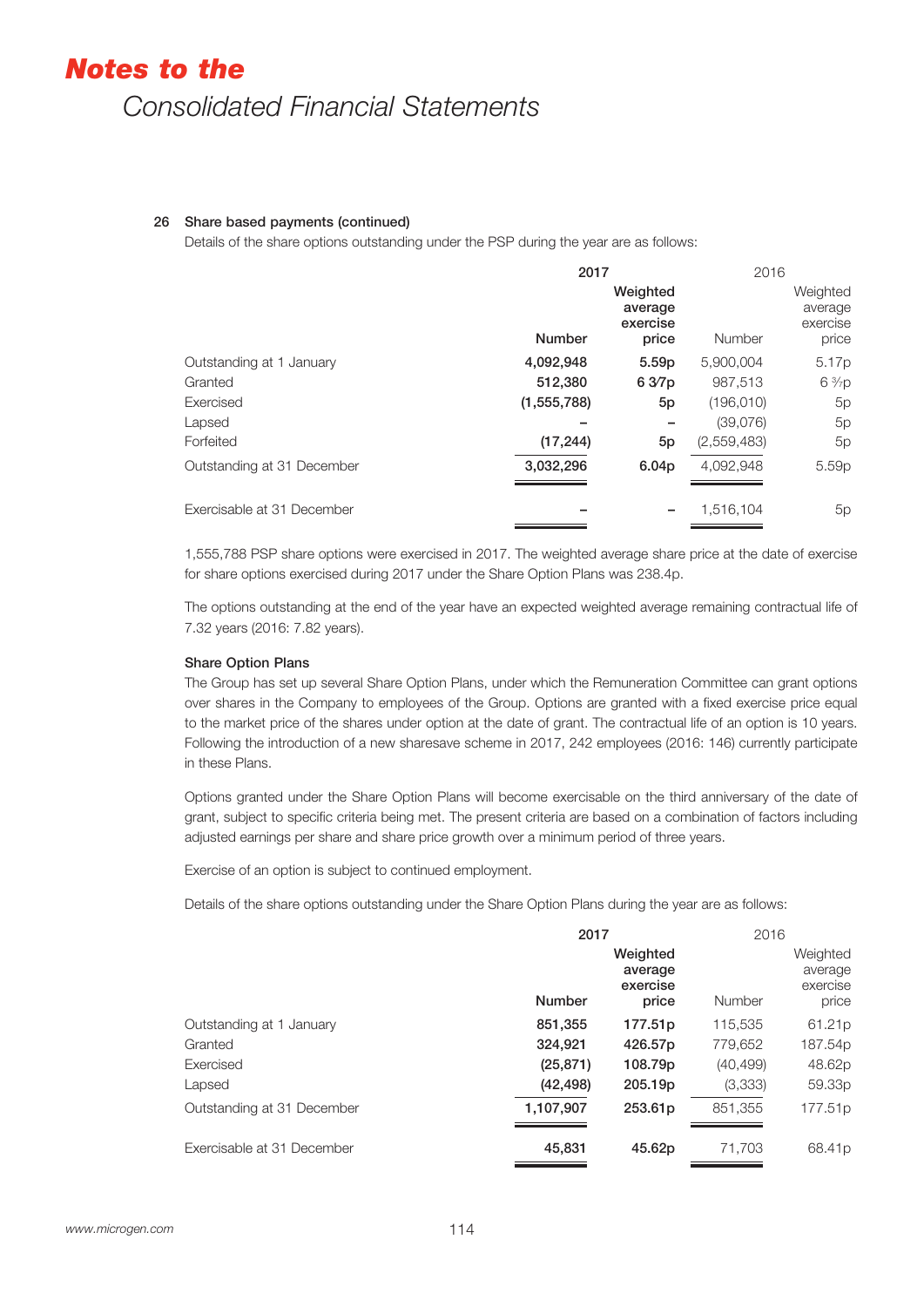# **microgen**

#### **26 Share based payments (continued)**

The weighted average share price at the date of exercise for share options exercised during the year under the Share Option Plans was 359.3p (2016: 163.1p).

The options outstanding at the end of the year have an expected weighted average remaining contractual life of 2.55 years (2016: 3.23 years).

Included within the outstanding share options at 31 December 2017 under Share Option Plans and the PSP were outstanding share options of 2,133,440 (2016: 3,670,951) which whilst outside of the Association of British Insurers recommended limits, have been approved by the Company's shareholders.

The Group recognised total expenses of £796,000 (2016: £610,000) related to equity-settled share-based payment transactions during the year. After deferred tax, the total charge in the income statement was £843,000 (2016: £548,000). There was a deferred tax credit of £383,000 (2016: £227,000) and a corporation tax credit of £492,000 (2016: £68,000) taken directly to equity.

#### **27 Retirement benefit schemes**

The Group operates defined contribution retirement benefit plans for qualifying employees in the UK. The assets of the plans are held separately from those of the Group in funds under the control of trustees.

The Group also operates defined contribution retirement benefit plans for its overseas employees with contributions up to 9.76% of basic salary.

The total expense recognised in the income statement of £656,000 (2016: £605,000) represents contributions payable to these plans by the Group at rates specified in the rules of the plans. As at 31 December 2017, contributions of £55,000 (2016: £44,000) due in respect of the 2017 reporting year had not been paid over to the plans and were included within accruals. The amounts were paid over subsequent to the balance sheet date.

#### **28 Related party transactions**

#### **Group**

The following transactions were carried out with related parties:

During 2017, the Group entered into transactions with a subsidiary of FDM Group (Holdings) plc, a company for which Ivan Martin (Chairman) and Peter Whiting (Non-Executive Director) are current Non-Executive Directors. FDM Group (Holdings) plc provided consultancy services to the Group during the year at a cost of £99,000. No equivalent transaction occurred during 2016.

During 2017, the Group entered into transactions with Phoenix Johnson Ltd, a company for which Naomi Johnson, the wife of Tom Crawford (Director), is both the sole shareholder and an employee. Phoenix Johnson Ltd provided consultancy services to Microgen plc during the year at a cost of £9,000. No equivalent transaction occurred during 2016.

The Company acts as the Group's treasury vehicle and during the year was owed a net £4,217,000 (2016: borrowed a net £7,164,000) from its subsidiary companies.

There were no further related party transactions in the year ended 31 December 2017 (2016: nil), as defined by International Accounting Standard No 24 "Related Party Disclosures" other than key management compensation as disclosed in note 3.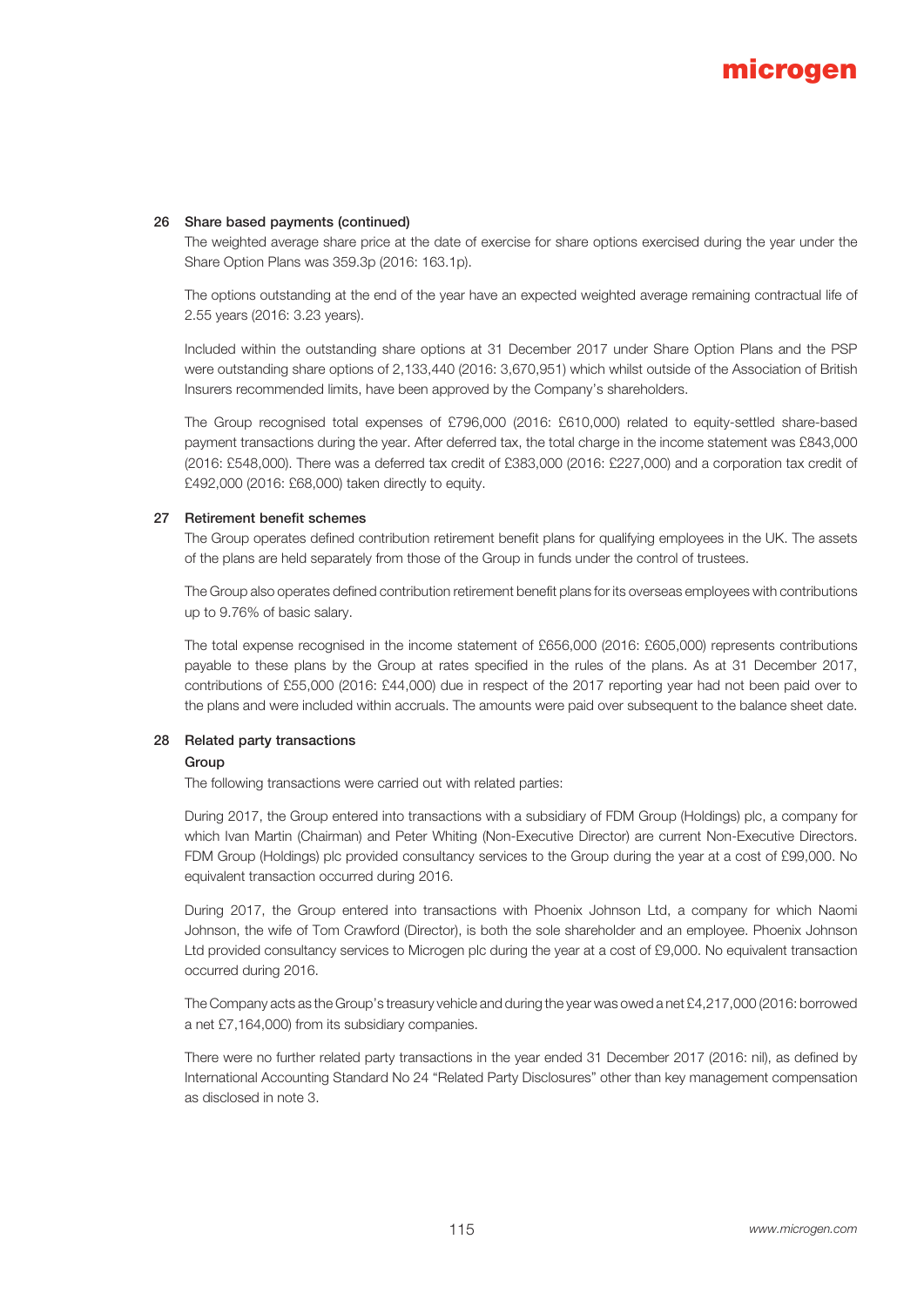

| Size of Shareholding | Number of<br><b>Shareholders</b> | Percentage<br>of total<br>shareholders | Number of<br>shares | Percentage of<br>total issued<br>shares |
|----------------------|----------------------------------|----------------------------------------|---------------------|-----------------------------------------|
| $1 - 1.000$          | 565                              | 58.0%                                  | 173,065             | 0.3%                                    |
| $1,001 - 5,000$      | 208                              | 21.3%                                  | 481,440             | 0.8%                                    |
| $5,001 - 50,000$     | 129                              | 13.2%                                  | 2,014,197           | 3.3%                                    |
| $50,001 - 500,000$   | 49                               | 5.0%                                   | 8,634,674           | 14.2%                                   |
| 500,000 and above    | 24                               | 2.5%                                   | 49,586,852          | 81.4%                                   |
| <b>Totals</b>        | 975                              | 100.0%                                 | 60,890,228          | 100.0%                                  |

| <b>Investor Type</b>  | Number of<br>shares | Percentage of<br>total issued<br>shares |
|-----------------------|---------------------|-----------------------------------------|
| Nominee Companies     | 45,488,022          | 74.7%                                   |
| Bank & Bank Nominees  | 7,484,782           | 12.3%                                   |
| Private Shareholders  | 5,865,166           | 9.6%                                    |
| Pension Funds         | 1,700,000           | 2.8%                                    |
| Limited Companies     | 227,382             | 0.4%                                    |
| Other Institutions    | 106,835             | 0.2%                                    |
| Deceased Shareholders | 18.041              | 0.0%                                    |
| <b>Totals</b>         | 60,890,228          | 100.0%                                  |

# **Registered Office and Group Head Office Registrar**

Microgen plc Old Change House 128 Queen Victoria Street London EC4V 4BJ

Link Asset Services The Registry 34 Beckenham Road Beckenham Kent BR3 4TU

Telephone: 020 7496 8100 e-mail: investors@microgen.com Telephone: 0871 664 0300 e-mail: shareholderenquiries@linkgroup.co.uk

Microgen plc ordinary shares are listed on the main market of the London Stock Exchange.

### **Shareholders' enquiries**

Enquiries regarding shareholdings or dividends should in the first instance be addressed to Link Asset Services.

Please note that calls will cost 12p per minute plus network extras. Lines are open 9.00 am – 5.30 pm Monday to Friday, excluding public holidays.

#### **Annual General Meeting**

The forthcoming Annual General Meeting will be held at 9.00 a.m. on Monday 23 April 2018 at Old Change House, 128 Queen Victoria Street, London EC4V 4BJ. Details are given in a separate notice to shareholders enclosed with this Annual Report. A copy of the Notice of Annual General Meeting together with this Annual Report is posted on the Company's website www.microgen.com.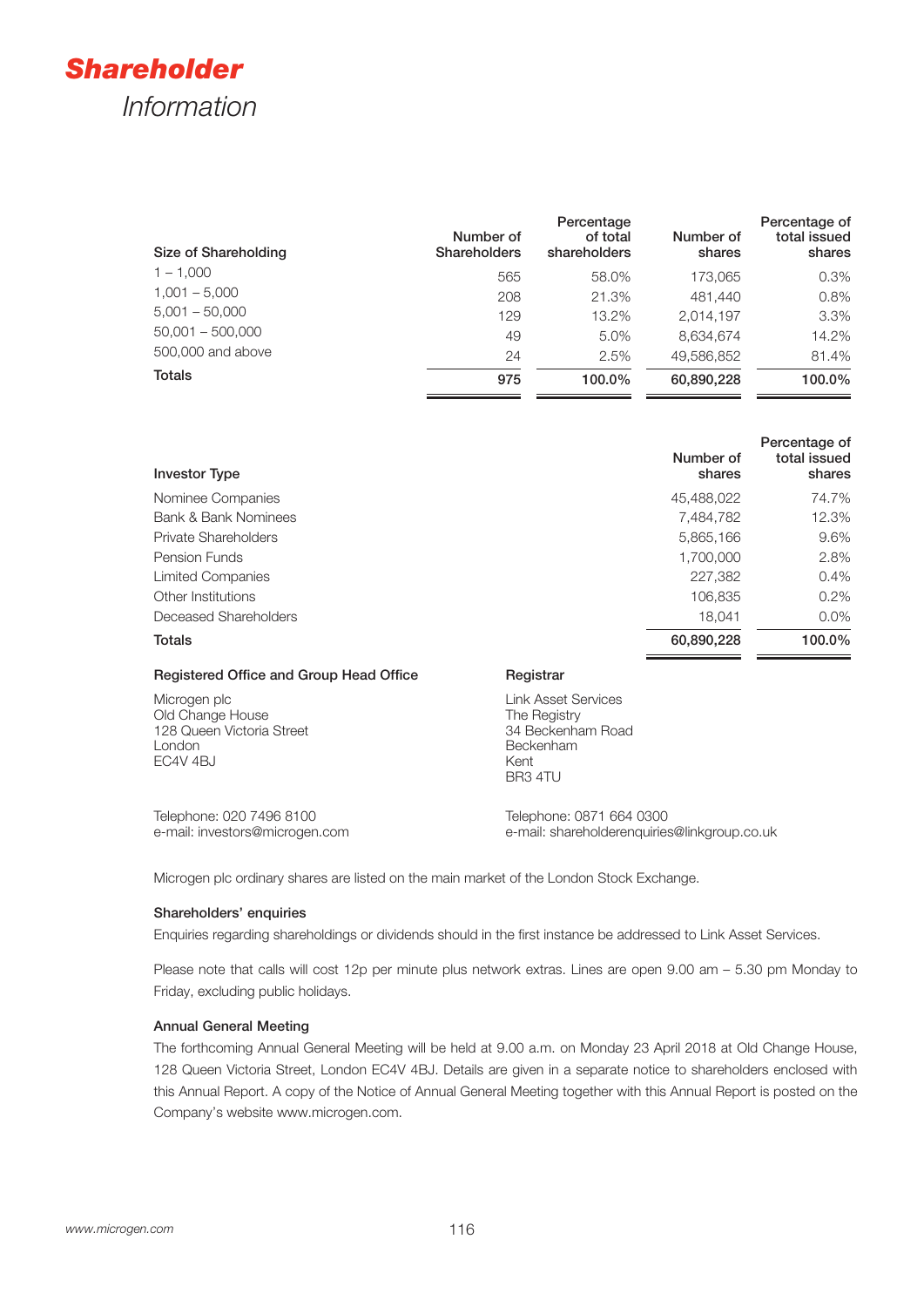